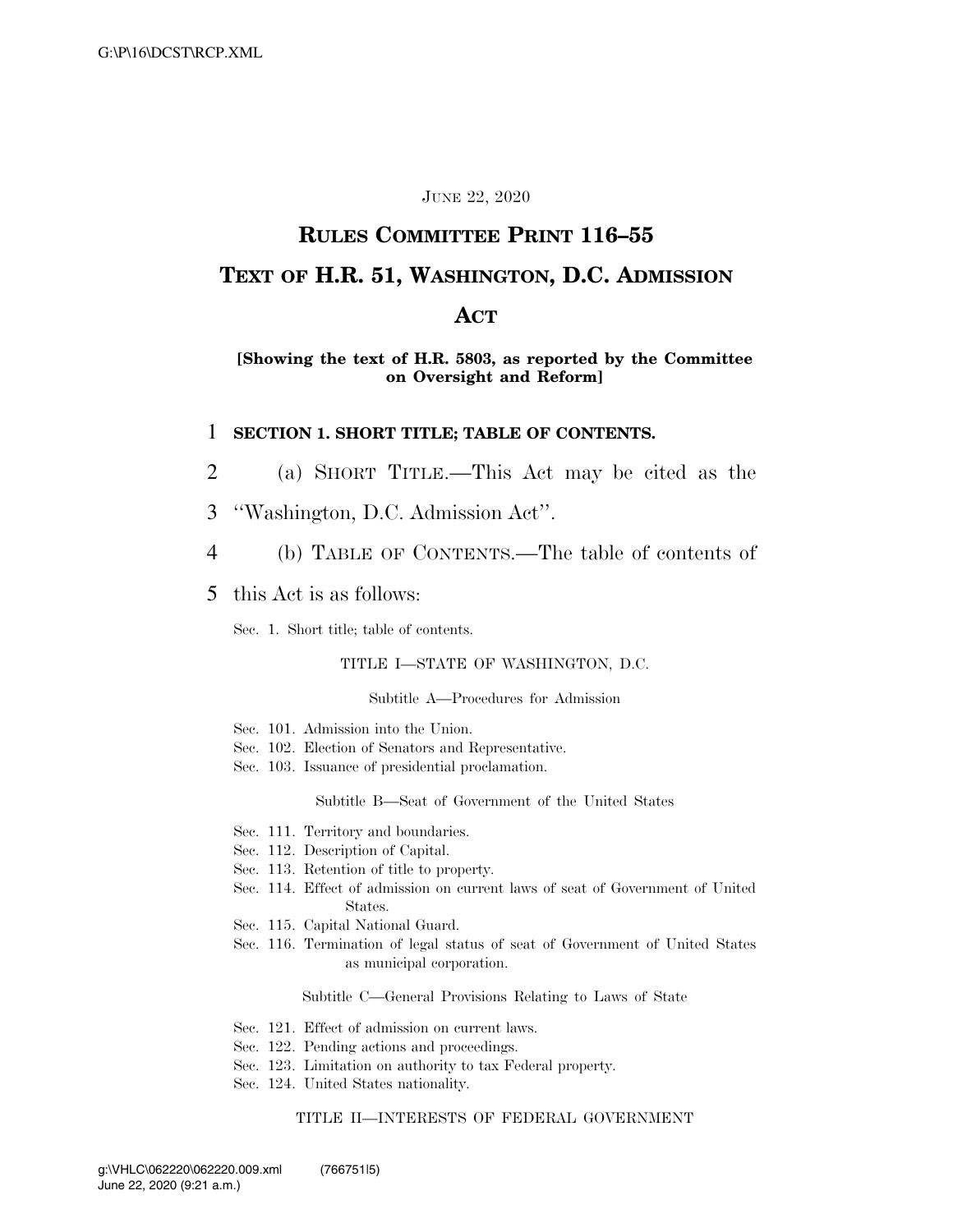#### Subtitle A—Federal Property

- Sec. 201. Treatment of military lands.
- Sec. 202. Waiver of claims to Federal property.

#### Subtitle B—Federal Courts

- Sec. 211. Residency requirements for certain Federal officials.
- Sec. 212. Renaming of Federal courts.
- Sec. 213. Conforming amendments relating to Department of Justice.
- Sec. 214. Treatment of pretrial services in United States District Court.

#### Subtitle C—Federal Elections

- Sec. 221. Permitting individuals residing in Capital to vote in Federal elections in State of most recent domicile.
- Sec. 222. Repeal of Office of District of Columbia Delegate.
- Sec. 223. Repeal of law providing for participation of seat of government in election of President and Vice-President.
- Sec. 224. Expedited procedures for consideration of constitutional amendment repealing 23rd Amendment.

#### TITLE III—CONTINUATION OF CERTAIN AUTHORITIES AND RESPONSIBILITIES

#### Subtitle A—Employee Benefits

- Sec. 301. Federal benefit payments under certain retirement programs.
- Sec. 302. Continuation of Federal civil service benefits for employees first employed prior to establishment of District of Columbia merit personnel system.
- Sec. 303. Obligations of Federal Government under judges' retirement program.

#### Subtitle B—Agencies

- Sec. 311. Public Defender Service.
- Sec. 312. Prosecutions.
- Sec. 313. Service of United States Marshals.
- Sec. 314. Designation of felons to facilities of Bureau of Prisons.
- Sec. 315. Parole and supervision.
- Sec. 316. Courts.

#### Subtitle C—Other Programs and Authorities

- Sec. 321. Application of the College Access Act.
- Sec. 322. Application of the Scholarships for Opportunity and Results Act.
- Sec. 323. Medicaid Federal medical assistance percentage.
- Sec. 324. Federal planning commissions.
- Sec. 325. Role of Army Corps of Engineers in supplying water.
- Sec. 326. Requirements to be located in District of Columbia.

#### TITLE IV—GENERAL PROVISIONS

- Sec. 401. General definitions.
- Sec. 402. Statehood Transition Commission.
- Sec. 403. Certification of enactment by President.
- Sec. 404. Severability.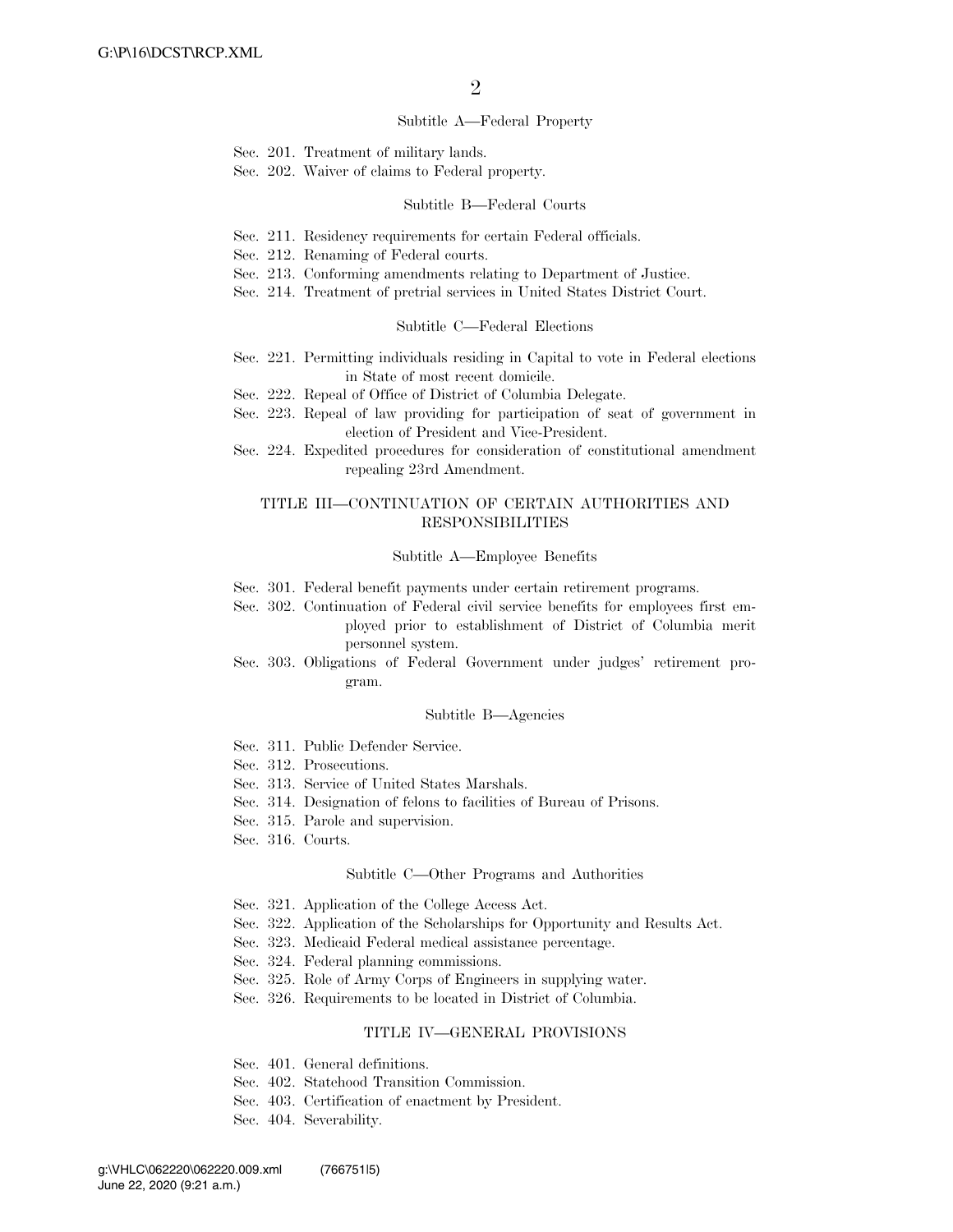# **TITLE I—STATE OF WASHINGTON, D.C. Subtitle A—Procedures for Admission**

## **SEC. 101. ADMISSION INTO THE UNION.**

 (a) IN GENERAL.—Subject to the provisions of this Act, upon the issuance of the proclamation required by section 103(a), the State of Washington, Douglass Com- monwealth is declared to be a State of the United States of America, and is declared admitted into the Union on an equal footing with the other States in all respects what-ever.

 (b) CONSTITUTION OF STATE.—The State Constitu- tion shall always be republican in form and shall not be repugnant to the Constitution of the United States or the principles of the Declaration of Independence.

 (c) NONSEVERABILITY.—If any provision of this sec- tion, or the application thereof to any person or cir- cumstance, is held to be invalid, the remaining provisions of this Act and any amendments made by this Act shall be treated as invalid.

#### **SEC. 102. ELECTION OF SENATORS AND REPRESENTATIVE.**

- 23 (a) ISSUANCE OF PROCLAMATION.—
- 24 (1) IN GENERAL.—Not more than 30 days after receiving certification of the enactment of this Act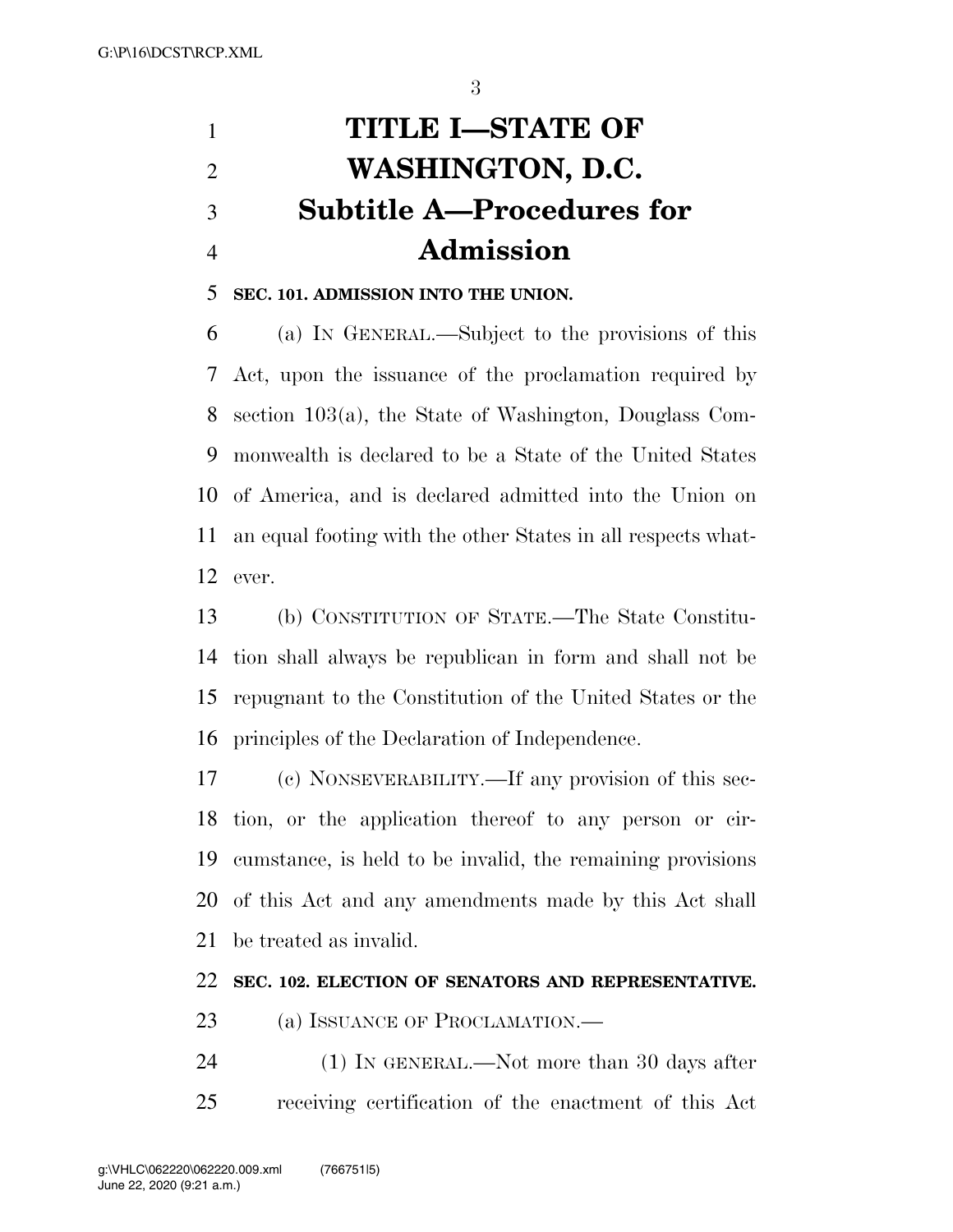from the President pursuant to section 403, the Mayor shall issue a proclamation for the first elec- tions for 2 Senators and one Representative in Con- gress from the State, subject to the provisions of this section.

 (2) SPECIAL RULE FOR ELECTIONS OF SEN- ATORS.—In the elections of Senators from the State pursuant to paragraph (1), the 2 Senate offices shall be separately identified and designated, and no per- son may be a candidate for both offices. No such identification or designation of either of the offices shall refer to or be taken to refer to the terms of such offices, or in any way impair the privilege of the Senate to determine the class to which each of the Senators shall be assigned.

(b) RULES FOR CONDUCTING ELECTIONS.—

 (1) IN GENERAL.—The proclamation of the Mayor issued under subsection (a) shall provide for the holding of a primary election and a general elec- tion, and at such elections the officers required to be elected as provided in subsection (a) shall be chosen by the qualified voters of the District of Columbia in the manner required by the laws of the District of Columbia.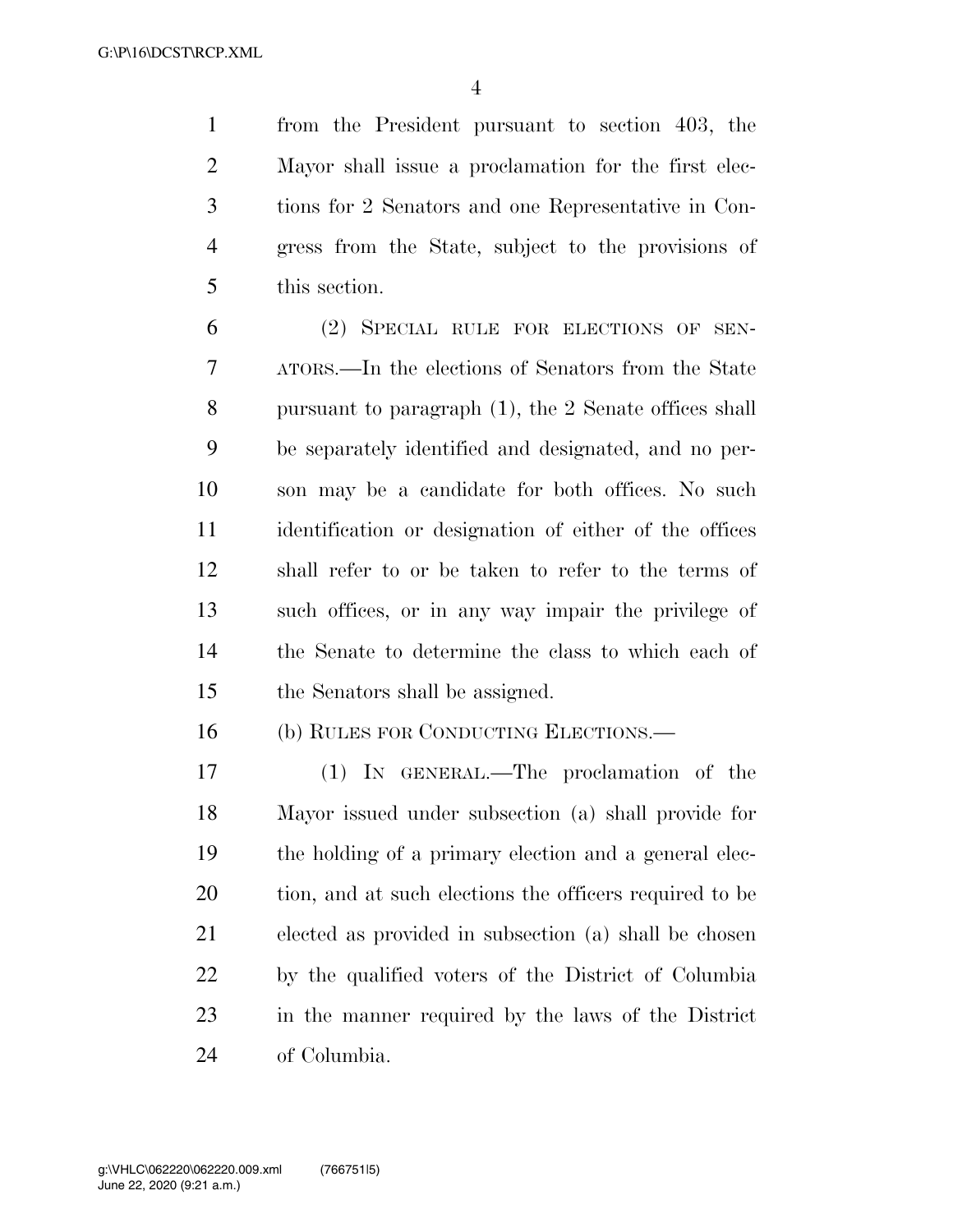(2) CERTIFICATION OF RESULTS.—Election re- sults shall be certified in the manner required by the laws of the District of Columbia, except that the Mayor shall also provide written certification of the results of such elections to the President.

 (c) ASSUMPTION OF DUTIES.—Upon the admission of the State into the Union, the Senators and Representa- tive elected at the elections described in subsection (a) shall be entitled to be admitted to seats in Congress and to all the rights and privileges of Senators and Represent-atives of the other States in Congress.

 (d) EFFECT OF ADMISSION ON HOUSE OF REP-RESENTATIVES MEMBERSHIP.—

 (1) PERMANENT INCREASE IN NUMBER OF MEMBERS.—Effective with respect to the Congress during which the State is admitted into the Union and each succeeding Congress, the House of Rep- resentatives shall be composed of 436 Members, in-cluding any Members representing the State.

 (2) INITIAL NUMBER OF REPRESENTATIVES FOR STATE.—Until the taking effect of the first ap- portionment of Members occurring after the admis- sion of the State into the Union, the State shall be entitled to one Representative in the House of Rep-resentatives upon its admission into the Union.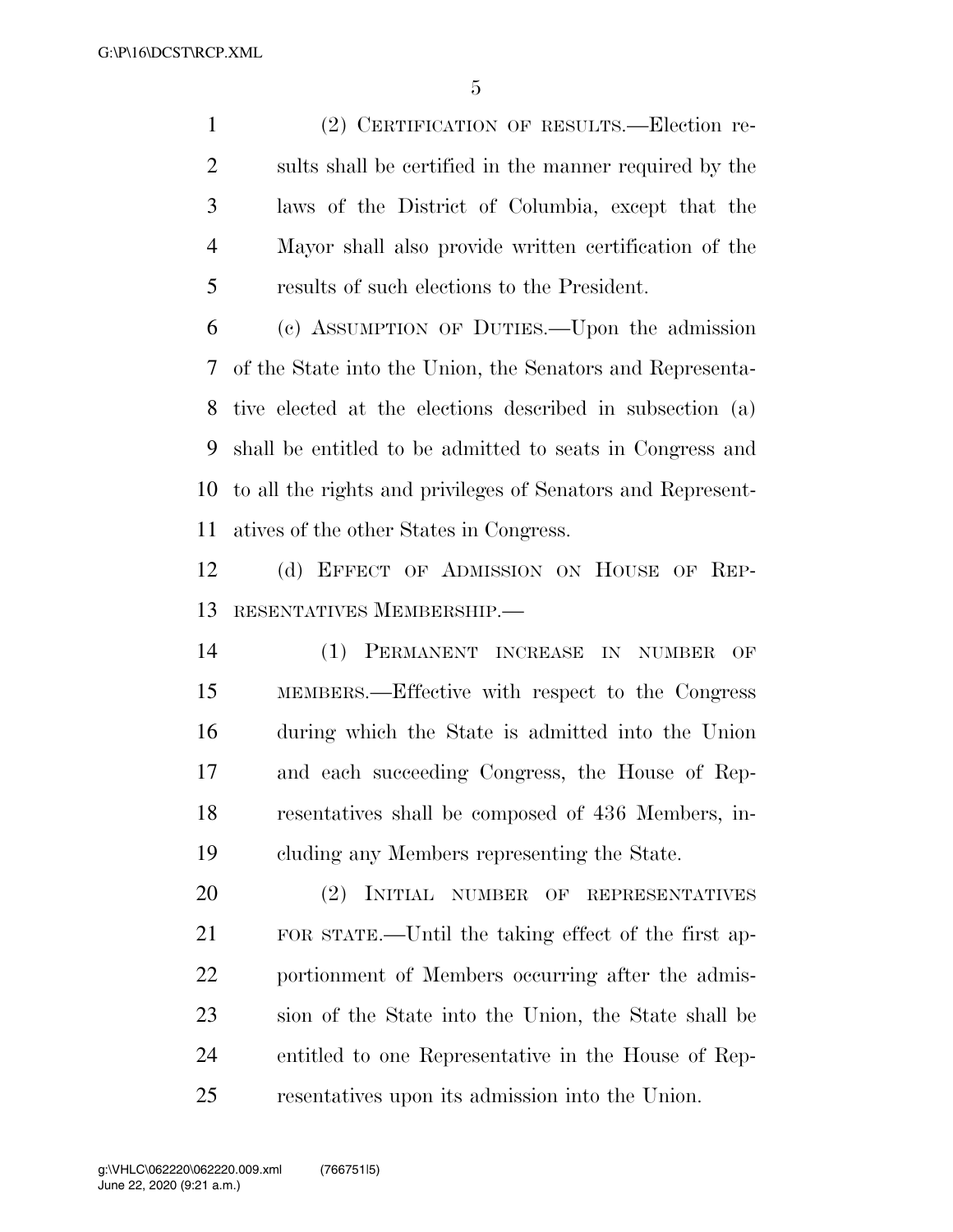| (3) APPORTIONMENT OF MEMBERS RESULTING |
|----------------------------------------|
| FROM ADMISSION OF STATE.-              |

 (A) APPORTIONMENT.—Section 22(a) of the Act entitled ''An Act to provide for the fif- teenth and subsequent decennial censuses and to provide for apportionment of Representatives in Congress'', approved June 18, 1929 (2 8 U.S.C.  $2a(a)$ , is amended by striking "the then existing number of Representatives'' and insert-10 ing "436 Representatives".

 (B) EFFECTIVE DATE.—The amendment made by subparagraph (A) shall apply with re- spect to the first regular decennial census con- ducted after the admission of the State into the Union and each subsequent regular decennial census.

## **SEC. 103. ISSUANCE OF PRESIDENTIAL PROCLAMATION.**

 (a) IN GENERAL.—The President, upon the certifi- cation of the results of the elections of the officers re-20 quired to be elected as provided in section  $102(a)$ , shall, not later than 90 days after receiving such certification 22 pursuant to section  $102(b)(2)$ , issue a proclamation an- nouncing the results of such elections as so ascertained. (b) ADMISSION OF STATE UPON ISSUANCE OF PROC-LAMATION.—Upon the issuance of the proclamation by the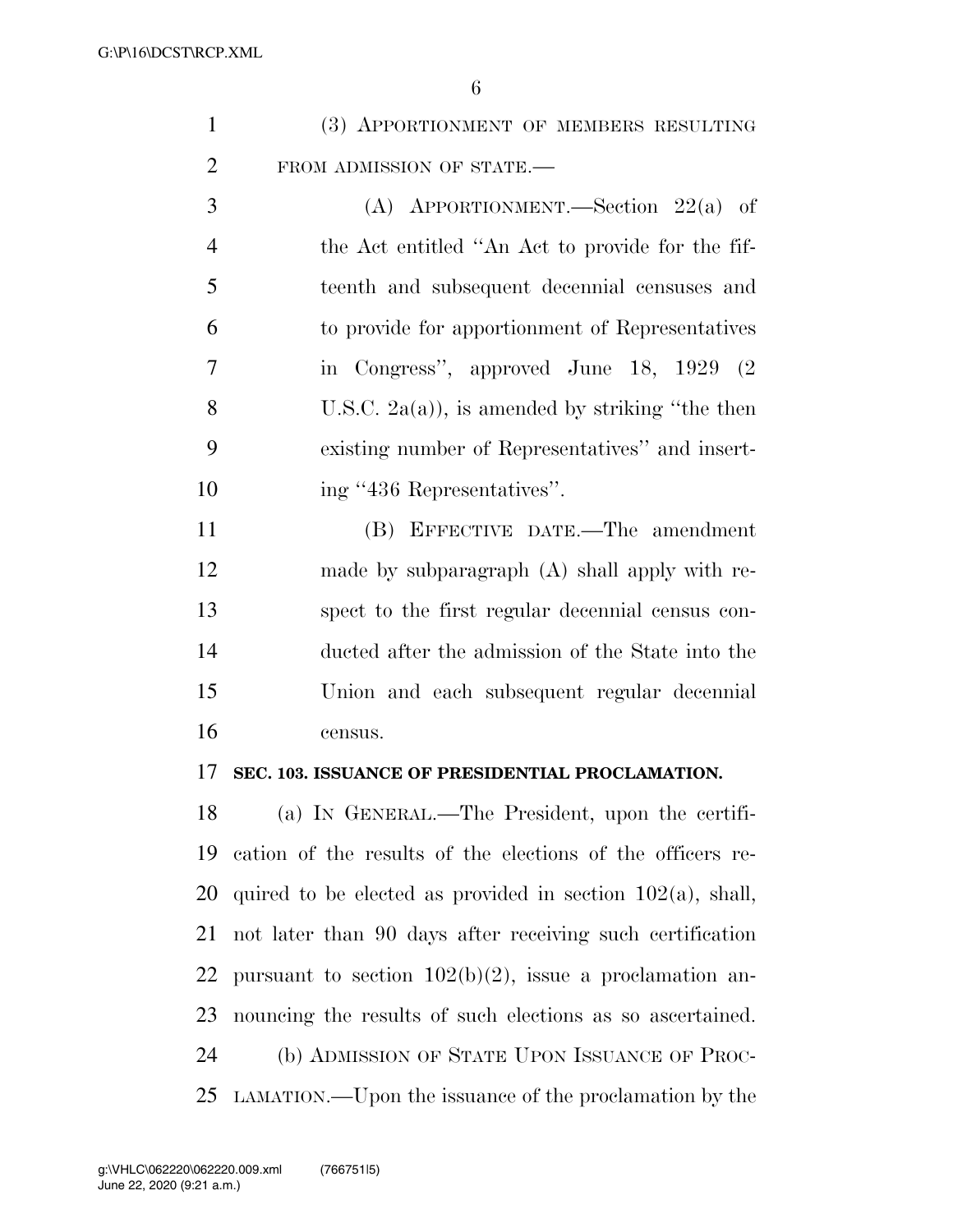President under subsection (a), the State shall be declared admitted into the Union as provided in section 101(a).

# **Subtitle B—Seat of Government of the United States**

## **SEC. 111. TERRITORY AND BOUNDARIES.**

 (a) IN GENERAL.—Except as provided in subsection (b), the State shall consist of all of the territory of the District of Columbia as of the date of the enactment of this Act, subject to the results of the metes and bounds survey conducted under subsection (c).

 (b) EXCLUSION OF PORTION REMAINING AS SEAT OF GOVERNMENT OF UNITED STATES.—The territory of the State shall not include the area described in section 112, which shall be known as the ''Capital'' and shall serve as the seat of the Government of the United States, as pro- vided in clause 17 of section 8 of article I of the Constitu-tion of the United States.

 (c) METES AND BOUNDS SURVEY.—Not later than 180 days after the date of the enactment of this Act, the President (in consultation with the Chair of the National Capital Planning Commission) shall conduct a metes and bounds survey of the Capital, as described in section 112(b).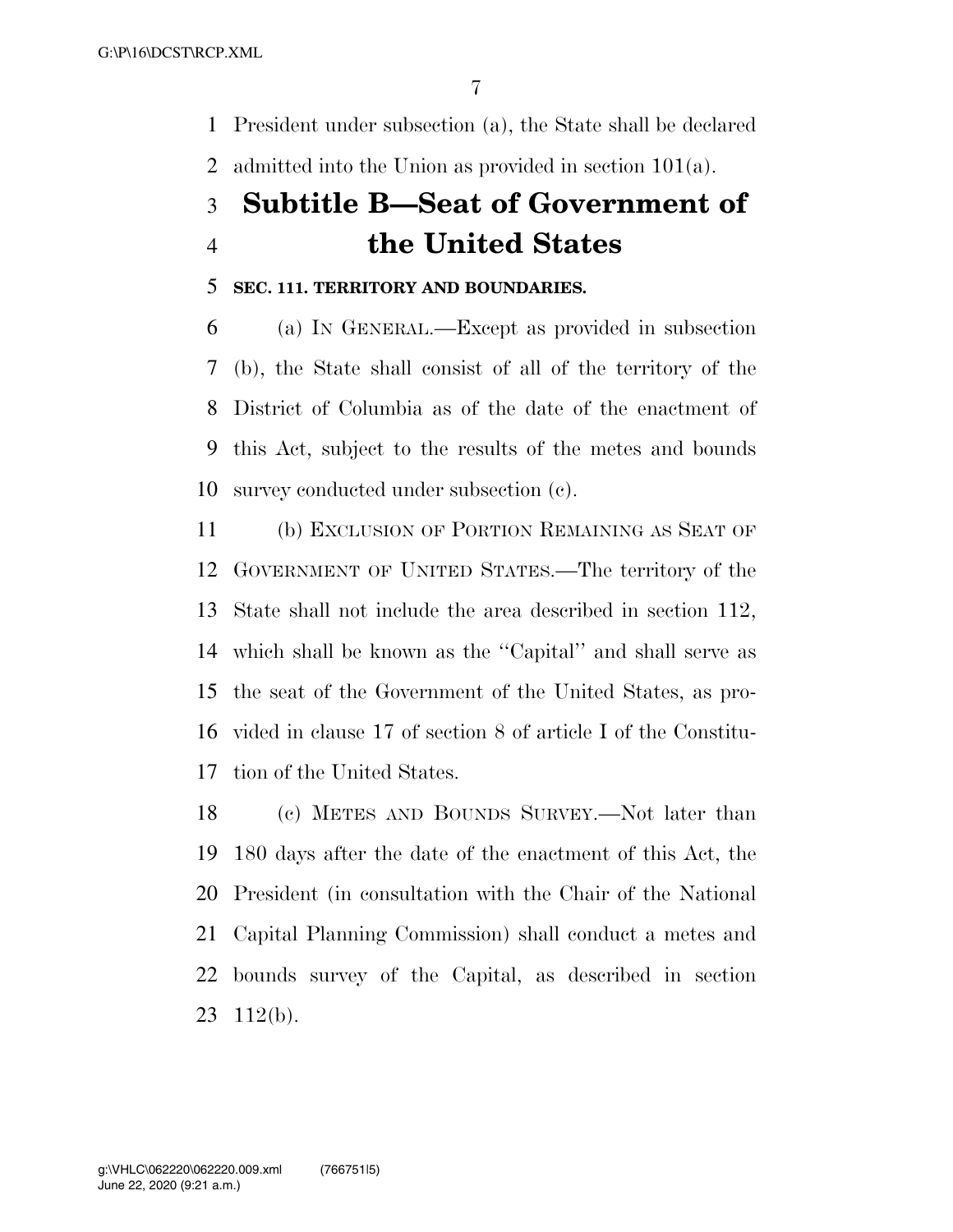## **SEC. 112. DESCRIPTION OF CAPITAL.**

 (a) IN GENERAL.—Subject to subsection (c), upon the admission of the State into the Union, the Capital shall consist of the property described in subsection (b) and shall include the principal Federal monuments, the White House, the Capitol Building, the United States Su- preme Court Building, and the Federal executive, legisla- tive, and judicial office buildings located adjacent to the Mall and the Capitol Building (as such terms are used in section 8501(a) of title 40, United States Code).

 (b) GENERAL DESCRIPTION.—Upon the admission of the State into the Union, the boundaries of the Capital shall be as follows: Beginning at the intersection of the southern right-of-way of F Street NE and the eastern right-of-way of 2nd Street NE;

 (1) thence south along said eastern right-of-way of 2nd Street NE to its intersection with the north-eastern right-of-way of Maryland Avenue NE;

 (2) thence southwest along said northeastern right-of-way of Maryland Avenue NE to its intersec- tion with the northern right-of-way of Constitution Avenue NE;

 (3) thence west along said northern right-of- way of Constitution Avenue NE to its intersection with the eastern right-of-way of 1st Street NE;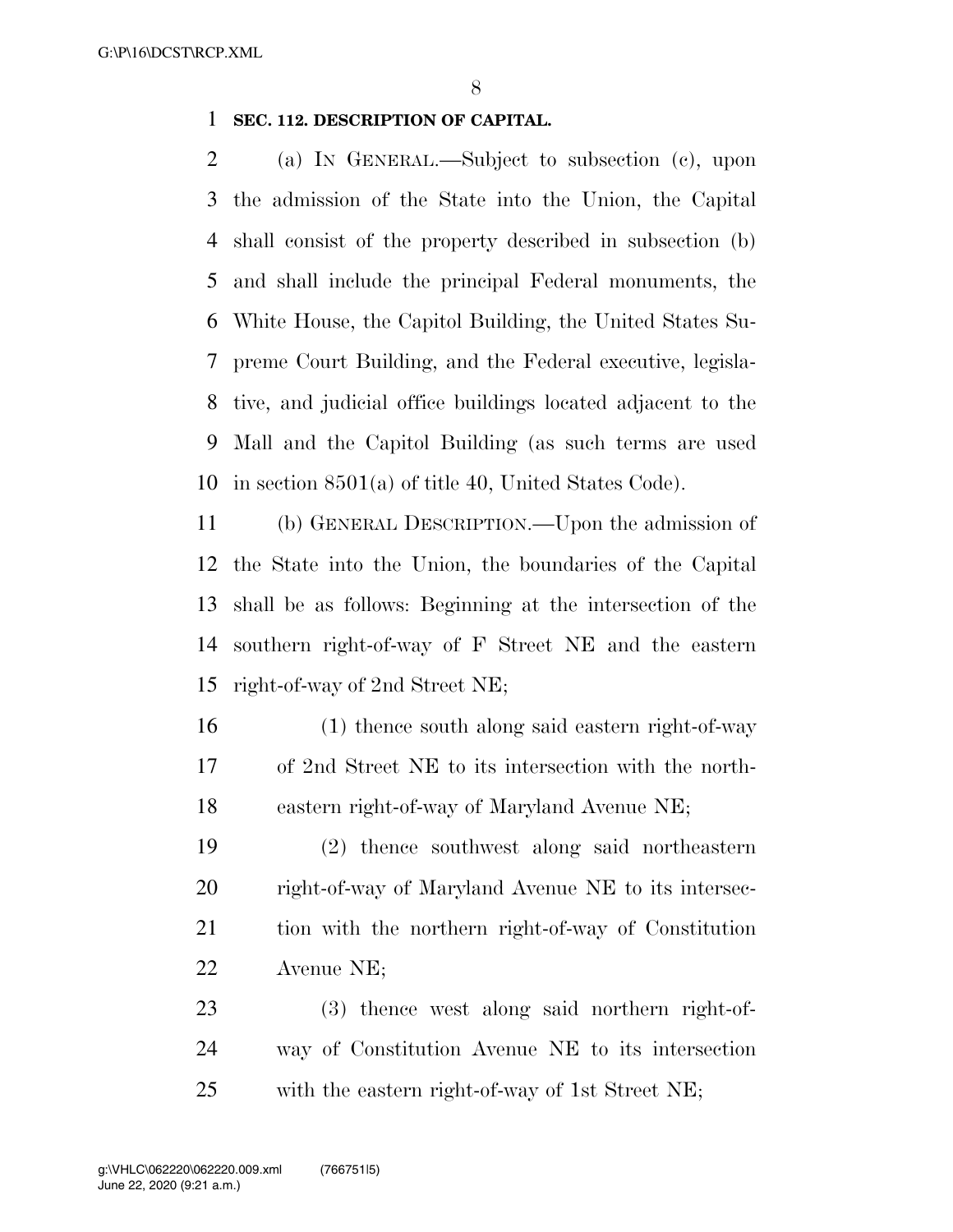| $\mathbf{1}$   | (4) thence south along said eastern right-of-way     |
|----------------|------------------------------------------------------|
| $\overline{2}$ | of 1st Street NE to its intersection with the south- |
| $\mathfrak{Z}$ | eastern right-of-way of Maryland Avenue NE;          |
| $\overline{4}$ | (5) thence northeast along said southeastern         |
| 5              | right-of-way of Maryland Avenue NE to its intersec-  |
| 6              | tion with the eastern right-of-way of 2nd Street SE; |
| 7              | $(6)$ thence south along said eastern right-of-way   |
| 8              | of 2nd Street SE to the eastern right-of-way of 2nd  |
| 9              | Street SE;                                           |
| 10             | (7) thence south along said eastern right-of-way     |
| 11             | of 2nd Street SE to its intersection with the north- |
| 12             | ern property boundary of the property designated as  |
| 13             | Square 760 Lot 803;                                  |
| 14             | (8) thence east along said northern property         |
| 15             | boundary of Square 760 Lot 803 to its intersection   |
| 16             | with the western right-of-way of 3rd Street SE;      |
| 17             | (9) thence south along said western right-of-        |
| 18             | way of 3rd Street SE to its intersection with the    |
| 19             | northern right-of-way of Independence Avenue SE;     |
| 20             | $(10)$ thence west along said northern right-of-     |
| 21             | way of Independence Avenue SE to its intersection    |
| 22             | with the northwestern right-of-way of Pennsylvania   |
| 23             | Avenue SE;                                           |
| 24             | (11) thence northwest along said northwestern        |
| 25             | right-of-way of Pennsylvania Avenue SE to its inter- |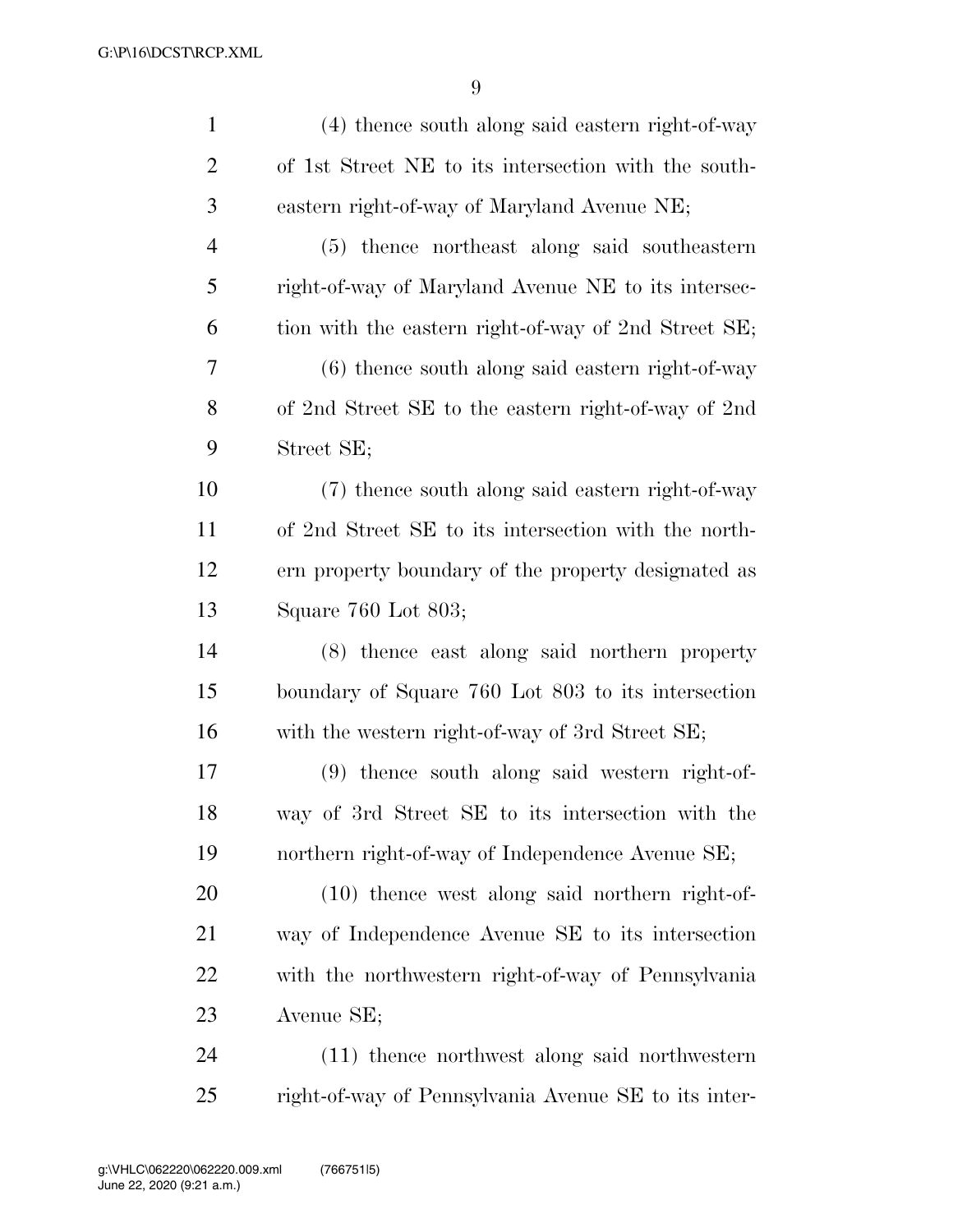| $\mathbf{1}$   | section with the eastern right-of-way of 2nd Street   |
|----------------|-------------------------------------------------------|
| $\overline{2}$ | SE;                                                   |
| 3              | $(12)$ thence south along said eastern right-of-      |
| $\overline{4}$ | way of 2nd Street SE to its intersection with the     |
| 5              | southern right-of-way of C Street SE;                 |
| 6              | (13) thence west along said southern right-of-        |
| 7              | way of C Street SE to its intersection with the east- |
| 8              | ern right-of-way of 1st Street SE;                    |
| 9              | (14) thence south along said eastern right-of-        |
| 10             | way of 1st Street SE to its intersection with the     |
| 11             | southern right-of-way of D Street SE;                 |
| 12             | $(15)$ thence west along said southern right-of-      |
| 13             | way of D Street SE to its intersection with the east- |
| 14             | ern right-of-way of South Capitol Street;             |
| 15             | $(16)$ thence south along said eastern right-of-      |
| 16             | way of South Capitol Street to its intersection with  |
| 17             | the northwestern right-of-way of Canal Street SE;     |
| 18             | (17) thence southeast along said northwestern         |
| 19             | right-of-way of Canal Street SE to its intersection   |
| <b>20</b>      | with the southern right-of-way of E Street SE;        |
| 21             | (18) thence east along said southern right-of-        |
| 22             | way of said E Street SE to its intersection with the  |
| 23             | western right-of-way of 1st Street SE;                |
| 24             | (19) thence south along said western right-of-        |
| 25             | way of 1st Street SE to its intersection with the     |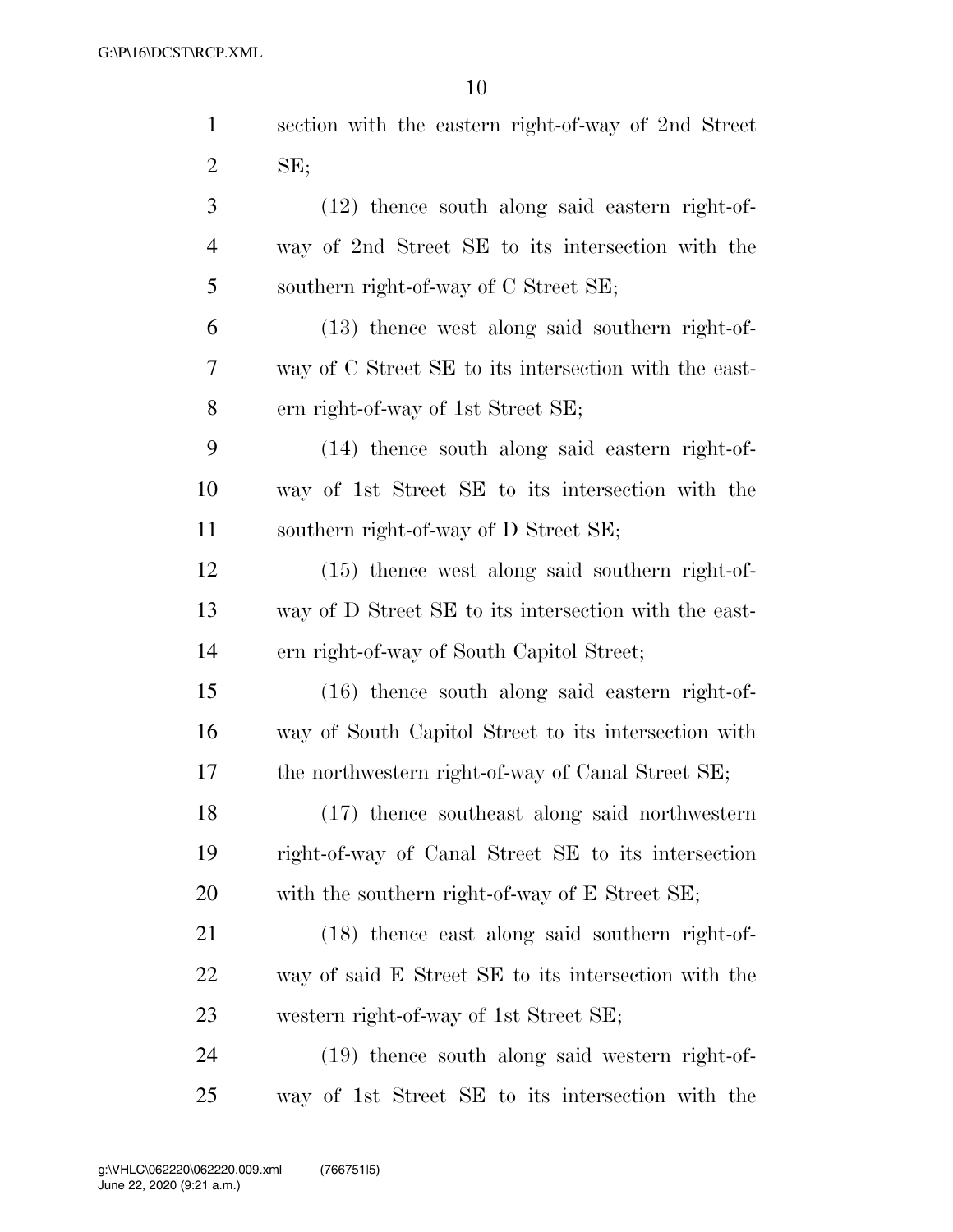| $\mathbf{1}$   | southernmost corner of the property designated as     |
|----------------|-------------------------------------------------------|
| 2              | Square 736S Lot 801;                                  |
| 3              | (20) thence west along a line extended due west       |
| $\overline{4}$ | from said corner of said property designated as       |
| 5              | Square 736S Lot 801 to its intersection with the      |
| 6              | southwestern right-of-way of New Jersey Avenue        |
| 7              | SE;                                                   |
| 8              | (21) thence southeast along said southwestern         |
| 9              | right-of-way of New Jersey Avenue SE to its inter-    |
| 10             | section with the northwestern right-of-way of Vir-    |
| 11             | ginia Avenue SE;                                      |
| 12             | $(22)$ thence northwest along said northwestern       |
| 13             | right-of-way of Virginia Avenue SE to its intersec-   |
| 14             | tion with the western right-of-way of South Capitol   |
| 15             | Street;                                               |
| 16             | $(23)$ thence north along said western right-of-      |
| 17             | way of South Capitol Street to its intersection with  |
| 18             | the southern right-of-way of E Street SW;             |
| 19             | $(24)$ thence west along said southern right-of-      |
| 20             | way of E Street SW to its end;                        |
| 21             | $(25)$ thence west along a line extending said        |
| 22             | southern right-of-way of E Street SW westward to      |
| 23             | its intersection with the eastern right-of-way of 2nd |

Street SW;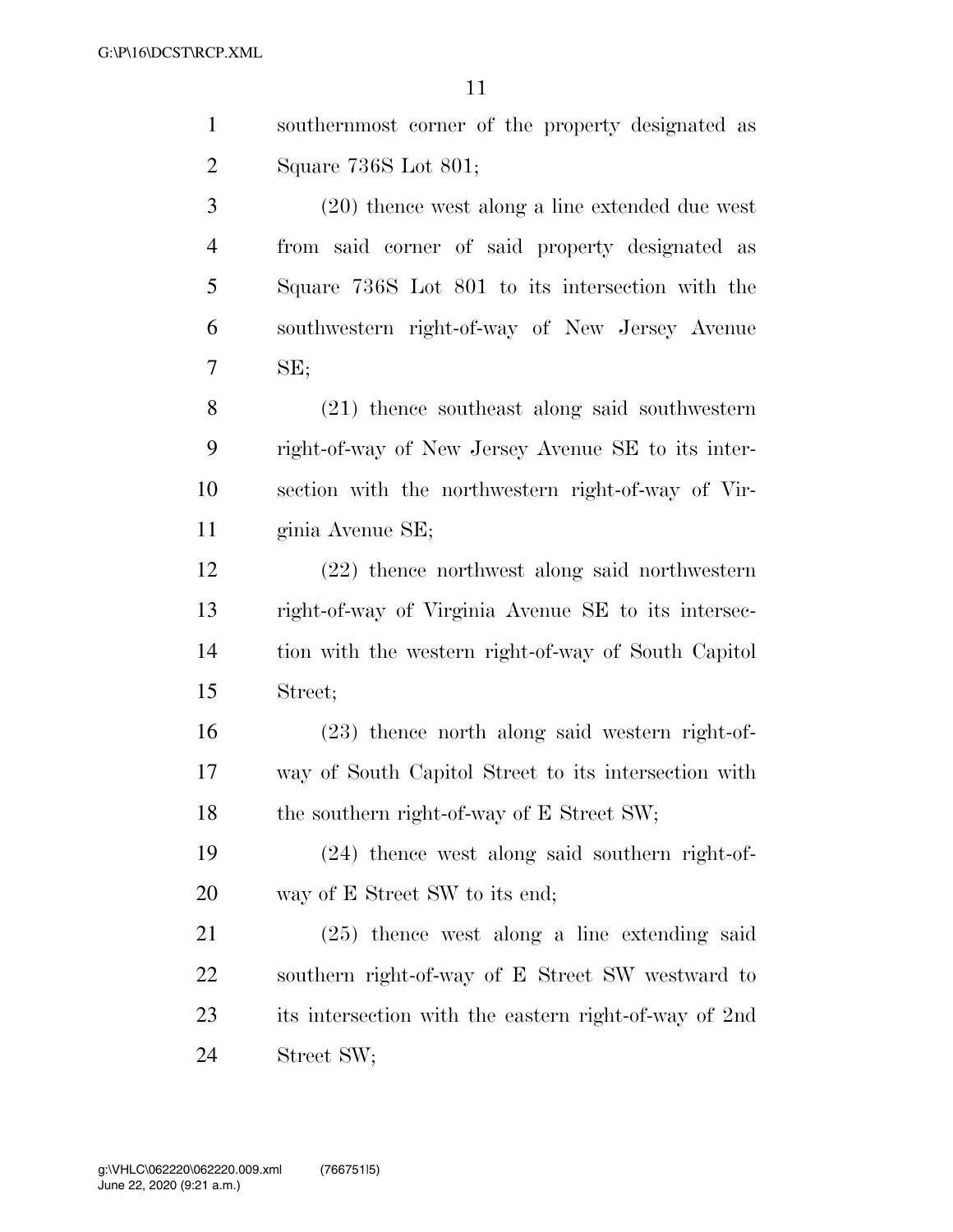| $\mathbf{1}$   | $(26)$ thence north along said eastern right-of-      |
|----------------|-------------------------------------------------------|
| $\overline{2}$ | way of 2nd Street SW to its intersection with the     |
| 3              | southwestern right-of-way of Virginia Avenue SW;      |
| $\overline{4}$ | $(27)$ thence northwest along said southwestern       |
| 5              | right-of-way of Virginia Avenue SW to its intersec-   |
| 6              | tion with the western right-of-way of 3rd Street SW;  |
| 7              | (28) thence north along said western right-of-        |
| 8              | way of 3rd Street SW to its intersection with the     |
| 9              | northern right-of-way of D Street SW;                 |
| 10             | (29) thence west along said northern right-of-        |
| 11             | way of D Street SW to its intersection with the east- |
| 12             | ern right-of-way of 4th Street SW;                    |
| 13             | (30) thence north along said eastern right-of-        |
| 14             | way of 4th Street SW to its intersection with the     |
| 15             | northern right-of-way of C Street SW;                 |
| 16             | (31) thence west along said northern right-of-        |
| 17             | way of C Street SW to its intersection with the east- |
| 18             | ern right-of-way of 6th Street SW;                    |
| 19             | (32) thence north along said eastern right-of-        |
| 20             | way of 6th Street SW to its intersection with the     |
| 21             | northern right-of-way of Independence Avenue SW;      |
| 22             | (33) thence west along said northern right-of-        |
| 23             | way of Independence Avenue SW to its intersection     |
| 24             | with the western right-of-way of 12th Street SW;      |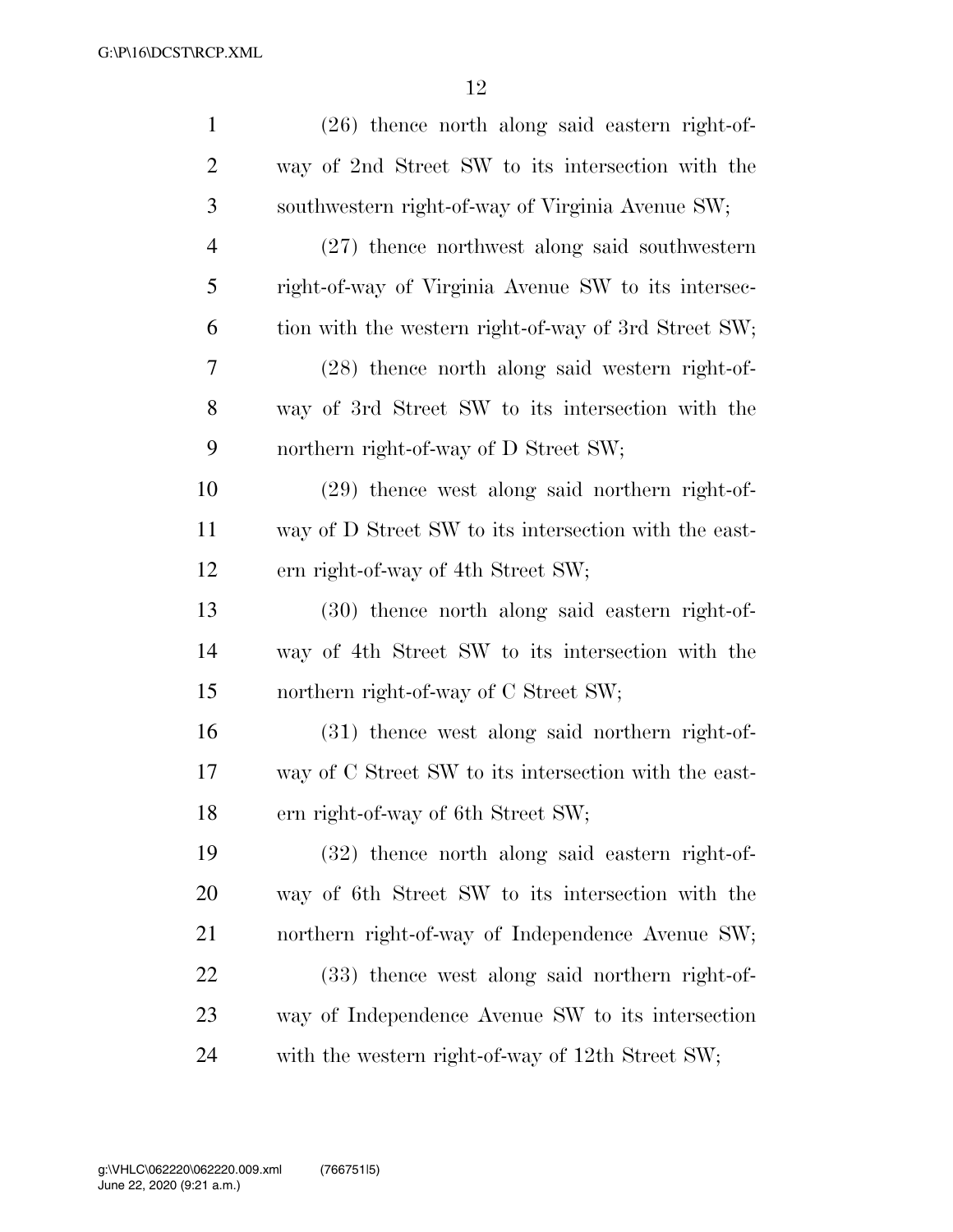| $\mathbf{1}$   | (34) thence south along said western right-of-        |
|----------------|-------------------------------------------------------|
| $\overline{2}$ | way of 12th Street SW to its intersection with the    |
| 3              | northern right-of-way of D Street SW;                 |
| $\overline{4}$ | (35) thence west along said northern right-of-        |
| 5              | way of D Street SW to its intersection with the east- |
| 6              | ern right-of-way of 14th Street SW;                   |
| 7              | (36) thence south along said eastern right-of-        |
| 8              | way of 14th Street SW to its intersection with the    |
| 9              | northeastern boundary of the Consolidated Rail Cor-   |
| 10             | poration railroad easement;                           |
| 11             | (37) thence southwest along said northeastern         |
| 12             | boundary of the Consolidated Rail Corporation rail-   |
| 13             | road easement to its intersection with the eastern    |
| 14             | shore of the Potomac River;                           |
| 15             | (38) thence generally northwest along said east-      |
| 16             | ern shore of the Potomac River to its intersection    |
| 17             | with a line extending westward the northern bound-    |
| 18             | ary of the property designated as Square 12 Lot       |
| 19             | 806;                                                  |
| 20             | (39) thence east along said line extending west-      |
| 21             | ward the northern boundary of the property des-       |
| 22             | ignated as Square 12 Lot 806 to the northern prop-    |
| 23             | erty boundary of the property designated as Square    |
| 24             | 12 Lot 806, and continuing east along said northern   |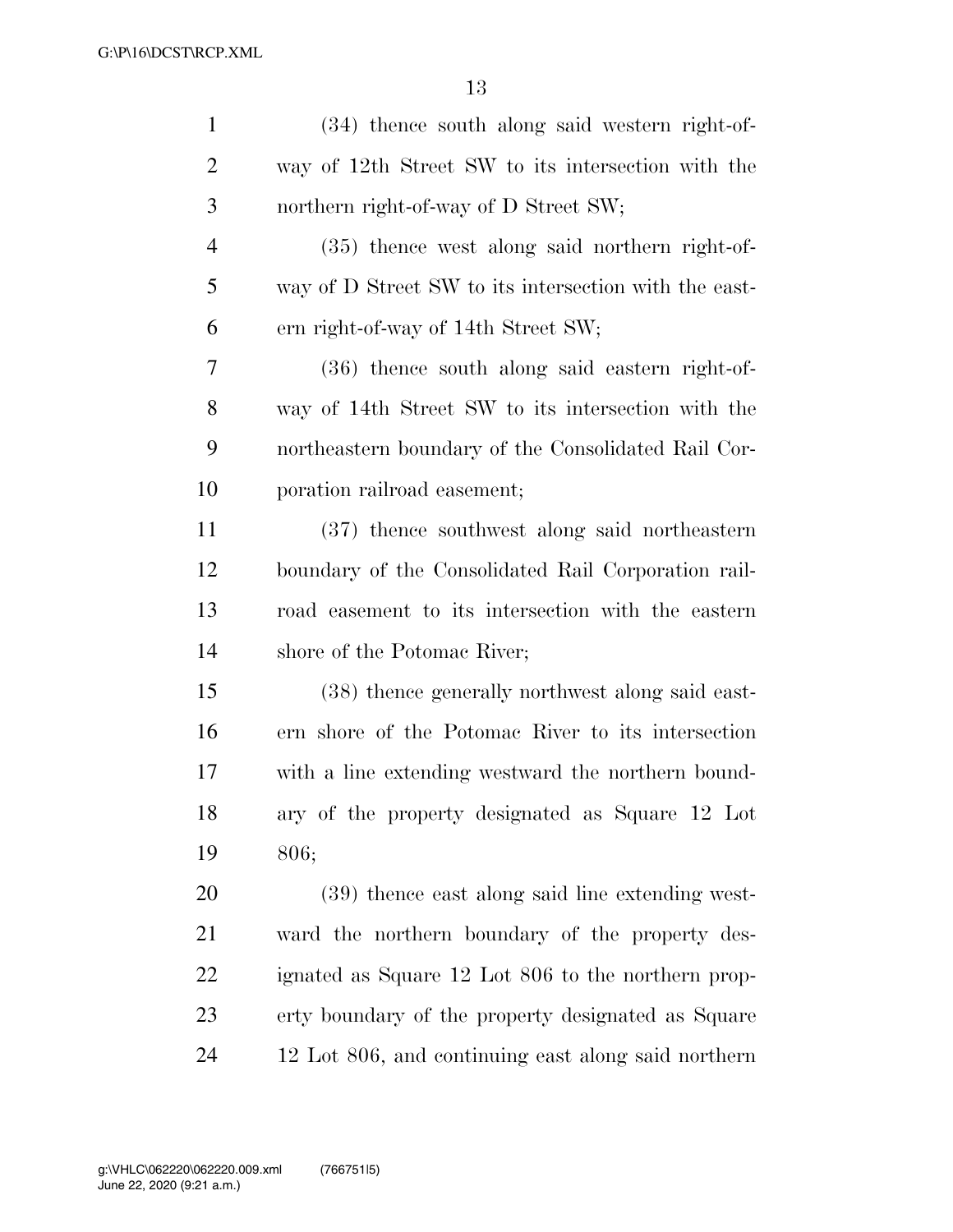| $\mathbf{1}$   | boundary of said property designated as Square 12   |
|----------------|-----------------------------------------------------|
| $\overline{2}$ | Lot 806 to its northeast corner;                    |
| 3              | $(40)$ thence east along a line extending east      |
| $\overline{4}$ | from said northeast corner of the property des-     |
| 5              | ignated as Square 12 Lot 806 to its intersection    |
| 6              | with the western boundary of the property des-      |
| 7              | ignated as Square 33 Lot 87;                        |
| 8              | (41) thence south along said western boundary       |
| 9              | of the property designated as Square 33 Lot 87 to   |
| 10             | its intersection with the northwest corner of the   |
| 11             | property designated as Square 33 Lot 88;            |
| 12             | counter-clockwise around<br>$(42)$ thence<br>the    |
| 13             | boundary of said property designated as Square 33   |
| 14             | Lot 88 to its southeast corner, which is along the  |
| 15             | northern right-of-way of E Street NW;               |
| 16             | (43) thence east along said northern right-of-      |
| 17             | way of E Street NW to its intersection with the     |
| 18             | western right-of-way of 18th Street NW;             |
| 19             | (44) thence south along said western right-of-      |
| 20             | way of 18th Street NW to its intersection with the  |
| 21             | southwestern right-of-way of Virginia Avenue NW;    |
| 22             | $(45)$ thence southeast along said southwestern     |
| 23             | right-of-way of Virginia Avenue NW to its intersec- |

 tion with the northern right-of-way of Constitution Avenue NW;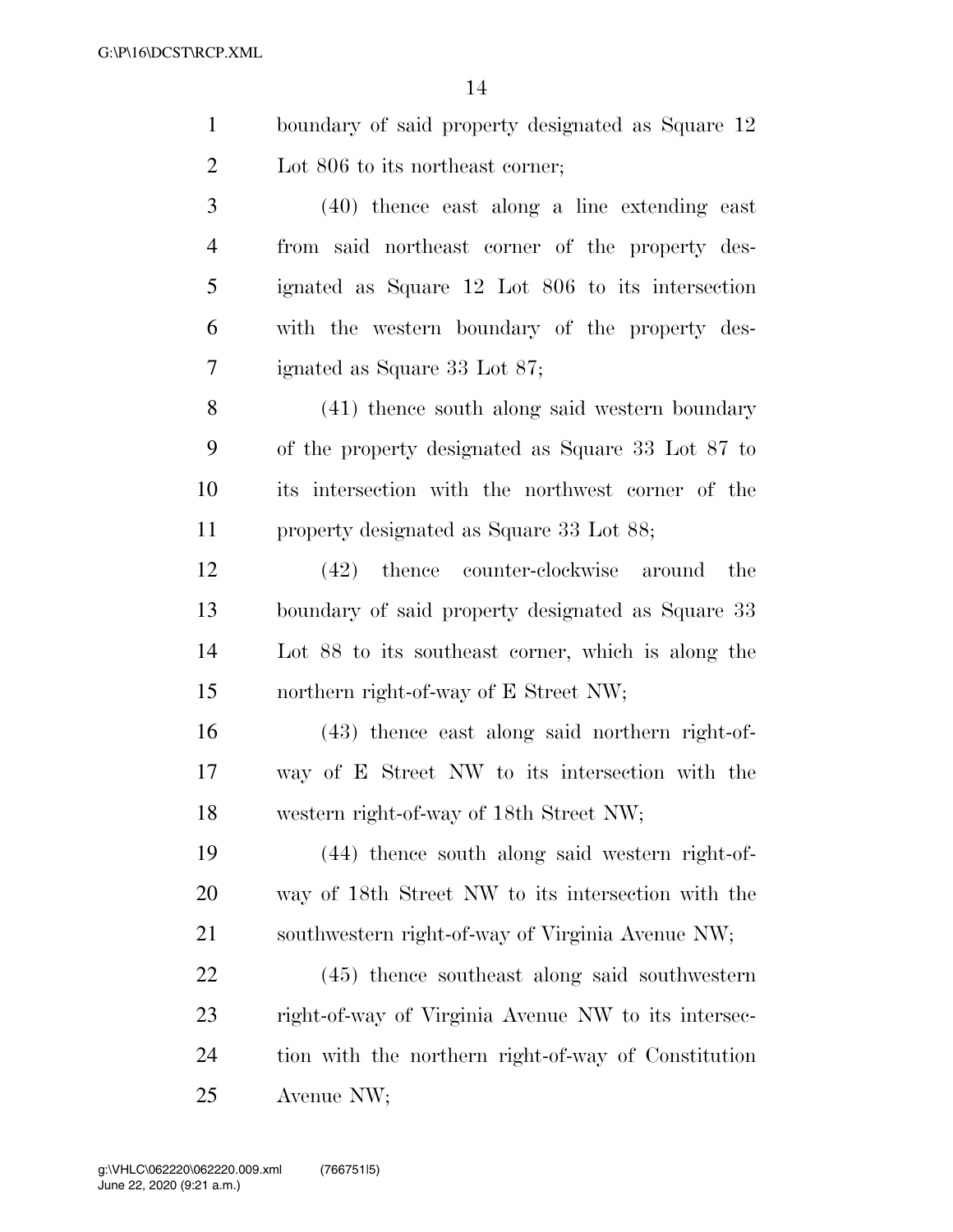| $\mathbf{1}$   | $(46)$ thence east along said northern right-of-     |
|----------------|------------------------------------------------------|
| $\overline{2}$ | way of Constitution Avenue NW to its intersection    |
| 3              | with the eastern right-of-way of 17th Street NW;     |
| $\overline{4}$ | $(47)$ thence north along said eastern right-of-     |
| 5              | way of 17th Street NW to its intersection with the   |
| 6              | southern right-of-way of H Street NW;                |
| 7              | (48) thence east along said southern right-of-       |
| 8              | way of H Street NW to its intersection with the      |
| 9              | northwest corner of the property designated as       |
| 10             | Square 221 Lot 35;                                   |
| 11             | (49) thence counter-clockwise<br>the<br>around       |
| 12             | boundary of said property designated as Square 221   |
| 13             | Lot 35 to its southeast corner, which is along the   |
| 14             | boundary of the property designated as Square 221    |
| 15             | Lot $37$ ;                                           |
| 16             | counter-clockwise around<br>$(50)$ thence<br>the     |
| 17             | boundary of said property designated as Square 221   |
| 18             | Lot 37 to its southwest corner, which it shares with |
| 19             | the property designated as Square 221 Lot 818;       |
| <b>20</b>      | (51) thence south along the boundary of said         |
| 21             | property designated as Square 221 Lot 818 to its     |
| 22             | southwest corner, which it shares with the property  |
| 23             | designated as Square $221$ Lot $40$ ;                |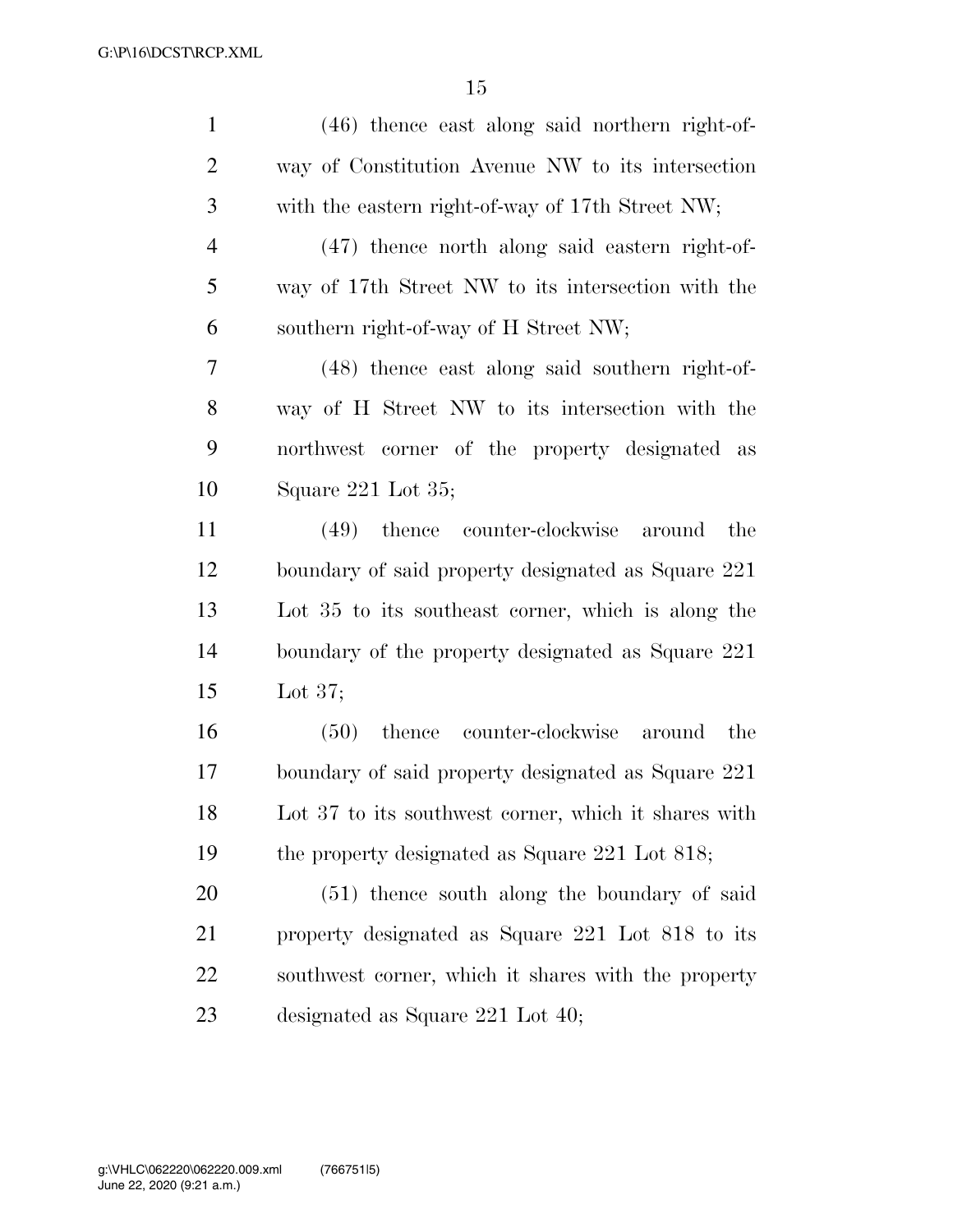| $\mathbf{1}$   | $(52)$ thence south along the boundary of said        |
|----------------|-------------------------------------------------------|
| $\overline{2}$ | property designated as Square 221 Lot 40 to its       |
| 3              | southwest corner;                                     |
| $\overline{4}$ | $(53)$ thence east along the southern border of       |
| 5              | said property designated as Square 221 Lot 40 to      |
| 6              | its intersection with the northwest corner of the     |
| 7              | property designated as Square 221 Lot 820;            |
| 8              | (54) thence south along the western boundary          |
| 9              | of said property designated as Square 221 Lot 820     |
| 10             | to its southwest corner, which it shares with the     |
| 11             | property designated as Square 221 Lot 39;             |
| 12             | $(55)$ thence south along the western boundary        |
| 13             | of said property designated as Square 221 Lot 39      |
| 14             | to its southwest corner, which is along the northern  |
| 15             | right-of-way of Pennsylvania Avenue NW;               |
| 16             | $(56)$ thence east along said northern right-of-      |
| 17             | way of Pennsylvania Avenue NW to its intersection     |
| 18             | with the western right-of-way of 15th Street NW;      |
| 19             | $(57)$ thence south along said western right-of-      |
| <b>20</b>      | way of 15th Street NW to its intersection with a line |
| 21             | extending northwest from the southern right-of-way    |
| 22             | of the portion of Pennsylvania Avenue NW north of     |
| 23             | Pershing Square;                                      |
| 24             | (58) thence southeast along said line extending       |
| 25             | the southern right-of-way of Pennsylvania Avenue      |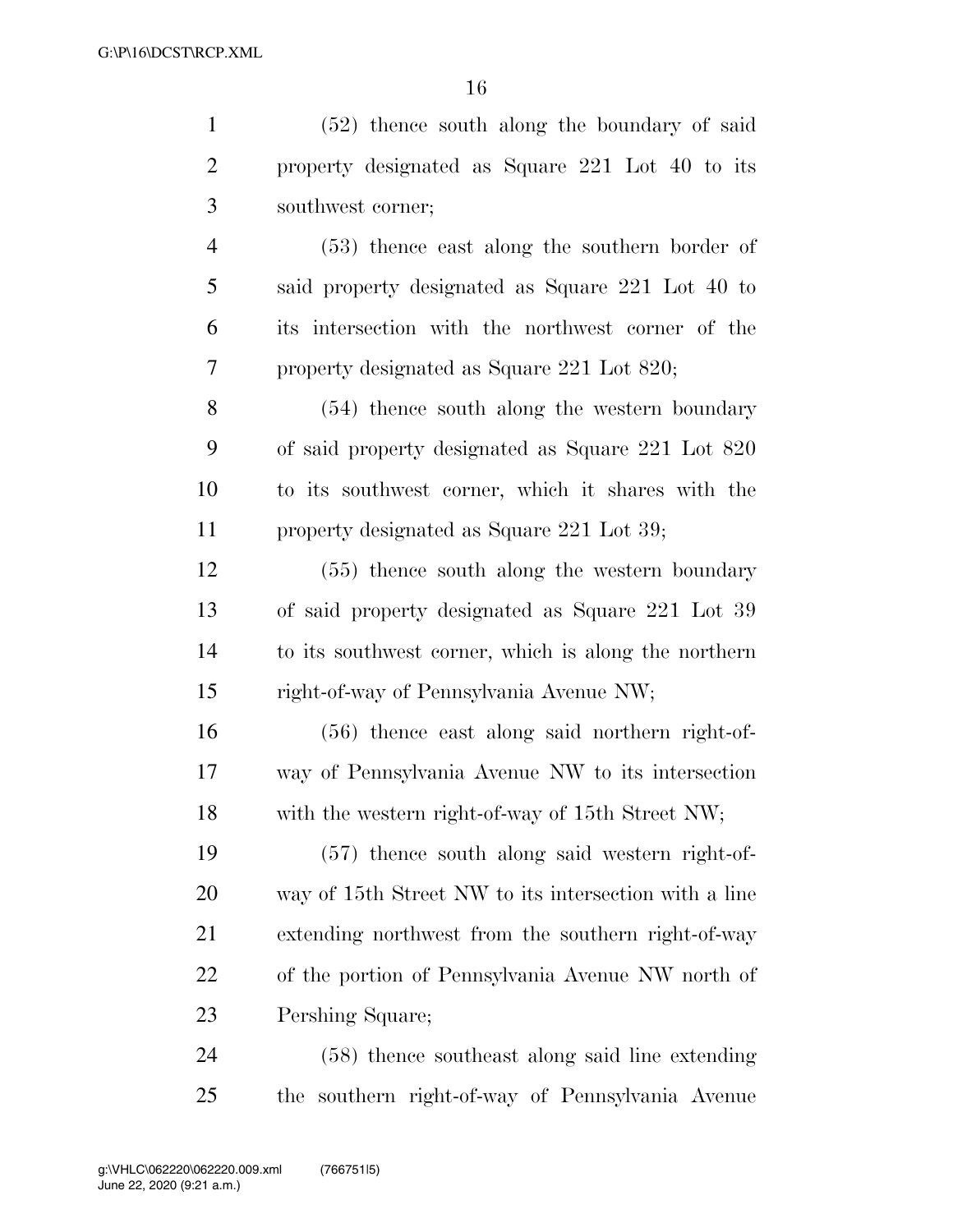| $\mathbf{1}$   | NW to the southern right-of-way of Pennsylvania               |
|----------------|---------------------------------------------------------------|
| $\overline{2}$ | Avenue NW, and continuing southeast along said                |
| 3              | southern right-of-way of Pennsylvania Avenue NW               |
| $\overline{4}$ | to its intersection with the western right-of-way of          |
| 5              | 14th Street NW;                                               |
| 6              | $(59)$ thence south along said western right-of-              |
| 7              | way of 14th Street NW to its intersection with a line         |
| 8              | extending west from the southern right-of-way of D            |
| 9              | Street NW;                                                    |
| 10             | $(60)$ thence east along said line extending west             |
| 11             | from the southern right-of-way of D Street NW to              |
| 12             | the southern right-of-way of D Street NW, and con-            |
| 13             | tinuing east along said southern right-of-way of D            |
| 14             | Street NW to its intersection with the eastern right-         |
| 15             | of-way of $13\frac{1}{2}$ Street NW;                          |
| 16             | $(61)$ thence north along said eastern right-of-              |
| 17             | way of $13\frac{1}{2}$ Street NW to its intersection with the |
| 18             | southern right-of-way of Pennsylvania Avenue NW;              |
| 19             | $(62)$ thence east and southeast along said                   |
| 20             | southern right-of-way of Pennsylvania Avenue NW               |
| 21             | to its intersection with the western right-of-way of          |
| 22             | 12th Street NW;                                               |
| 23             | $(63)$ thence south along said western right-of-              |
| 24             | way of 12th Street NW to its intersection with a line         |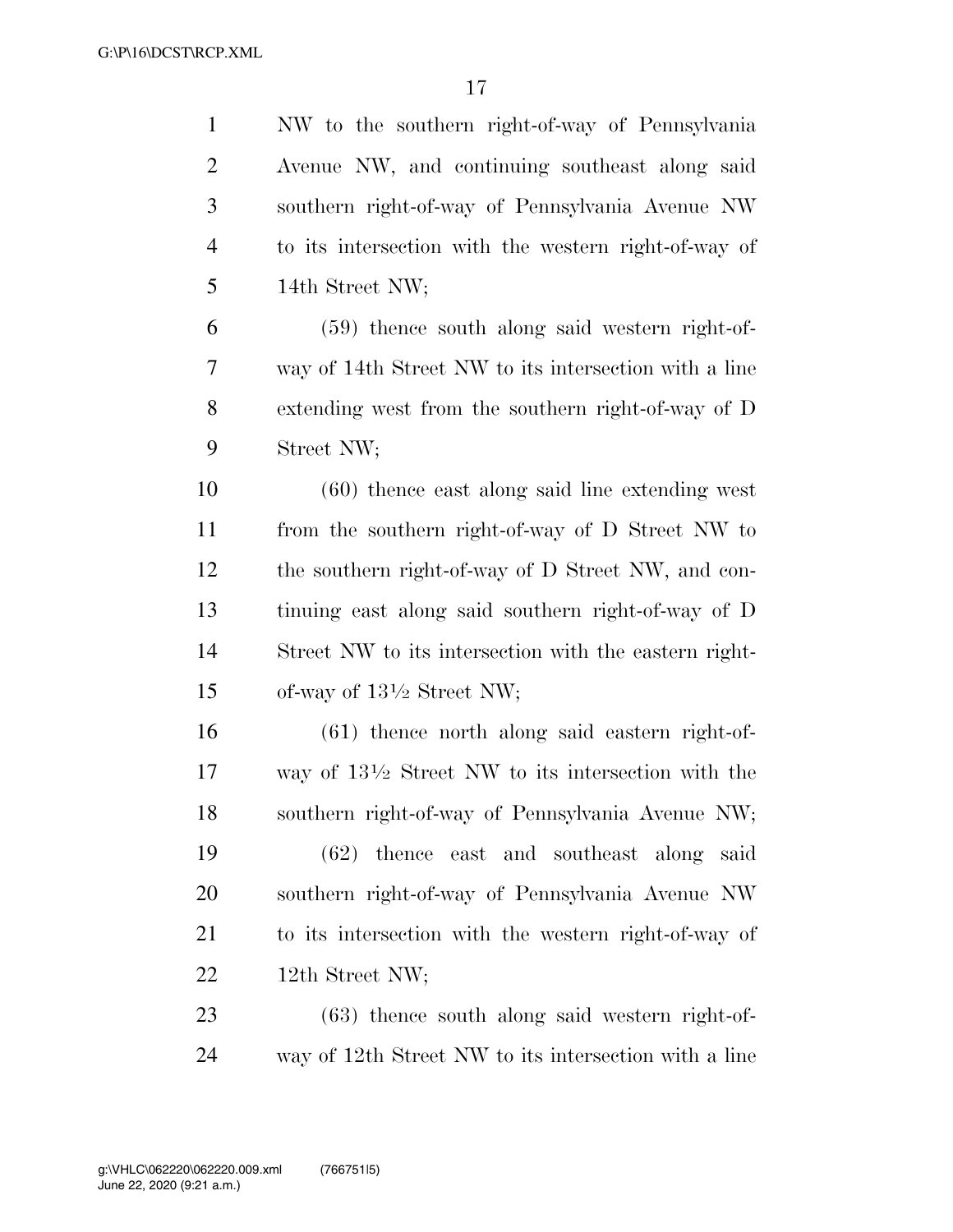|   | extending to the west the southern boundary of the |
|---|----------------------------------------------------|
| 2 | property designated as Square 324 Lot 809;         |
|   |                                                    |

 (64) thence east along said line to the south- west corner of said property designated as Square 324 Lot 809, and continuing northeast along the southern boundary of said property designated as Square 324 Lot 809 to its eastern corner, which it shares with the property designated as Square 323 Lot 802;

 (65) thence east along the southern boundary of said property designated as Square 323 Lot 802 to its southeast corner, which it shares with the property designated as Square 324 Lot 808;

 (66) thence counter-clockwise around the boundary of said property designated as Square 324 Lot 808 to its northeastern corner, which is along the southern right-of-way of Pennsylvania Avenue NW;

 (67) thence southeast along said southern right- of-way of Pennsylvania Avenue NW to its intersec-21 tion with the eastern right-of-way of 4th Street NW;

 (68) thence north along a line extending north from said eastern right-of-way of 4th Street NW to its intersection with the southern right-of-way of C Street NW;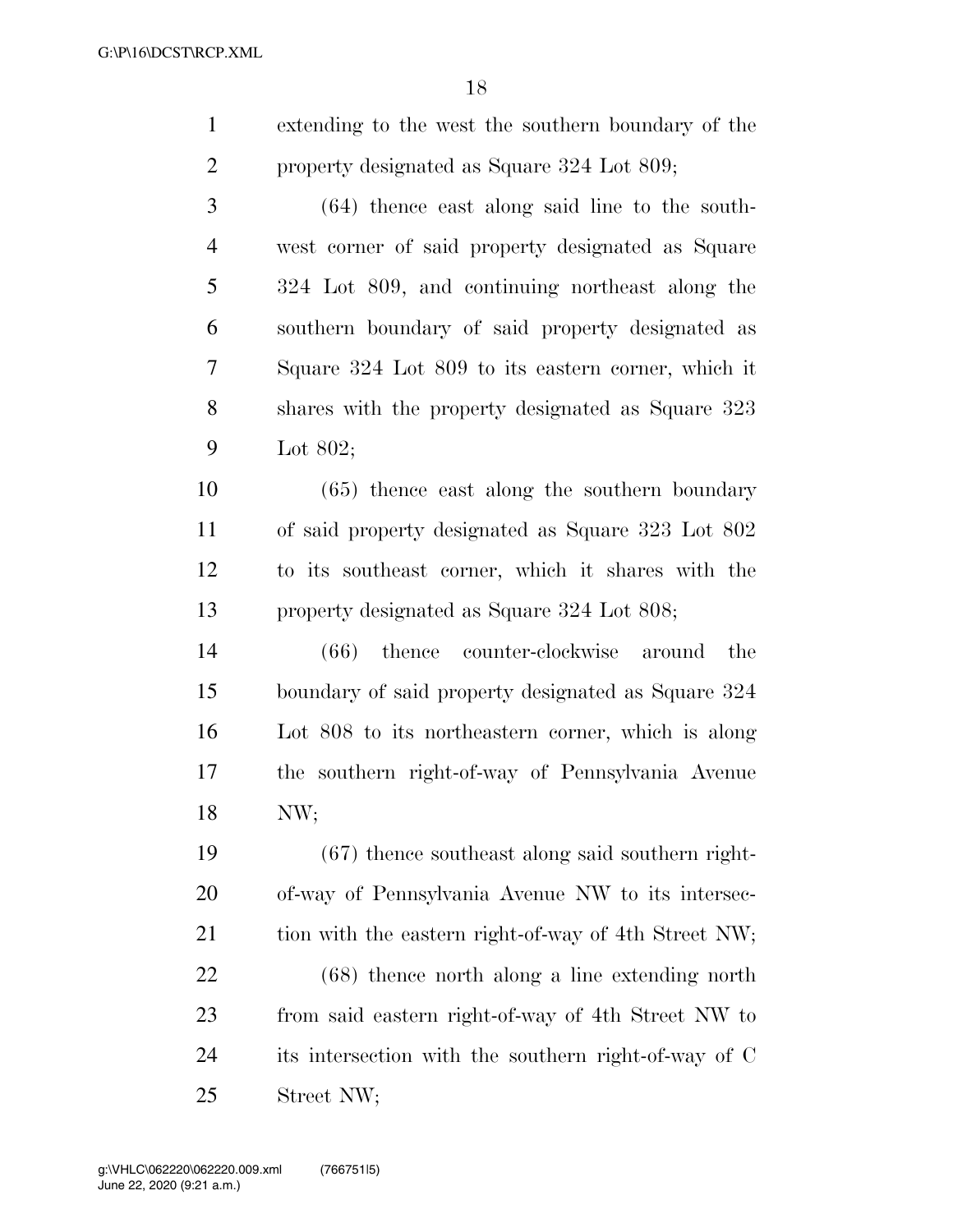| $\mathbf{1}$   | $(69)$ thence east along said southern right-of-      |
|----------------|-------------------------------------------------------|
| $\overline{2}$ | way of C Street NW to its intersection with the east- |
| 3              | ern right-of-way of 3rd Street NW;                    |
| $\overline{4}$ | (70) thence north along said eastern right-of-        |
| 5              | way of 3rd Street NW to its intersection with the     |
| 6              | southern right-of-way of D Street NW;                 |
| 7              | (71) thence east along said southern right-of-        |
| 8              | way of D Street NW to its intersection with the       |
| 9              | western right-of-way of 1st Street NW;                |
| 10             | (72) thence south along said western right-of-        |
| 11             | way of 1st Street NW to its intersection with the     |
| 12             | northern right-of-way of C Street NW;                 |
| 13             | (73) thence west along said northern right-of-        |
| 14             | way of C Street NW to its intersection with the       |
| 15             | western right-of-way of 2nd Street NW;                |
| 16             | (74) thence south along said western right-of-        |
| 17             | way of 2nd Street NW to its intersection with the     |
| 18             | northern right-of-way of Constitution Avenue NW;      |
| 19             | (75) thence east along said northern right-of-        |
| 20             | way of Constitution Avenue NW to its intersection     |
| 21             | with the northeastern right-of-way of Louisiana Ave-  |
| 22             | nue NW;                                               |
| 23             | (76) thence northeast along said northeastern         |
| 24             | right-of-way of Louisiana Avenue NW to its inter-     |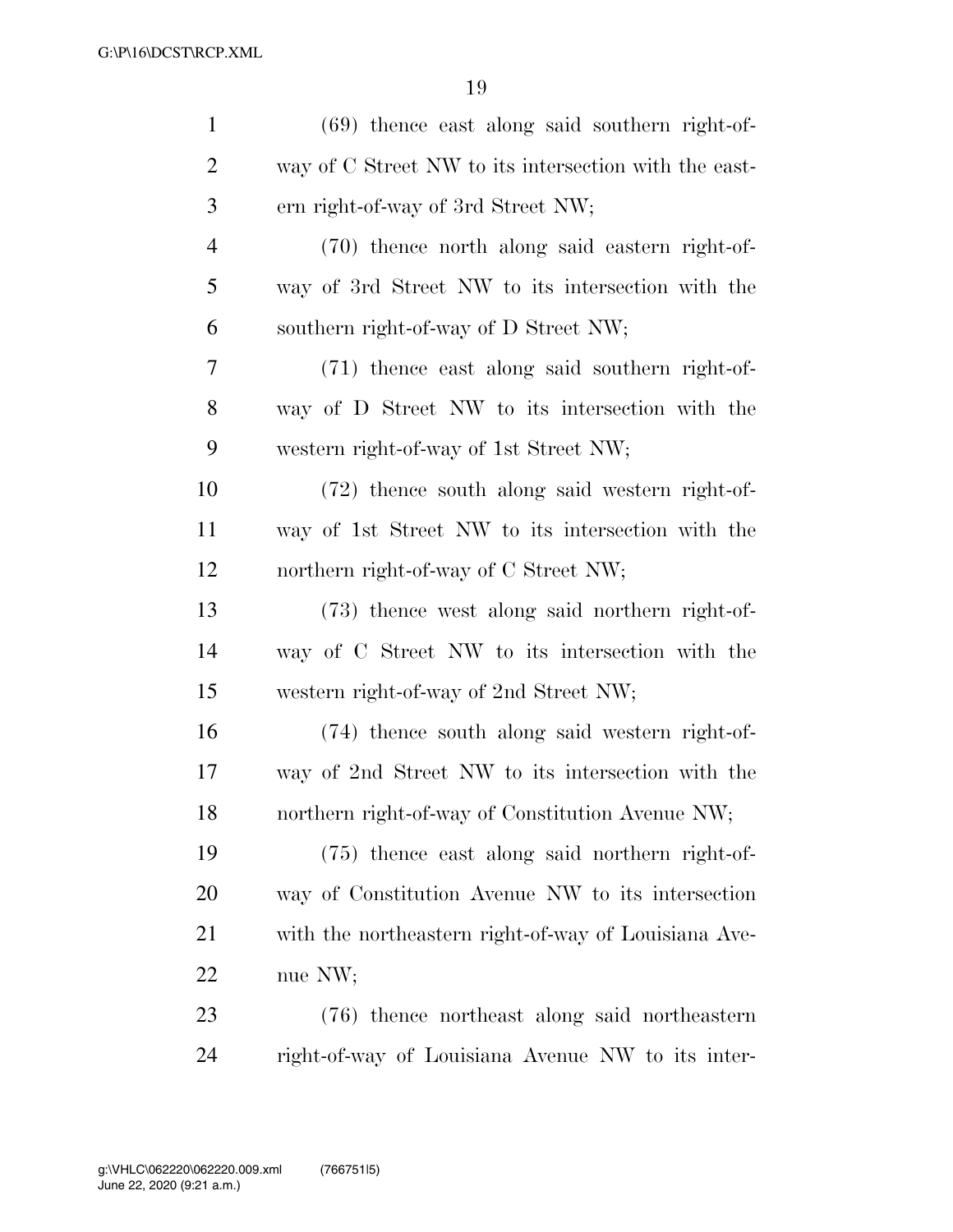| $\mathbf{1}$   | section with the southwestern right-of-way of New    |
|----------------|------------------------------------------------------|
| $\overline{2}$ | Jersey Avenue NW;                                    |
| 3              | (77) thence northwest along said southwestern        |
| $\overline{4}$ | right-of-way of New Jersey Avenue NW to its inter-   |
| 5              | section with the northern right-of-way of D Street   |
| 6              | NW;                                                  |
| $\tau$         | (78) thence east along said northern right-of-       |
| 8              | way of D Street NW to its intersection with the      |
| 9              | northeastern right-of-way of Louisiana Avenue NW;    |
| 10             | (79) thence northeast along said northwestern        |
| 11             | right-of-way of Louisiana Avenue NW to its inter-    |
| 12             | section with the western right-of-way of North Cap-  |
| 13             | itol Street;                                         |
| 14             | (80) thence north along said western right-of-       |
| 15             | way of North Capitol Street to its intersection with |
| 16             | the southwestern right-of-way of Massachusetts Ave-  |
| 17             | nue NW;                                              |
| 18             | (81) thence southeast along said southwestern        |
| 19             | right-of-way of Massachusetts Avenue NW to the       |
| 20             | southwestern right-of-way of Massachusetts Avenue    |
| 21             | NE;                                                  |
| 22             | (82) thence southeast along said southwestern        |
| 23             | right-of-way of Massachusetts Avenue NE to the       |
| 24             | southern right-of-way of Columbus Circle NE;         |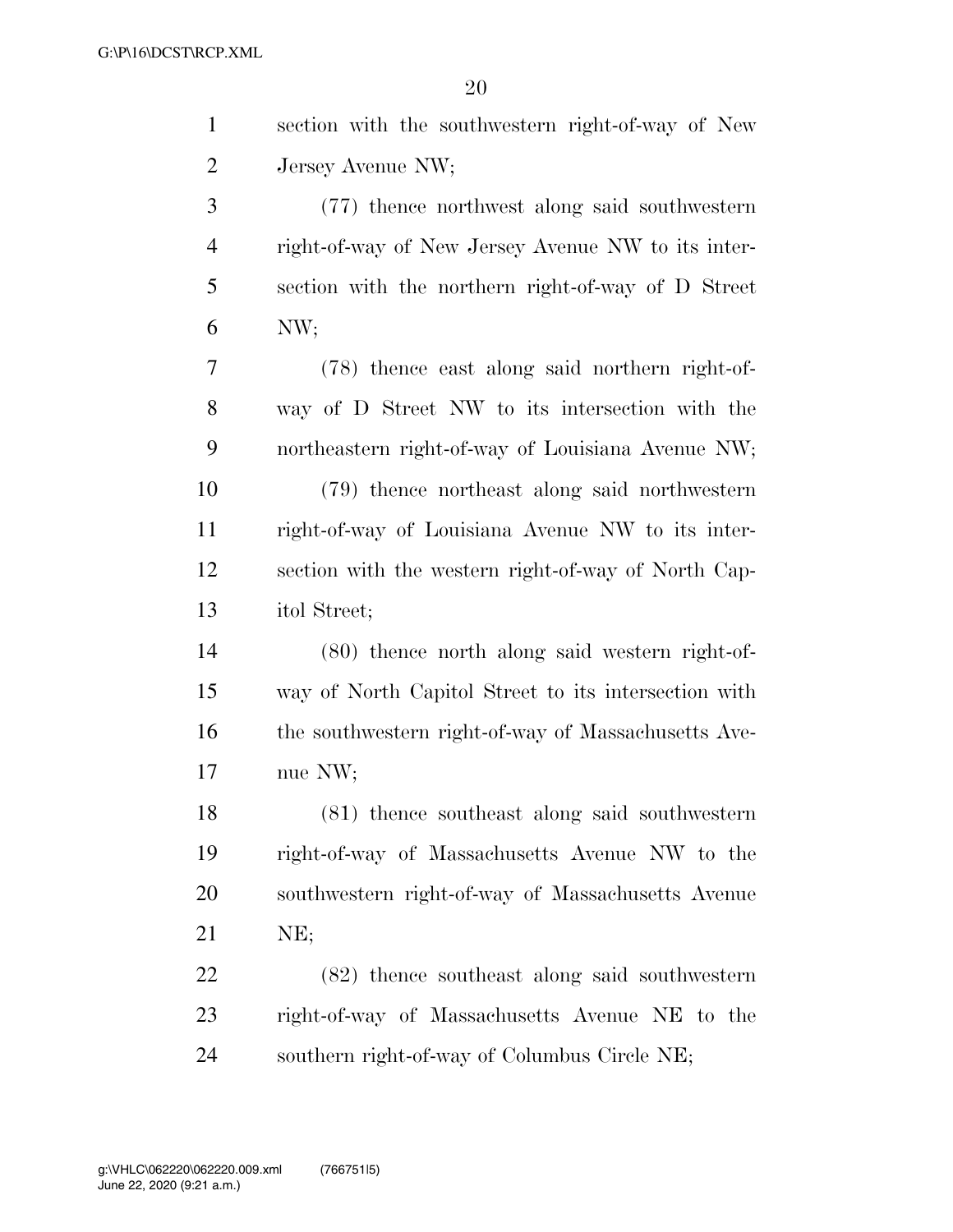(83) thence counter-clockwise along said south- ern right-of-way of Columbus Circle NE to its inter- section with the southern right-of way of F Street NE; and

 (84) thence east along said southern right-of-way of F Street NE to the point of beginning.

 (c) EXCLUSION OF BUILDING SERVING AS STATE CAPITOL.—Notwithstanding any other provision of this section, after the admission of the State into the Union, the Capital shall not be considered to include the building known as the ''John A. Wilson Building'', as described and designated under section 601(a) of the Omnibus Spending Reduction Act of 1993 (sec. 10–1301(a), D.C. Official Code).

## **SEC. 113. RETENTION OF TITLE TO PROPERTY.**

 (a) RETENTION OF FEDERAL TITLE.—The United States shall have and retain title to, or jurisdiction over, for purposes of administration and maintenance, all real and personal property with respect to which the United States holds title or jurisdiction for such purposes on the day before the date of the admission of the State into the Union.

 (b) RETENTION OF STATE TITLE.—The State shall have and retain title to, or jurisdiction over, for purposes of administration and maintenance, all real and personal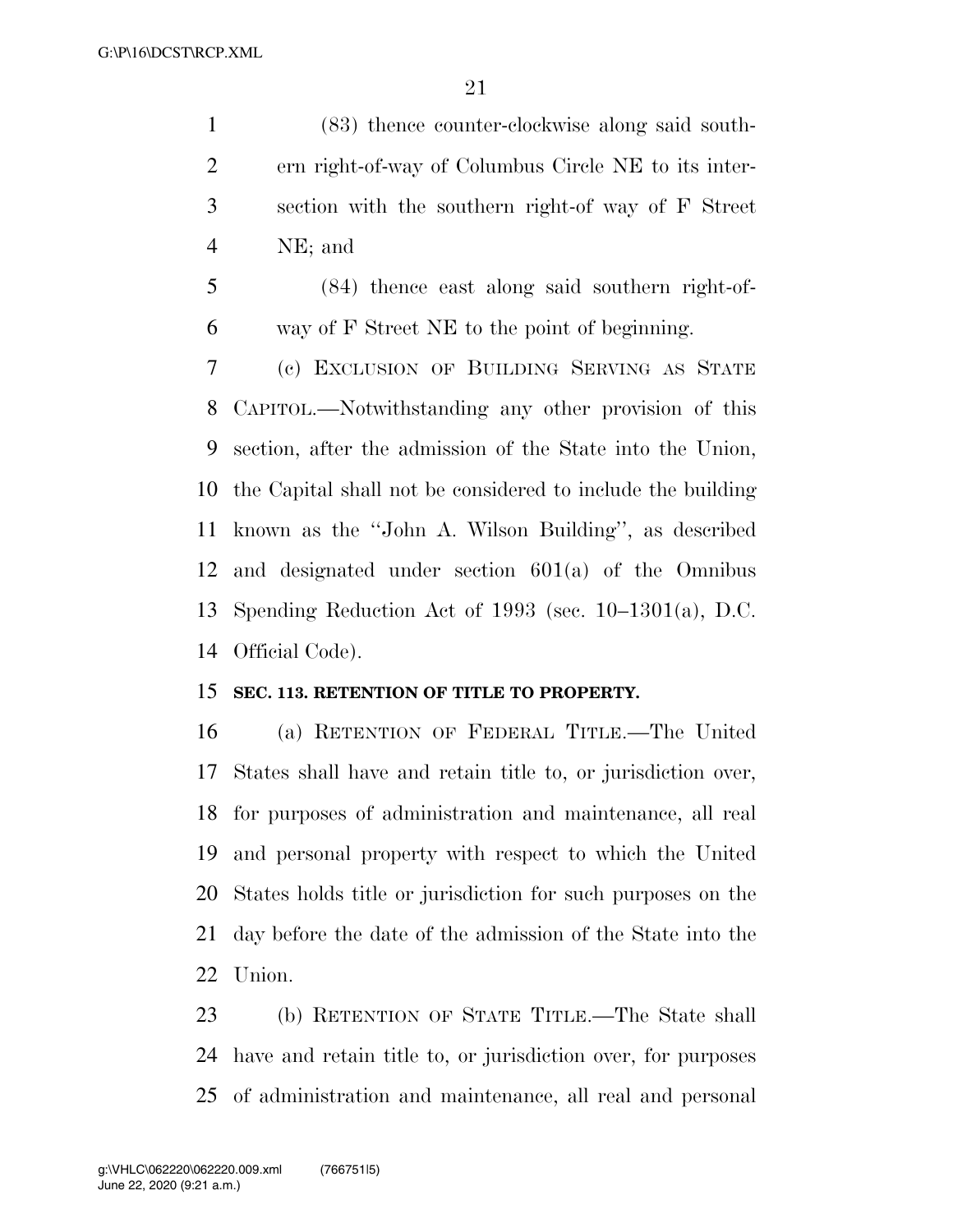property with respect to which the District of Columbia holds title or jurisdiction for such purposes on the day before the date of the admission of the State into the Union.

## **SEC. 114. EFFECT OF ADMISSION ON CURRENT LAWS OF SEAT OF GOVERNMENT OF UNITED STATES.**

 Except as otherwise provided in this Act, the laws of the District of Columbia which are in effect on the day before the date of the admission of the State into the Union (without regard to whether such laws were enacted by Congress or by the District of Columbia) shall apply in the Capital in the same manner and to the same extent beginning on the date of the admission of the State into the Union, and shall be deemed laws of the United States which are applicable only in or to the Capital.

### **SEC. 115. CAPITAL NATIONAL GUARD.**

 (a) ESTABLISHMENT.—Title 32, United States Code, is amended as follows:

 (1) DEFINITIONS.—In paragraphs (4), (6), and (19) of section 101, by striking ''District of Colum- bia'' each place it appears and inserting ''Capital''. (2) BRANCHES AND ORGANIZATIONS.—In sec- tion 103, by striking ''District of Columbia'' and in-24 serting "Capital".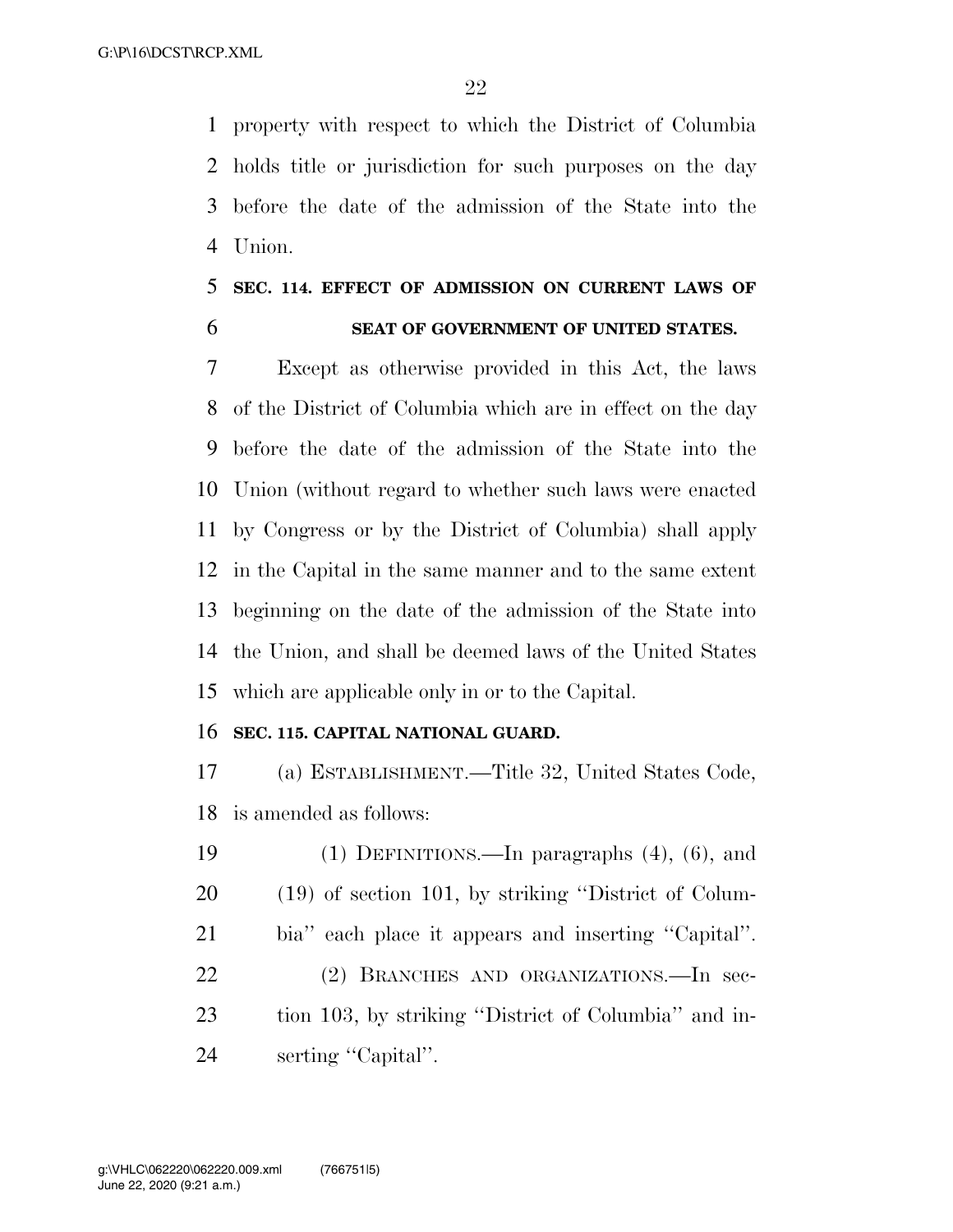| $\mathbf{1}$   | (3) UNITS: LOCATION; ORGANIZATION; COM-                 |
|----------------|---------------------------------------------------------|
| $\overline{2}$ | MAND.—In subsections (c) and (d) of section 104,        |
| 3              | by striking "District of Columbia" both places it ap-   |
| $\overline{4}$ | pears and inserting "Capital".                          |
| 5              | (4) AVAILABILITY OF APPROPRIATIONS.—In                  |
| 6              | section 107(b), by striking "District of Columbia"      |
| 7              | and inserting "Capital".                                |
| 8              | (5) MAINTENANCE OF OTHER TROOPS.—In                     |
| 9              | subsections (a), (b), and (c) of section 109, by strik- |
| 10             | ing "District of Columbia" each place it appears and    |
| 11             | inserting "Capital".                                    |
| 12             | (6) DRUG INTERDICTION AND COUNTER-DRUG                  |
| 13             | ACTIVITIES.—In section $112(h)$ —                       |
| 14             | (A) by striking "District of Columbia,"                 |
| 15             | both places it appears and inserting "Capital,";        |
| 16             | and                                                     |
| 17             | $(B)$ in paragraph $(2)$ , by striking "Na-             |
| 18             | tional Guard of the District of Columbia" and           |
| 19             | inserting "Capital National Guard".                     |
| 20             | (7) ENLISTMENT OATH.—In section 304, by                 |
| 21             | striking "District of Columbia" and inserting "Cap-     |
| 22             | ital''.                                                 |
| 23             | (8) ADJUTANTS GENERAL.—In section 314, by               |
| 24             | striking "District of Columbia" each place it ap-       |
| 25             | pears and inserting "Capital".                          |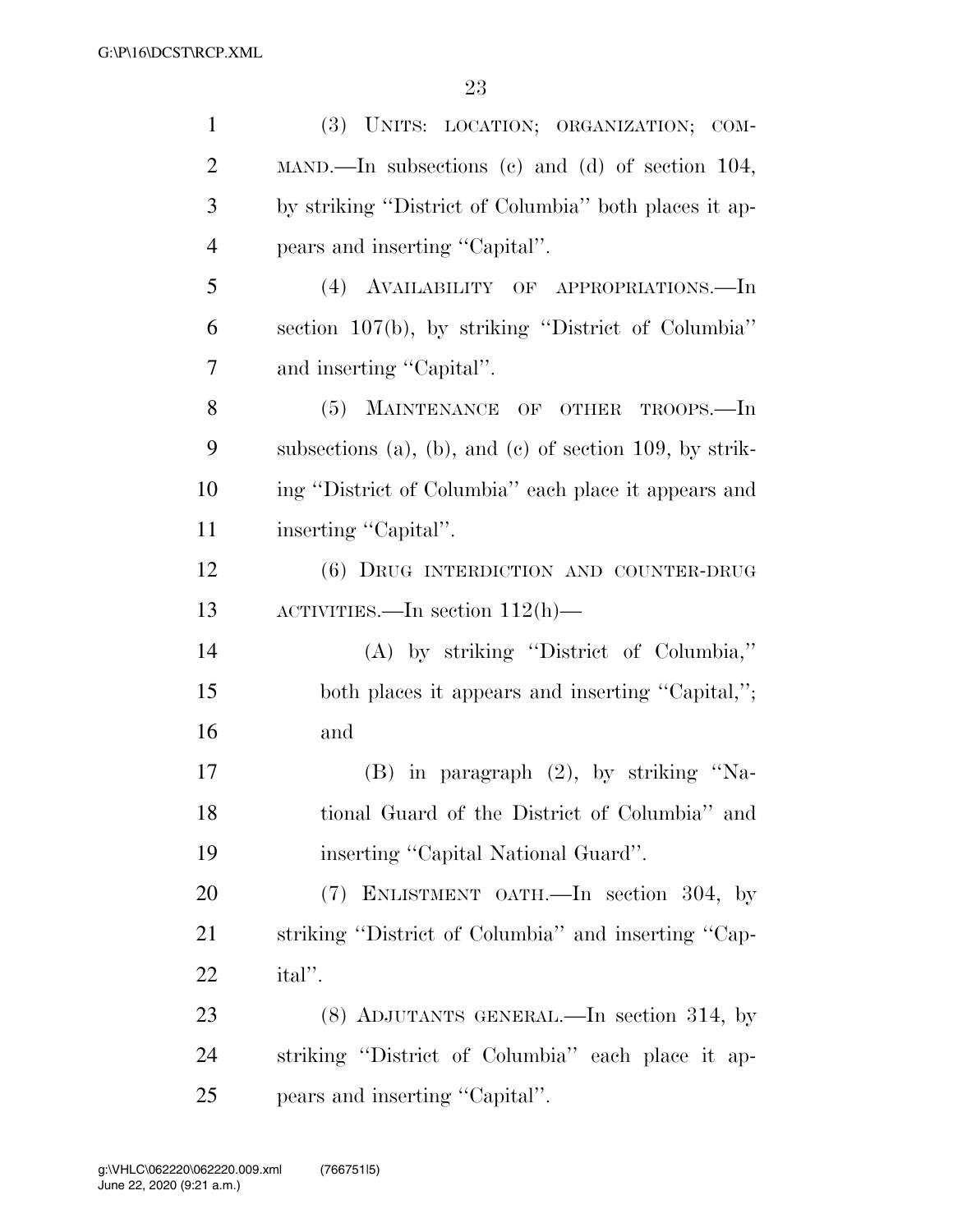| $\mathbf{1}$   | (9) DETAIL OF REGULAR MEMBERS OF ARMY                   |
|----------------|---------------------------------------------------------|
| $\overline{2}$ | AND AIR FORCE TO DUTY WITH NATIONAL GUARD.-             |
| 3              | In section 315, by striking "District of Columbia"      |
| $\overline{4}$ | each place it appears and inserting "Capital".          |
| 5              | (10) DISCHARGE OF OFFICERS; TERMINATION                 |
| 6              | OF APPOINTMENT.—In section $324(b)$ , by striking       |
| 7              | "District of Columbia" and inserting "Capital".         |
| 8              | (11) RELIEF FROM NATIONAL GUARD DUTY                    |
| 9              | WHEN ORDERED TO ACTIVE DUTY.—In subsections             |
| 10             | (a) and (b) of section $325$ , by striking "District of |
| 11             | Columbia" each place it appears and inserting "Cap-     |
| 12             | ital".                                                  |
| 13             | (12) COURTS-MARTIAL OF NATIONAL GUARD                   |
| 14             | NOT IN FEDERAL SERVICE: COMPOSITION, JURISDIC-          |
| 15             | TION, AND PROCEDURES; CONVENING AUTHORITY.-             |
| 16             | In sections 326 and 327, by striking "District of Co-   |
| 17             | lumbia" each place it appears and inserting "Cap-       |
| 18             | ital".                                                  |
| 19             | (13) ACTIVE GUARD AND RESERVE DUTY: GOV-                |
| 20             | ERNOR'S AUTHORITY.—In section $328(a)$ , by strik-      |
| 21             | ing "District of Columbia" and inserting "Capital".     |
| 22             | (14)<br>TRAINING GENERALLY.—In<br>section               |
| 23             | 501(b), by striking "District of Columbia" and in-      |
| 24             | serting "Capital".                                      |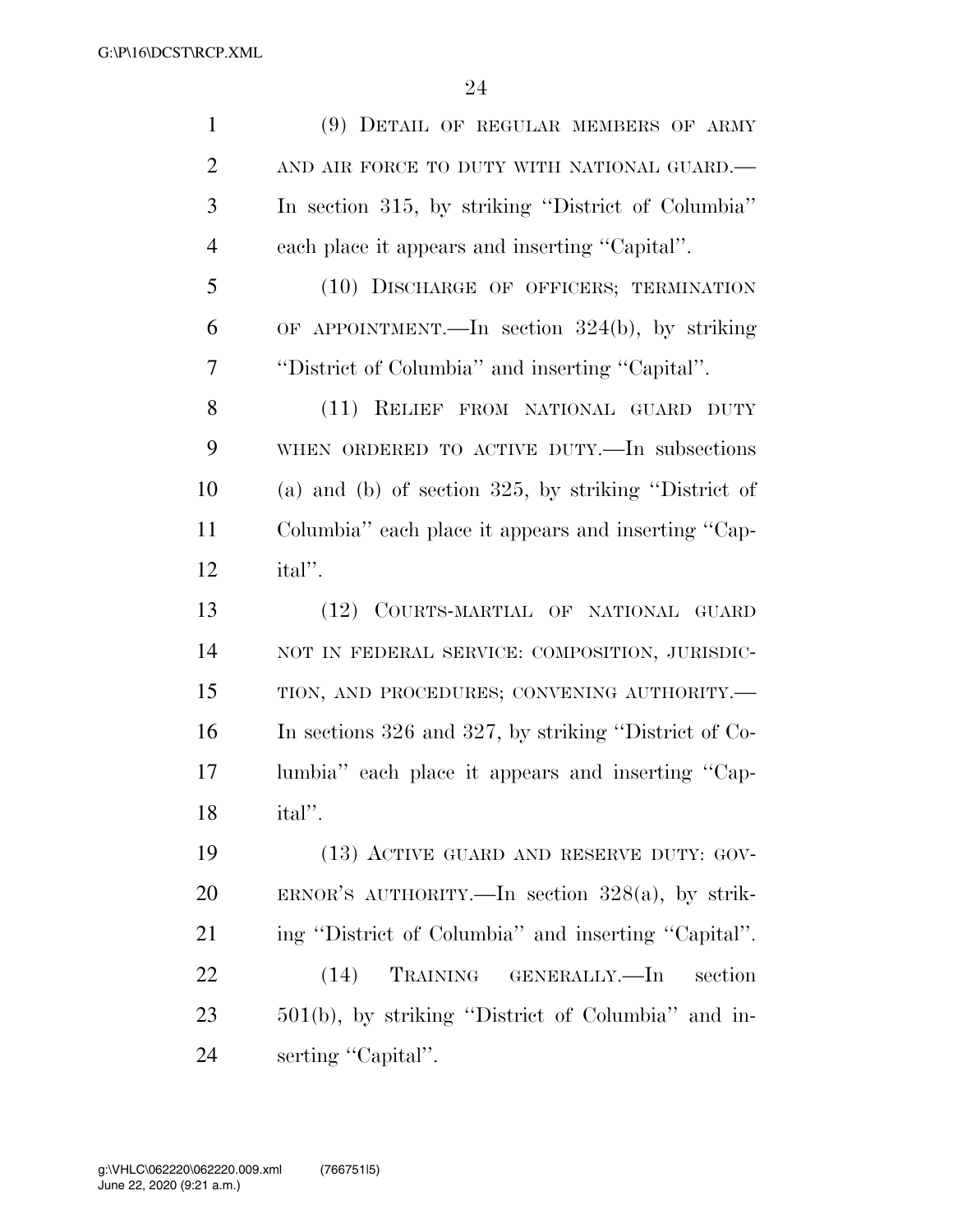| $\mathbf{1}$   | (15) PARTICIPATION IN FIELD EXERCISES.-In                     |
|----------------|---------------------------------------------------------------|
| $\overline{2}$ | section 503(b), by striking "District of Columbia"            |
| 3              | and inserting "Capital".                                      |
| $\overline{4}$ | (16) NATIONAL GUARD SCHOOLS AND SMALL                         |
| 5              | ARMS COMPETITIONS.—In section $504(b)$ , by strik-            |
| 6              | ing "District of Columbia" and inserting "Capital".           |
| $\overline{7}$ | (17) ARMY AND AIR FORCE SCHOOLS AND                           |
| 8              | FIELD EXERCISES.—In section 505, by striking                  |
| 9              | "National Guard of the District of Columbia" and              |
| 10             | inserting "Capital National Guard".                           |
| 11             | (18) NATIONAL GUARD YOUTH CHALLENGE                           |
| 12             | PROGRAM.—In subsections $(c)(1)$ , $(g)(2)$ , $(j)$ , $(k)$ , |
| 13             | and $(l)(1)$ of section 509, by striking "District of         |
| 14             | Columbia" each place it appears and inserting "Cap-           |
| 15             | ital''.                                                       |
| 16             | $(19)$ ISSUE OF SUPPLIES.—In section 702—                     |
| 17             | $(A)$ in subsection $(a)$ , by striking "Na-                  |
| 18             | tional Guard of the District of Columbia" and                 |
| 19             | inserting "Capital National Guard"; and                       |
| 20             | (B) in subsections (b), (c), and (d), by                      |
| 21             | striking "District of Columbia" each place it                 |
| 22             | appears and inserting "Capital".                              |
| 23             | (20) PURCHASES OF SUPPLIES FROM ARMY OR                       |
| 24             | AIR FORCE.—In subsections (a) and (b) of section              |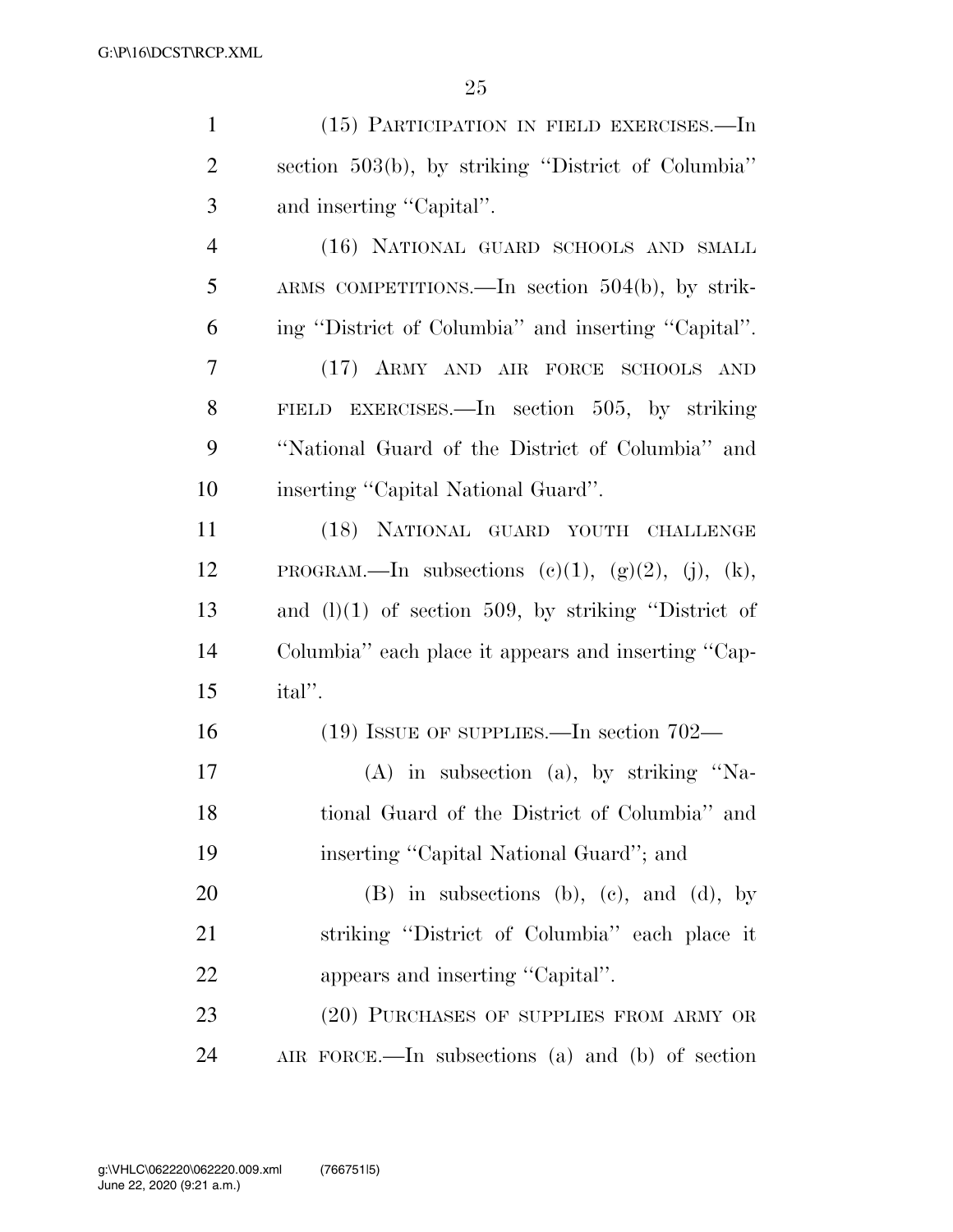| $\mathbf{1}$   | 703, by striking "District of Columbia" both places        |
|----------------|------------------------------------------------------------|
| $\overline{2}$ | it appears and inserting "Capital".                        |
| 3              | (21) ACCOUNTABILITY: RELIEF FROM<br><b>UPON</b>            |
| $\overline{4}$ | ORDER TO ACTIVE DUTY.—In section 704, by strik-            |
| 5              | ing "District of Columbia" and inserting "Capital".        |
| 6              | (22) PROPERTY AND FISCAL OFFICERS.—In                      |
| 7              | section 708—                                               |
| 8              | $(A)$ in subsection $(a)$ , by striking "Na-               |
| 9              | tional Guard of the District of Columbia" and              |
| 10             | inserting "Capital National Guard"; and                    |
| 11             | (B) in subsection (d), by striking "District"              |
| 12             | of Columbia" and inserting "Capital".                      |
| 13             | (23) ACCOUNTABILITY FOR PROPERTY ISSUED                    |
| 14             | TO THE NATIONAL GUARD.—In subsections (c), (d),            |
| 15             | $(e)$ , and $(f)$ of section 710, by striking "District of |
| 16             | Columbia" each place it appears and inserting "Cap-        |
| 17             | ital''.                                                    |
| 18             | (24)<br>DISPOSITION OF OBSOLETE OR<br>CON-                 |
| 19             | DEMNED PROPERTY.—In section 711, by striking               |
| 20             | "District of Columbia" and inserting "Capital".            |
| 21             | (25) DISPOSITION OF PROCEEDS OF CON-                       |
| 22             | DEMNED STORES ISSUED TO NATIONAL GUARD.—In                 |
| 23             | paragraph $(1)$ of section 712, by striking "District"     |
| 24             | of Columbia" and inserting "Capital".                      |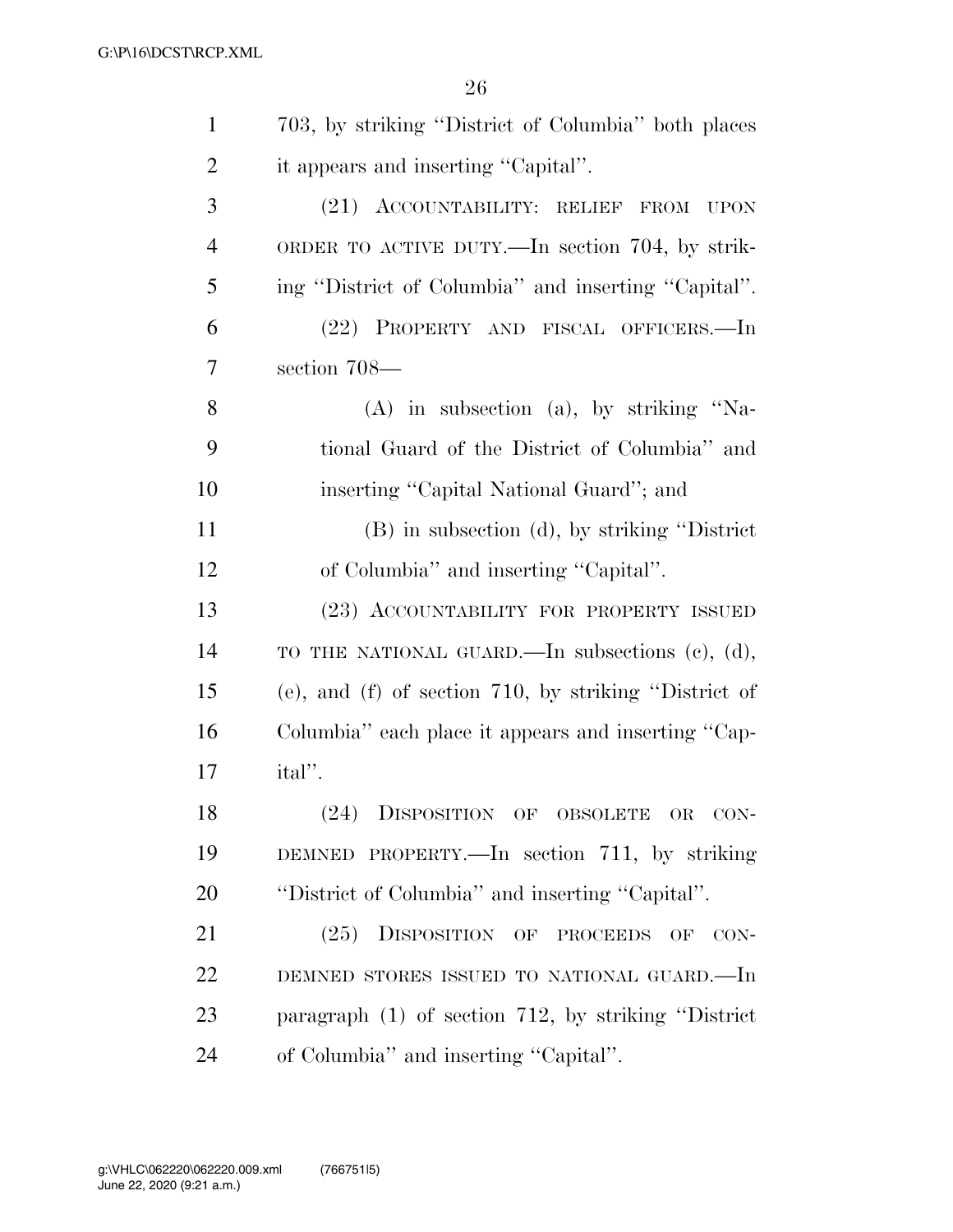| $\mathbf{1}$   | (26) PROPERTY LOSS; PERSONAL INJURY OR                |
|----------------|-------------------------------------------------------|
| $\overline{2}$ | DEATH.—In section $715(e)$ , by striking "District of |
| 3              | Columbia" and inserting "Capital".                    |
| $\overline{4}$ | (b) CONFORMING AMENDMENTS.-                           |
| 5              | (1) CAPITAL DEFINED.—                                 |
| 6              | (A) IN GENERAL.—Section 101 of title 32,              |
| $\overline{7}$ | United States Code, is amended by adding at           |
| 8              | the end the following new paragraph.                  |
| 9              | " $(20)$ 'Capital' means the area serving as the      |
| 10             | seat of the Government of the United States, as de-   |
| 11             | scribed in section 112 of the Washington, D.C. Ad-    |
| 12             | mission Act.".                                        |
| 13             | (B) WITH REGARDS TO HOMELAND DE-                      |
| 14             | FENSE ACTIVITIES.—Section 901 of title 32,            |
| 15             | United States Code, is amended—                       |
| 16             | (i) in paragraph $(2)$ , by striking "Dis-            |
| 17             | trict of Columbia" and inserting "Capital";           |
| 18             | and                                                   |
| 19             | (ii) by adding at the end the following               |
| 20             | new paragraph:                                        |
| 21             | $(3)$ The term 'Governor' means, with respect         |
| 22             | to the Capital, the commanding general of the Cap-    |
| 23             | ital National Guard.".                                |
| 24             | $(2)$ TITLE 10, UNITED STATES CODE.—Title 10,         |
| 25             | United States Code, is amended as follows:            |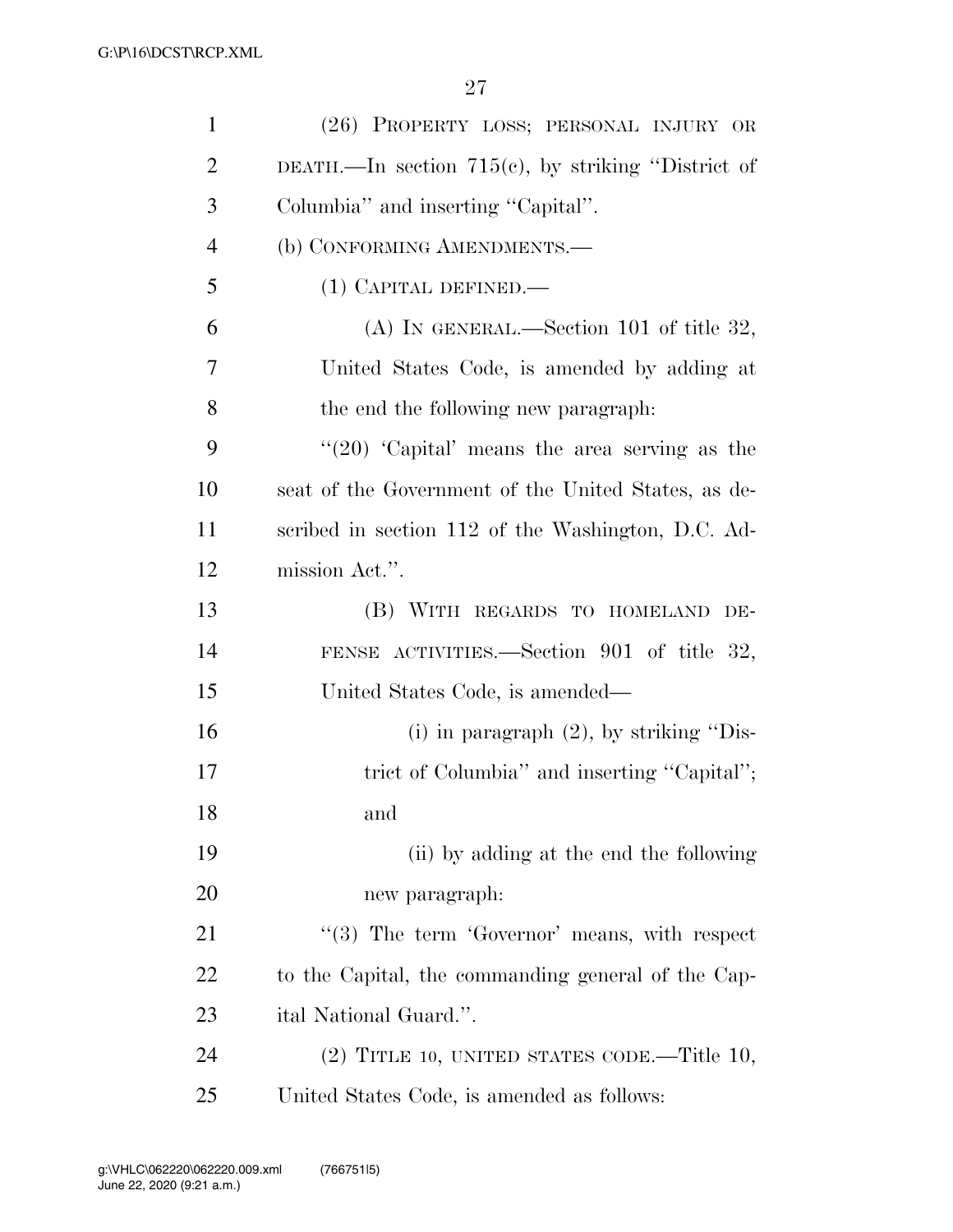| $\mathbf{1}$   | (A) DEFINITIONS.—In section $101-$                  |
|----------------|-----------------------------------------------------|
| $\overline{2}$ | $(i)$ in subsection $(a)$ , by adding at the        |
| 3              | end the following new paragraph:                    |
| $\overline{4}$ | " $(19)$ The term 'Capital' means the area serv-    |
| 5              | ing as the seat of the Government of the United     |
| 6              | States, as described in section 112 of the Wash-    |
| 7              | ington, D.C. Admission Act.";                       |
| 8              | (ii) in paragraphs $(2)$ and $(4)$ of sub-          |
| 9              | section (c), by striking "District of Colum-        |
| 10             | bia" both places it appears and inserting           |
| 11             | "Capital"; and                                      |
| 12             | (iii) in subsection $(d)(5)$ , by striking          |
| 13             | "District of Columbia" and inserting                |
| 14             | "Capital".                                          |
| 15             | (B) DISPOSITION ON DISCHARGE.—In sec-               |
| 16             | tion $771a(c)$ , by striking "District of Columbia" |
| 17             | and inserting "Capital".                            |
| 18             | (C) TRICARE COVERAGE FOR CERTAIN                    |
| 19             | MEMBERS OF THE NATIONAL GUARD AND DE-               |
| 20             | PENDENTS DURING CERTAIN DISASTER<br>$RE-$           |
| 21             | SPONSE DUTY.—In section 1076f—                      |
| 22             | (i) in subsections (a) and $(e)(1)$ , by            |
| 23             | striking "with respect to the District of           |
| 24             | Columbia, the mayor of the District of Co-          |
| 25             | lumbia" both places it appears and insert-          |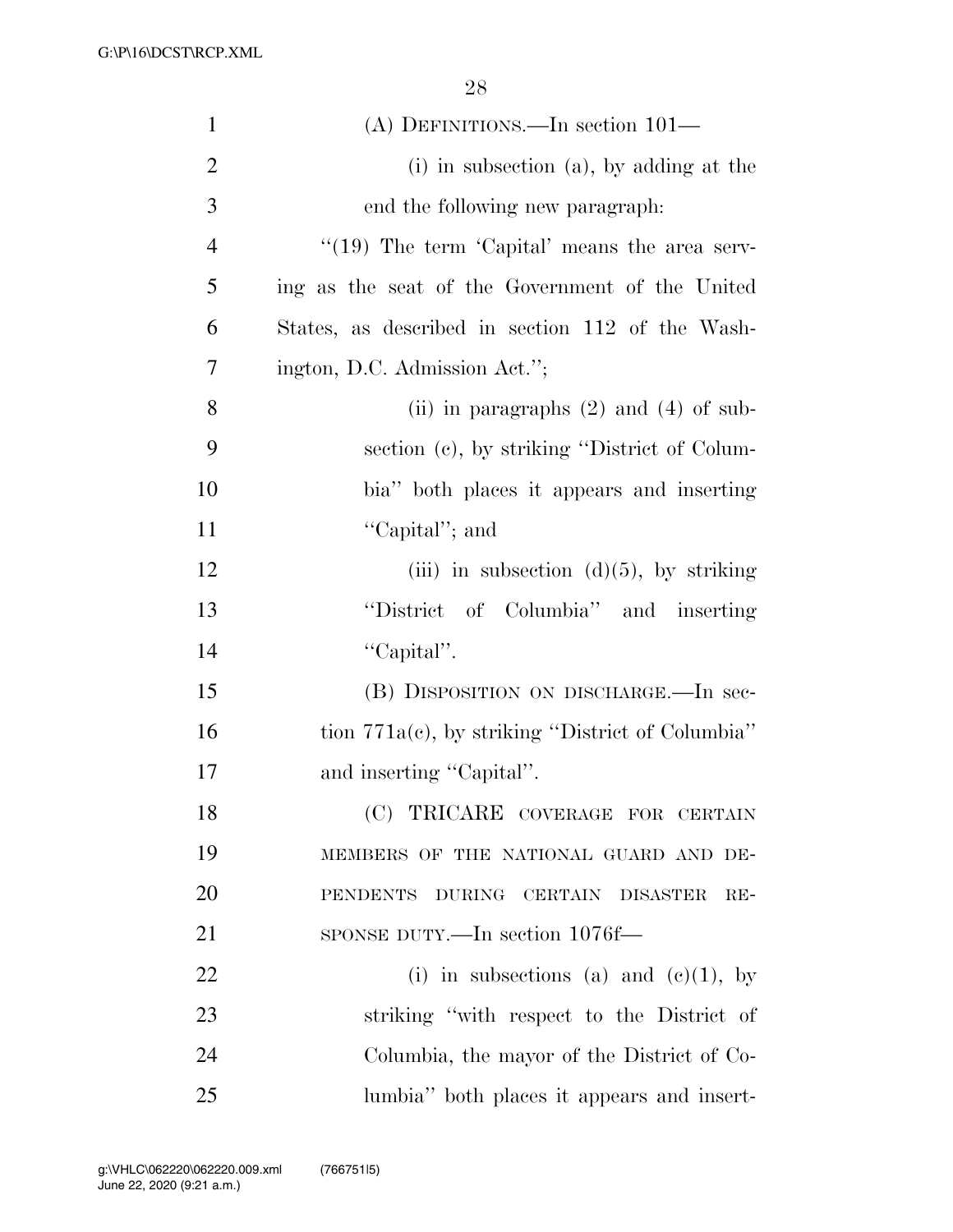| $\mathbf{1}$   | ing "with respect to the Capital, the com-       |
|----------------|--------------------------------------------------|
| $\overline{2}$ | manding general of the Capital National          |
| 3              | Guard"; and                                      |
| $\overline{4}$ | (ii) in subsection (c)(2), by striking           |
| 5              | "District of Columbia" and inserting             |
| 6              | "Capital".                                       |
| 7              | (D) PAYMENT OF CLAIMS: AVAILABILITY              |
| 8              | OF APPROPRIATIONS.—In paragraph $(2)(B)$ of      |
| 9              | section 2732, by striking "District of Colum-    |
| 10             | bia" and inserting "Capital".                    |
| 11             | (E) MEMBERS OF ARMY NATIONAL GUARD:              |
| 12             | DETAIL AS STUDENTS, OBSERVERS, AND INVES-        |
| 13             | TIGATORS AT EDUCATIONAL INSTITUTIONS, IN-        |
| 14             | DUSTRIAL PLANTS, AND HOSPITALS.-In sec-          |
| 15             | tion $7401(c)$ , by striking "District of Colum- |
| 16             | bia" and inserting "Capital".                    |
| 17             | (F) MEMBERS OF AIR NATIONAL GUARD:               |
| 18             | DETAIL AS STUDENTS, OBSERVERS, AND INVES-        |
| 19             | TIGATORS AT EDUCATIONAL INSTITUTIONS, IN-        |
| 20             | DUSTRIAL PLANTS, AND HOSPITALS.—In sec-          |
| 21             | tion $9401(c)$ , by striking "District of Colum- |
| 22             | bia" and inserting "Capital".                    |
| 23             | (G) READY RESERVE: FAILURE TO SATIS-             |
| 24             | FACTORILY PERFORM PRESCRIBED TRAINING.           |
| 25             | In section $10148(b)$ —                          |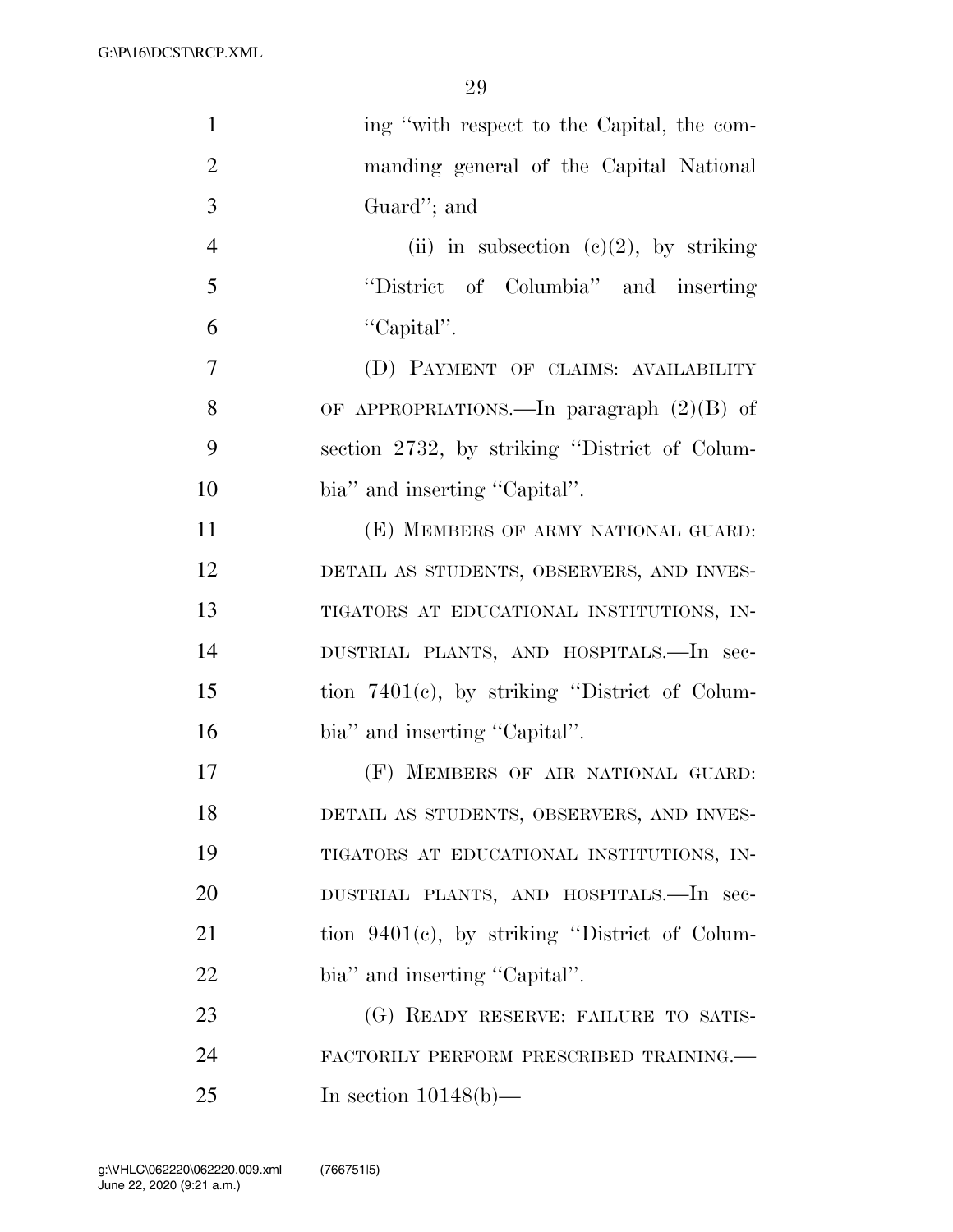| $\mathbf{1}$   | (i) by striking "District of Columbia,"    |
|----------------|--------------------------------------------|
| $\overline{2}$ | and inserting "Capital,"; and              |
| 3              | (ii) by striking "District of Columbia"    |
| $\overline{4}$ | National Guard" and inserting "Capital"    |
| 5              | National Guard".                           |
| 6              | (H) CHIEF OF THE NATIONAL GUARD BU-        |
| 7              | REAU.—In section $10502(a)(1)$ —           |
| 8              | (i) by striking "District of Columbia,"    |
| 9              | and inserting "Capital,"; and              |
| 10             | (ii) by striking "District of Columbia"    |
| 11             | National Guard" and inserting "Capital     |
| 12             | National Guard".                           |
| 13             | (I) VICE CHIEF OF THE NATIONAL GUARD       |
| 14             | BUREAU.—In section $10505(a)(1)(A)$ —      |
| 15             | (i) by striking "District of Columbia,"    |
| 16             | and inserting "Capital,"; and              |
| 17             | (ii) by striking "District of Columbia"    |
| 18             | National Guard" and inserting "Capital     |
| 19             | National Guard".                           |
| 20             | (J) OTHER SENIOR NATIONAL GUARD BU-        |
| 21             | REAU OFFICERS.—In subparagraphs (A) and    |
| 22             | (B) of section $10506(a)(1)$ —             |
| 23             | (i) by striking "District of Columbia,"    |
| 24             | both places it appears and inserting "Cap- |
| 25             | ital,"; and                                |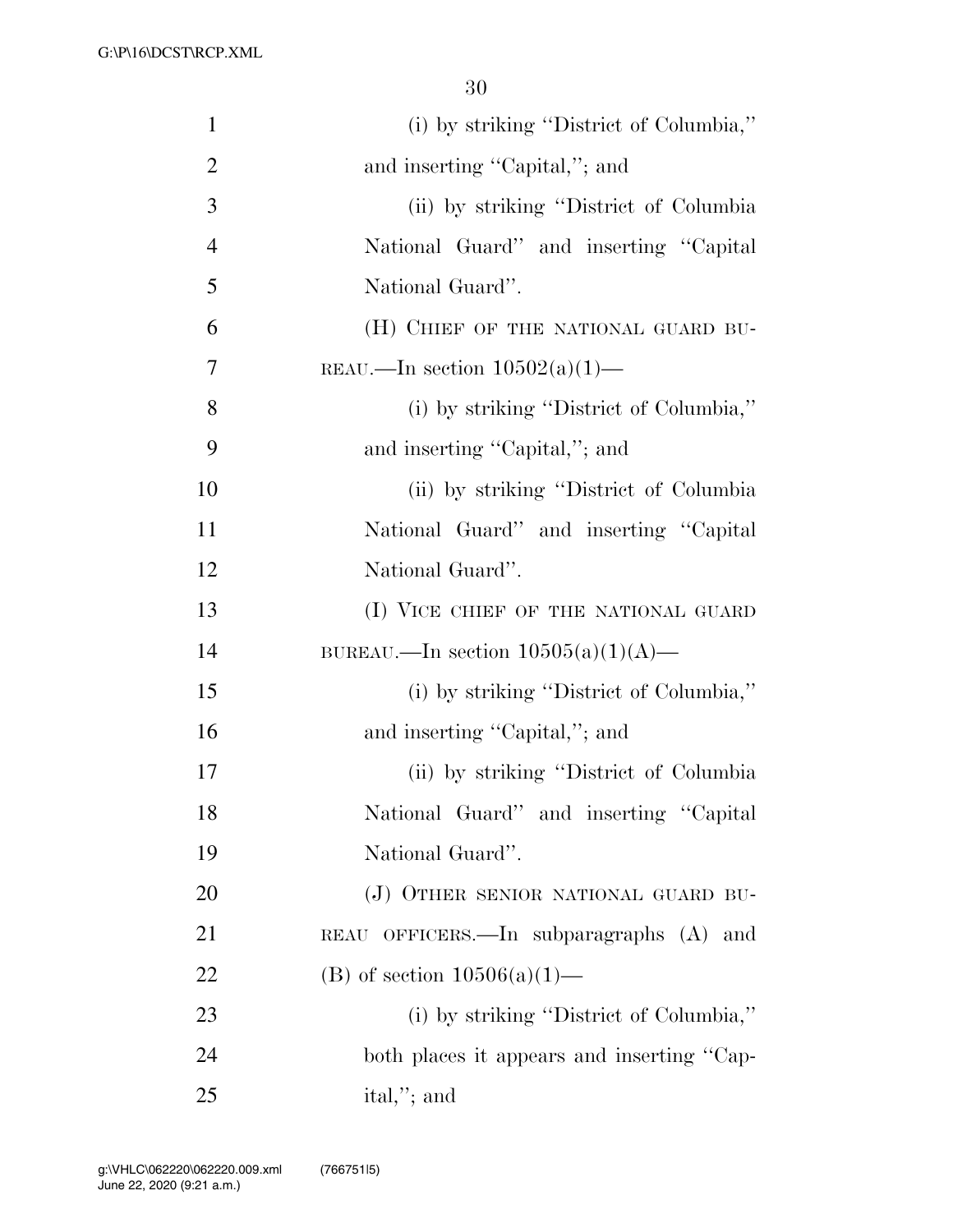| $\mathbf{1}$   | (ii) by striking "District of Columbia"          |
|----------------|--------------------------------------------------|
| $\overline{2}$ | National Guard" both places it appears           |
| 3              | and inserting "Capital National Guard".          |
| $\overline{4}$ | (K) NATIONAL GUARD BUREAU: GENERAL               |
| 5              | PROVISIONS.—In section $10508(b)(1)$ , by strik- |
| 6              | ing "District of Columbia" and inserting "Cap-   |
| 7              | ital''.                                          |
| 8              | (L) COMMISSIONED OFFICERS: ORIGINAL              |
| 9              | APPOINTMENT; LIMITATION.—In section              |
| 10             | $12204(b)$ , by striking "District of Columbia"  |
| 11             | and inserting "Capital".                         |
| 12             | (M)<br>RESERVE COMPONENTS<br>GEN-                |
| 13             | ERALLY.—In section $12301(b)$ , by striking      |
| 14             | "District of Columbia National Guard" both       |
| 15             | places it appears and inserting "Capital Na-     |
| 16             | tional Guard".                                   |
| 17             | (N) NATIONAL GUARD IN FEDERAL SERV-              |
| 18             | ICE: CALL.—In section 12406—                     |
| 19             | (i) by striking "District of Columbia,"          |
| 20             | and inserting "Capital,"; and                    |
| 21             | (ii) by striking "National Guard of              |
| 22             | the District of Columbia" and inserting          |
| 23             | "Capital National Guard".                        |
| 24             | (O) RESULT OF FAILURE TO<br>COMPLY               |
| 25             | WITH STANDARDS AND QUALIFICATIONS.—In            |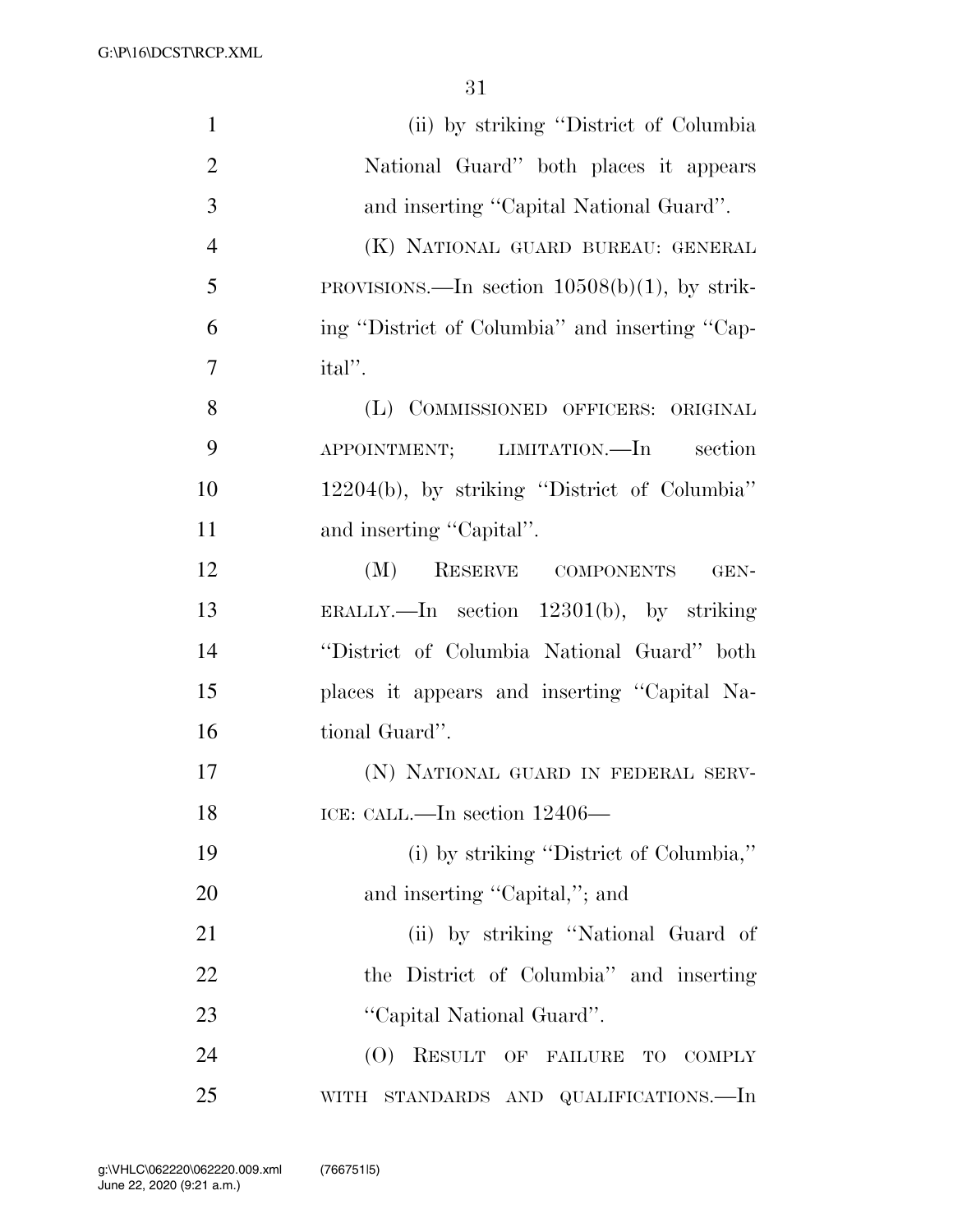| $\mathbf{1}$   | section $12642(c)$ , by striking "District of Co-              |
|----------------|----------------------------------------------------------------|
| $\overline{2}$ | lumbia" and inserting "Capital".                               |
| 3              | (P) LIMITATION ON RELOCATION OF NA-                            |
| $\overline{4}$ | TIONAL GUARD UNITS.—In section 18238—                          |
| 5              | (i) by striking "District of Columbia,"                        |
| 6              | and inserting "Capital,"; and                                  |
| 7              | (ii) by striking "National Guard of                            |
| 8              | the District of Columbia" and inserting                        |
| 9              | "Capital National Guard".                                      |
| 10             | SEC. 116. TERMINATION OF LEGAL STATUS OF SEAT OF               |
| 11             | GOVERNMENT OF UNITED STATES AS MUNIC-                          |
| 12             | <b>IPAL CORPORATION.</b>                                       |
| 13             | Notwithstanding section 2 of the Revised Statutes re-          |
| 14             | lating to the District of Columbia (sec. 1–102, D.C. Offi-     |
| 15             | cial Code) or any other provision of law codified in sub-      |
| 16             | chapter I of chapter 1 of the District of Columbia Official    |
|                | 17 Code, effective upon the date of the admission of the State |
|                | 18 into the Union, the Capital (or any portion thereof) shall  |
| 19             | not serve as a government and shall not be a body cor-         |
| 20             | porate for municipal purposes.                                 |
| 21             | <b>Subtitle C-General Provisions</b>                           |
| 22             | <b>Relating to Laws of State</b>                               |
| 23             | SEC. 121. EFFECT OF ADMISSION ON CURRENT LAWS.                 |
| 24             | (a) LEGISLATIVE POWER.—The legislative power of                |
| 25             | the State shall extend to all rightful subjects of legislation |
|                |                                                                |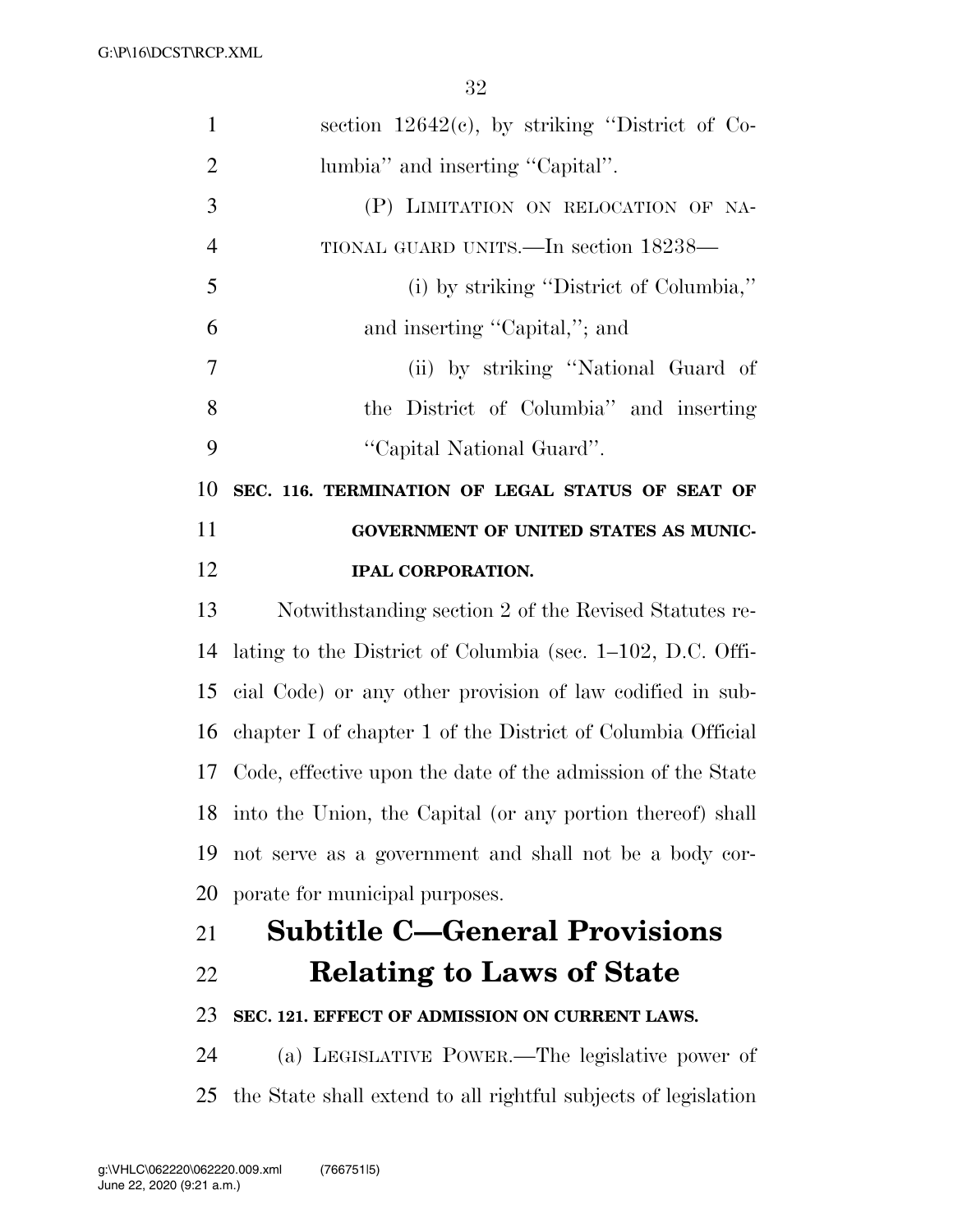in the State, consistent with the Constitution of the United States (including the restrictions and limitations imposed upon the States by article I, section 10) and sub-ject to the provisions of this Act.

 (b) CONTINUATION OF AUTHORITY AND DUTIES OF MEMBERS OF EXECUTIVE, LEGISLATIVE, AND JUDICIAL OFFICES.—Upon the admission of the State into the Union, members of executive, legislative, and judicial of- fices of the District of Columbia shall be deemed members of the respective executive, legislative, and judicial offices of the State, as provided by the State Constitution and the laws of the State.

 (c) TREATMENT OF FEDERAL LAWS.—To the extent that any law of the United States applies to the States generally, the law shall have the same force and effect in the State as elsewhere in the United States, except as such law may otherwise provide.

18 (d) NO EFFECT ON EXISTING CONTRACTS.—Nothing in the admission of the State into the Union shall affect any obligation under any contract or agreement under which the District of Columbia or the United States is a party, as in effect on the day before the date of the admission of the State into the Union.

 (e) SUCCESSION IN INTERSTATE COMPACTS.—The State shall be deemed to be the successor to the District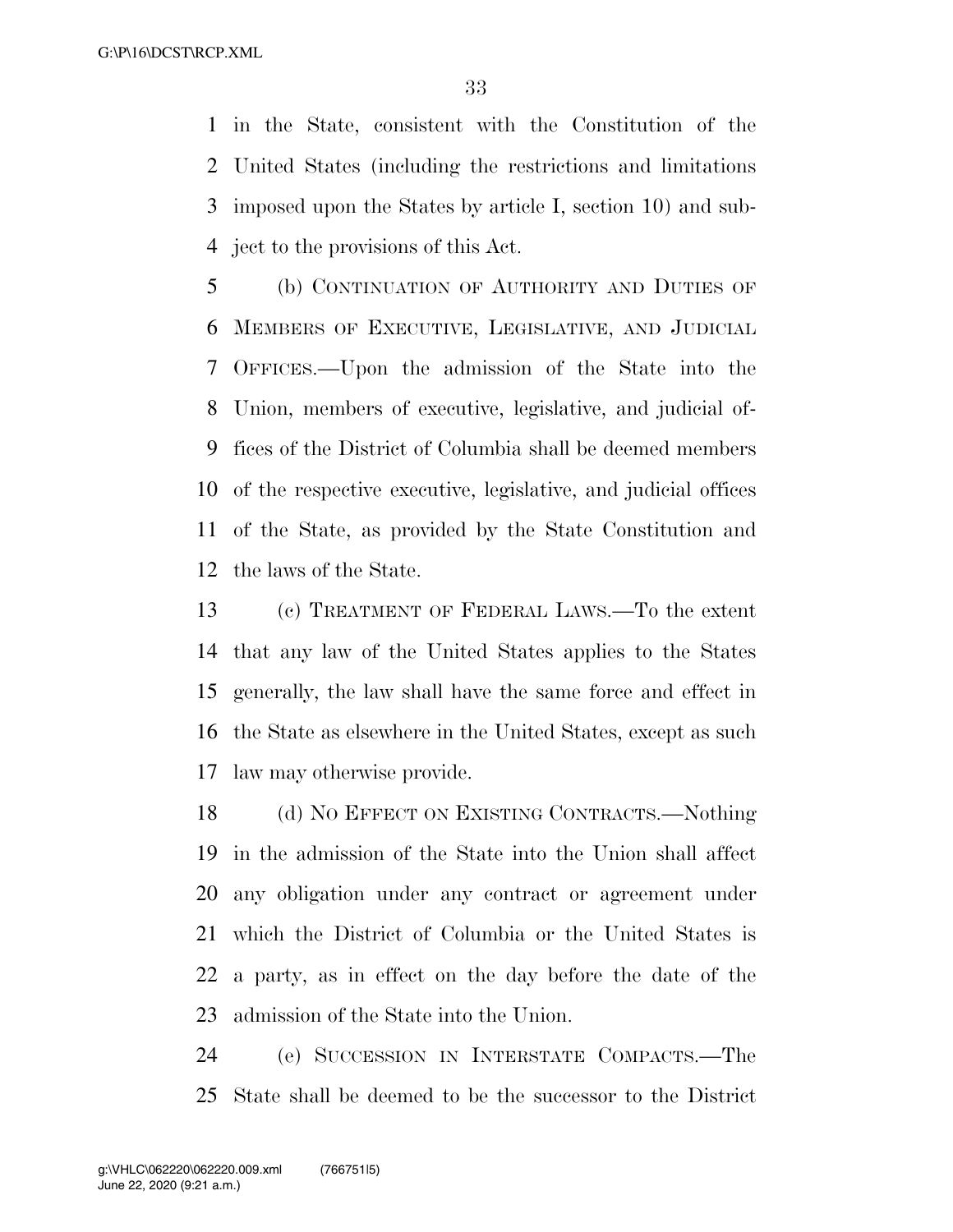of Columbia for purposes of any interstate compact which is in effect on the day before the date of the admission of the State into the Union.

 (f) CONTINUATION OF SERVICE OF FEDERAL MEM- BERS ON BOARDS AND COMMISSIONS.—Nothing in the ad- mission of the State into the Union shall affect the author- ity of a representative of the Federal Government who, as of the day before the date of the admission of the State into the Union, is a member of a board or commission of the District of Columbia to serve as a member of such board or commission or as a member of a successor to such board or commission after the admission of the State into the Union, as may be provided by the State Constitu-tion and the laws of the State.

 (g) SPECIAL RULE REGARDING ENFORCEMENT AU- THORITY OF UNITED STATES CAPITOL POLICE, UNITED STATES PARK POLICE, AND UNITED STATES SECRET SERVICE UNIFORMED DIVISION.—The United States Capitol Police, the United States Park Police, and the United States Secret Service Uniformed Division may not enforce any law of the State in the State, except to the extent authorized by the State. Nothing in this subsection may be construed to affect the authority of the United States Capitol Police, the United States Park Police, and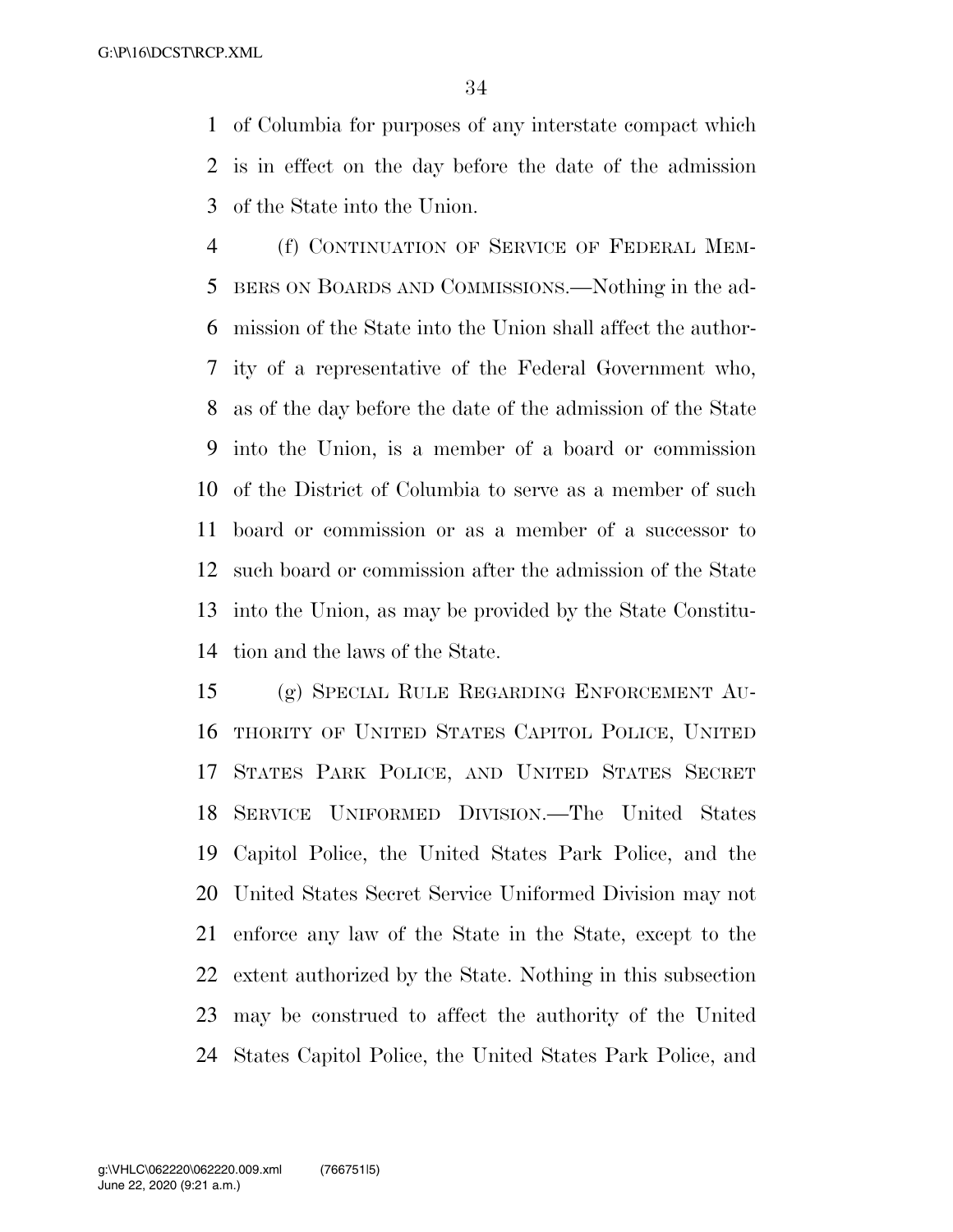the United States Secret Service Uniformed Division to enforce any law in the Capital.

### **SEC. 122. PENDING ACTIONS AND PROCEEDINGS.**

 (a) STATE AS LEGAL SUCCESSOR TO DISTRICT OF COLUMBIA.—The State shall be the legal successor to the District of Columbia in all matters.

 (b) NO EFFECT ON PENDING PROCEEDINGS.—All existing writs, actions, suits, judicial and administrative proceedings, civil or criminal liabilities, prosecutions, judg- ments, sentences, orders, decrees, appeals, causes of ac- tion, claims, demands, titles, and rights shall continue un- affected by the admission of the State into the Union with respect to the State or the United States, except as may be provided under this Act, as may be modified in accord- ance with the provisions of the State Constitution, and as may be modified by the laws of the State or the United States, as the case may be.

## **SEC. 123. LIMITATION ON AUTHORITY TO TAX FEDERAL**

## **PROPERTY.**

 The State may not impose any tax on any real or personal property owned or acquired by the United States, except to the extent that Congress may permit.

### **SEC. 124. UNITED STATES NATIONALITY.**

 No provision of this Act shall operate to confer United States nationality, to terminate nationality lawfully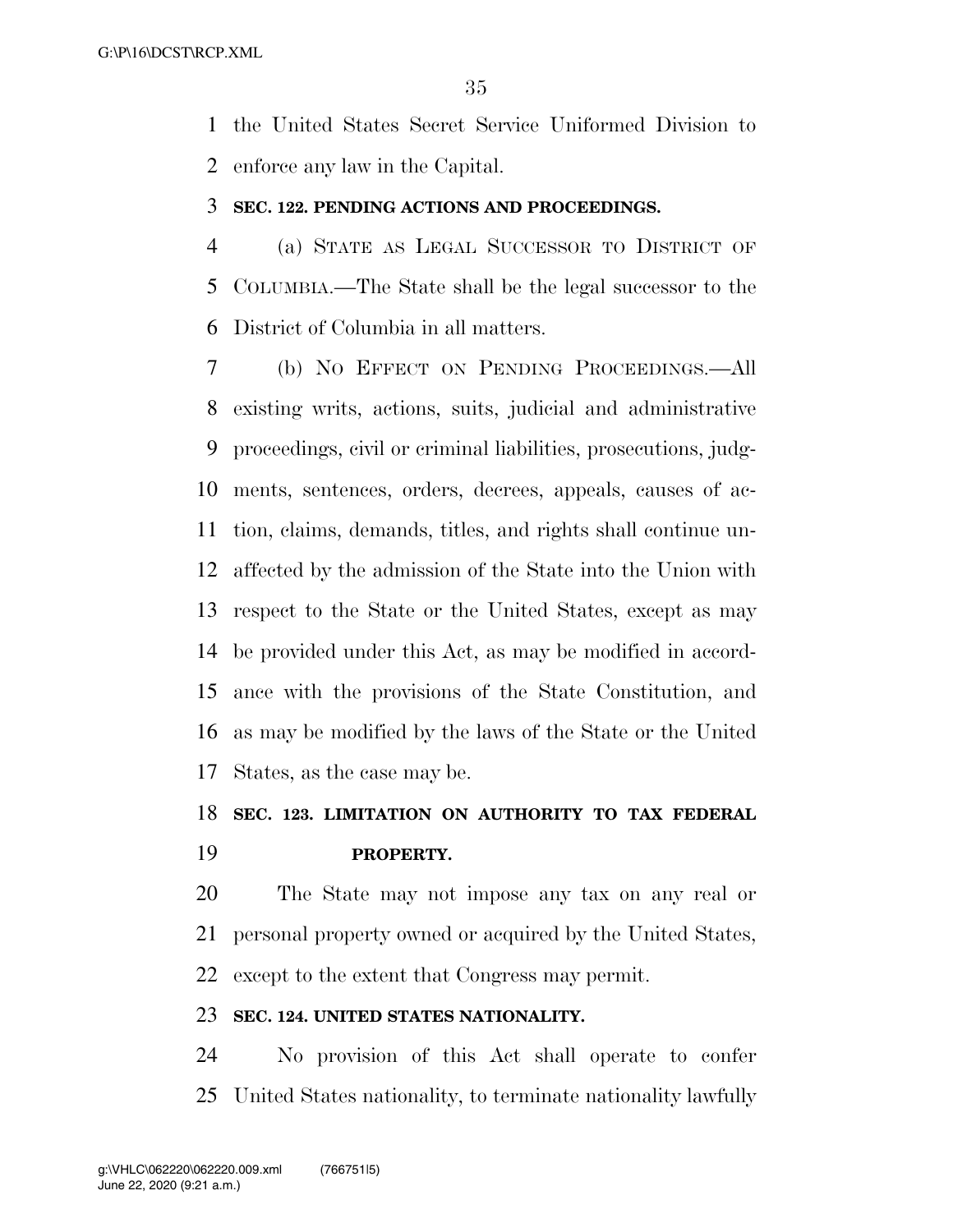acquired, or to restore nationality terminated or lost under any law of the United States or under any treaty to which the United States is or was a party.

## **TITLE II—INTERESTS OF FEDERAL GOVERNMENT**

**Subtitle A—Federal Property** 

## **SEC. 201. TREATMENT OF MILITARY LANDS.**

(a) RESERVATION OF FEDERAL AUTHORITY.—

 (1) IN GENERAL.—Subject to paragraph (2) and subsection (b) and notwithstanding the admis- sion of the State into the Union, authority is re- served in the United States for the exercise by Con- gress of the power of exclusive legislation in all cases whatsoever over such tracts or parcels of land lo- cated in the State that, on the day before the date of the admission of the State into the Union, are controlled or owned by the United States and held 18 for defense or Coast Guard purposes.

 (2) LIMITATION ON AUTHORITY.—The power of exclusive legislation described in paragraph (1) shall vest and remain in the United States only so long as the particular tract or parcel of land involved is controlled or owned by the United States and held for defense or Coast Guard purposes.

(b) AUTHORITY OF STATE.—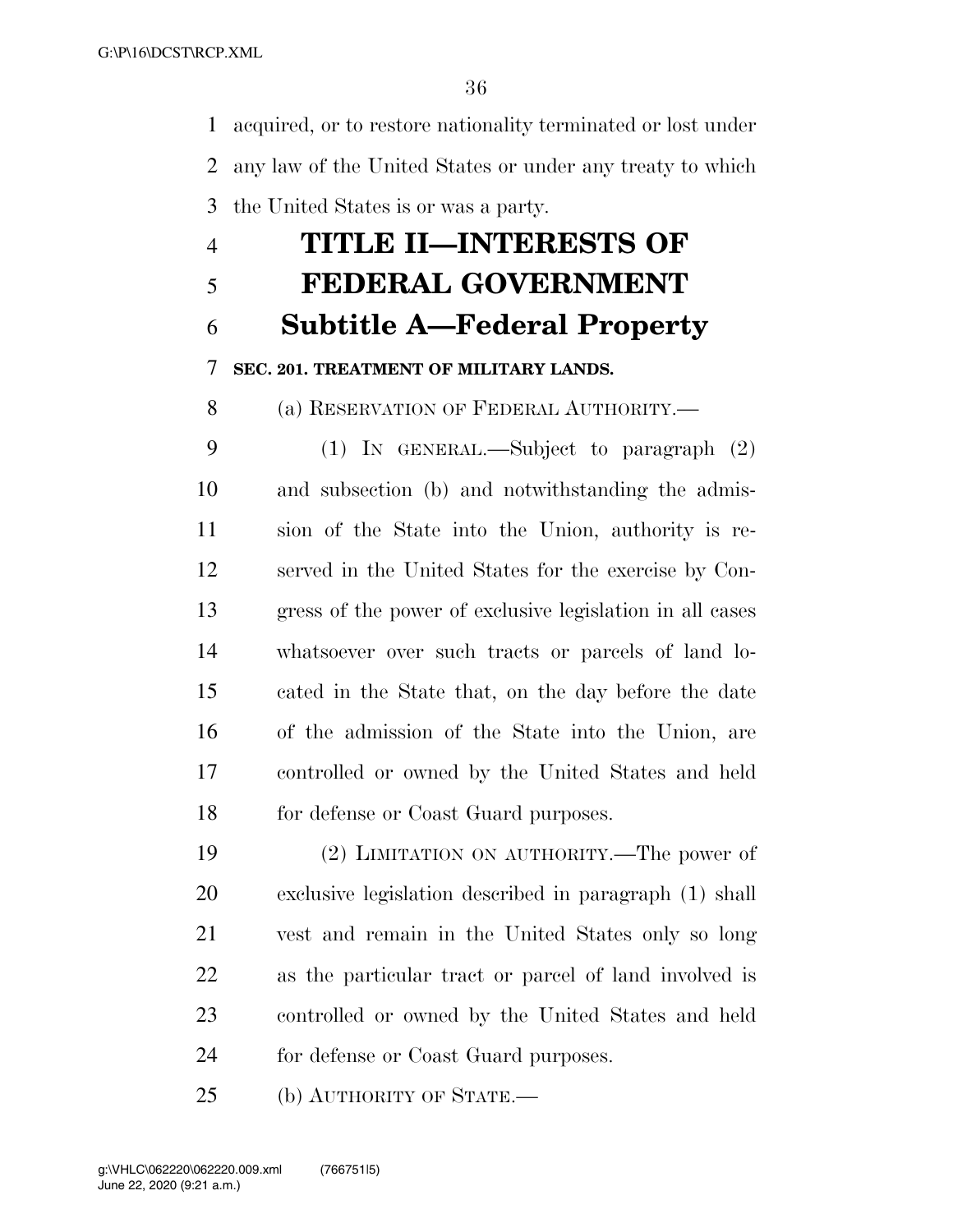(1) IN GENERAL.—The reservation of authority in the United States under subsection (a) shall not operate to prevent such tracts or parcels of land from being a part of the State, or to prevent the State from exercising over or upon such lands, con- currently with the United States, any jurisdiction which it would have in the absence of such reserva- tion of authority and which is consistent with the laws hereafter enacted by Congress pursuant to such reservation of authority.

 (2) SERVICE OF PROCESS.—The State shall have the right to serve civil or criminal process in such tracts or parcels of land in which the authority of the United States is reserved under subsection (a) in suits or prosecutions for or on account of rights acquired, obligations incurred, or crimes committed in the State but outside of such lands.

### **SEC. 202. WAIVER OF CLAIMS TO FEDERAL PROPERTY.**

 (a) IN GENERAL.—As a compact with the United States, the State and its people disclaim all right and title to any real or personal property not granted or confirmed to the State by or under the authority of this Act, the right or title to which is held by the United States or sub-ject to disposition by the United States.

(b) EFFECT ON CLAIMS AGAINST UNITED STATES.—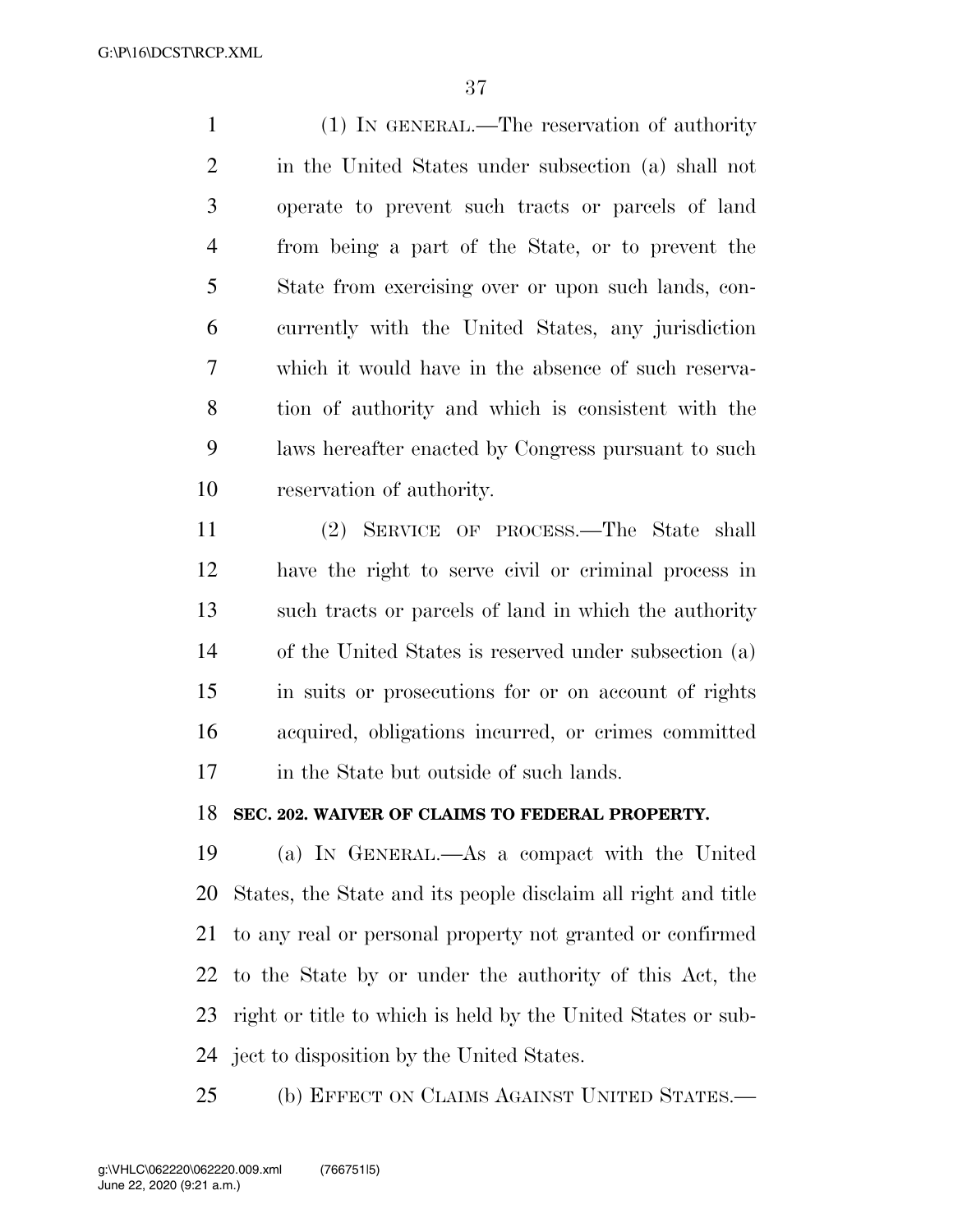(1) IN GENERAL.—Nothing in this Act shall recognize, deny, enlarge, impair, or otherwise affect any claim against the United States, and any such claim shall be governed by applicable laws of the United States.

 (2) RULE OF CONSTRUCTION.—Nothing in this Act is intended or shall be construed as a finding, interpretation, or construction by Congress that any applicable law authorizes, establishes, recognizes, or confirms the validity or invalidity of any claim re- ferred to in paragraph (1), and the determination of the applicability to or the effect of any law on any such claim shall be unaffected by anything in this Act.

## **Subtitle B—Federal Courts**

**SEC. 211. RESIDENCY REQUIREMENTS FOR CERTAIN FED-**

**ERAL OFFICIALS.** 

 (a) CIRCUIT JUDGES.—Section 44(c) of title 28, United States Code, is amended—

 (1) by striking ''Except in the District of Co-lumbia, each'' and inserting ''Each''; and

 (2) by striking ''within fifty miles of the Dis- trict of Columbia'' and inserting ''within fifty miles of the Capital''.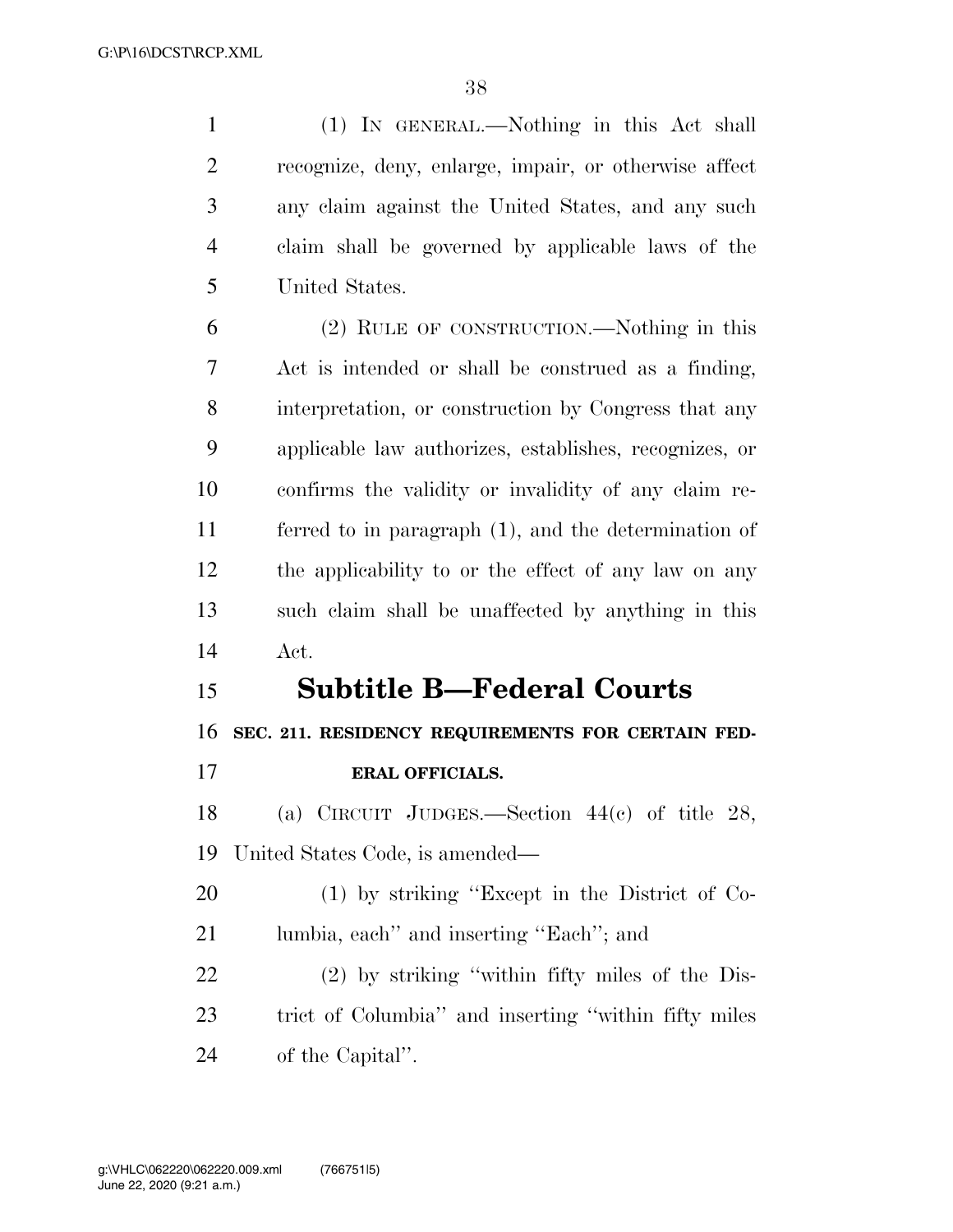(b) DISTRICT JUDGES.—Section 134(b) of such title is amended in the first sentence by striking ''the District of Columbia, the Southern District of New York, and'' and inserting ''the Southern District of New York and''.

 (c) UNITED STATES ATTORNEYS.—Section 545(a) of such title is amended by striking the first sentence and inserting ''Each United States attorney shall reside in the district for which he or she is appointed, except that those officers of the Southern District of New York and the Eastern District of New York may reside within 20 miles thereof.''.

 (d) UNITED STATES MARSHALS.—Section 561(e)(1) of such title is amended to read as follows:

14 ''(1) the marshal for the Southern District of New York may reside within 20 miles of the district; and''.

 (e) CLERKS OF DISTRICT COURTS.—Section 751(c) of such title is amended by striking ''the District of Co-lumbia and''.

 (f) EFFECTIVE DATE.—The amendments made by this section shall apply only to individuals appointed after the date of the admission of the State into the Union.

### **SEC. 212. RENAMING OF FEDERAL COURTS.**

(a) RENAMING.—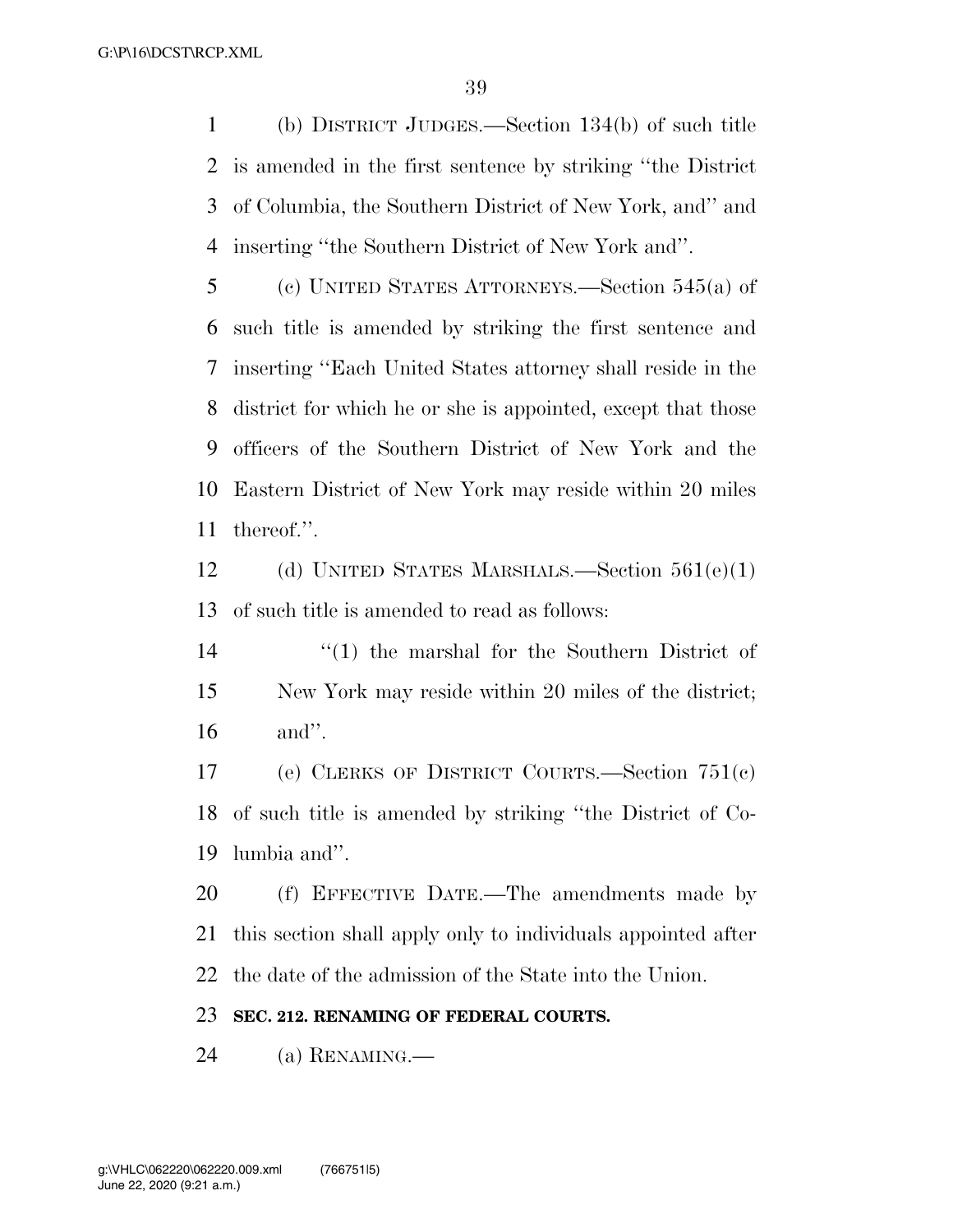| $\mathbf{1}$   | (1) CIRCUIT COURT.—Section 41 of title 28,           |
|----------------|------------------------------------------------------|
| $\overline{2}$ | United States Code, is amended—                      |
| 3              | $(A)$ in the first column, by striking "Dis-         |
| $\overline{4}$ | trict of Columbia" and inserting "Capital"; and      |
| 5              | (B) in the second column, by striking                |
| 6              | "District of Columbia" and inserting "Capital;       |
| 7              | Washington, Douglass Commonwealth".                  |
| 8              | (2) DISTRICT COURT.—Section 88 of such title         |
| 9              | is amended—                                          |
| 10             | (A) in the heading, by striking "District            |
| 11             | of Columbia" and inserting "Washington,              |
| 12             | Douglass Commonwealth and the                        |
|                |                                                      |
| 13             | $Capital$                                            |
| 14             | (B) by amending the first paragraph to               |
| 15             | read as follows:                                     |
| 16             | "The State of Washington, Douglass Common-           |
| 17             | wealth and the Capital comprise one judicial dis-    |
| 18             | trict."; and                                         |
| 19             | (C) in the second paragraph, by striking             |
| 20             | "Washington" and inserting "the Capital".            |
| 21             | (3) CLERICAL AMENDMENT.—The item relating            |
| 22             | to section 88 in the table of sections for chapter 5 |
| 23             | of such title is amended to read as follows:         |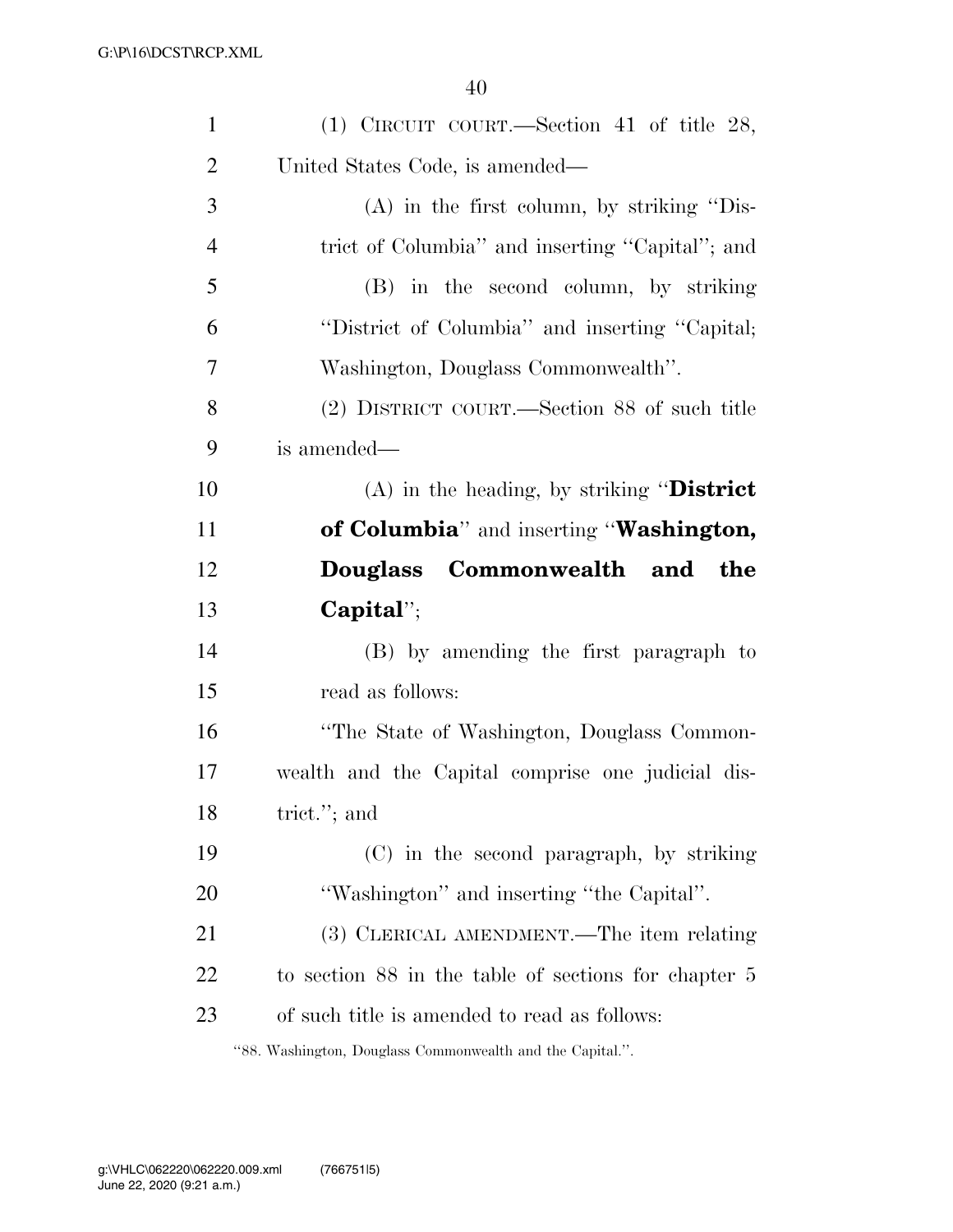| $\mathbf{1}$ | (b) CONFORMING AMENDMENTS RELATING<br><b>TO</b>        |
|--------------|--------------------------------------------------------|
| 2            | COURT OF APPEALS.—Title 28, United States Code, is     |
| 3            | amended as follows:                                    |
| 4            | (1) APPOINTMENT OF JUDGES.—Section $44(a)$             |
| 5            | of such title is amended in the first column by strik- |
| 6            | ing "District of Columbia" and inserting "Capital".    |
| 7            | (2) TERMS OF COURT.—Section $48(a)$ of such            |
| 8            | title is amended—                                      |
| 9            | (A) in the first column, by striking "Dis-             |
| 10           | trict of Columbia" and inserting "Capital";            |
| 11           | (B) in the second column, by striking                  |
| 12           | "Washington" and inserting "Capital"; and              |
| 13           | (C) in the second column, by striking                  |
| 14           | "District of Columbia" and inserting "Capital".        |
| 15           | (3) APPOINTMENT OF INDEPENDENT COUNSELS                |
| 16           | BY CHIEF JUDGE OF CIRCUIT.—Section 49 of such          |
| 17           | title is amended by striking "District of Columbia"    |
| 18           | each place it appears and inserting "Capital".         |
| 19           | (4) CIRCUIT COURT JURISDICTION OVER CER-               |
| 20           | TIFICATION OF DEATH PENALTY COUNSELS.-Sec-             |
| 21           | tion $2265(c)(2)$ of such title is amended by striking |
| 22           | "the District of Columbia Circuit" and inserting       |
| 23           | "the Capital Circuit".                                 |
| 24           | (5) CIRCUIT COURT JURISDICTION OVER RE-                |
| 25           | VIEW OF FEDERAL AGENCY ORDERS.—Section 2343            |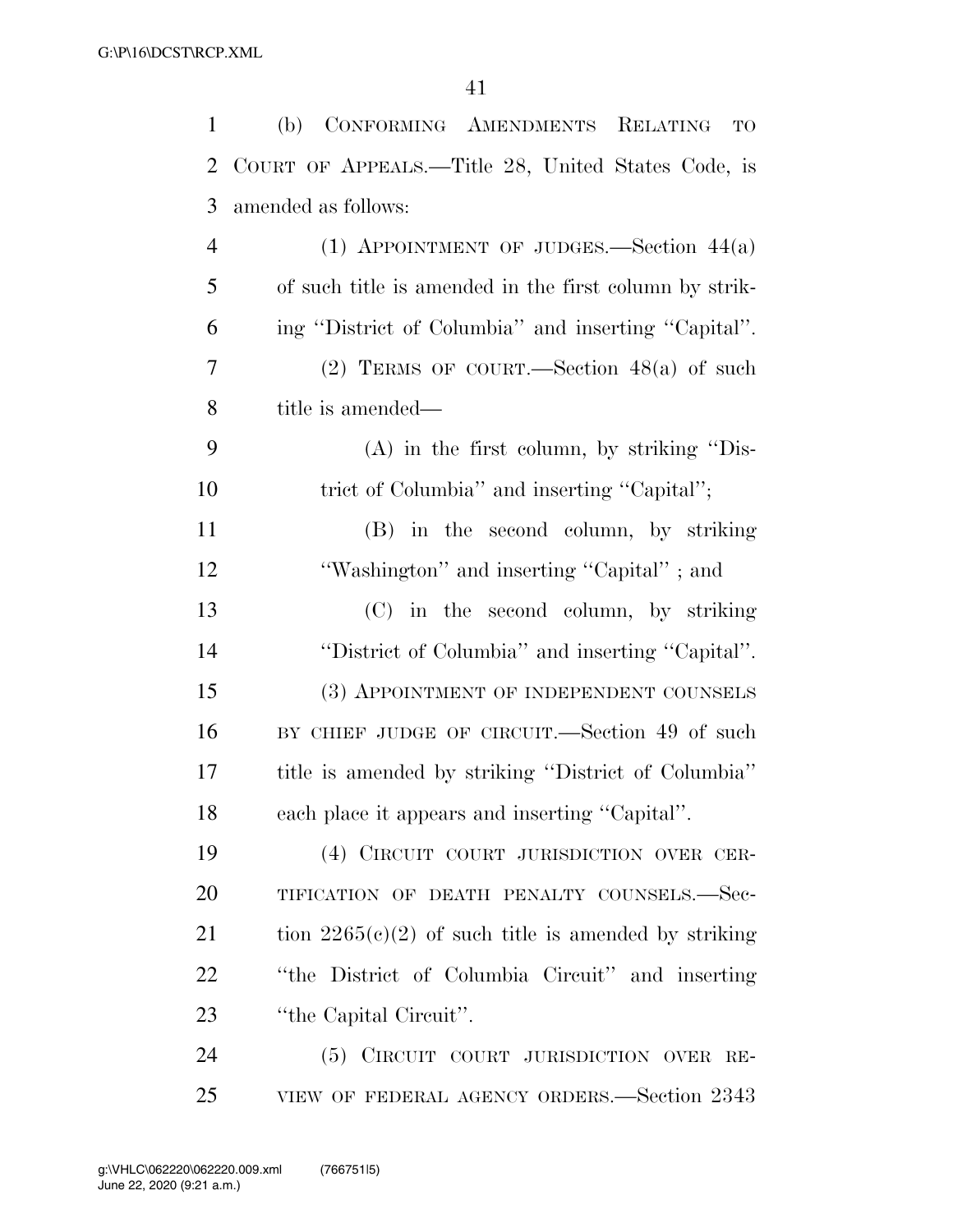of such title is amended by striking ''the District of Columbia Circuit'' and inserting ''the Capital Cir-cuit''.

 (c) CONFORMING AMENDMENTS RELATING TO DIS- TRICT COURT.—Title 28, United States Code, is amended as follows:

 (1) APPOINTMENT AND NUMBER OF DISTRICT COURT JUDGES.—Section 133(a) of such title is amended in the first column by striking ''District of Columbia'' and inserting ''Washington, Douglass Commonwealth and the Capital''.

 (2) DISTRICT COURT JURISDICTION OF TAX CASES BROUGHT AGAINST UNITED STATES.—Section 1346(e) of such title is amended by striking ''the District of Columbia'' and inserting ''Washington, Douglass Commonwealth and the Capital''.

 (3) DISTRICT COURT JURISDICTION OVER PRO- CEEDINGS FOR FORFEITURE OF FOREIGN PROP- ERTY.—Section 1355(b)(2) of such title is amended by striking ''the District of Columbia'' and inserting ''Washington, Douglass Commonwealth and the Capital''.

23 (4) DISTRICT COURT JURISDICTION OVER CIVIL ACTIONS BROUGHT AGAINST A FOREIGN STATE.— Section 1391(f)(4) of such title is amended by strik-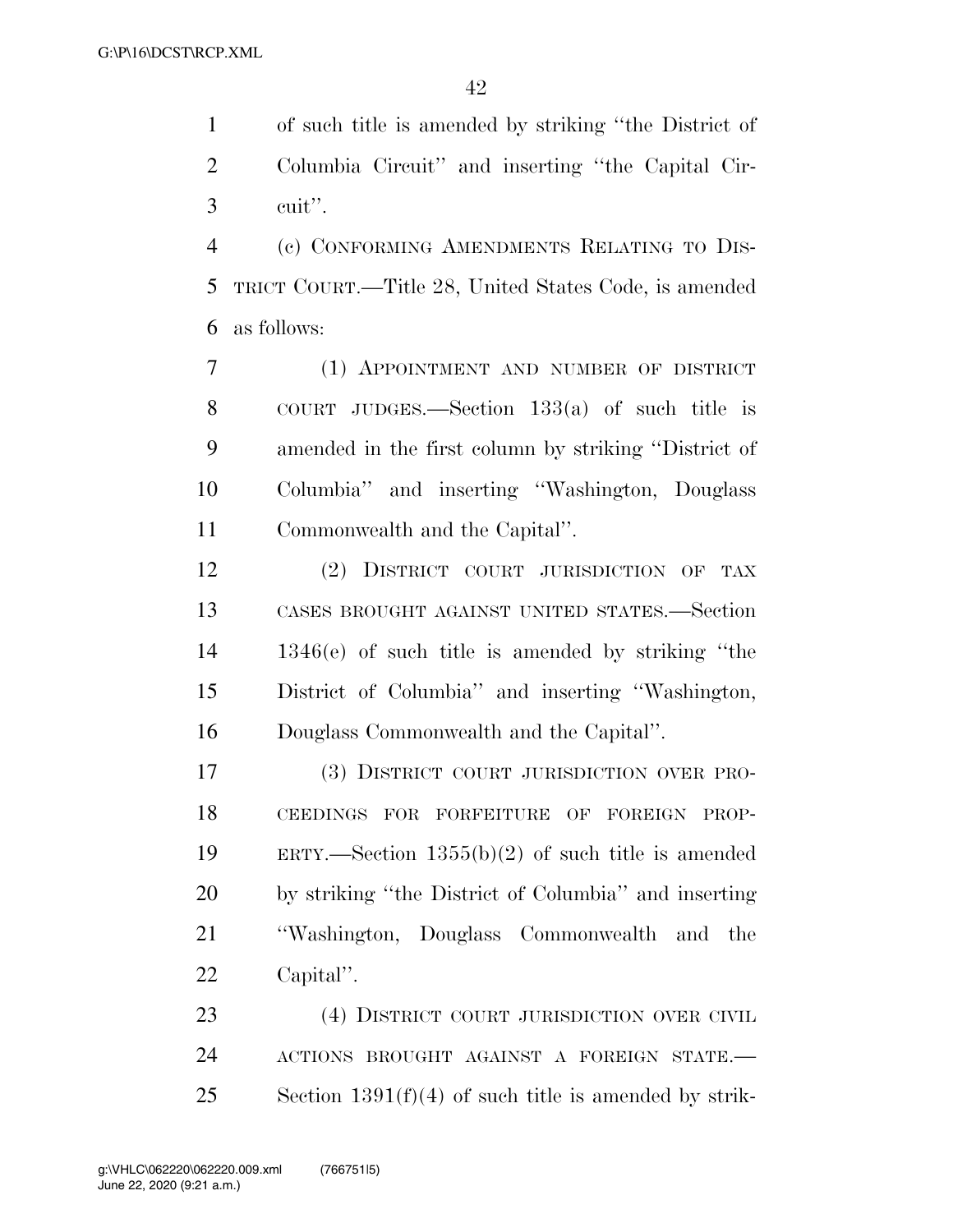| $\mathbf{1}$   | ing "the District of Columbia" and inserting "Wash-                    |
|----------------|------------------------------------------------------------------------|
| $\overline{2}$ | ington, Douglass Commonwealth and the Capital".                        |
| 3              | (5) DISTRICT COURT JURISDICTION OVER AC-                               |
| $\overline{4}$ | CORPORATIONS<br><b>TIONS</b><br><b>BROUGHT</b><br>BY<br><b>AGAINST</b> |
| 5              | UNITED STATES.—Section $1402(a)(2)$ of such title is                   |
| 6              | amended by striking "the District of Columbia" and                     |
| 7              | inserting "Washington, Douglass Commonwealth                           |
| 8              | and the Capital".                                                      |
| 9              | (6) VENUE IN DISTRICT COURT OF CERTAIN AC-                             |
| 10             | TIONS BROUGHT BY EMPLOYEES OF EXECUTIVE OF-                            |
| 11             | FICE OF THE PRESIDENT. Section 1413 of such                            |
| 12             | title is amended by striking "the District of Colum-                   |
| 13             | bia" and inserting "Washington, Douglass Common-                       |
| 14             | wealth and the Capital".                                               |
| 15             | (7) VENUE IN DISTRICT COURT OF ACTION EN-                              |
| 16             | JUDGMENT.—Section<br><b>FORCING</b><br>FOREIGN                         |
| 17             | $2467(c)(2)(B)$ of such title is amended by striking                   |
| 18             | "the District of Columbia" and inserting "Wash-                        |
| 19             | ington, Douglass Commonwealth and the Capital".                        |
| 20             | (d) CONFORMING AMENDMENTS RELATING<br><b>TO</b>                        |
| 21             | OTHER COURTS.—Title 28, United States Code, is                         |
| 22             | amended as follows:                                                    |
| 23             | (1) APPOINTMENT OF BANKRUPTCY JUDGES.                                  |
| 24             | Section $152(a)(2)$ of such title is amended in the                    |
| 25             | first column by striking "District of Columbia" and                    |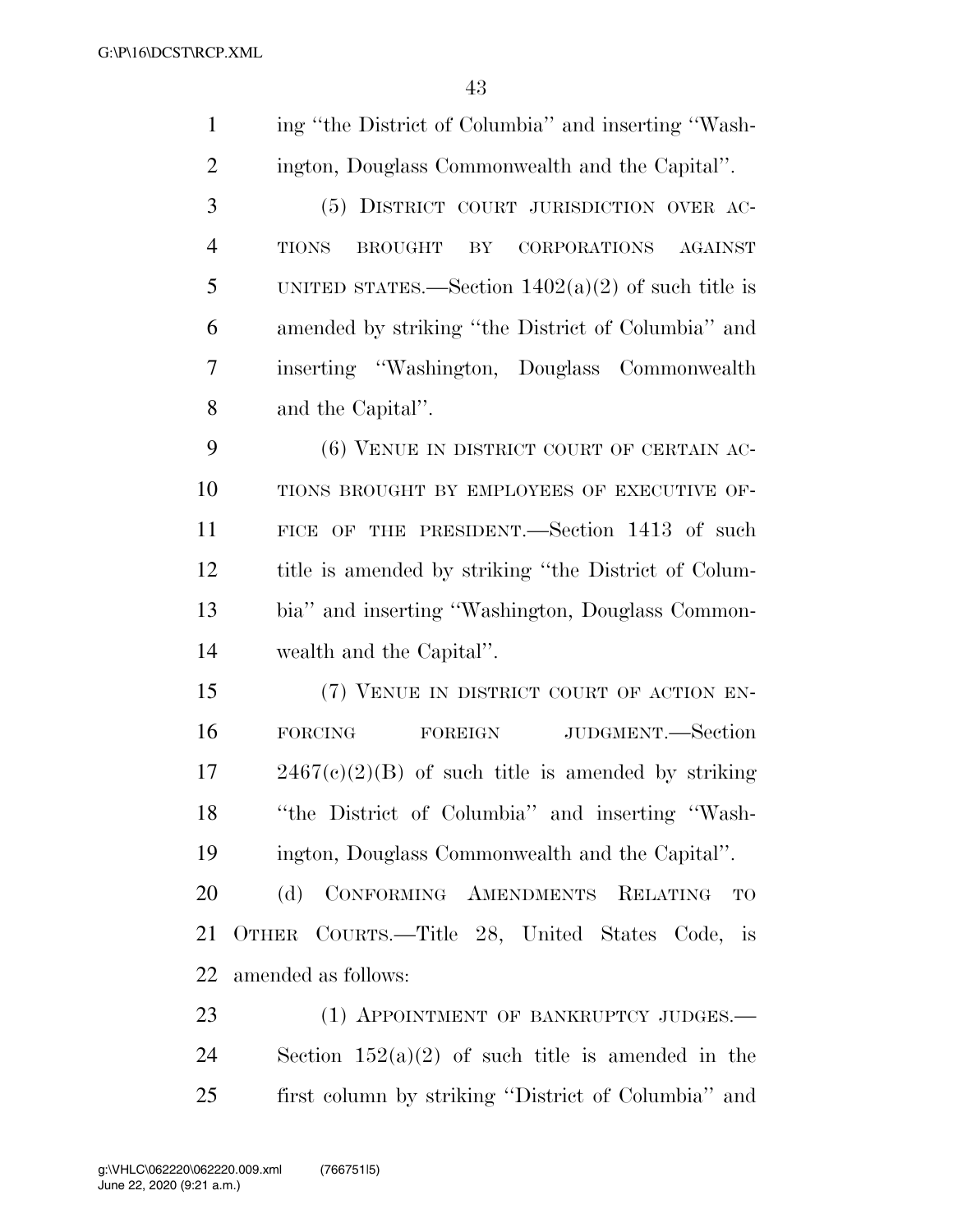| $\mathbf{1}$   | inserting "Washington, Douglass Commonwealth               |
|----------------|------------------------------------------------------------|
| $\overline{2}$ | and the Capital".                                          |
| 3              | (2)<br>LOCATION OF COURT<br>OF<br>FEDERAL                  |
| $\overline{4}$ | CLAIMS.—Section 173 of such title is amended by            |
| 5              | striking "the District of Columbia" and inserting          |
| 6              | "the Capital".                                             |
| $\tau$         | (3) DUTY STATION OF JUDGES OF COURT OF                     |
| 8              | FEDERAL CLAIMS.—Section 175 of such title is               |
| 9              | amended by striking "the District of Columbia"             |
| 10             | each place it appears and inserting "the Capital".         |
| 11             | (4) DUTY STATION OF JUDGES FOR PURPOSES                    |
| 12             | OF TRAVELING EXPENSES.—Section $456(b)$ of such            |
| 13             | title is amended to read as follows:                       |
| 14             | "(b) The official duty station of the Chief Justice of     |
| 15             | the United States, the Justices of the Supreme Court of    |
|                | 16 the United States, and the judges of the United States  |
| 17             | Court of Appeals for the Federal Circuit shall be the Cap- |
|                | 18 ital.".                                                 |
| 19             | (5) COURT ACCOMMODATIONS FOR FEDERAL                       |
| 20             | CIRCUIT AND COURT OF FEDERAL CLAIMS.-Section               |
| 21             | $462(d)$ of such title is amended by striking "the Dis-    |
| 22             | trict of Columbia" and inserting "the Capital".            |
| 23             | (6) PLACES OF HOLDING COURT OF COURT OF                    |
| 24             | FEDERAL CLAIMS.—Section 798(a) of such title is            |
| 25             | amended—                                                   |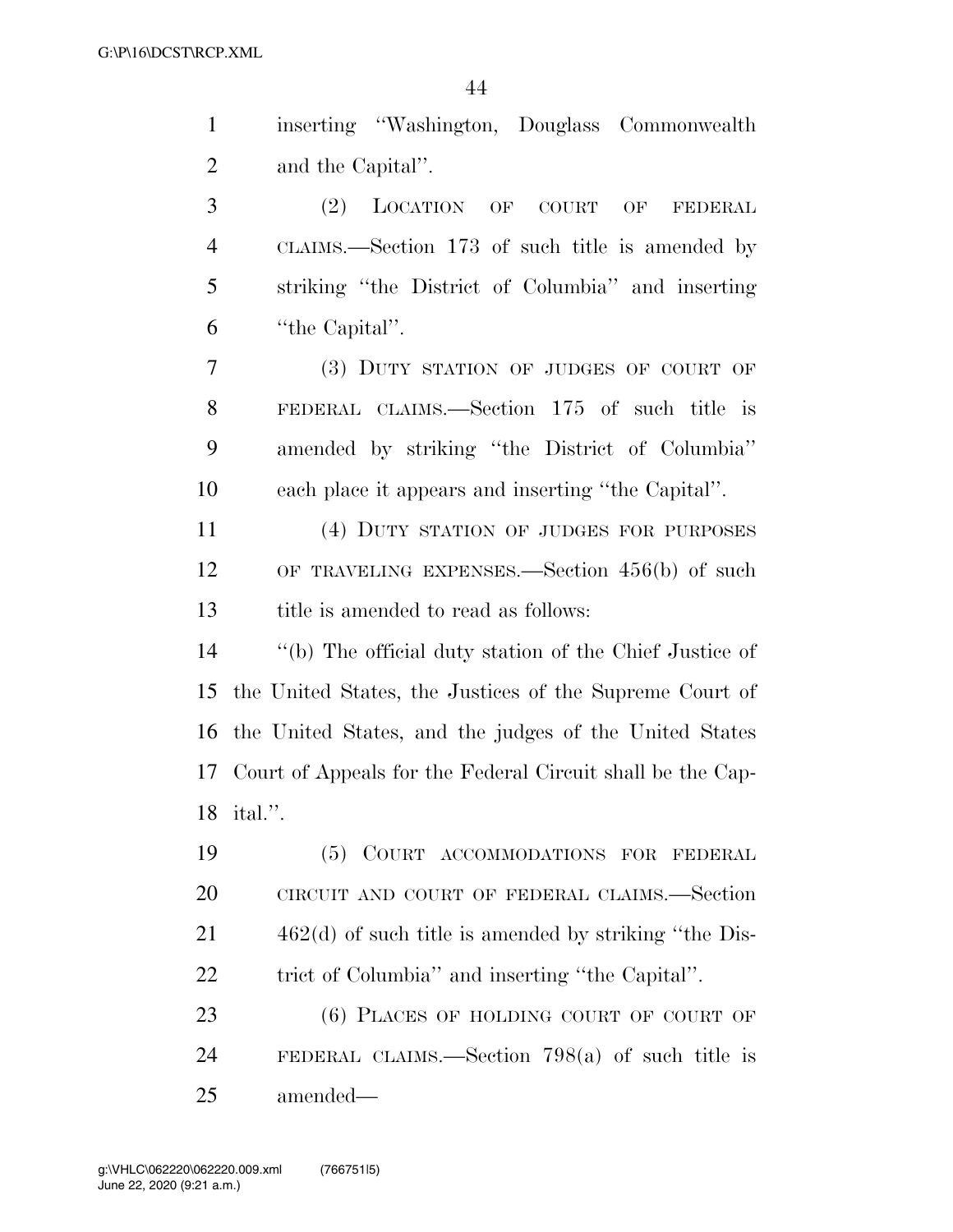| $\mathbf{1}$   | (A) by striking "Washington, District of                  |
|----------------|-----------------------------------------------------------|
| $\overline{2}$ | Columbia" and inserting "the Capital"; and                |
| 3              | (B) by striking "the District of Columbia"                |
| $\overline{4}$ | and inserting "the Capital".                              |
| 5              | (e) OTHER CONFORMING AMENDMENTS.                          |
| 6              | (1) SERVICE OF PROCESS ON FOREIGN PARTIES                 |
| 7              | DEPARTMENT OFFICE.-Section<br>AT<br>STATE                 |
| 8              | $1608(a)(4)$ of such title is amended by striking         |
| 9              | "Washington, District of Columbia" and inserting          |
| 10             | "the Capital".                                            |
| 11             | (2) SERVICE OF PROCESS IN PROPERTY CASES                  |
| 12             | AT ATTORNEY GENERAL OFFICE.—Section 2410(b)               |
| 13             | of such title is amended by striking "Washington,         |
| 14             | District of Columbia" and inserting "the Capital".        |
| 15             | (f) DEFINITION.—Section 451 of title 28, United           |
| 16             | States Code, is amended by adding at the end the fol-     |
| 17             | lowing new undesignated paragraph.                        |
| 18             | "The term 'Capital' means the area serving as the         |
| 19             | seat of the Government of the United States, as described |
| 20             | in section 112 of the Washington, D.C. Admission Act.".   |
| 21             | (g) REFERENCES IN OTHER LAWS.—Any reference               |
| 22             | in any Federal law (other than a law amended by this      |
| 23             | section), rule, or regulation—                            |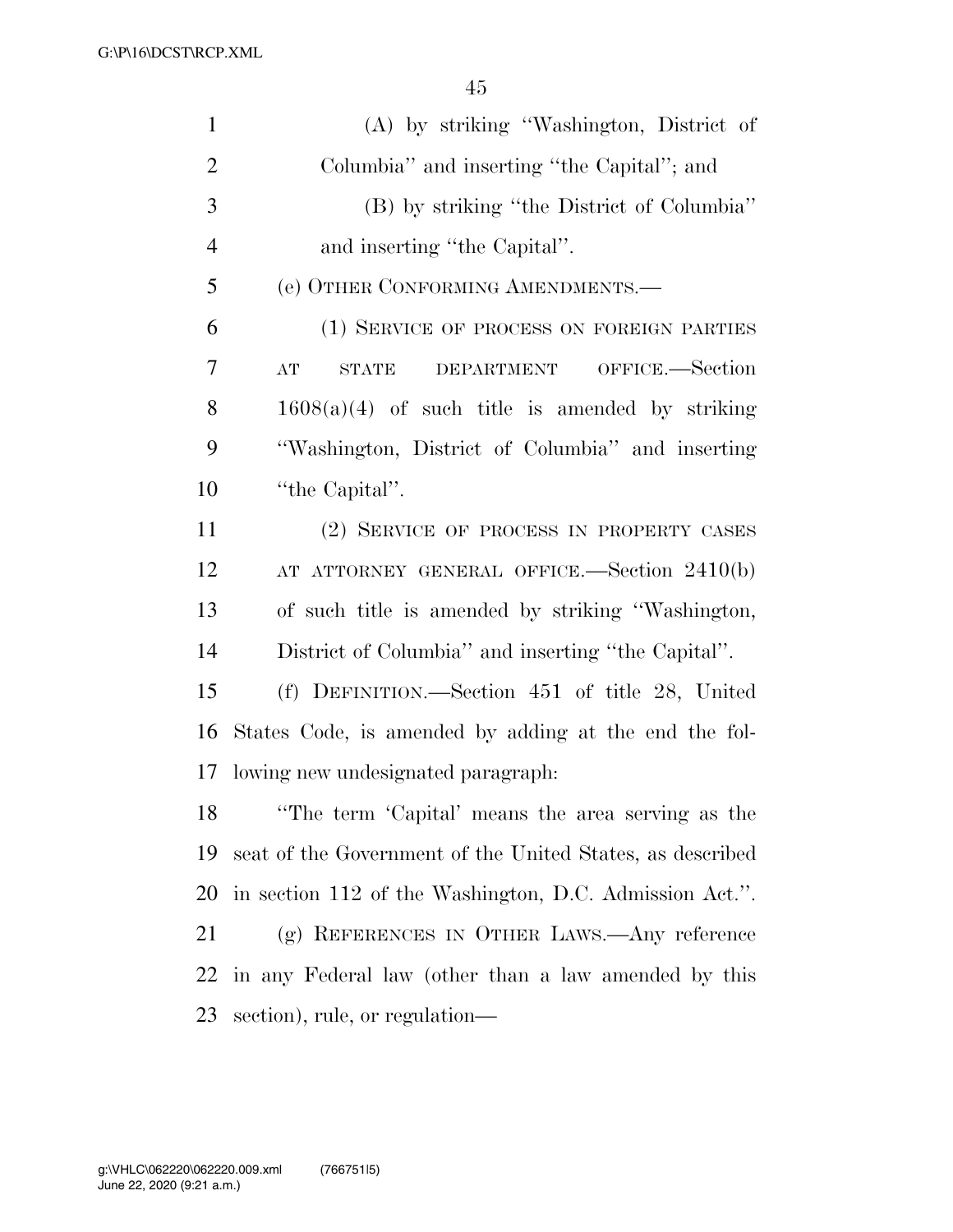| $\mathbf{1}$   | (1) to the United States Court of Appeals for             |
|----------------|-----------------------------------------------------------|
| 2              | the District of Columbia shall be deemed to refer to      |
| 3              | the United States Court of Appeals for the Capital;       |
| $\overline{4}$ | (2) to the District of Columbia Circuit shall be          |
| 5              | deemed to refer to the Capital Circuit; and               |
| 6              | (3) to the United States District Court for the           |
| 7              | District of Columbia shall be deemed to refer to the      |
| 8              | United States District Court for Washington, Doug-        |
| 9              | lass Commonwealth and the Capital.                        |
| 10             | (h) EFFECTIVE DATE.—This section and the amend-           |
| 11             | ments made by this section shall take effect upon the ad- |
| 12             | mission of the State into the Union.                      |
|                |                                                           |
| 13             | SEC. 213. CONFORMING AMENDMENTS RELATING TO DE-           |
| 14             | PARTMENT OF JUSTICE.                                      |
| 15             | (a) APPOINTMENT OF UNITED STATES TRUSTEES.—               |
| 16             | Section $581(a)(4)$ of title 28, United States Code, is   |
| 17             | amended by striking "the District of Columbia" and in-    |
| 18             | serting "the Capital and Washington, Douglass Common-     |
| 19             | wealth".                                                  |
| 20             | (b) INDEPENDENT COUNSELS.-                                |
| 21             | (1)<br>APPOINTMENT OF<br><b>ADDITIONAL</b><br>PER-        |
| 22             | SONNEL.—Section $594(c)$ of such title is amended—        |
| 23             | (A) by striking "the District of Columbia"                |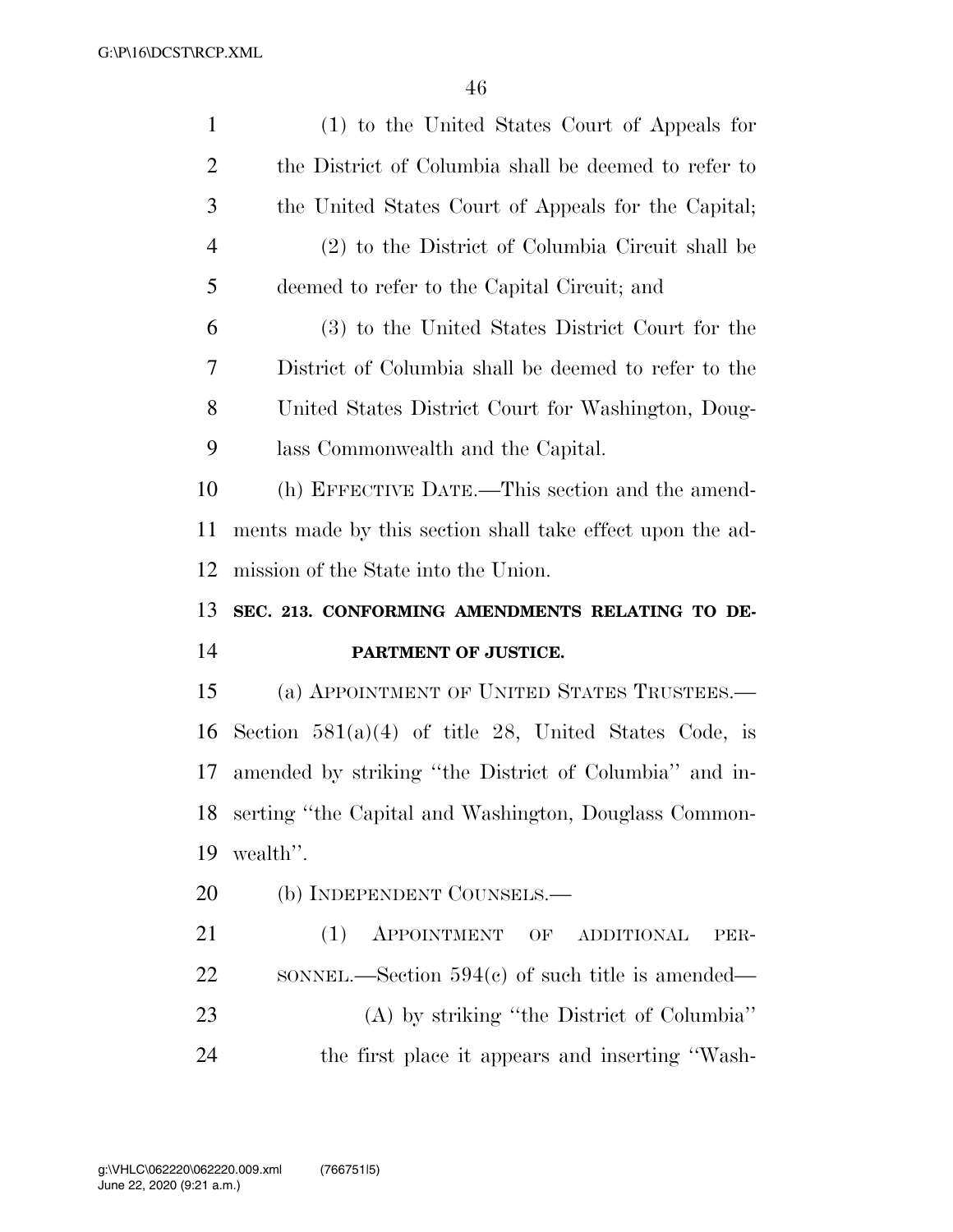| $\mathbf{1}$   | ington, Douglass Commonwealth and the Cap-               |
|----------------|----------------------------------------------------------|
| $\overline{2}$ | ital"; and                                               |
| 3              | (B) by striking "the District of Columbia"               |
| $\overline{4}$ | second place it appears and inserting<br>the             |
| 5              | "Washington, Douglass Commonwealth".                     |
| 6              | (2) JUDICIAL REVIEW OF REMOVAL.-Section                  |
| 7              | $596(a)(3)$ of such title is amended by striking "the    |
| 8              | District of Columbia" and inserting "Washington,         |
| 9              | Douglass Commonwealth and the Capital".                  |
| 10             | (c) EFFECTIVE DATE.—The amendments made by               |
| 11             | this section shall take effect upon the admission of the |
| 12             | State into the Union.                                    |
|                |                                                          |
| 13             | SEC. 214. TREATMENT OF PRETRIAL SERVICES IN UNITED       |
| 14             | STATES DISTRICT COURT.                                   |
| 15             | Section 3152 of title 18, United States Code, is         |
| 16             | amended—                                                 |
| 17             | $(1)$ in subsection (a), by striking "(other than        |
|                | the District of Columbia)" and inserting "(subject to    |
| 18<br>19       | subsection (d), other than the District of Colum-        |
| 20             | bia)"; and                                               |
| 21             | $(2)$ by adding at the end the following new sub-        |
| 22             | section:                                                 |
| 23             | "(d) In the case of the judicial district of Washington, |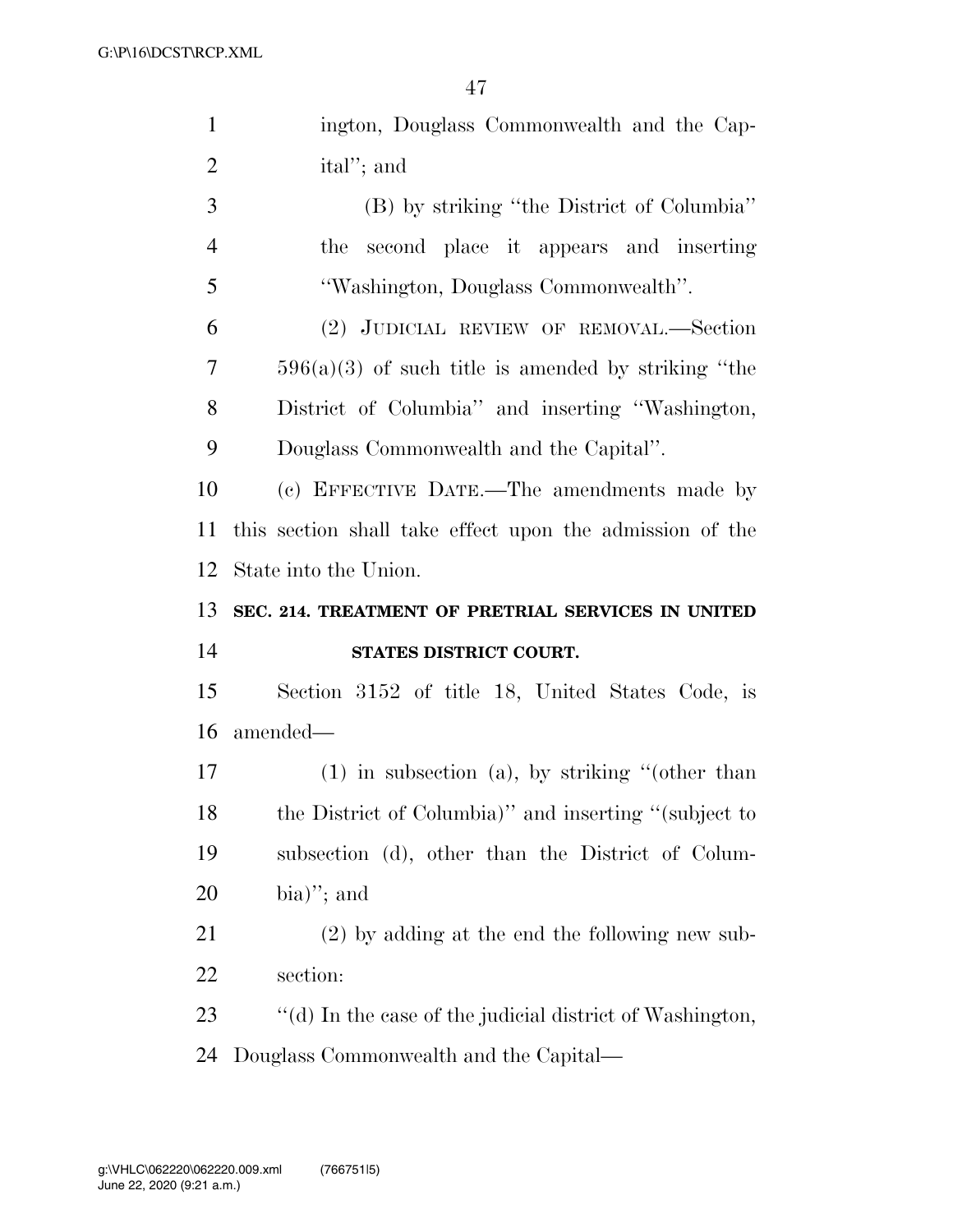1 ''(1) upon the admission of the State of Wash- ington, Douglass Commonwealth into the Union, the Washington, Douglass Commonwealth Pretrial Serv- ices Agency shall continue to provide pretrial serv- ices in the judicial district in the same manner and to the same extent as the District of Columbia Pre- trial Services Agency provided such services in the judicial district of the District of Columbia as of the day before the date of the admission of the State into the Union; and 11 ''(2) upon the receipt by the President of the

 certification from the State of Washington, Douglass Commonwealth under section 315(b)(4) of the Washington, D.C. Admission Act that the State has in effect laws providing for the State to provide pre- trial services, paragraph (1) shall no longer apply, and the Director shall provide for the establishment of pretrial services in the judicial district under this section.''.

## **Subtitle C—Federal Elections**

**SEC. 221. PERMITTING INDIVIDUALS RESIDING IN CAPITAL** 

**TO VOTE IN FEDERAL ELECTIONS IN STATE** 

### **OF MOST RECENT DOMICILE.**

 (a) REQUIREMENT FOR STATES TO PERMIT INDIVID-UALS TO VOTE BY ABSENTEE BALLOT.—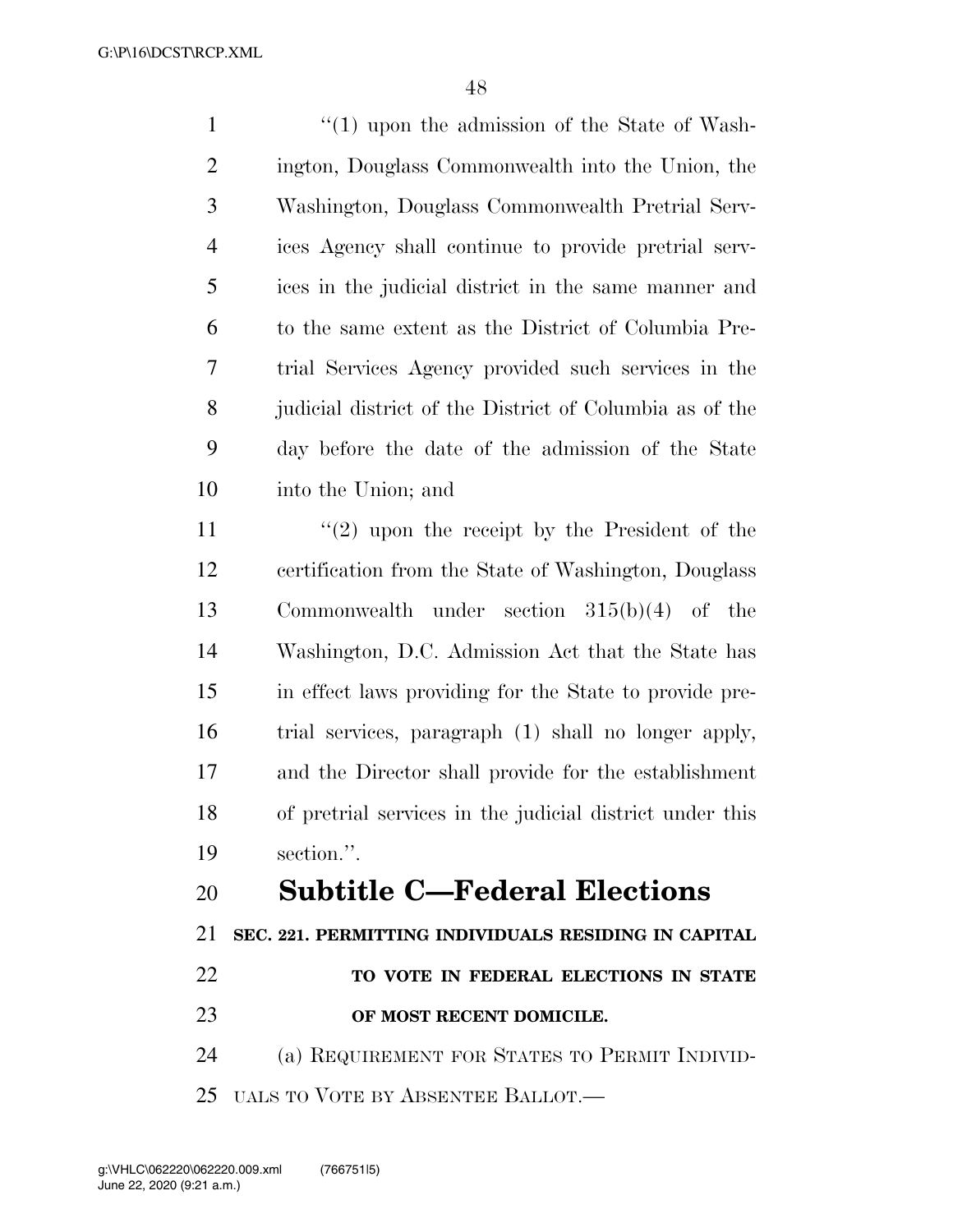(1) IN GENERAL.—Each State shall— (A) permit absent Capital voters to use ab- sentee registration procedures and to vote by absentee ballot in general, special, primary, and runoff elections for Federal office; and (B) accept and process, with respect to any general, special, primary, or runoff election for Federal office, any otherwise valid voter reg- istration application from an absent Capital voter, if the application is received by the ap- propriate State election official not less than 30 days before the election. (2) ABSENT CAPITAL VOTER DEFINED.—In this section, the term ''absent Capital voter'' means, with respect to a State, a person who resides in the Cap- ital and is qualified to vote in the State (or who would be qualified to vote in the State but for resid- ing in the Capital), but only if the State is the last place in which the person was domiciled before resid- ing in the Capital. (3) STATE DEFINED.—In this section, the term ''State'' means each of the several States, including the State. (b) RECOMMENDATIONS TO STATES TO MAXIMIZE ACCESS TO POLLS BY ABSENT CAPITAL VOTERS.—To af-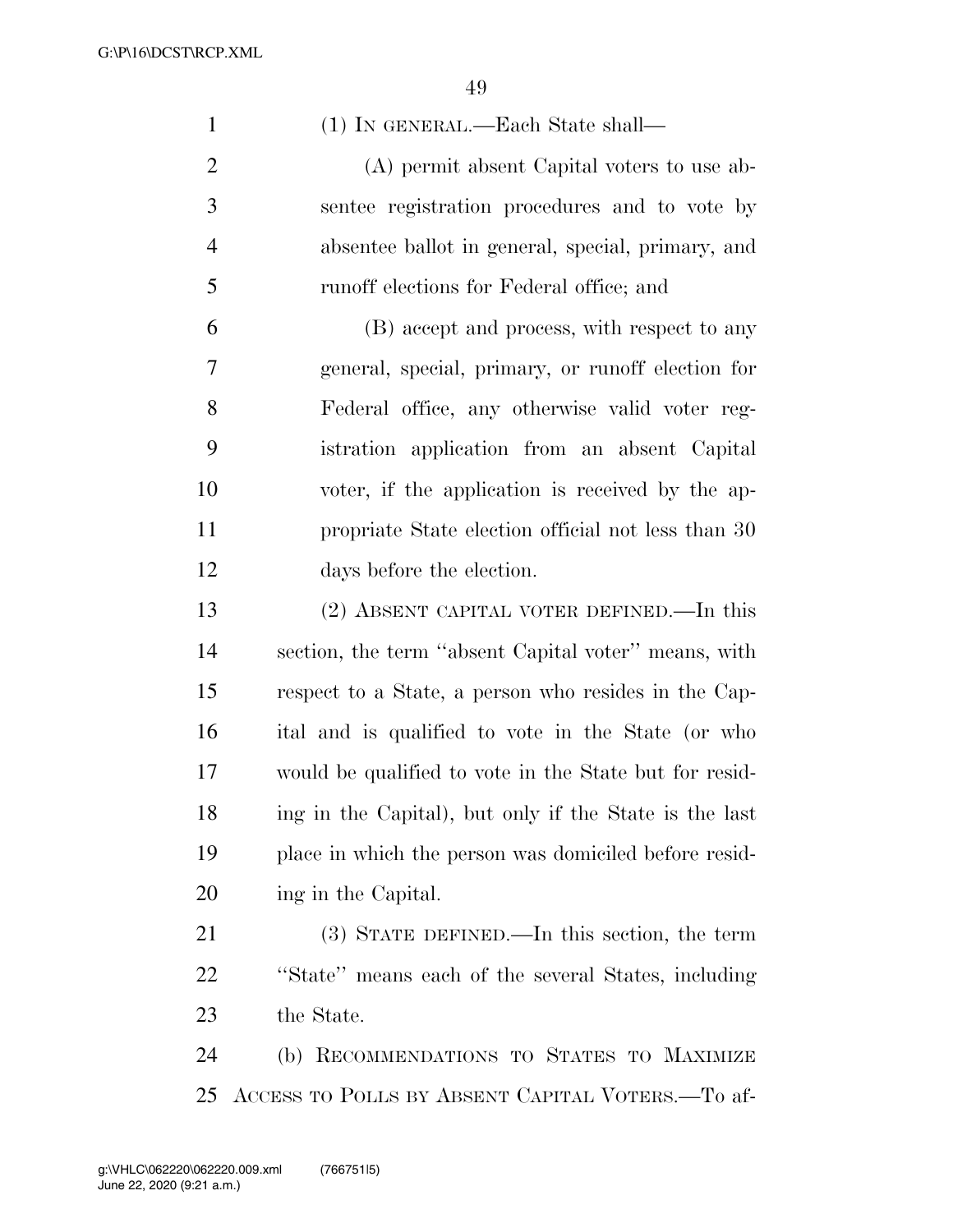ford maximum access to the polls by absent Capital voters,

it is the sense of Congress that the States should—

 (1) waive registration requirements for absent Capital voters who, by reason of residence in the Capital, do not have an opportunity to register;

 (2) expedite processing of balloting materials with respect to such individuals; and

 (3) assure that absentee ballots are mailed to such individuals at the earliest opportunity.

 (c) ENFORCEMENT.—The Attorney General may bring a civil action in the appropriate district court of the United States for such declaratory or injunctive relief as may be necessary to carry out this section.

 (d) EFFECT ON CERTAIN OTHER LAWS.—The exer- cise of any right under this section shall not affect, for purposes of a Federal tax, a State tax, or a local tax, the residence or domicile of a person exercising such right.

 (e) EFFECTIVE DATE.—This section shall take effect upon the date of the admission of the State into the Union, and shall apply with respect to elections for Fed-eral office taking place on or after such date.

## **SEC. 222. REPEAL OF OFFICE OF DISTRICT OF COLUMBIA DELEGATE.**

 (a) IN GENERAL.—Sections 202 and 204 of the Dis-trict of Columbia Delegate Act (Public Law 91–405; sec-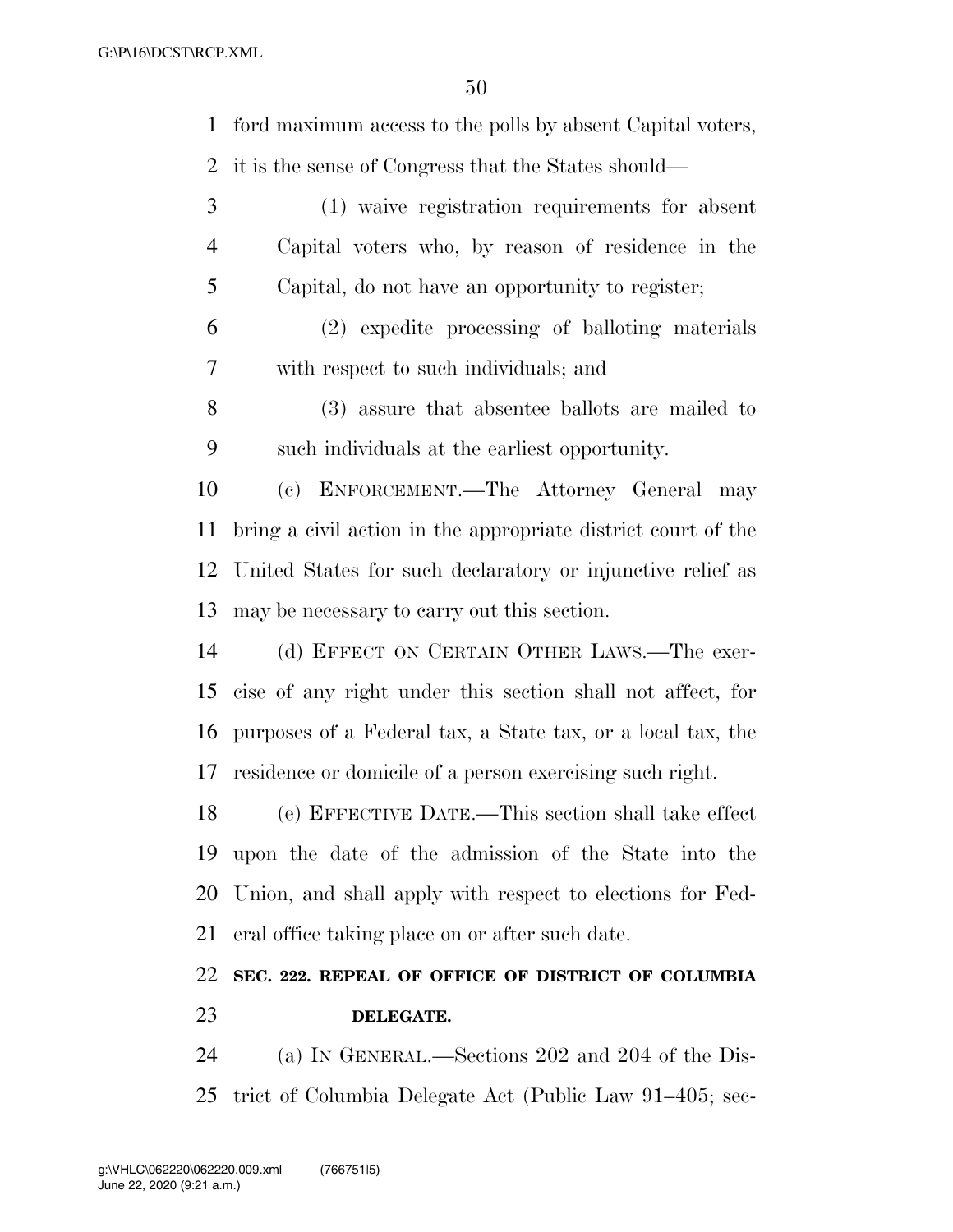tions 1–401 and 1–402, D.C. Official Code) are repealed, and the provisions of law amended or repealed by such sections are restored or revived as if such sections had not been enacted. (b) CONFORMING AMENDMENTS TO DISTRICT OF CO- LUMBIA ELECTIONS CODE OF 1955.—The District of Co- lumbia Elections Code of 1955 is amended— (1) in section 1 (sec. 1–1001.01, D.C. Official Code), by striking ''the Delegate to the House of Representatives,''; (2) in section 2 (sec. 1–1001.02, D.C. Official Code)— (A) by striking paragraph (6), (B) in paragraph (12), by striking ''(except the Delegate to Congress for the District of Co- lumbia)'', and (C) in paragraph (13), by striking ''the Delegate to Congress for the District of Colum- bia,''; (3) in section 8 (sec. 1–1001.08, D.C. Official Code)— (A) by striking ''Delegate,'' in the heading, and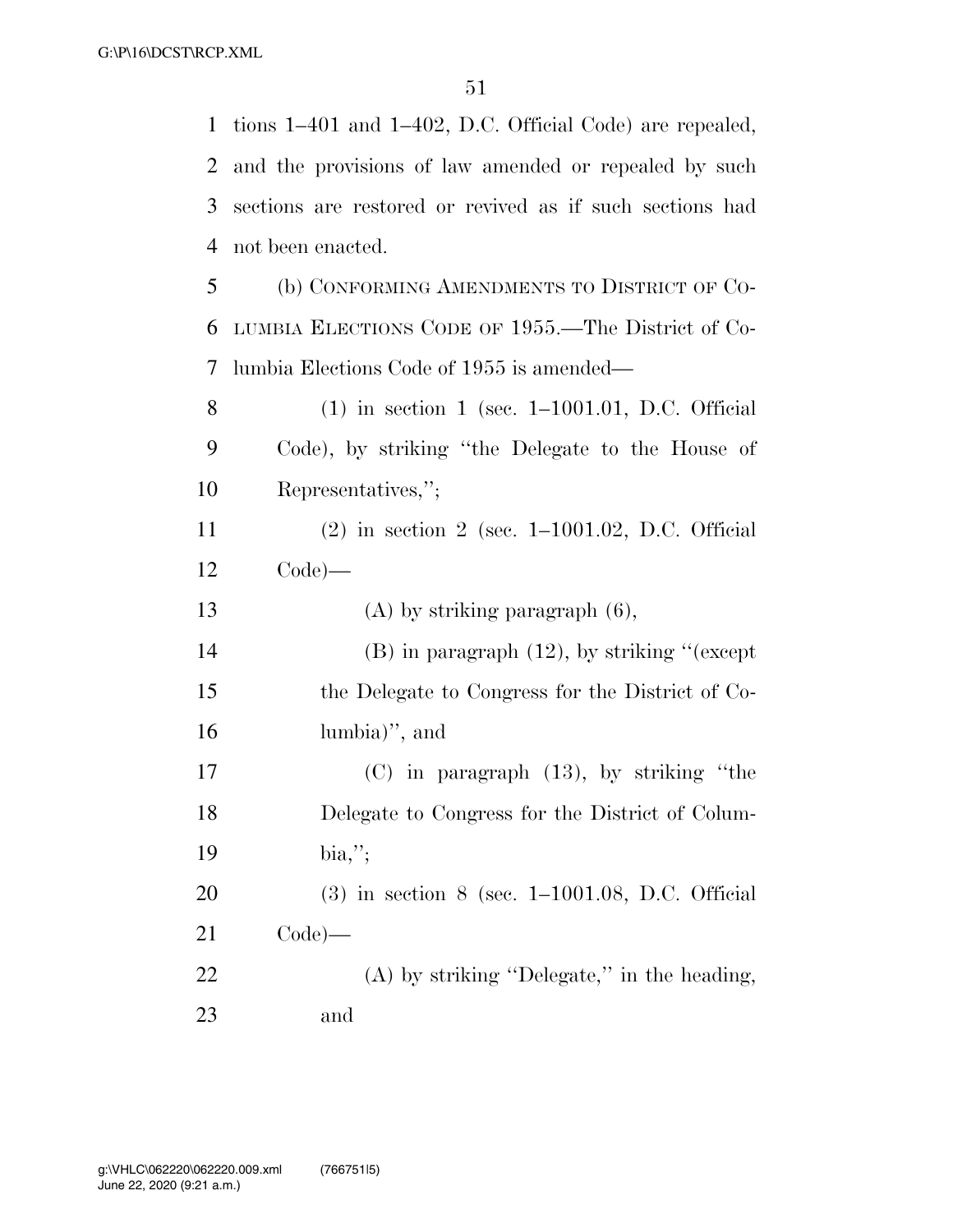| $\mathbf{1}$   | (B) by striking "Delegate," each place it                |
|----------------|----------------------------------------------------------|
| $\overline{2}$ | appears in subsections (d), $(h)(1)(A)$ , $(h)(2)$ ,     |
| 3              | $(i)(1), (j)(1), (j)(3),$ and $(k)(3);$                  |
| $\overline{4}$ | $(4)$ in section 10 (sec. 1–1001.10, D.C. Official       |
| 5              | $Code)$ —                                                |
| 6              | $(A)$ by striking subparagraph $(A)$ of sub-             |
| 7              | section $(a)(3)$ , and                                   |
| 8              | $(B)$ in subsection $(d)$ —                              |
| 9              | (i) by striking "Delegate," each place                   |
| 10             | it appears in paragraph $(1)$ , and                      |
| 11             | (ii) by striking paragraph (2) and re-                   |
| 12             | designating paragraph (3) as paragraph                   |
| 13             | (2);                                                     |
| 14             | (5) in section 11(a)(2) (sec. 1-1001.11(a)(2),           |
| 15             | D.C. Official Code), by striking "Delegate to the        |
| 16             | House of Representatives,";                              |
| 17             | (6) in section 15(b) (sec. $1-1001.15(b)$ , D.C.         |
| 18             | Official Code), by striking "Delegate,"; and             |
| 19             | (7) in section 17(a) (sec. $1-1001.17(a)$ , D.C.         |
| 20             | Official Code), by striking "except the Delegate to      |
| 21             | the Congress from the District of Columbia".             |
| 22             | (c) EFFECTIVE DATE.—The amendments made by               |
| 23             | this section shall take effect upon the admission of the |
| 24             | State into the Union.                                    |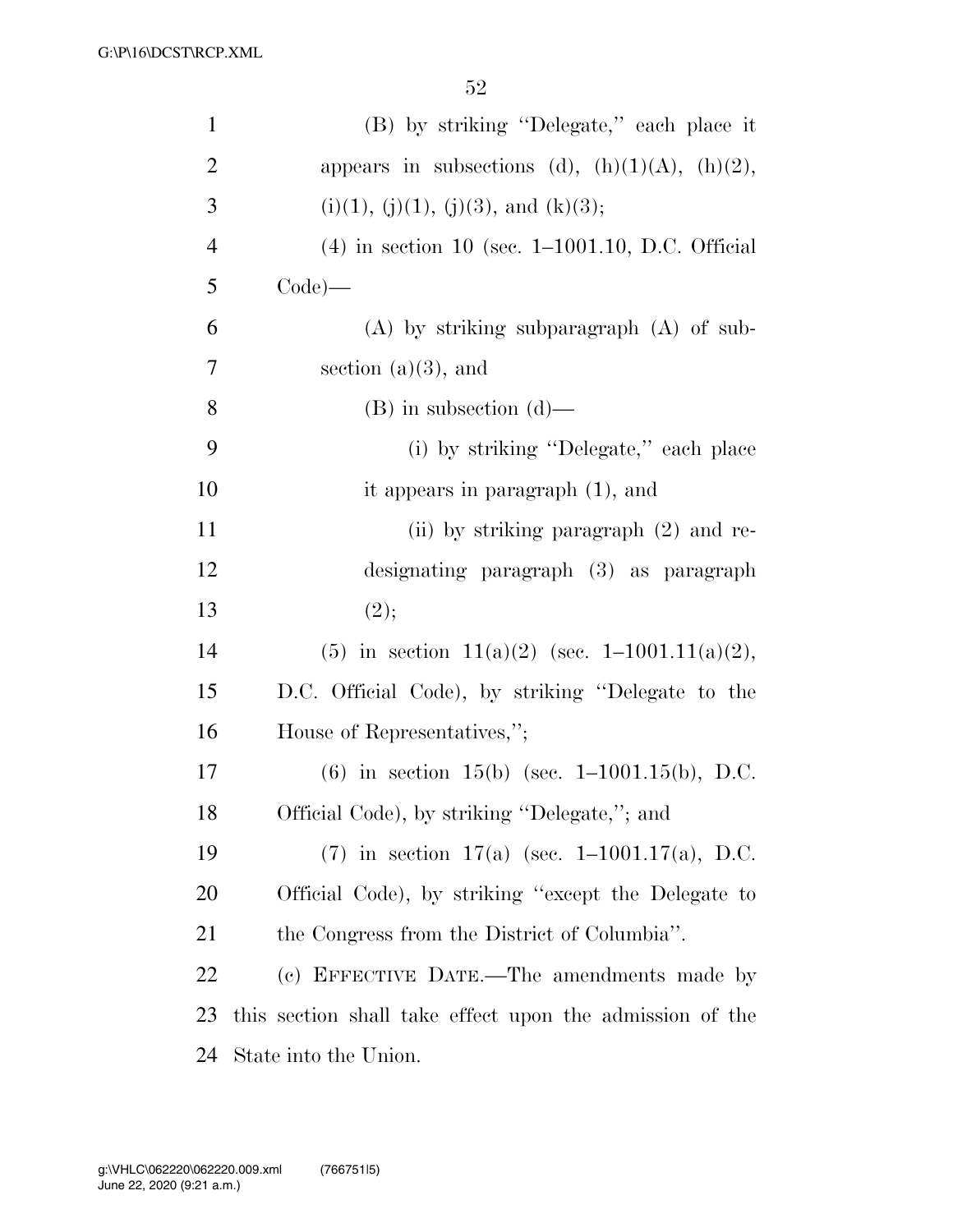| 1              | SEC. 223. REPEAL OF LAW PROVIDING FOR PARTICIPATION          |
|----------------|--------------------------------------------------------------|
| $\overline{2}$ | OF SEAT OF GOVERNMENT IN ELECTION OF                         |
| 3              | PRESIDENT AND VICE-PRESIDENT.                                |
| $\overline{4}$ | (a) IN GENERAL.—Chapter 1 of title 3, United                 |
| 5              | States Code, is amended—                                     |
| 6              | $(1)$ by striking section 21; and                            |
| 7              | $(2)$ in the table of sections, by striking the item         |
| 8              | relating to section 21.                                      |
| 9              | (b) EFFECTIVE DATE.—The amendments made by                   |
| 10             | subsection (a) shall take effect upon the date of the admis- |
| 11             | sion of the State into the Union, and shall apply to any     |
| 12             | election of the President and Vice-President taking place    |
| 13             | on or after such date.                                       |
|                |                                                              |
| 14             | SEC. 224. EXPEDITED PROCEDURES FOR CONSIDERATION             |
| 15             | OF CONSTITUTIONAL AMENDMENT REPEAL-                          |
| 16             | ING 23RD AMENDMENT.                                          |
| 17             | (a) JOINT RESOLUTION DESCRIBED.—In this sec-                 |
|                | 18 tion, the term "joint resolution" means a joint resolu-   |
| 19             | $tion$ —                                                     |
| 20             | (1) entitled "A joint resolution proposing an                |
| 21             | amendment to the Constitution of the United States           |
| 22             | to repeal the 23rd article of amendment"; and                |
| 23             | $(2)$ the matter after the resolving clause of               |
| 24             | which consists solely of text to amend the Constitu-         |
| 25             | tion of the United States to repeal the 23rd article         |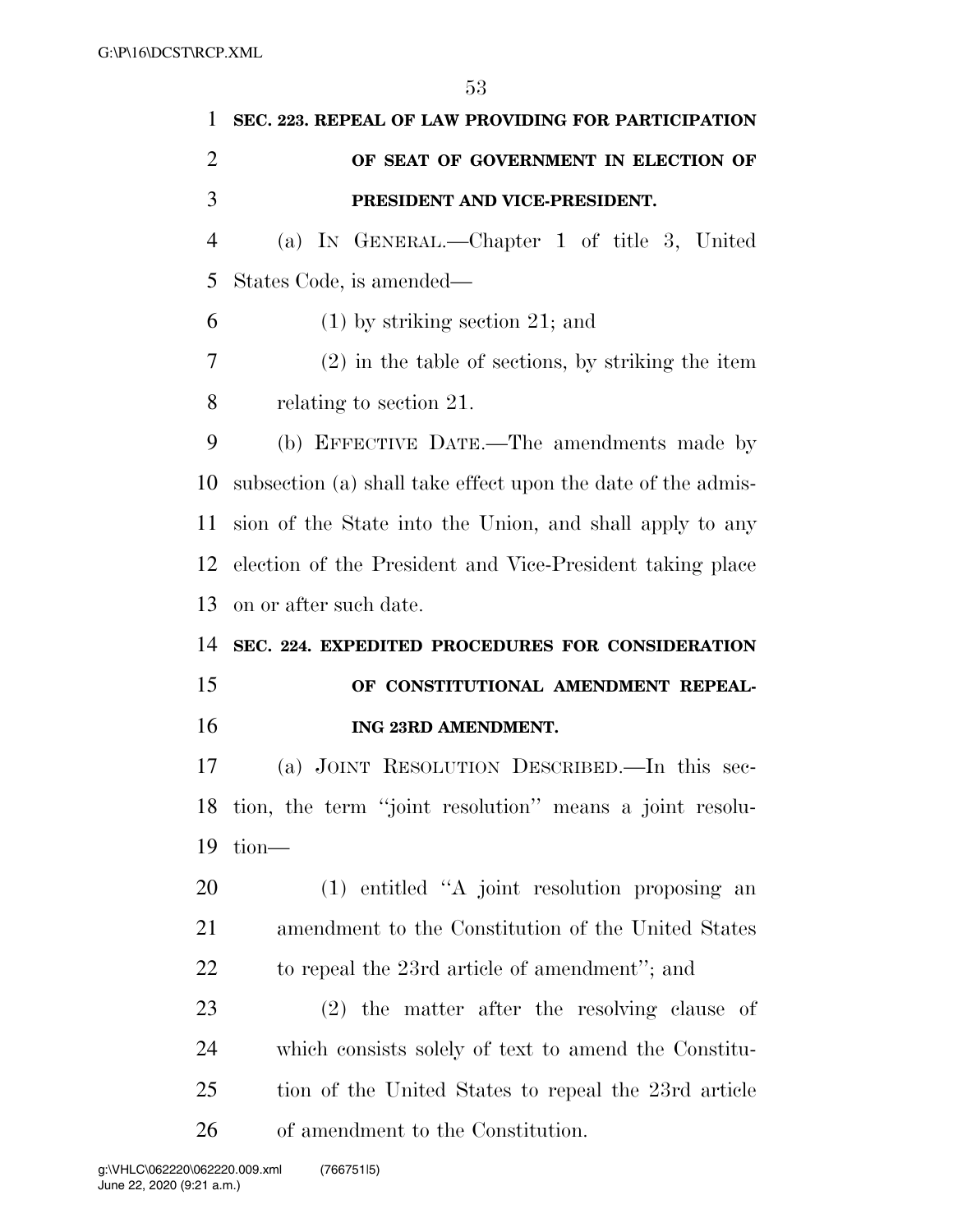| $\mathbf{1}$   | (b) EXPEDITED CONSIDERATION IN HOUSE OF REP-         |
|----------------|------------------------------------------------------|
| $\overline{2}$ | RESENTATIVES.-                                       |
| 3              | (1) PLACEMENT ON CALENDAR.—Upon intro-               |
| 4              | duction in the House of Representatives, the joint   |
| 5              | resolution shall be placed immediately on the appro- |
| 6              | priate calendar.                                     |
| 7              | (2) PROCEEDING TO CONSIDERATION.—                    |
| 8              | (A) IN GENERAL.—It shall be in order, not            |
| 9              | later than 30 legislative days after the date the    |
| 10             | joint resolution is introduced in the House of       |
| 11             | Representatives, to move to proceed to consider      |
| 12             | the joint resolution in the House of Representa-     |
| 13             | tives.                                               |
| 14             | (B) PROCEDURE.—For a motion to pro-                  |
| 15             | ceed to consider the joint resolution—               |
| 16             | (i) all points of order against the mo-              |
| 17             | tion are waived;                                     |
| 18             | (ii) such a motion shall not be in                   |
| 19             | order after the House of Representatives             |
| 20             | has disposed of a motion to proceed on the           |
| 21             | joint resolution;                                    |
| 22             | (iii) the previous question shall be                 |
| 23             | considered as ordered on the motion to its           |
| 24             | adoption without intervening motion;                 |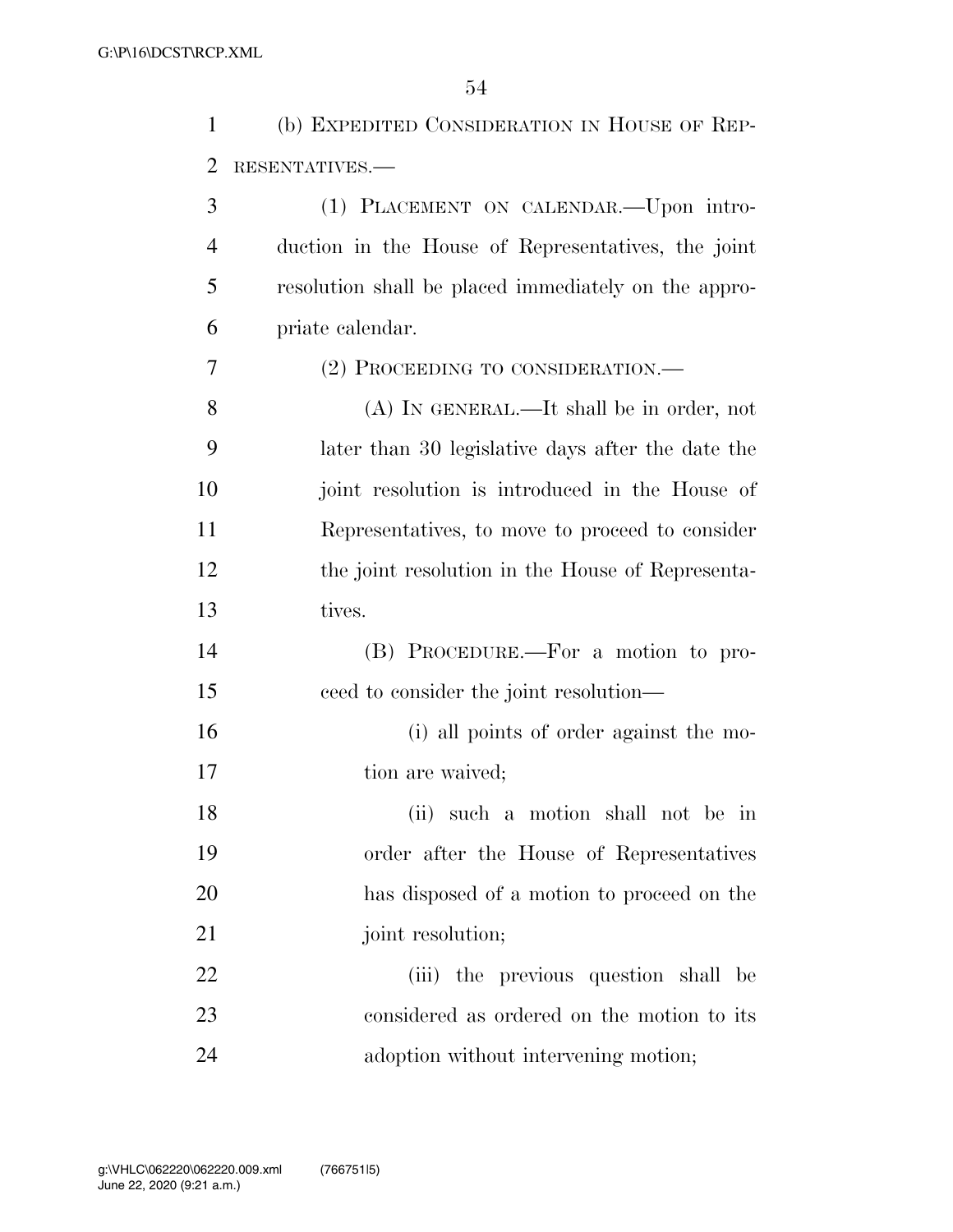| $\mathbf{1}$   | (iv) the motion shall not be debatable;             |
|----------------|-----------------------------------------------------|
| $\overline{2}$ | and                                                 |
| 3              | (v) a motion to reconsider the vote by              |
| $\overline{4}$ | which the motion is disposed of shall not           |
| 5              | be in order.                                        |
| 6              | (3) CONSIDERATION.—When the House of Rep-           |
| 7              | resentatives proceeds to consideration of the joint |
| 8              | resolution-                                         |
| 9              | (A) the joint resolution shall be considered        |
| 10             | as read;                                            |
| 11             | (B) all points of order against the joint           |
| 12             | resolution and against its consideration are        |
| 13             | waived;                                             |
| 14             | (C) the previous question shall be consid-          |
| 15             | ered as ordered on the joint resolution to its      |
| 16             | passage without intervening motion except 10        |
| 17             | hours of debate equally divided and controlled      |
| 18             | by the proponent and an opponent;                   |
| 19             | (D) an amendment to the joint resolution            |
| 20             | shall not be in order; and                          |
| 21             | (E) a motion to reconsider the vote on pas-         |
| 22             | sage of the joint resolution shall not be in        |
| 23             | order.                                              |
| 24             | (c) EXPEDITED CONSIDERATION IN SENATE.—             |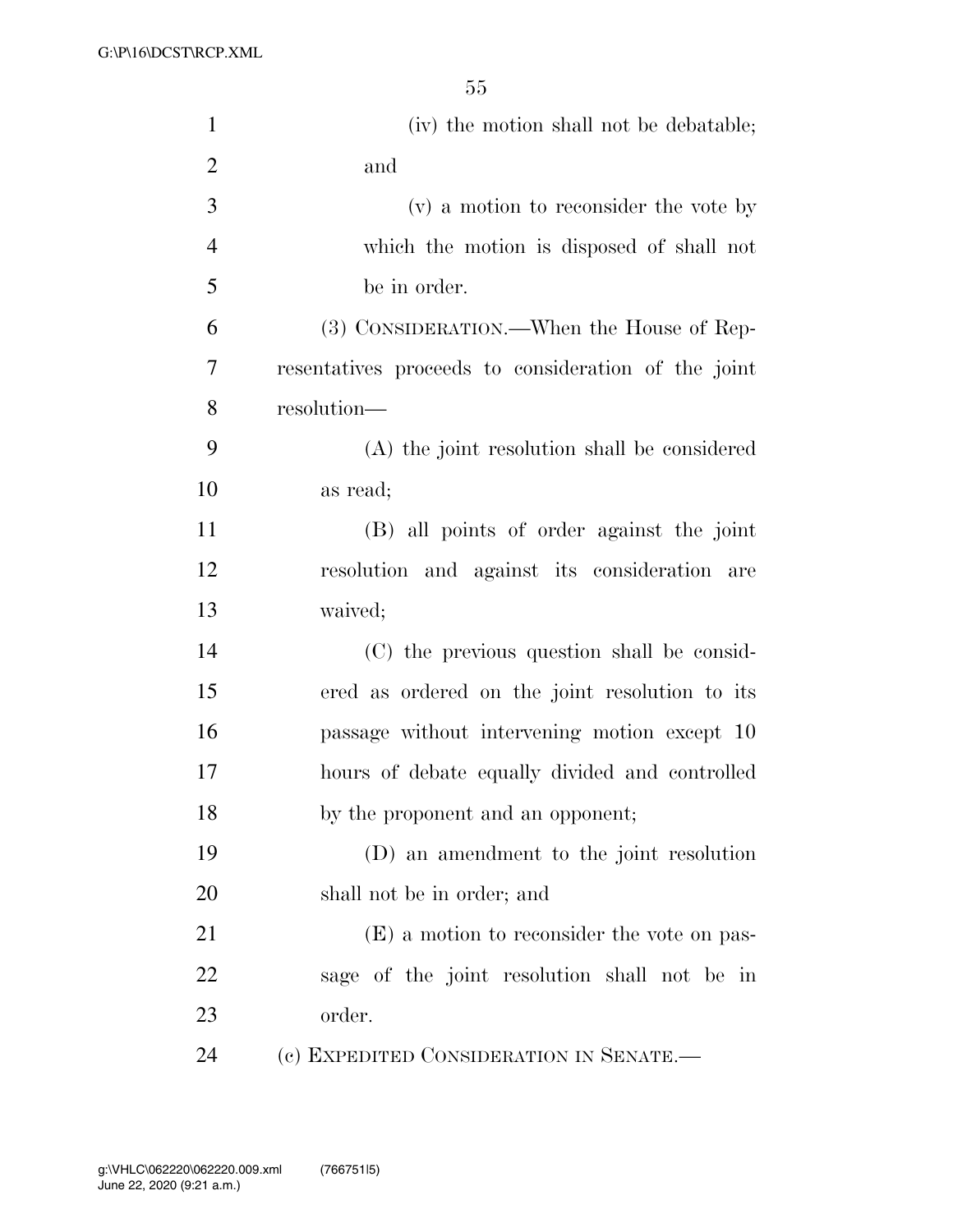| $\mathbf{1}$   | (1) PLACEMENT ON CALENDAR.—Upon intro-               |
|----------------|------------------------------------------------------|
| $\overline{2}$ | duction in the Senate, the joint resolution shall be |
| 3              | placed immediately on the calendar.                  |
| $\overline{4}$ | (2) PROCEEDING TO CONSIDERATION.—                    |
| 5              | (A) IN GENERAL.—Notwithstanding rule                 |
| 6              | XXII of the Standing Rules of the Senate, it is      |
| 7              | in order, not later than 30 legislative days after   |
| 8              | the date the joint resolution is introduced in the   |
| 9              | Senate (even though a previous motion to the         |
| 10             | same effect has been disagreed to to move to         |
| 11             | proceed to the consideration of the joint resolu-    |
| 12             | tion.                                                |
| 13             | (B) PROCEDURE.—For a motion to pro-                  |
| 14             | ceed to the consideration of the joint resolu-       |
| 15             | tion-                                                |
| 16             | (i) all points of order against the mo-              |
| 17             | tion are waived;                                     |
| 18             | (ii) the motion is not debatable;                    |
| 19             | (iii) the motion is not subject to a mo-             |
| 20             | tion to postpone;                                    |
| 21             | (iv) a motion to reconsider the vote by              |
| 22             | which the motion is agreed to or disagreed           |
| 23             | to shall not be in order; and                        |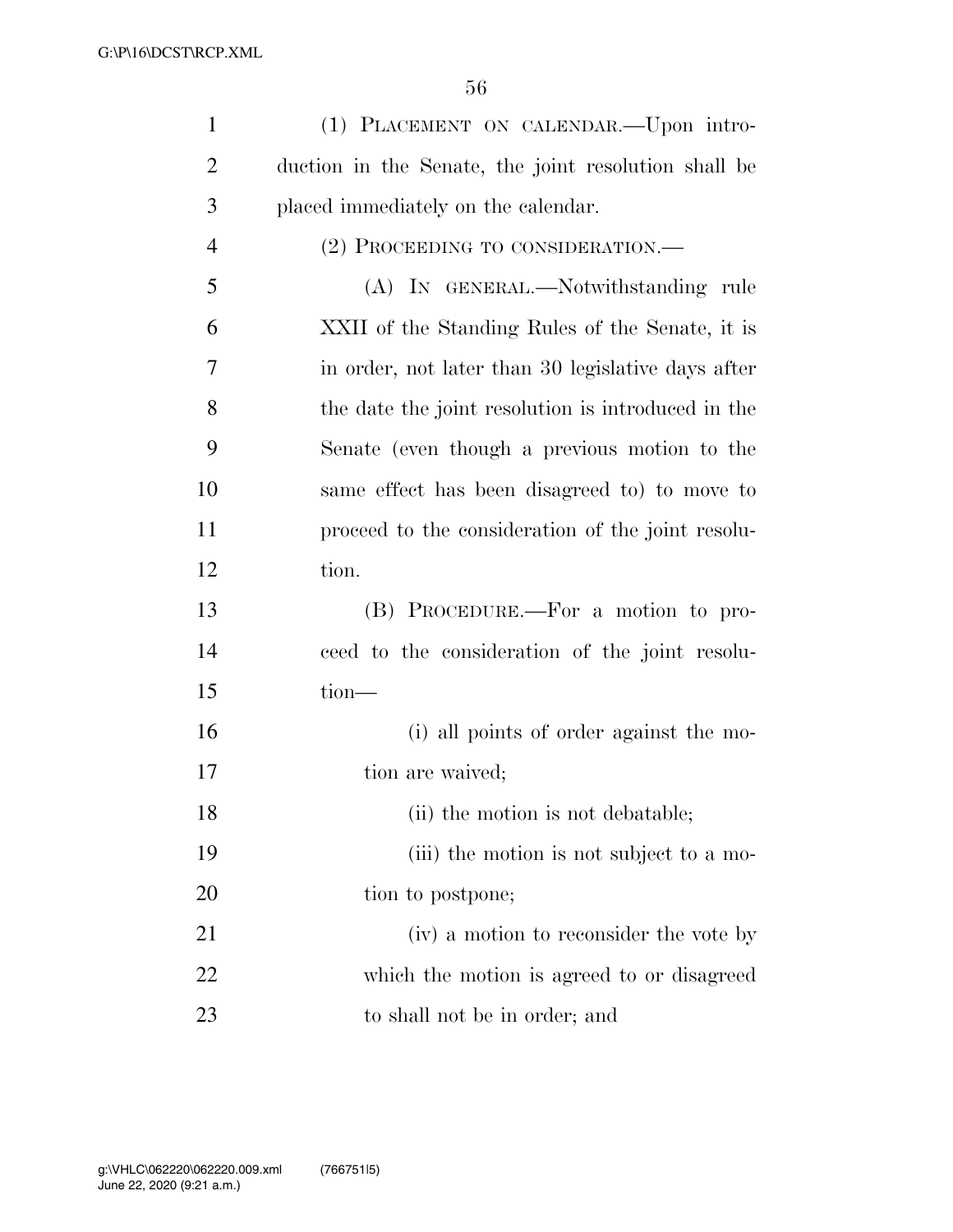| $\mathbf{1}$   | $(v)$ if the motion is agreed to, the             |
|----------------|---------------------------------------------------|
| $\overline{2}$ | joint resolution shall remain the unfinished      |
| 3              | business until disposed of.                       |
| $\overline{4}$ | (3) FLOOR CONSIDERATION.—                         |
| 5              | (A) IN GENERAL.—If the Senate proceeds            |
| 6              | to consideration of the joint resolution—         |
| 7              | (i) all points of order against the joint         |
| 8              | resolution (and against consideration of          |
| 9              | the joint resolution) are waived;                 |
| 10             | (ii) consideration of the joint resolu-           |
| 11             | tion, and all debatable motions and appeals       |
| 12             | in connection therewith, shall be limited to      |
| 13             | not more than 30 hours, which shall be di-        |
| 14             | vided equally between the majority and mi-        |
| 15             | nority leaders or their designees;                |
| 16             | (iii) a motion further to limit debate            |
| 17             | is in order and not debatable;                    |
| 18             | (iv) an amendment to, a motion to                 |
| 19             | postpone, or a motion to commit the joint         |
| 20             | resolution is not in order; and                   |
| 21             | (v) a motion to proceed to the consid-            |
| 22             | eration of other business is not in order.        |
| 23             | (B) VOTE ON PASSAGE.—In the Senate the            |
| 24             | vote on passage shall occur immediately fol-      |
| 25             | lowing the conclusion of the consideration of the |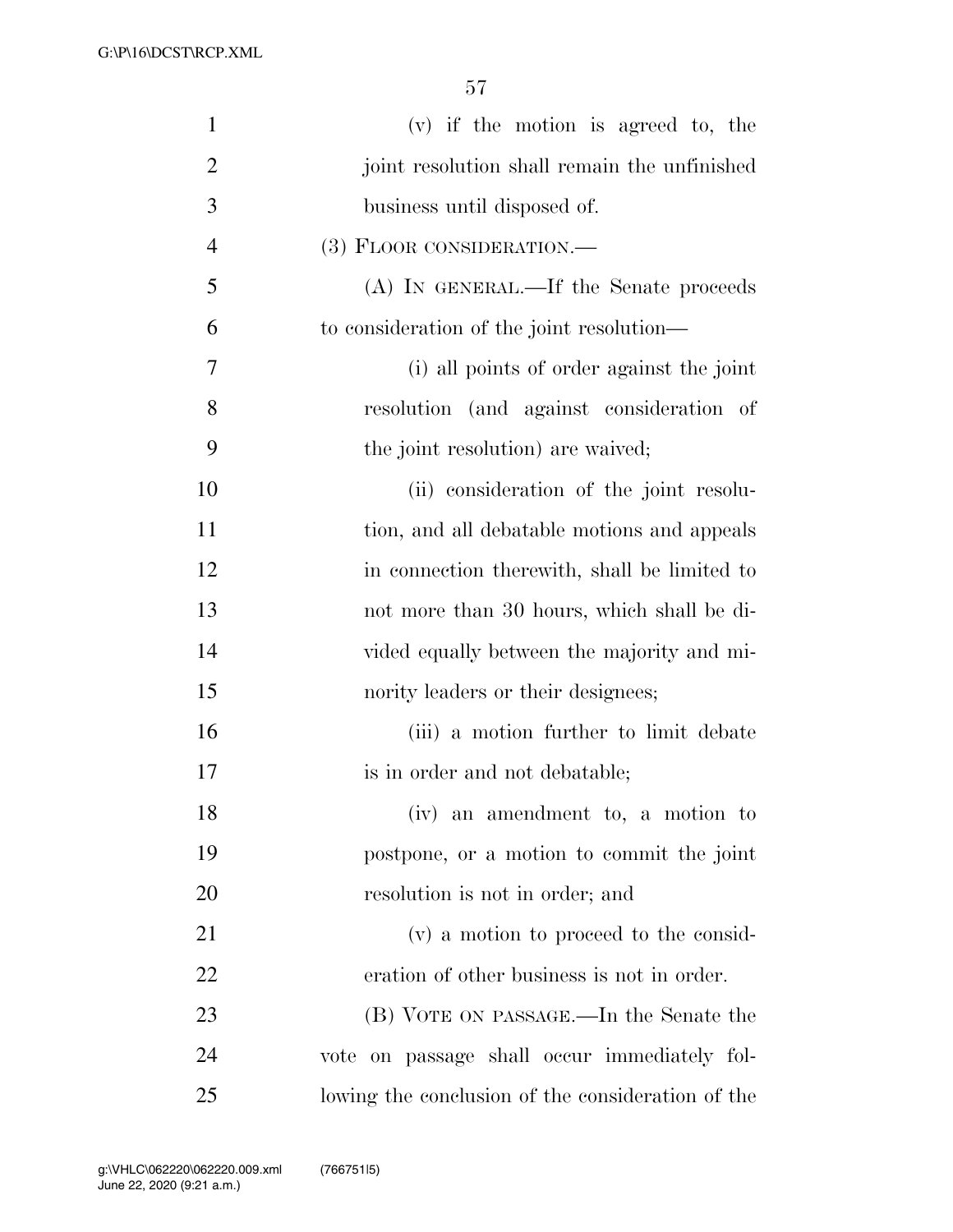| $\mathbf{1}$   | joint resolution, and a single quorum call at the   |
|----------------|-----------------------------------------------------|
| $\overline{2}$ | conclusion of the debate if requested in accord-    |
| 3              | ance with the rules of the Senate.                  |
| $\overline{4}$ | (C) RULINGS OF THE CHAIR ON PROCE-                  |
| 5              | DURE.—Appeals from the decisions of the Chair       |
| 6              | relating to the application of this subsection or   |
| 7              | the rules of the Senate, as the case may be, to     |
| 8              | the procedure relating to the joint resolution      |
| 9              | shall be decided without debate.                    |
| 10             | (d) RULES RELATING TO SENATE AND HOUSE OF           |
| 11             | REPRESENTATIVES.-                                   |
| 12             | (1) COORDINATION WITH ACTION BY OTHER               |
| 13             | HOUSE.—If, before the passage by one House of the   |
| 14             | joint resolution of that House, that House receives |
| 15             | from the other House the joint resolution—          |
| 16             | (A) the joint resolution of the other House         |
| 17             | shall not be referred to a committee; and           |
| 18             | (B) with respect to the joint resolution of         |
| 19             | the House receiving the resolution—                 |
| 20             | (i) the procedure in that House shall               |
| 21             | be the same as if no joint resolution had           |
| 22             | been received from the other House; and             |
| 23             | (ii) the vote on passage shall be on                |
| 24             | the joint resolution of the other House.            |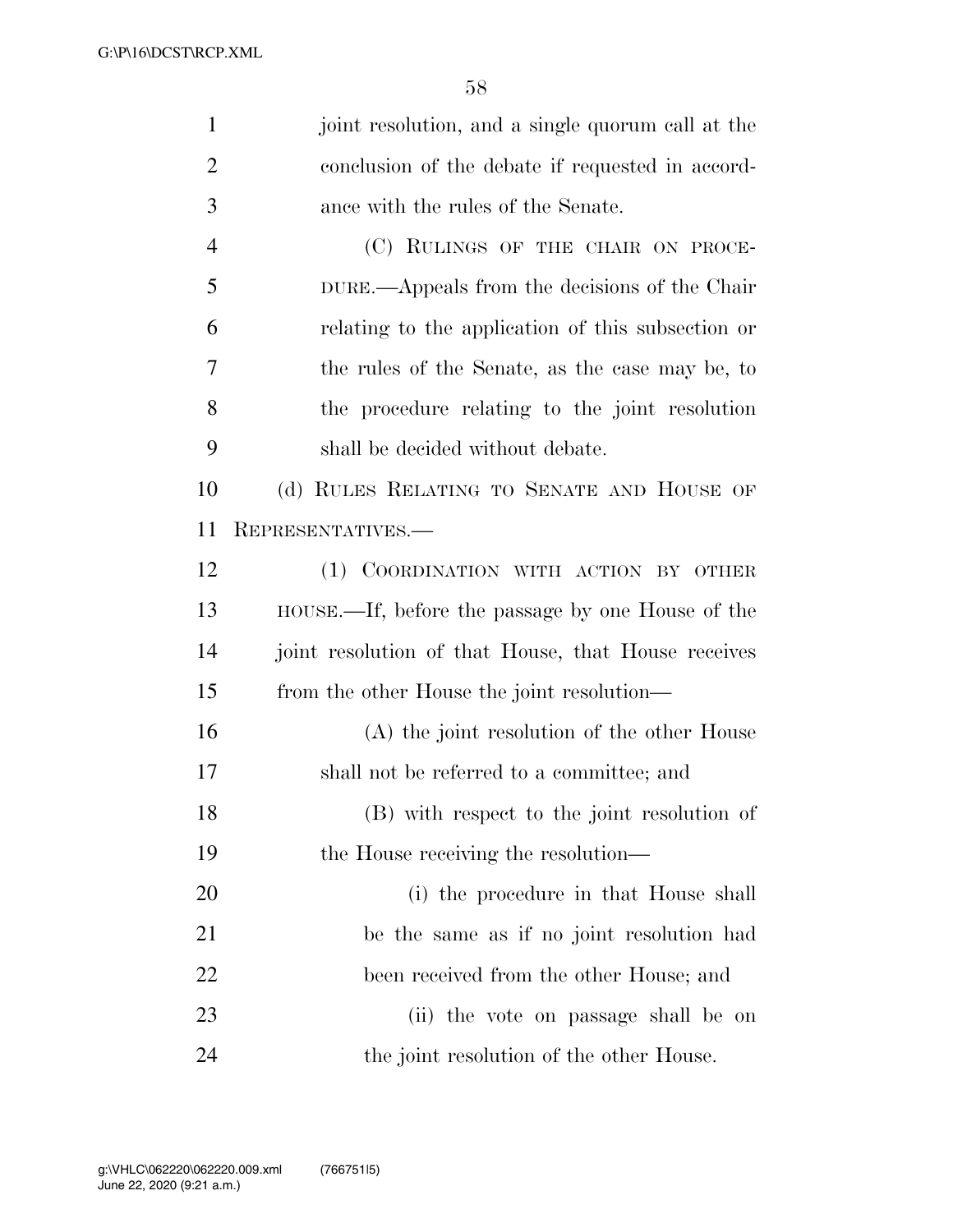(2) TREATMENT OF JOINT RESOLUTION OF OTHER HOUSE.—If one House fails to introduce or consider the joint resolution under this section, the joint resolution of the other House shall be entitled to expedited floor procedures under this section. (3) TREATMENT OF COMPANION MEASURES.— If, following passage of the joint resolution in the Senate, the Senate receives the companion measure from the House of Representatives, the companion measure shall not be debatable. (e) RULES OF HOUSE OF REPRESENTATIVES AND SENATE.—This section is enacted by Congress— (1) as an exercise of the rulemaking power of the Senate and House of Representatives, respec- tively, and as such is deemed a part of the rules of each House, respectively, but applicable only with re- spect to the procedure to be followed in that House in the case of the joint resolution, and supersede other rules only to the extent that it is inconsistent with such rules; and (2) with full recognition of the constitutional right of either House to change the rules (so far as relating to the procedure of that House) at any time, in the same manner, and to the same extent as in

the case of any other rule of that House.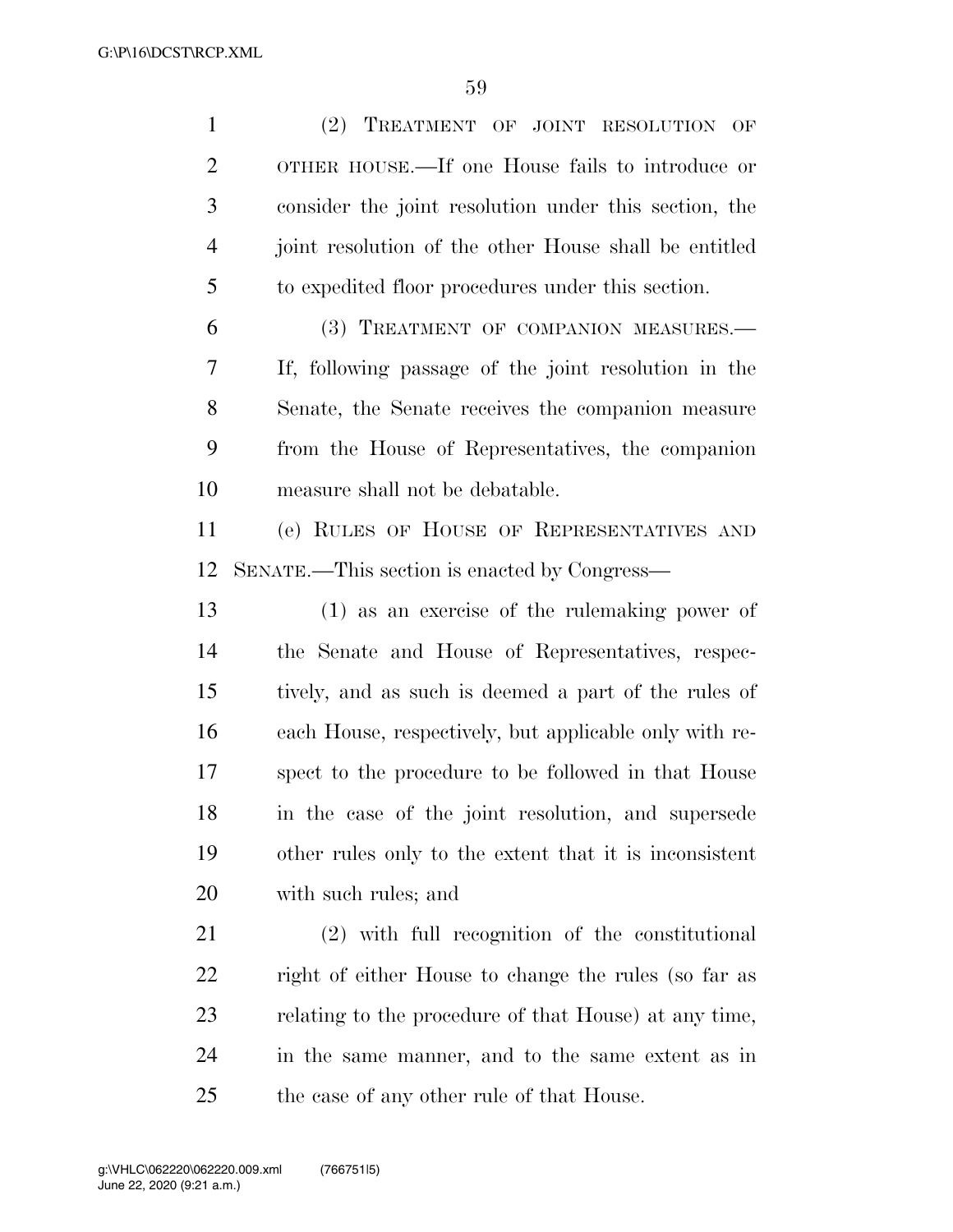# **TITLE III—CONTINUATION OF CERTAIN AUTHORITIES AND RESPONSIBILITIES**

# **Subtitle A—Employee Benefits**

**SEC. 301. FEDERAL BENEFIT PAYMENTS UNDER CERTAIN** 

**RETIREMENT PROGRAMS.** 

 (a) CONTINUATION OF ENTITLEMENT TO PAY- MENTS.—Any individual who, as of the day before the date of the admission of the State into the Union, is entitled to a Federal benefit payment under the District of Colum- bia Retirement Protection Act of 1997 (subtitle A of title XI of the National Capital Revitalization and Self-Govern- ment Improvement Act of 1997; sec. 1–801.01 et seq., D.C. Official Code) shall continue to be entitled to such a payment after the admission of the State into the Union, in the same manner, to the same extent, and subject to the same terms and conditions applicable under such Act.

(b) OBLIGATIONS OF FEDERAL GOVERNMENT.—

 (1) IN GENERAL.—Any obligation of the Fed- eral Government under the District of Columbia Re- tirement Protection Act of 1997 which exists with respect to any individual or with respect to the Dis- trict of Columbia as of the day before the date of the admission of the State into the Union shall re-main in effect with respect to such an individual and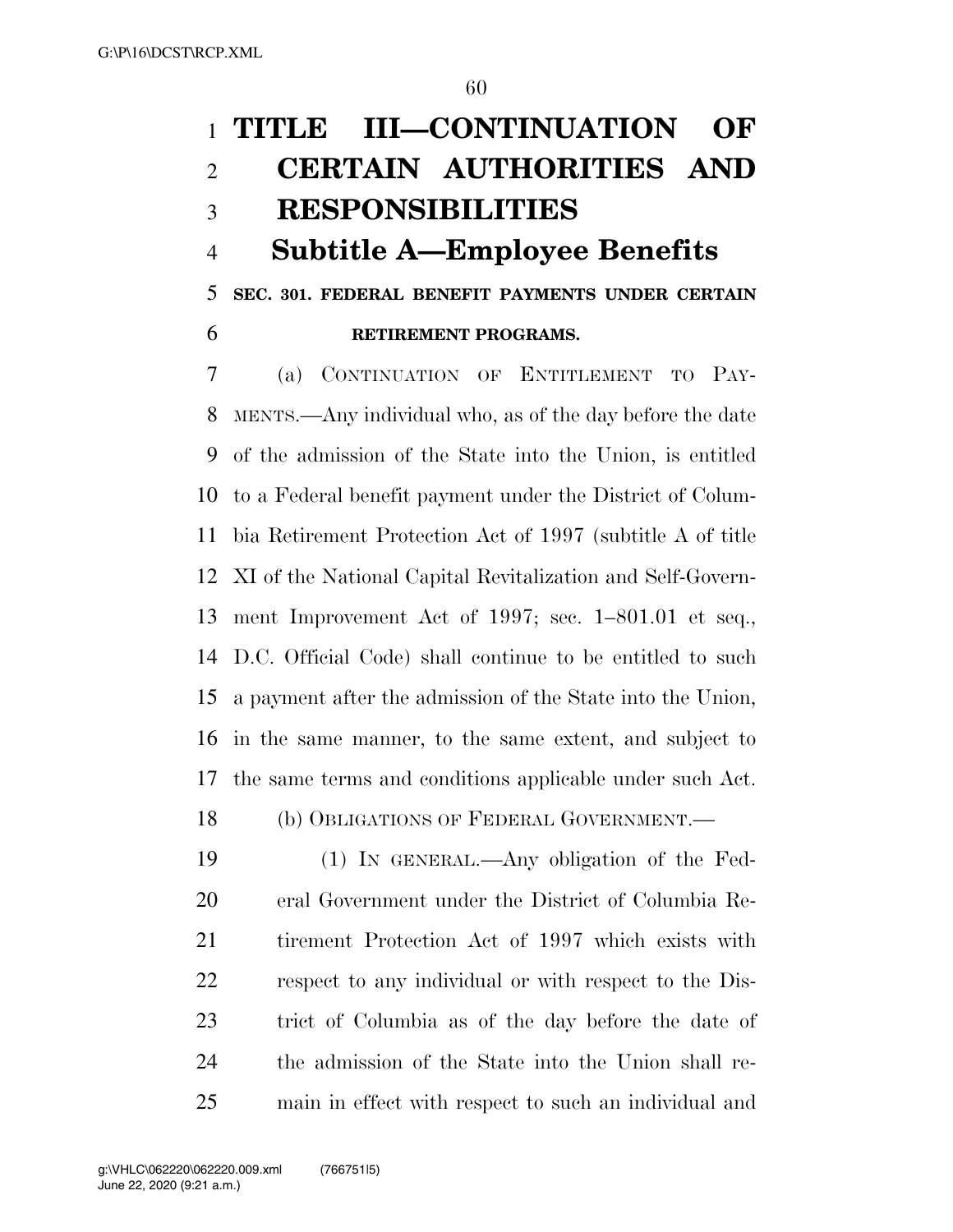with respect to the State after the admission of the State into the Union, in the same manner, to the same extent, and subject to the same terms and con-ditions applicable under such Act.

 (2) D.C. FEDERAL PENSION FUND.—Any obli- gation of the Federal Government under chapter 9 of the District of Columbia Retirement Protection Act of 1997 (sec. 1–817.01 et seq., D.C. Official Code) with respect to the D.C. Federal Pension Fund which exists as of the day before the date of the admission of the State into the Union shall re- main in effect with respect to such Fund after the admission of the State into the Union, in the same manner, to the same extent, and subject to the same terms and conditions applicable under such chapter. (c) OBLIGATIONS OF STATE.—Any obligation of the District of Columbia under the District of Columbia Re- tirement Protection Act of 1997 which exists with respect to any individual or with respect to the Federal Govern- ment as of the day before the date of the admission of the State into the Union shall become an obligation of the State with respect to such an individual and with respect to the Federal Government after the admission of the State into the Union, in the same manner, to the same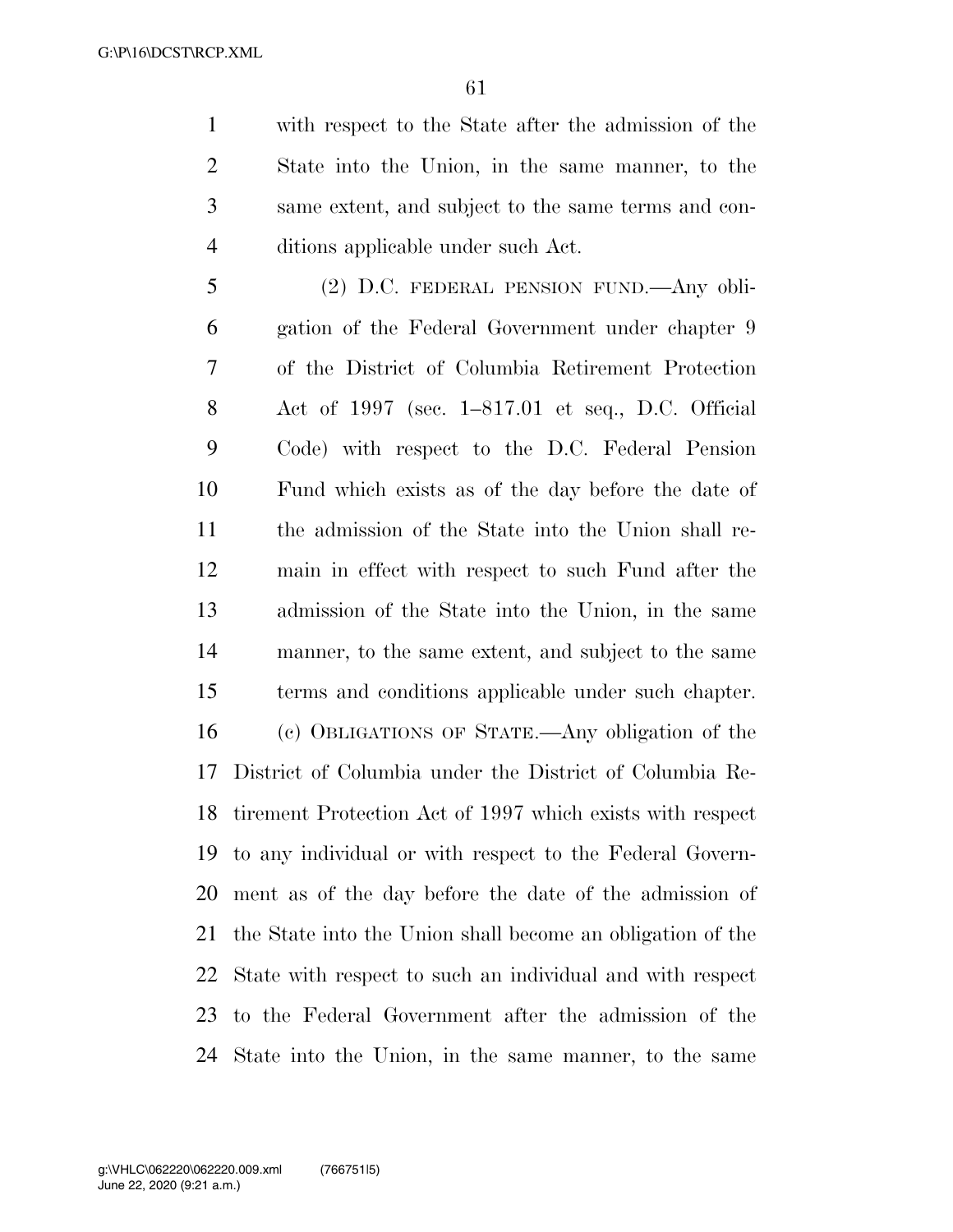extent, and subject to the same terms and conditions ap-plicable under such Act.

# **SEC. 302. CONTINUATION OF FEDERAL CIVIL SERVICE BEN- EFITS FOR EMPLOYEES FIRST EMPLOYED PRIOR TO ESTABLISHMENT OF DISTRICT OF COLUMBIA MERIT PERSONNEL SYSTEM.**

 (a) OBLIGATIONS OF FEDERAL GOVERNMENT.—Any obligation of the Federal Government under title 5, United States Code, which exists with respect to an individual de- scribed in subsection (c) or with respect to the District of Columbia as of the day before the date of the admission of the State into the Union shall remain in effect with respect to such individual and with respect to the State after the admission of the State into the Union, in the same manner, to the same extent, and subject to the same terms and conditions applicable under such title.

 (b) OBLIGATIONS OF STATE.—Any obligation of the District of Columbia under title 5, United States Code, which exists with respect to an individual described in sub- section (c) or with respect to the Federal Government as of the day before the date of the admission of the State into the Union shall become an obligation of the State with respect to such individual and with respect to the Federal Government after the admission of the State into the Union, in the same manner, to the same extent, and sub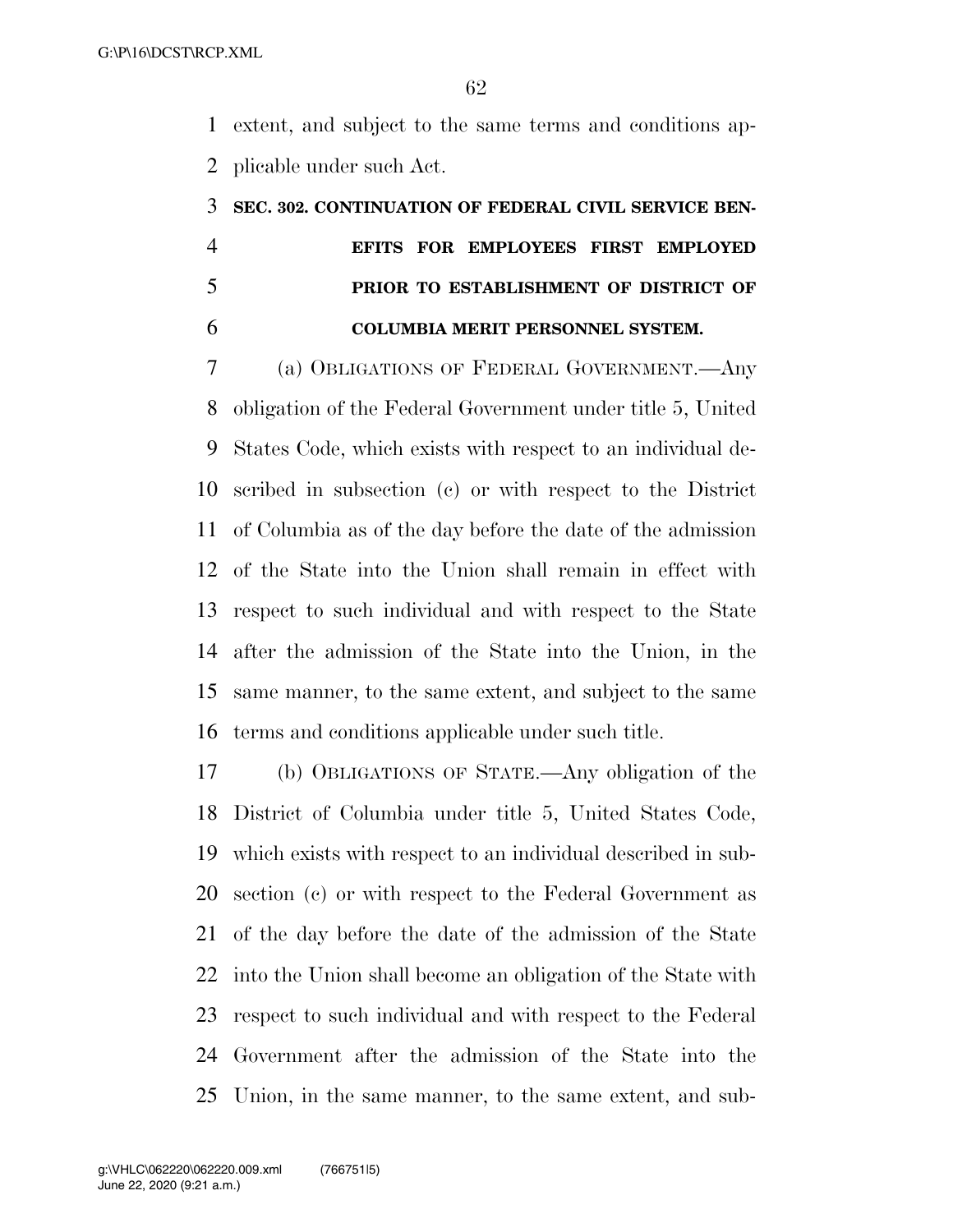ject to the same terms and conditions applicable under such title.

 (c) INDIVIDUALS DESCRIBED.—An individual de- scribed in this subsection is an individual who was first employed by the government of the District of Columbia before October 1, 1987.

# **SEC. 303. OBLIGATIONS OF FEDERAL GOVERNMENT UNDER JUDGES' RETIREMENT PROGRAM.**

(a) CONTINUATION OF OBLIGATIONS.—

 (1) IN GENERAL.—Any obligation of the Fed- eral Government under subchapter III of chapter 15 of title 11, District of Columbia Official Code—

 (A) which exists with respect to any indi- vidual and the District of Columbia as the re- sult of service accrued prior to the date of the admission of the State into the Union shall re- main in effect with respect to such an indi- vidual and with respect to the State after the admission of the State into the Union, in the same manner, to the same extent, and subject to the same terms and conditions applicable under such subchapter; and

 (B) subject to paragraph (2), shall exist with respect to any individual and the State as the result of service accrued after the date of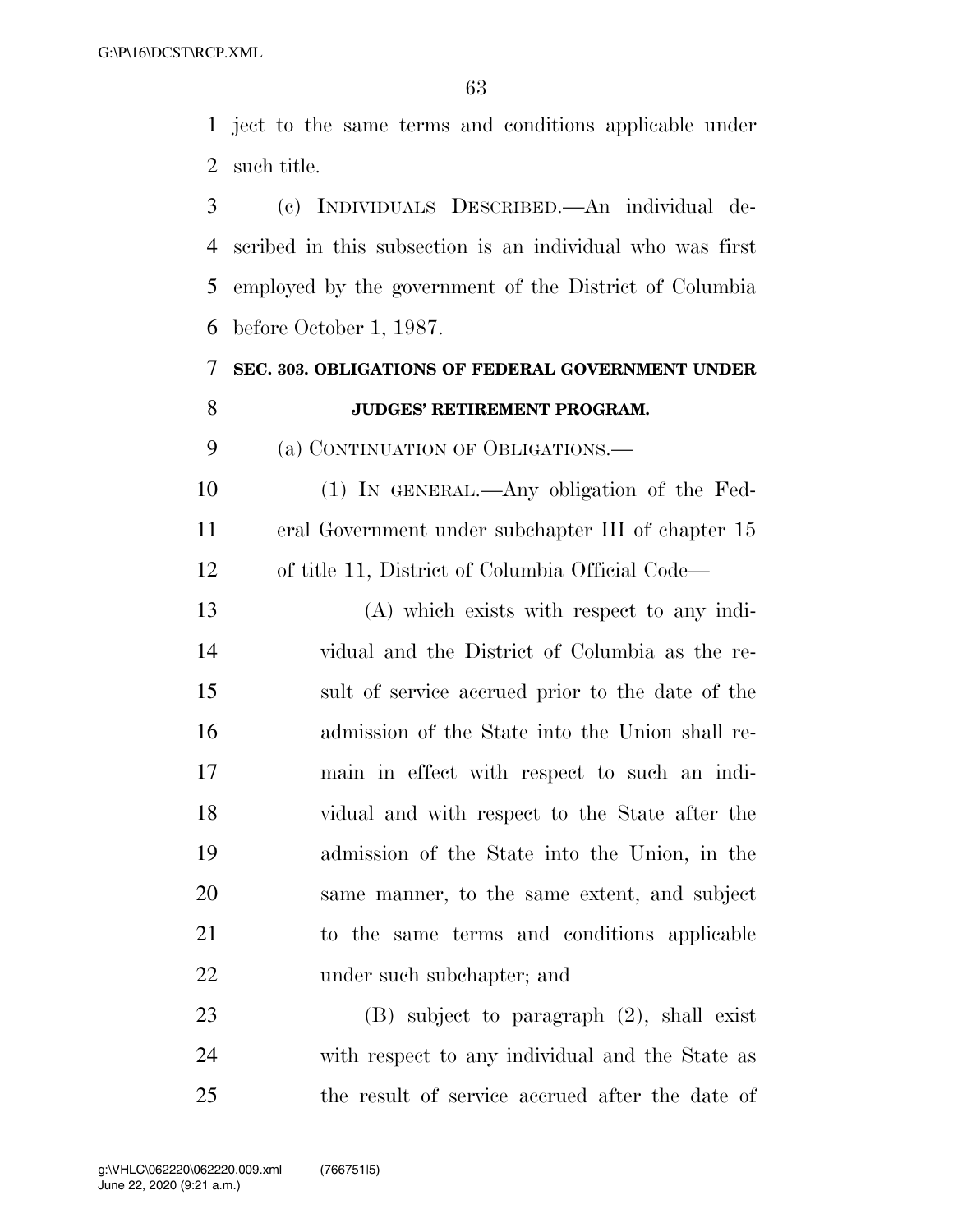the admission of the State into the Union in the same manner, to the same extent, and subject to the same terms and conditions applicable under such subchapter as such obligation ex- isted with respect to individuals and the Dis- trict of Columbia as of the date of the admis-sion of the State into the Union.

 (2) TREATMENT OF SERVICE ACCRUED AFTER TAKING EFFECT OF STATE RETIREMENT PRO- GRAM.—Subparagraph (B) of paragraph (1) does not apply to service accrued on or after the termi-nation date described in subsection (b).

 (b) TERMINATION DATE.—The termination date de- scribed in this subsection is the date on which the State provides written certification to the President that the State has in effect laws requiring the State to appropriate and make available funds for the retirement of judges of the State.

### **Subtitle B—Agencies**

**SEC. 311. PUBLIC DEFENDER SERVICE.** 

 (a) CONTINUATION OF OPERATIONS AND FUND-ING.—

 (1) IN GENERAL.—Except as provided in para- graph (2) and subsection (b), title III of the District of Columbia Court Reform and Criminal Procedure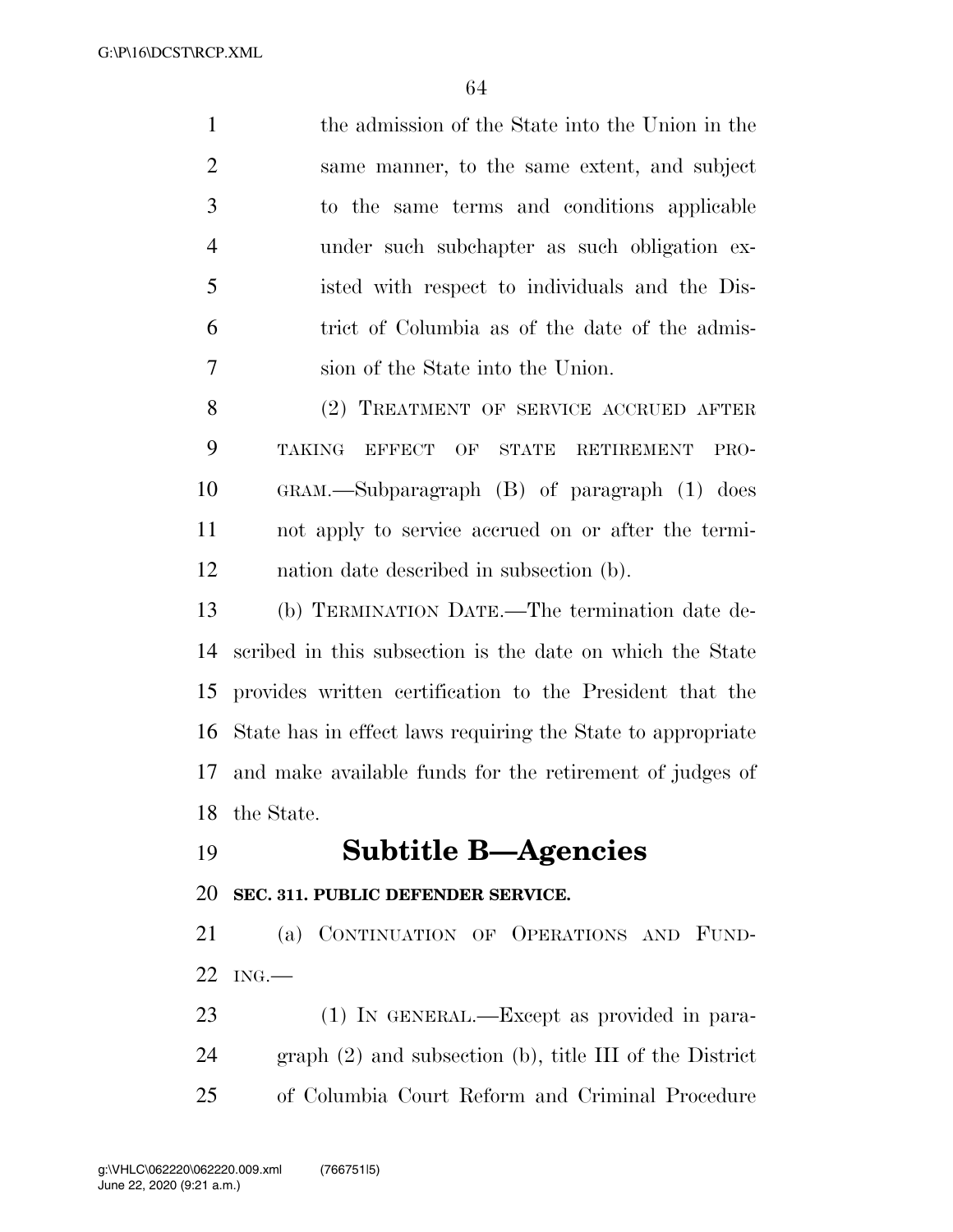Act of 1970 (sec. 2–1601 et seq., D.C. Official Code) shall apply with respect to the State and to the public defender service of the State after the date of the admission of the State into the Union in the same manner and to the same extent as such title applied with respect to the District of Columbia and the District of Columbia Public Defender Serv- ice as of the day before the date of the admission of the State into the Union.

 (2) RESPONSIBILITY FOR EMPLOYER CON- TRIBUTION.—For purposes of paragraph (2) of sec-12 tion  $305(c)$  of such Act (sec. 2–1605(c)(2), D.C. Of- ficial Code), the Federal Government shall be treat- ed as the employing agency with respect to the bene- fits provided under such section to an individual who is an employee of the public defender service of the State and who, pursuant to section 305(c) of such Act (sec. 2–1605(c), D.C. Official Code), is treated as an employee of the Federal Government for pur- poses of receiving benefits under any chapter of sub-21 part G of part III of title 5, United States Code.

 (b) RENAMING OF SERVICE.—Effective upon the date of the admission of the State into the Union, the State may rename the public defender service of the State.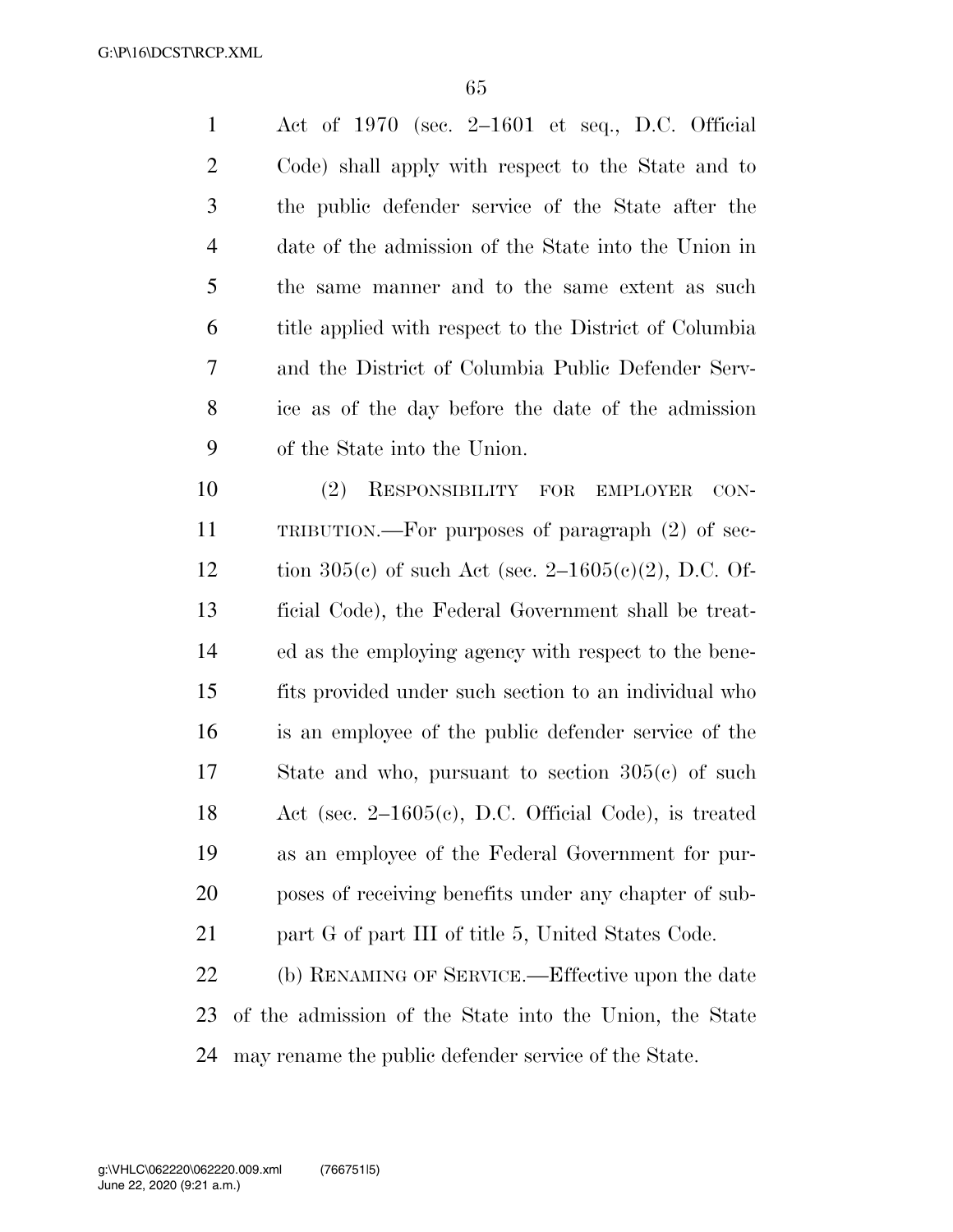(c) CONTINUATION OF FEDERAL BENEFITS FOR EM-PLOYEES.—

 (1) IN GENERAL.—Any individual who is an employee of the public defender service of the State as of the day before the date described in subsection 6 (d) and who, pursuant to section  $305(c)$  of the Dis- trict of Columbia Court Reform and Criminal Proce-8 dure Act of 1970 (sec.  $2{\text -}1605(c)$ , D.C. Official Code), is treated as an employee of the Federal Gov- ernment for purposes of receiving benefits under any chapter of subpart G of part III of title 5, United States Code, shall continue to be treated as an em- ployee of the Federal Government for such purposes, notwithstanding the termination of the provisions of subsection (a) under subsection (d).

 (2) RESPONSIBILITY FOR EMPLOYER CON- TRIBUTION.—Beginning on the date described in subsection (d), the State shall be treated as the em- ploying agency with respect to the benefits described in paragraph (1) which are provided to an individual who, for purposes of receiving such benefits, is con- tinued to be treated as an employee of the Federal Government under such paragraph.

 (d) TERMINATION.—Subsection (a) shall terminate upon the date on which the State provides written certifi-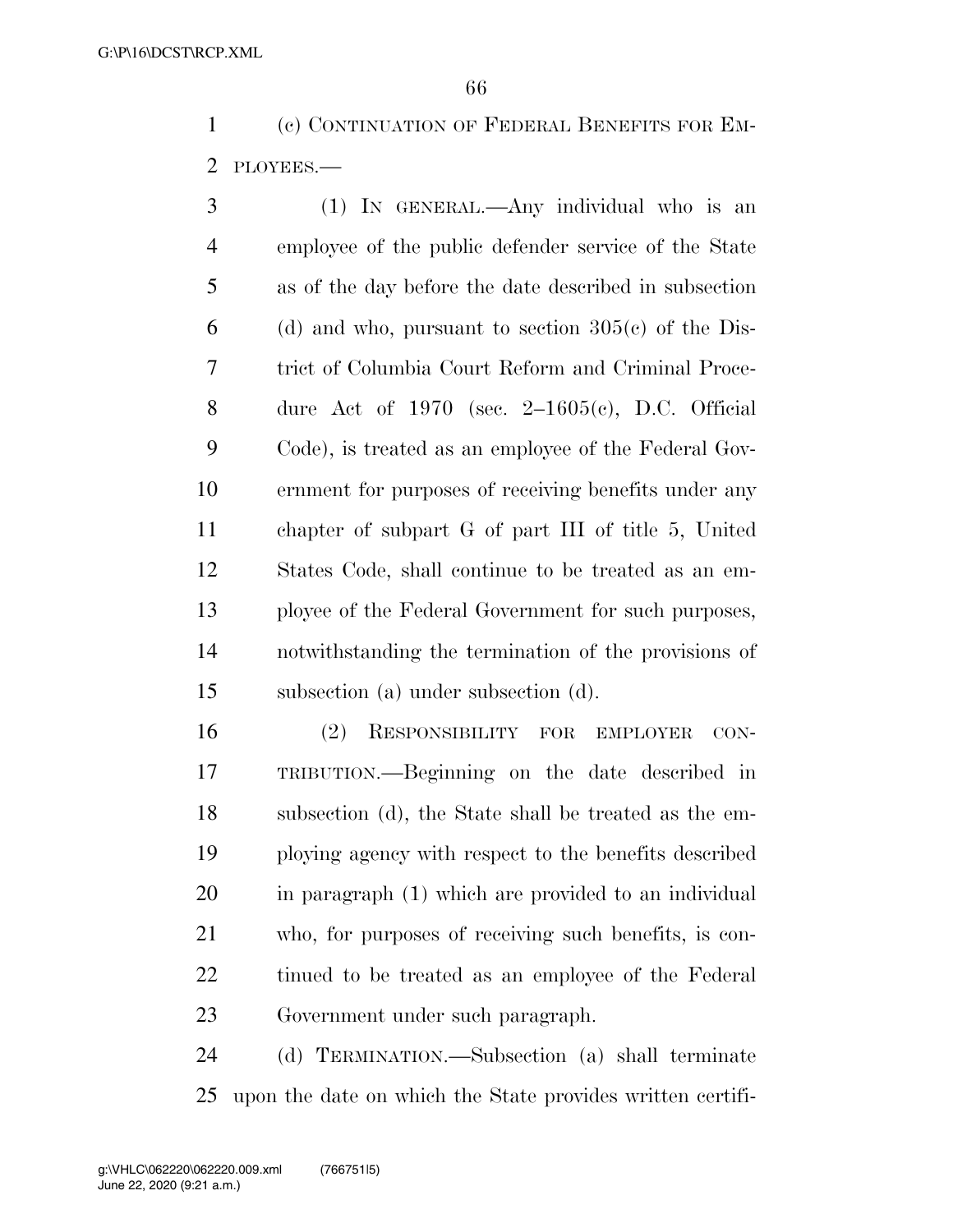cation to the President that the State has in effect laws requiring the State to appropriate and make available funds for the operation of the office of the State which provides the services described in title III of the District of Columbia Court Reform and Criminal Procedure Act of 1970 (sec. 2–1601 et seq., D.C. Official Code).

### **SEC. 312. PROSECUTIONS.**

 (a) ASSIGNMENT OF ASSISTANT UNITED STATES AT-TORNEYS.—

 (1) IN GENERAL.—In accordance with sub- chapter VI of chapter 33 of title 5, United States Code, the Attorney General, with the concurrence of the District of Columbia or the State (as the case may be), shall provide for the assignment of assist- ant United States attorneys to the State to carry out the functions described in subsection (b).

 (2) ASSIGNMENTS MADE ON DETAIL WITHOUT REIMBURSEMENT BY STATE.—In accordance with section 3373 of title 5, United States Code—

 (A) an assistant United States attorney who is assigned to the State under this section shall be deemed under subsection (a) of such section to be on detail to a regular work assign-ment in the Department of Justice; and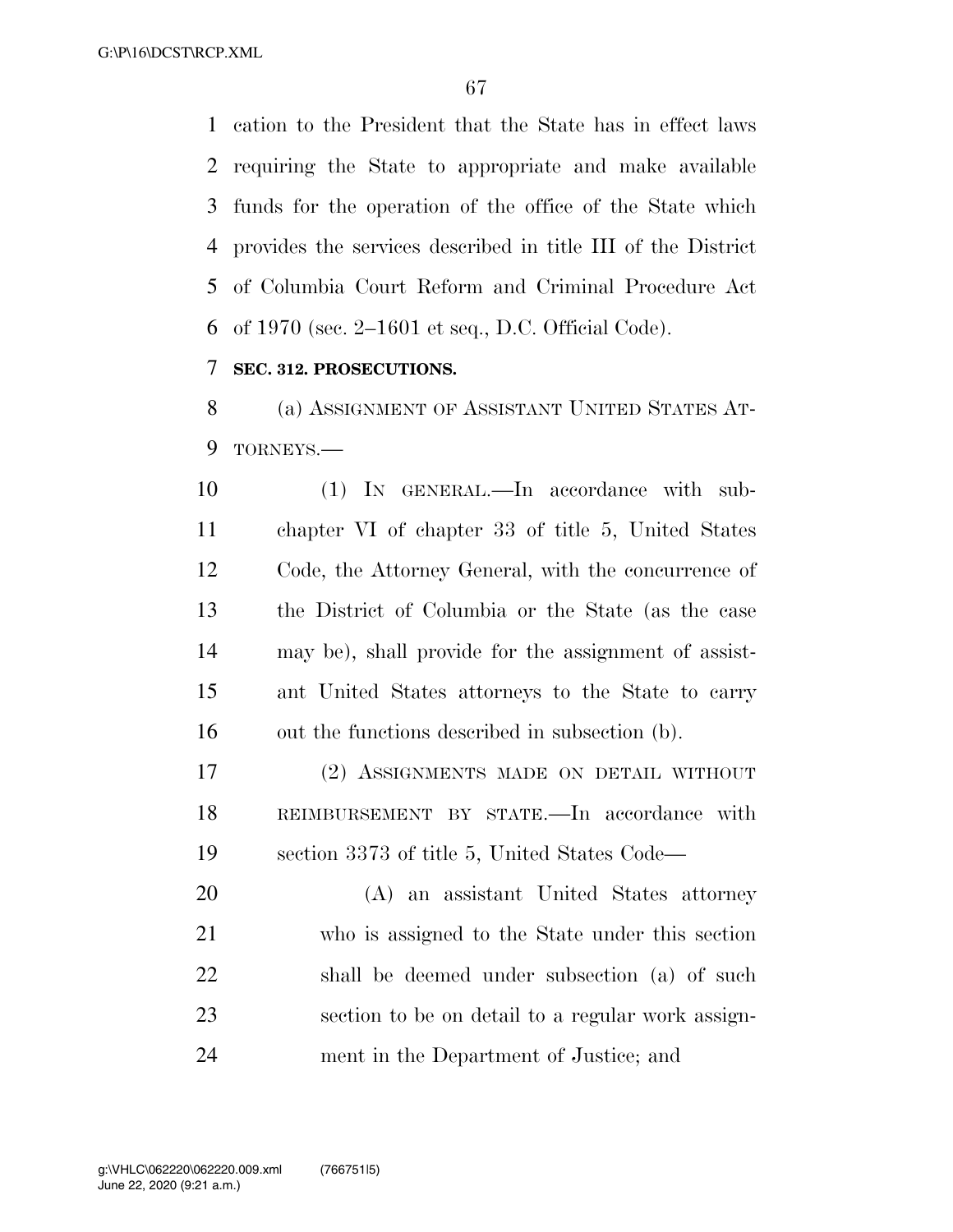(B) the assignment of an assistant United States attorney to the State under this section shall be made without reimbursement by the State of the pay of the attorney or any related expenses.

 (b) FUNCTIONS DESCRIBED.—The functions de- scribed in this subsection are criminal prosecutions con- ducted in the name of the State which would have been conducted in the name of the United States by the United States attorney for the District of Columbia or his or her assistants, as provided under section 23–101(c), District of Columbia Official Code, but for the admission of the State into the Union.

 (c) MINIMUM NUMBER ASSIGNED.—The number of assistant United States attorneys who are assigned under this section may not be less than the number of assistant United States attorneys whose principal duties as of the day before the date of the admission of the State into the Union were to conduct criminal prosecutions in the name of the United States under section 23–101(c), District of Columbia Official Code.

 (d) TERMINATION.—The obligation of the Attorney General to provide for the assignment of assistant United States attorneys under this section shall terminate upon written certification by the State to the President that the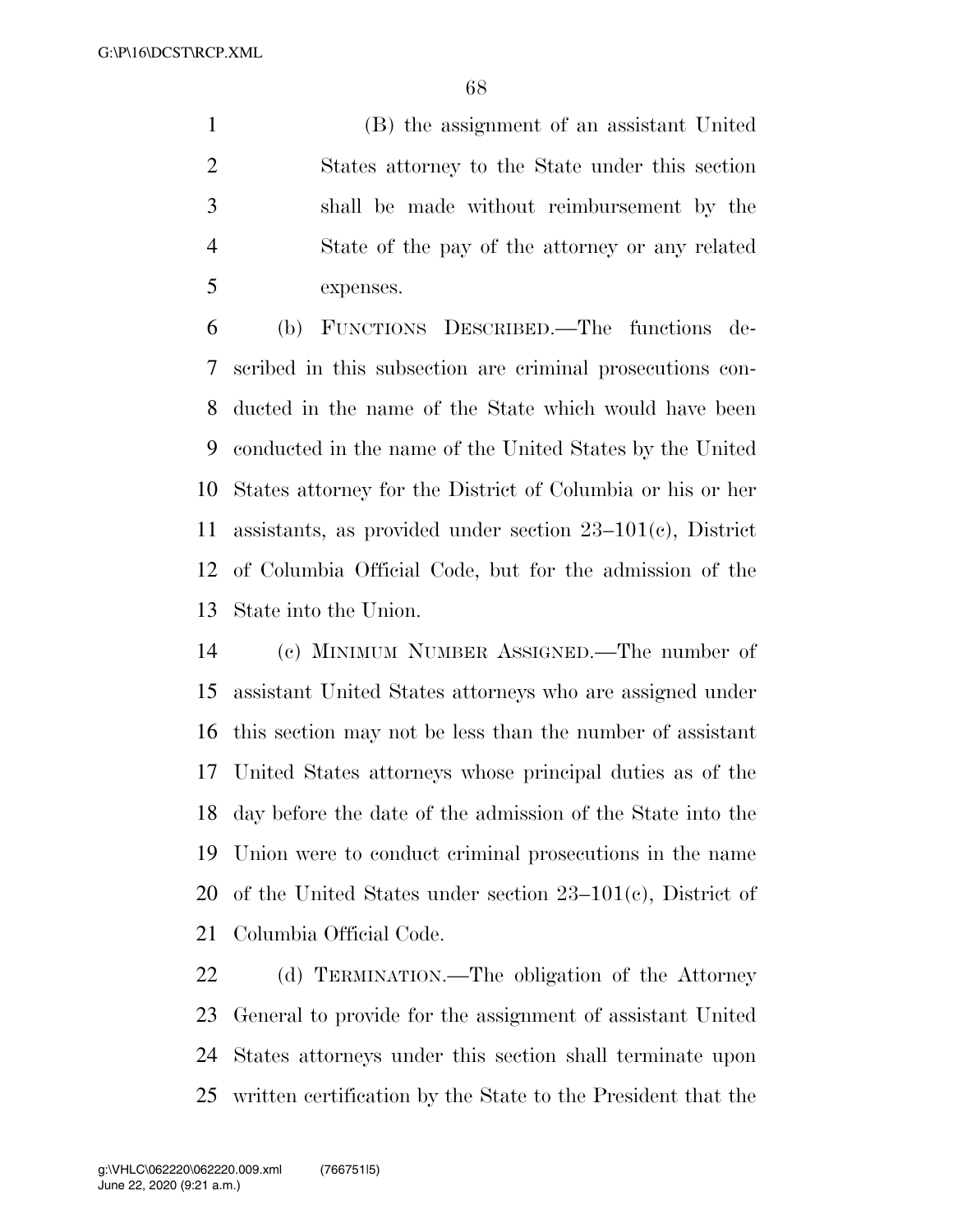State has appointed attorneys of the State to carry out the functions described in subsection (b).

- (e) CLARIFICATION REGARDING CLEMENCY AU-THORITY.—
- (1) IN GENERAL.—Effective upon the admission of the State into the Union, the authority to grant clemency for offenses against the District of Colum- bia or the State shall be exercised by such person or persons, and under such terms and conditions, as provided by the State Constitution and the laws of the State, without regard to whether the prosecution for the offense was conducted by the District of Co-lumbia, the State, or the United States.
- (2) DEFINITION.—In this subsection, the term ''clemency'' means a pardon, reprieve, or commuta- tion of sentence, or a remission of a fine or other financial penalty.

#### **SEC. 313. SERVICE OF UNITED STATES MARSHALS.**

 (a) PROVISION OF SERVICES FOR COURTS OF STATE.—The United States Marshals Service shall pro- vide services with respect to the courts and court system of the State in the same manner and to the same extent as the Service provided services with respect to the courts and court system of the District of Columbia as of the day before the date of the admission of the State into the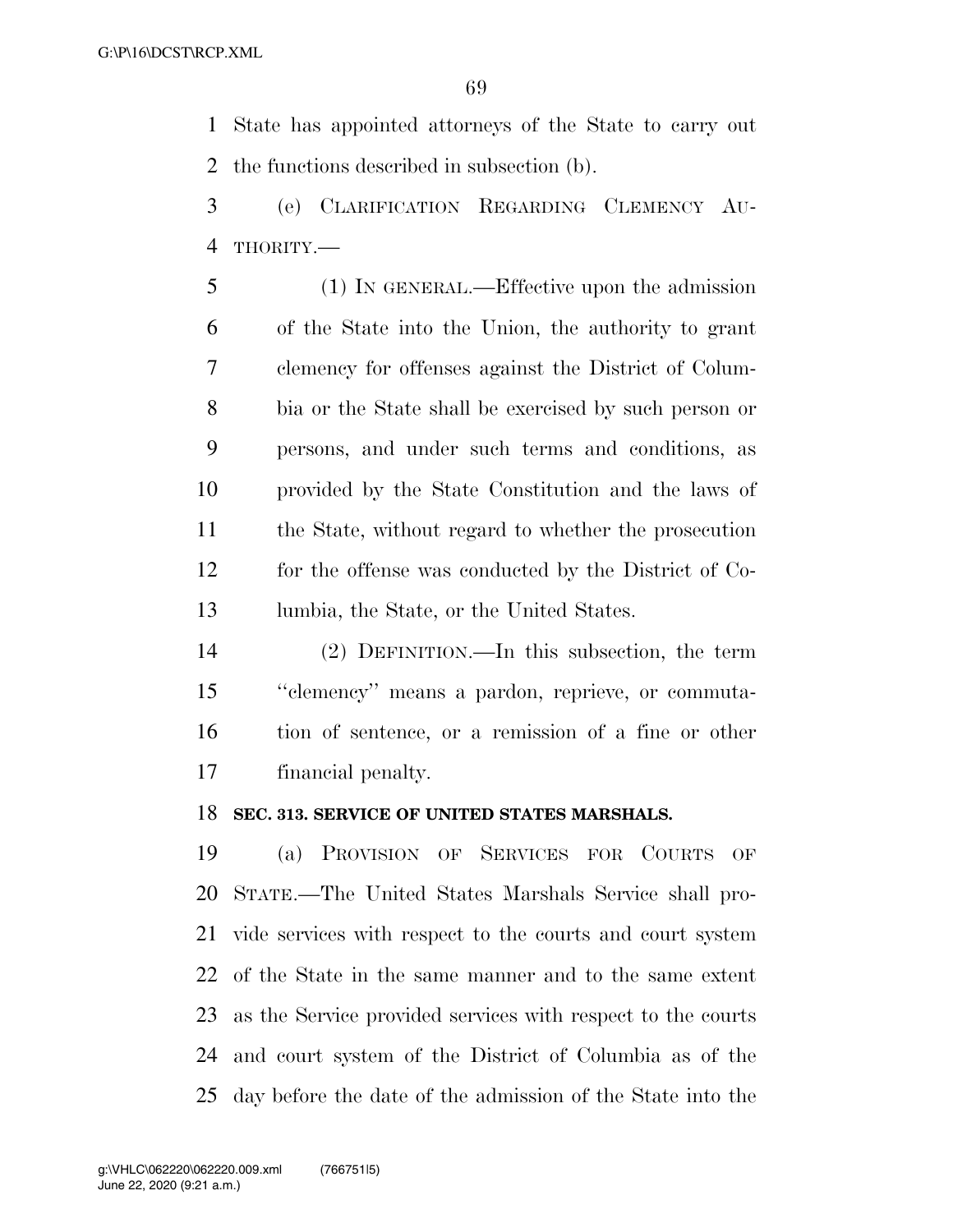Union, except that the President shall not appoint a United States Marshal under section 561 of title 28, United States Code, for any court of the State.

 (b) TERMINATION.—The obligation of the United States Marshals Service to provide services under this sec- tion shall terminate upon written certification by the State to the President that the State has appointed personnel of the State to provide such services.

# **SEC. 314. DESIGNATION OF FELONS TO FACILITIES OF BU-REAU OF PRISONS.**

 (a) CONTINUATION OF DESIGNATION.—Chapter 1 of subtitle C of title XI of the National Capital Revitalization and Self-Government Improvement Act of 1997 (sec. 24– 101 et seq., D.C. Official Code) and the amendments made by such chapter—

 (1) shall continue to apply with respect to indi- viduals convicted of offenses under the laws of the District of Columbia prior to the date of the admis-sion of the State into the Union; and

 (2) shall apply with respect to individuals con- victed of offenses under the laws of the State after the date of the admission of the State into the Union in the same manner and to the same extent as such chapter and amendments applied with re-spect to individuals convicted of offenses under the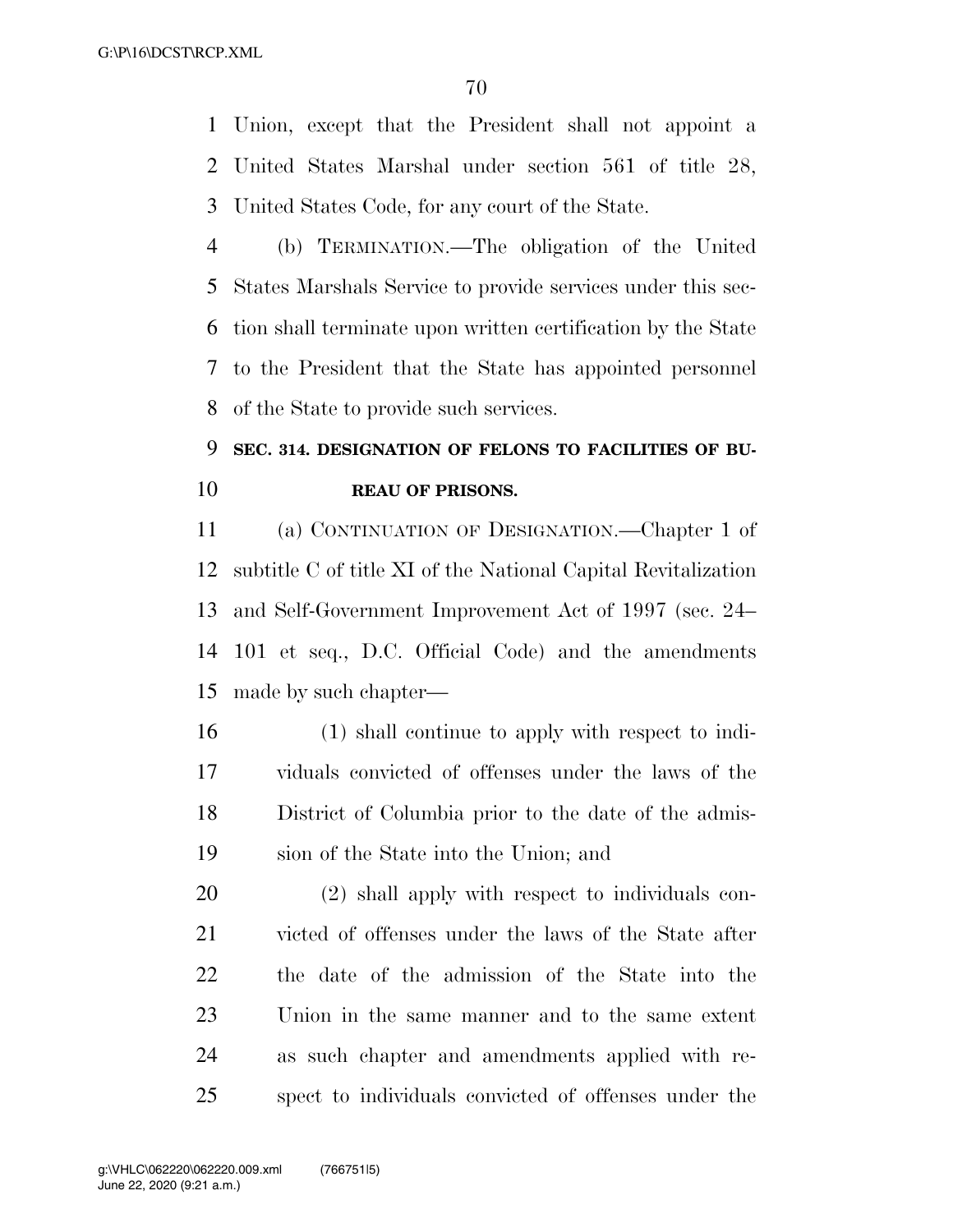laws of the District of Columbia prior to the date of the admission of the State into the Union.

 (b) TERMINATION.—The provisions of this section shall terminate upon written certification by the State to the President that the State has in effect laws for the housing of individuals described in subsection (a) in cor-rectional facilities.

#### **SEC. 315. PAROLE AND SUPERVISION.**

(a) UNITED STATES PAROLE COMMISSION.—

 (1) PAROLE.—The United States Parole Com-mission—

 (A) shall continue to exercise the authority to grant, deny, and revoke parole, and to im- pose conditions upon an order of parole, in the case of any individual who is an imprisoned felon who is eligible for parole or reparole under the laws of the District of Columbia as of the day before the date of the admission of the State into the Union, as provided under section 11231 of the National Capital Revitalization and Self-Government Improvement Act of 1997 (sec. 24–131, D.C. Official Code); and

 (B) shall exercise the authority to grant, deny, and revoke parole, and to impose condi-tions upon an order of parole, in the case of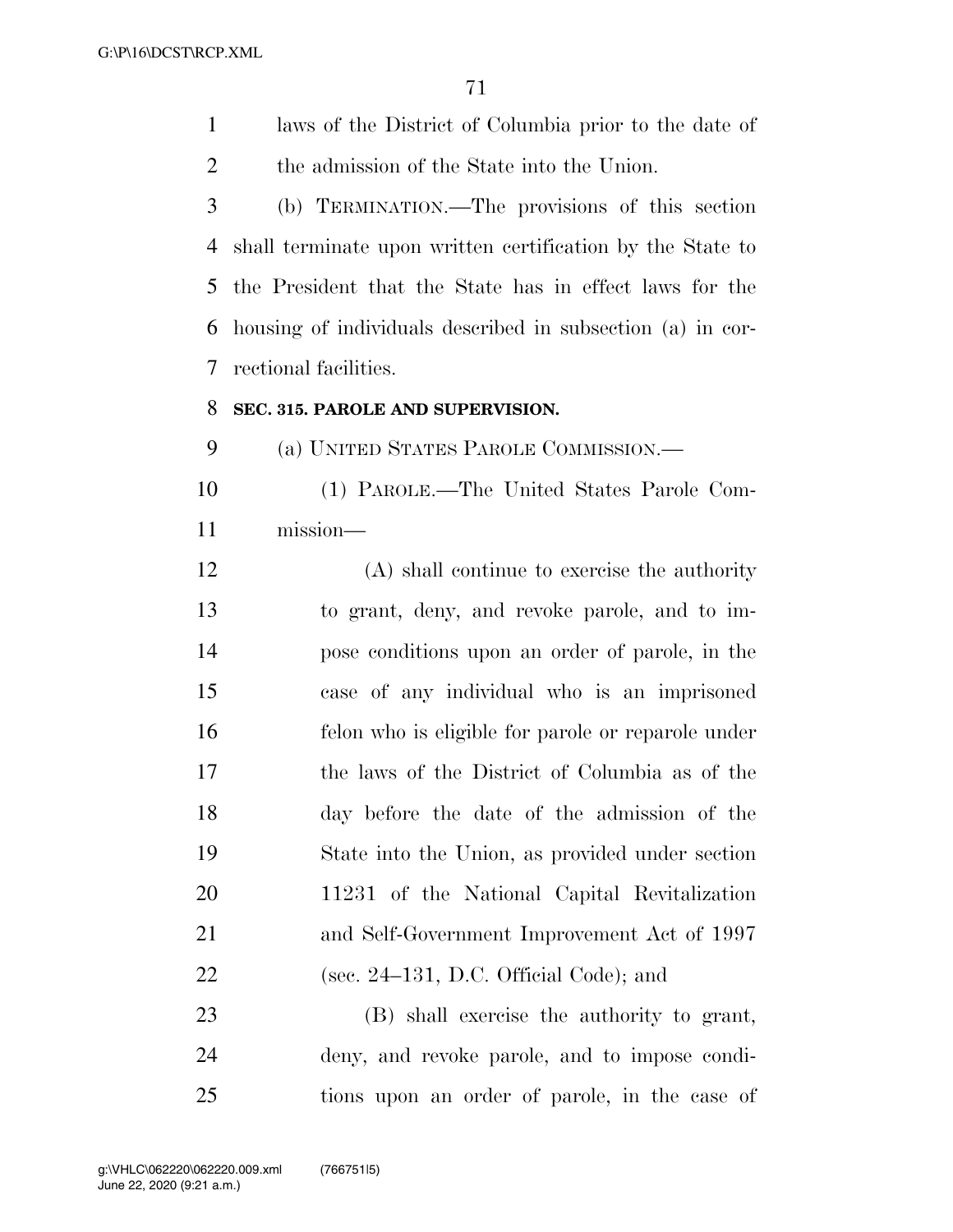| 1              | any individual who is an imprisoned felon who     |
|----------------|---------------------------------------------------|
| $\overline{2}$ | is eligible for parole or reparole under the laws |
| 3              | of the State in the same manner and to the        |
| $\overline{4}$ | same extent as the Commission exercised in the    |
| 5              | case of any individual described in subpara-      |
| 6              | graph(A).                                         |
| 7              | (2) SUPERVISION OF RELEASED OFFENDERS.—           |
| 8              | The United States Parole Commission—              |
| 9              | (A) shall continue to exercise the authority      |
| 10             | over individuals who are released offenders of    |
| 11             | the District of Columbia as of the day before     |
| 12             | the date of the admission of the State into the   |
| 13             | Union, as provided under section $11233(c)(2)$    |
| 14             | of the National Capital Revitalization and Self-  |
| 15             | Government Improvement Act of 1997 (sec.          |
| 16             | $24-133(e)(2)$ , D.C. Official Code); and         |
| 17             | (B) shall exercise authority over individ-        |
| 18             | uals who are released offenders of the State in   |
| 19             | the same manner and to the same extent as the     |
| 20             | Commission exercised authority over individuals   |
| 21             | described in subparagraph $(A)$ .                 |
| 22             | (3) CONTINUATION OF FEDERAL BENEFITS FOR          |
| 23             | EMPLOYEES.-                                       |
| 24             | (A) CONTINUATION.—Any individual who              |
| 25             | is an employee of the United States Parole        |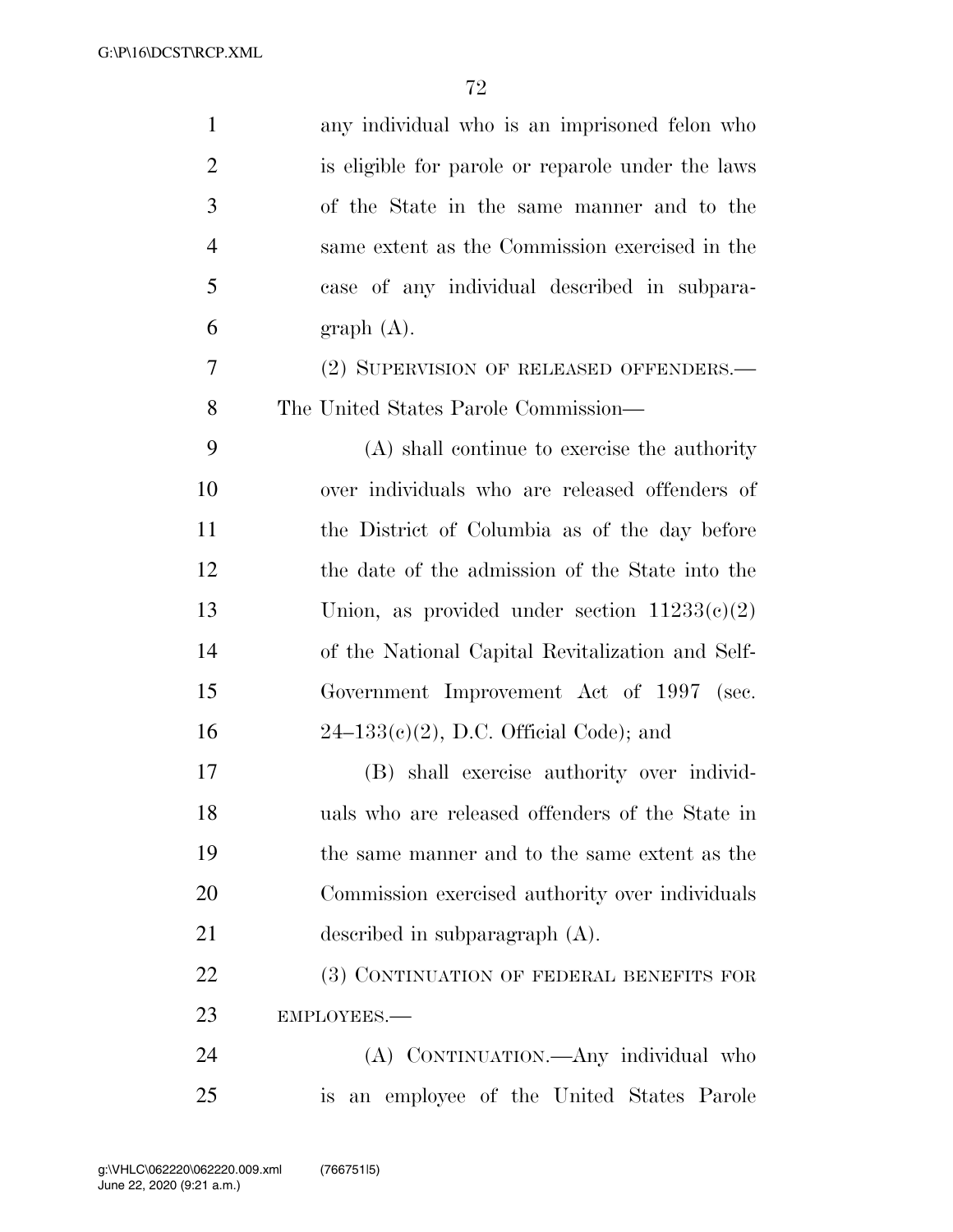Commission as of the later of the day before the date described in subparagraph (A) of para- graph (4) or the day before the date described in subparagraph (B) of paragraph (4) and who, on or after such date, is an employee of the of- fice of the State which exercises the authority described in either such subparagraph, shall continue to be treated as an employee of the Federal Government for purposes of receiving benefits under any chapter of subpart G of part 11 III of title 5, United States Code, notwith- standing the termination of the provisions of this subsection under paragraph (4).

 (B) RESPONSIBILITY FOR EMPLOYER CON- TRIBUTION.—Beginning on the later of the date described in subparagraph (A) of paragraph (4) or the date described in subparagraph (B) of paragraph (4), the State shall be treated as the employing agency with respect to the benefits described in subparagraph (A) which are pro- vided to an individual who, for purposes of re- ceiving such benefits, is continued to be treated as an employee of the Federal Government under such subparagraph.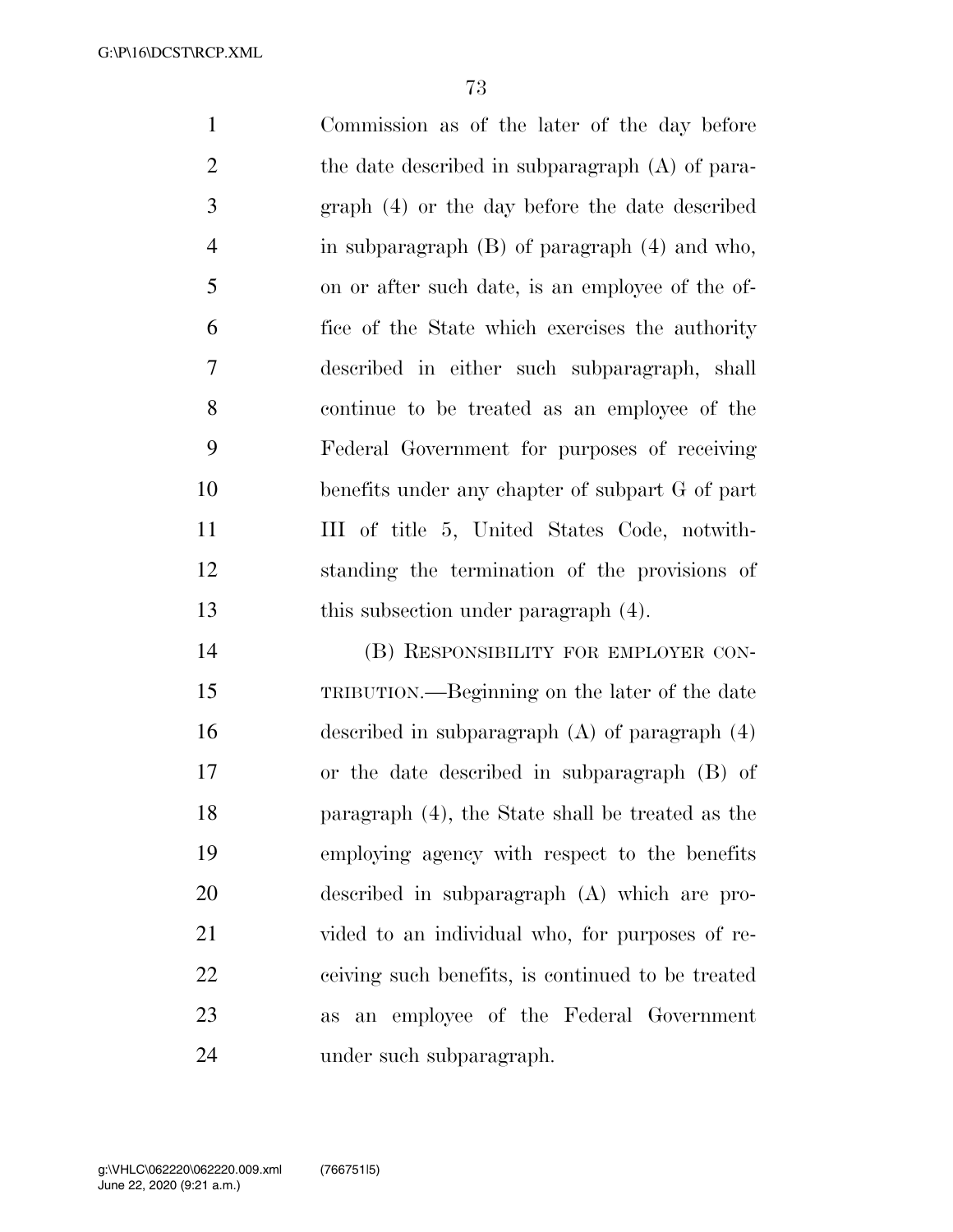| (4) TERMINATION.—The provisions of this sub- |
|----------------------------------------------|
| section shall terminate—                     |

 (A) in the case of paragraph (1), on the date on which the State provides written certifi- cation to the President that the State has in ef- fect laws providing for the State to exercise the authority to grant, deny, and revoke parole, and to impose conditions upon an order of parole, in the case of any individual who is an imprisoned felon who is eligible for parole or reparole under the laws of the State; and

 (B) in the case of paragraph (2), on the date on which the State provides written certifi- cation to the President that the State has in ef- fect laws providing for the State to exercise au- thority over individuals who are released offend-ers of the State.

 (b) COURT SERVICES AND OFFENDER SUPERVISION AGENCY.—

 (1) RENAMING.—Effective upon the date of the admission of the State into the Union—

 (A) the Court Services and Offender Su- pervision Agency for the District of Columbia shall be known and designated as the Court Services and Offender Supervision Agency for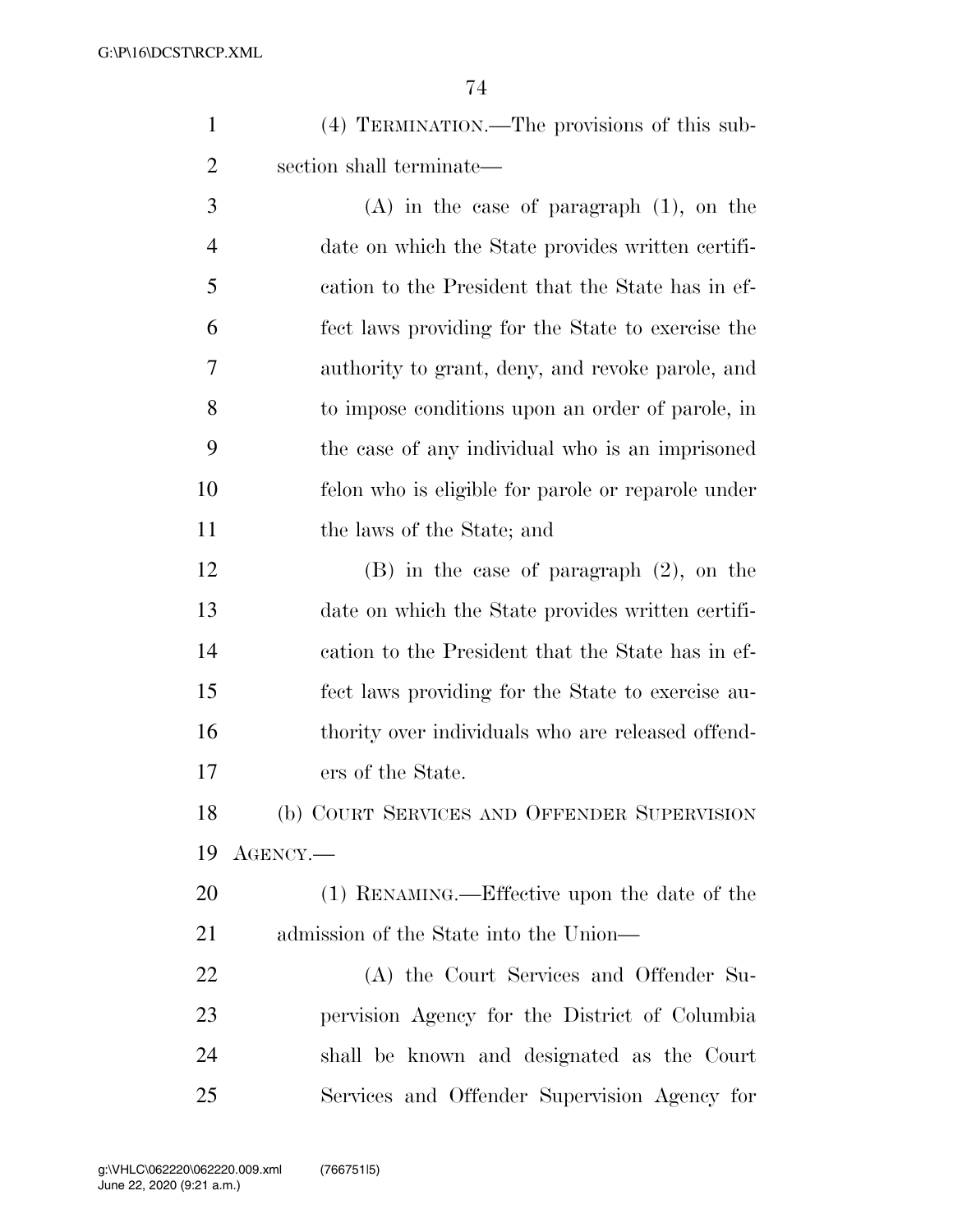Washington, Douglass Commonwealth, and any reference in any law, rule, or regulation to the Court Services and Offender Supervision Agen- cy for the District of Columbia shall be deemed to refer to the Court Services and Offender Su- pervision Agency for Washington, Douglass Commonwealth; and (B) the District of Columbia Pretrial Serv-ices Agency shall be known and designated as

 the Washington, Douglass Commonwealth Pre-11 trial Services Agency, and any reference in any law, rule or regulation to the District of Colum- bia Pretrial Services Agency shall be deemed to refer to the Washington, Douglass Common-wealth Pretrial Services Agency.

 (2) IN GENERAL.—The Court Services and Of- fender Supervision Agency for Washington, Doug- lass Commonwealth, including the Washington, Douglass Commonwealth Pretrial Services Agency (as renamed under paragraph (1))—

 (A) shall continue to provide pretrial serv- ices with respect to individuals who are charged with an offense in the District of Columbia, provide supervision for individuals who are of-fenders on probation, parole, and supervised re-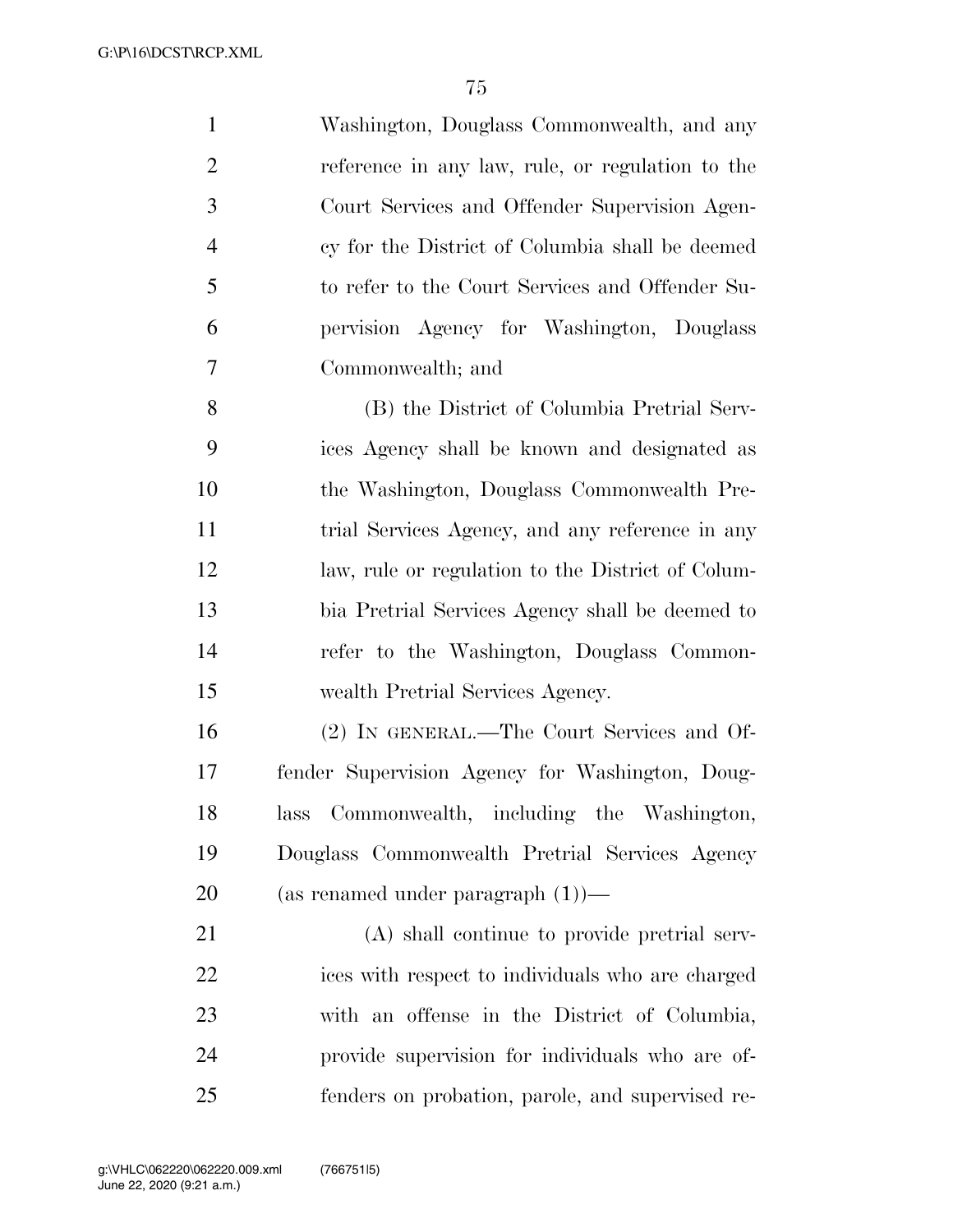lease pursuant to the laws of the District of Co- lumbia, and carry out sex offender registration functions with respect to individuals who are sex offenders in the District of Columbia, as of the day before the date of the admission of the State into the Union, as provided under section 11233 of the National Capital Revitalization and Self-Government Improvement Act of 1997 (sec. 24–133, D.C. Official Code); and (B) shall provide pretrial services with re- spect to individuals who are charged with an of- fense in the State, provide supervision for of- fenders on probation, parole, and supervised re- lease pursuant to the laws of the State, and carry out sex offender registration functions in 16 the State, in the same manner and to the same extent as the Agency provided such services and supervision and carried out such functions for individuals described in subparagraph (A). 20 (3) CONTINUATION OF FEDERAL BENEFITS FOR EMPLOYEES.— (A) CONTINUATION.—Any individual who

 is an employee of the Court Services and Of- fender Supervision Agency for Washington, Douglass Commonwealth as of the day before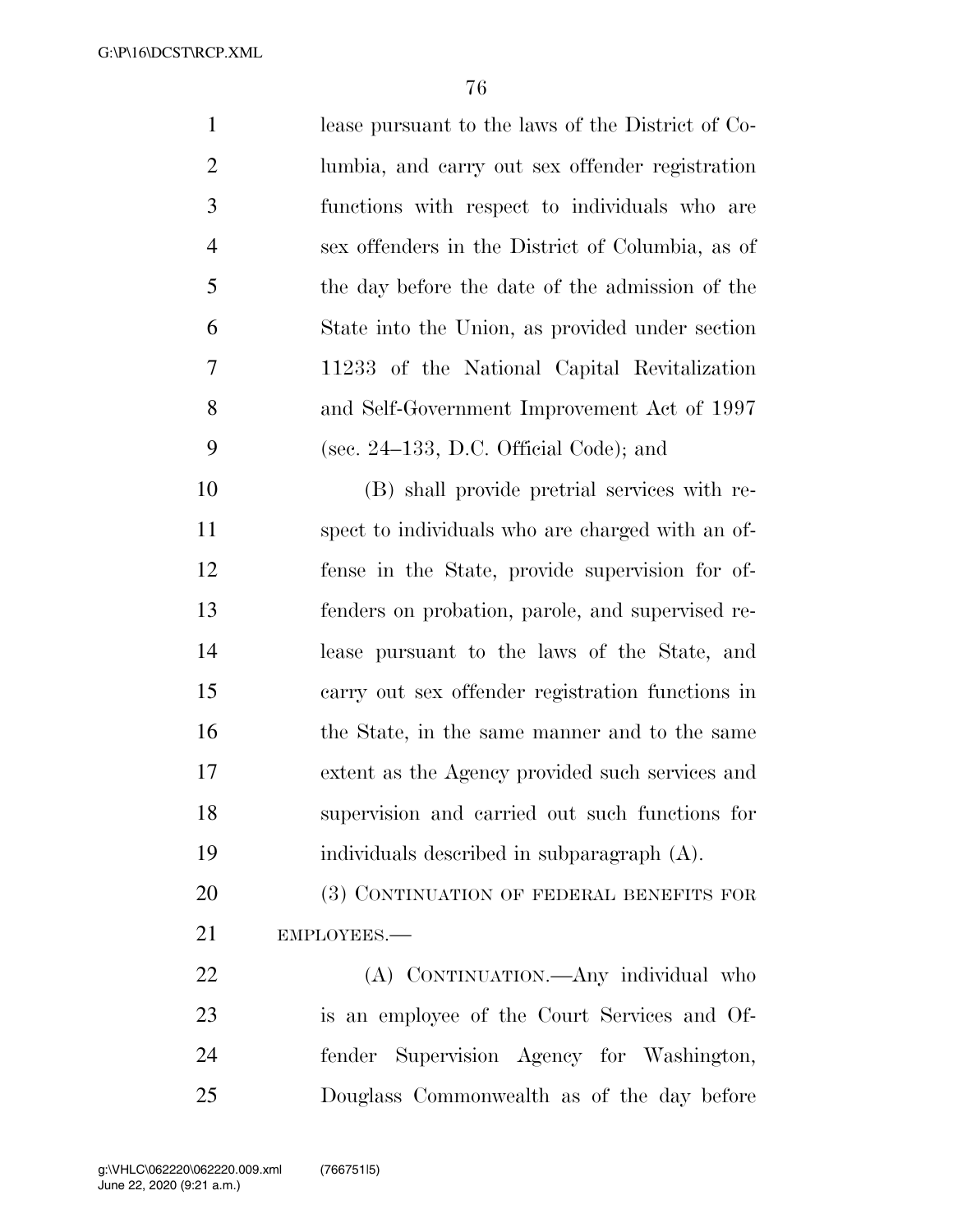the date described in paragraph (4), and who, on or after such date, is an employee of the of- fice of the State which provides the services and carries out the functions described in paragraph (4), shall continue to be treated as an employee of the Federal Government for purposes of re- ceiving benefits under any chapter of subpart G of part III of title 5, United States Code, not- withstanding the termination of the provisions of paragraph (2) under paragraph (4).

 (B) RESPONSIBILITY FOR EMPLOYER CON- TRIBUTION.—Beginning on the date described in paragraph (4), the State shall be treated as the employing agency with respect to the bene- fits described in subparagraph (A) which are provided to an individual who, for purposes of receiving such benefits, is continued to be treat- ed as an employee of the Federal Government under such subparagraph.

 (4) TERMINATION.—Paragraph (2) shall termi- nate on the date on which the State provides written certification to the President that the State has in effect laws providing for the State to provide pretrial services, supervise offenders on probation, parole,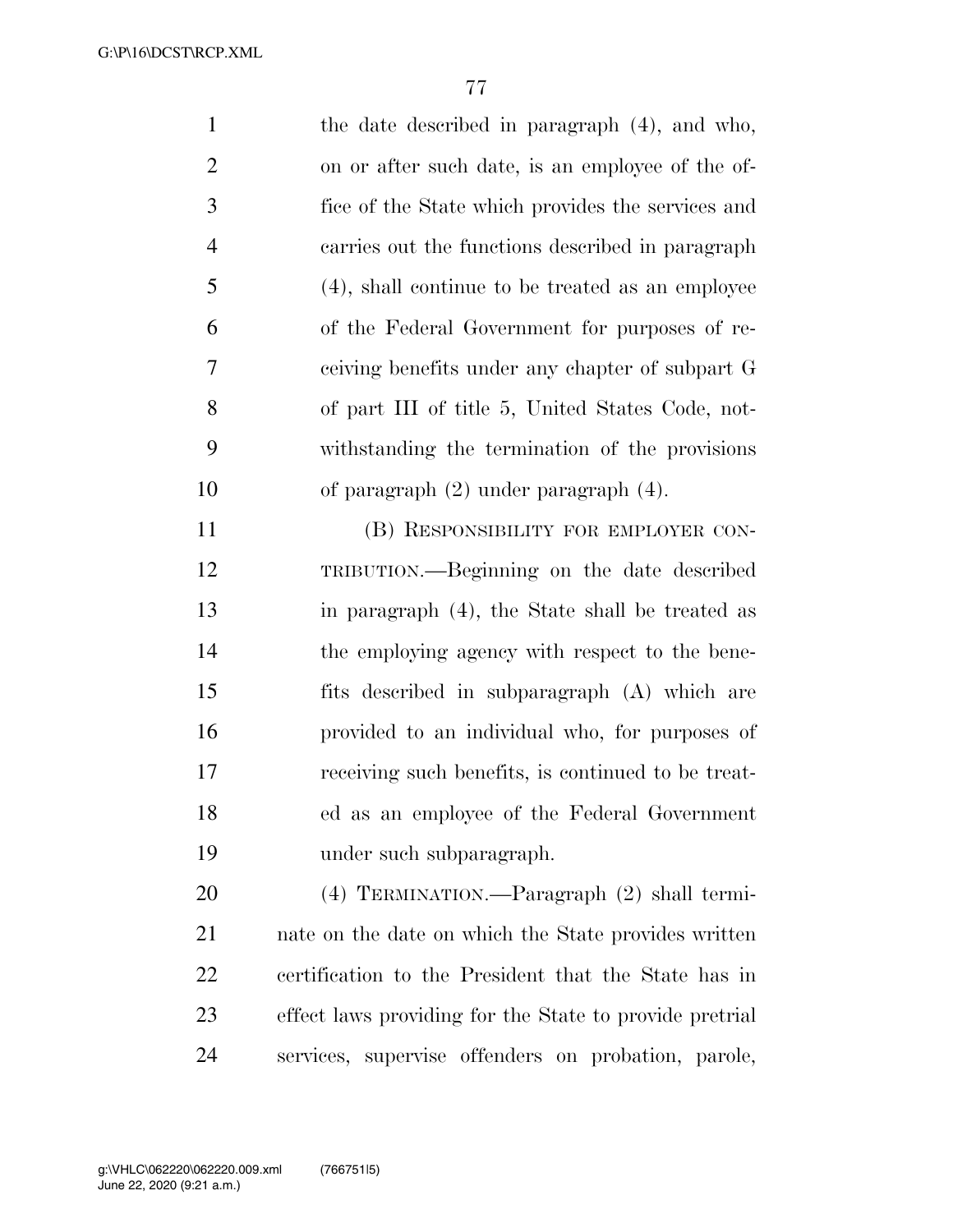and supervised release, and carry out sex offender registration functions in the State.

### **SEC. 316. COURTS.**

### (a) CONTINUATION OF OPERATIONS.—

 (1) IN GENERAL.—Except as provided in para- graphs (2) and (3) and subsection (b), title 11, Dis- trict of Columbia Official Code, as in effect on the date before the date of the admission of the State into the Union, shall apply with respect to the State and the courts and court system of the State after the date of the admission of the State into the Union in the same manner and to the same extent as such title applied with respect to the District of Columbia and the courts and court system of the District of Columbia as of the day before the date of the admission of the State into the Union.

 (2) RESPONSIBILITY FOR EMPLOYER CON- TRIBUTION.—For purposes of paragraph (2) of sec- tion 11–1726(b) and paragraph (2) of section 11– 1726(c), District of Columbia Official Code, the Federal Government shall be treated as the employ- ing agency with respect to the benefits provided under such section to an individual who is an em- ployee of the courts and court system of the State and who, pursuant to either such paragraph, is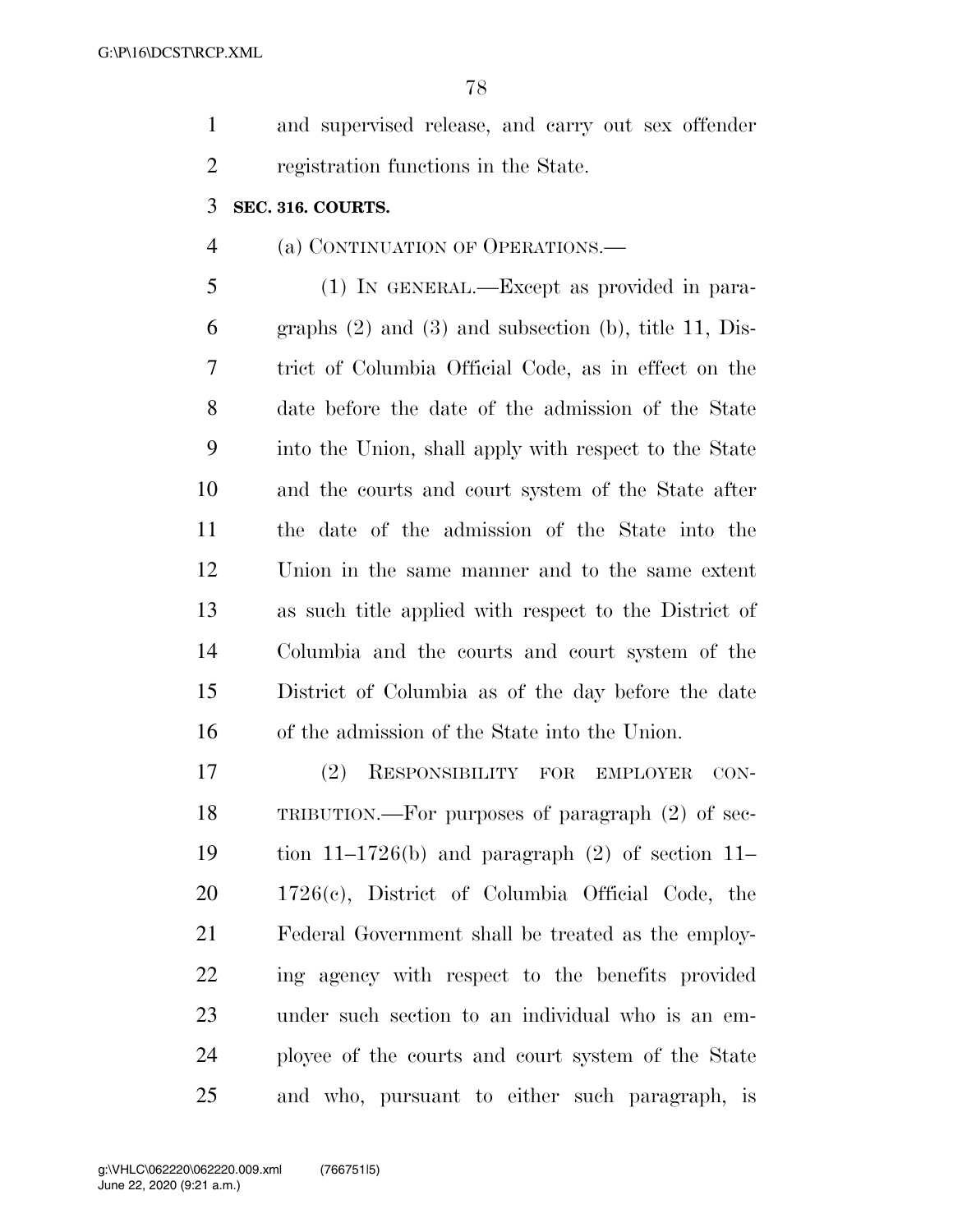| $\mathbf{1}$   | treated as an employee of the Federal Government     |
|----------------|------------------------------------------------------|
| $\overline{2}$ | for purposes of receiving benefits under any chapter |
| 3              | of subpart G of part III of title 5, United States   |
| $\overline{4}$ | Code.                                                |
| 5              | (3) OTHER EXCEPTIONS.—                               |
| 6              | SELECTION OF JUDGES.-Effective<br>(A)                |
| 7              | upon the date of the admission of the State into     |
| 8              | the Union, the State shall select judges for any     |
| 9              | vacancy on the courts of the State.                  |
| 10             | (B) RENAMING OF COURTS AND OTHER                     |
| 11             | OFFICES.—Effective upon the date of the ad-          |
| 12             | mission of the State into the Union, the State       |
| 13             | may rename any of its courts and any of the          |
| 14             | other offices of its court system.                   |
| 15             | (C) RULES OF CONSTRUCTION.—Nothing                   |
| 16             | in this paragraph shall be construed—                |
| 17             | (i) to affect the service of any judge               |
| 18             | serving on a court of the District of Co-            |
| 19             | lumbia on the day before the date of the             |
| 20             | admission of the State into the Union, or            |
| 21             | to require the State to select such a judge          |
| 22             | for a vacancy on a court of the State; or            |
| 23             | (ii) to waive any of the requirements                |
| 24             | of chapter 15 of title 11, District of Co-           |
| 25             | lumbia Official Code (other than section)            |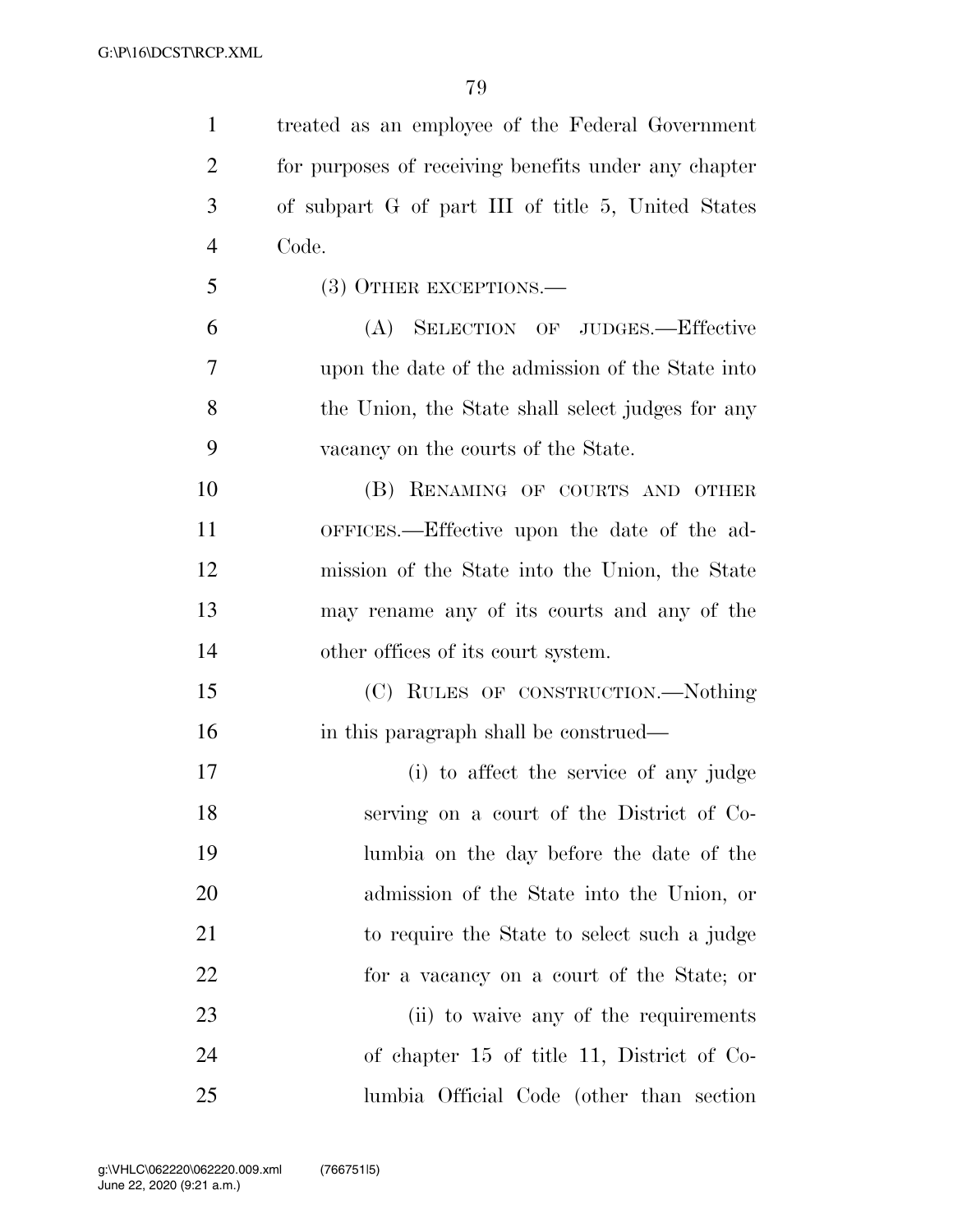| $\mathbf{1}$   | $11-1501(a)$ of such Code), including sub-              |
|----------------|---------------------------------------------------------|
| $\overline{2}$ | chapter II of such chapter (relating to the             |
| 3              | District of Columbia Commission on Judi-                |
| $\overline{4}$ | cial Disabilities and Tenure), with respect             |
| 5              | to the appointment and service of judges of             |
| 6              | the courts of the State.                                |
| 7              | (b) CONTINUATION OF FEDERAL BENEFITS FOR EM-            |
| 8              | PLOYEES.-                                               |
| 9              | (1) IN GENERAL.—Any individual who is an                |
| 10             | employee of the courts or court system of the State     |
| 11             | as of the day before the date described in subsection   |
| 12             | (e) and who, pursuant to section $11-1726(b)$ or sec-   |
| 13             | tion $11-1726(c)$ , District of Columbia Official Code, |
| 14             | is treated as an employee of the Federal Government     |
| 15             | for purposes of receiving benefits under any chapter    |
| 16             | of subpart G of part III of title 5, United States      |
| 17             | Code, shall continue to be treated as an employee of    |
| 18             | the Federal Government for such purposes, not with-     |
| 19             | standing the termination of the provisions of this      |
| 20             | section under subsection (e).                           |
| 21             | RESPONSIBILITY FOR<br>(2)<br><b>EMPLOYER</b><br>$CON-$  |
| 22             | TRIBUTION.—Beginning on the date described in           |
| 23             | subsection (e), the State shall be treated as the em-   |
| 24             | ploying agency with respect to the benefits described   |
| 25             | in paragraph (1) which are provided to an individual    |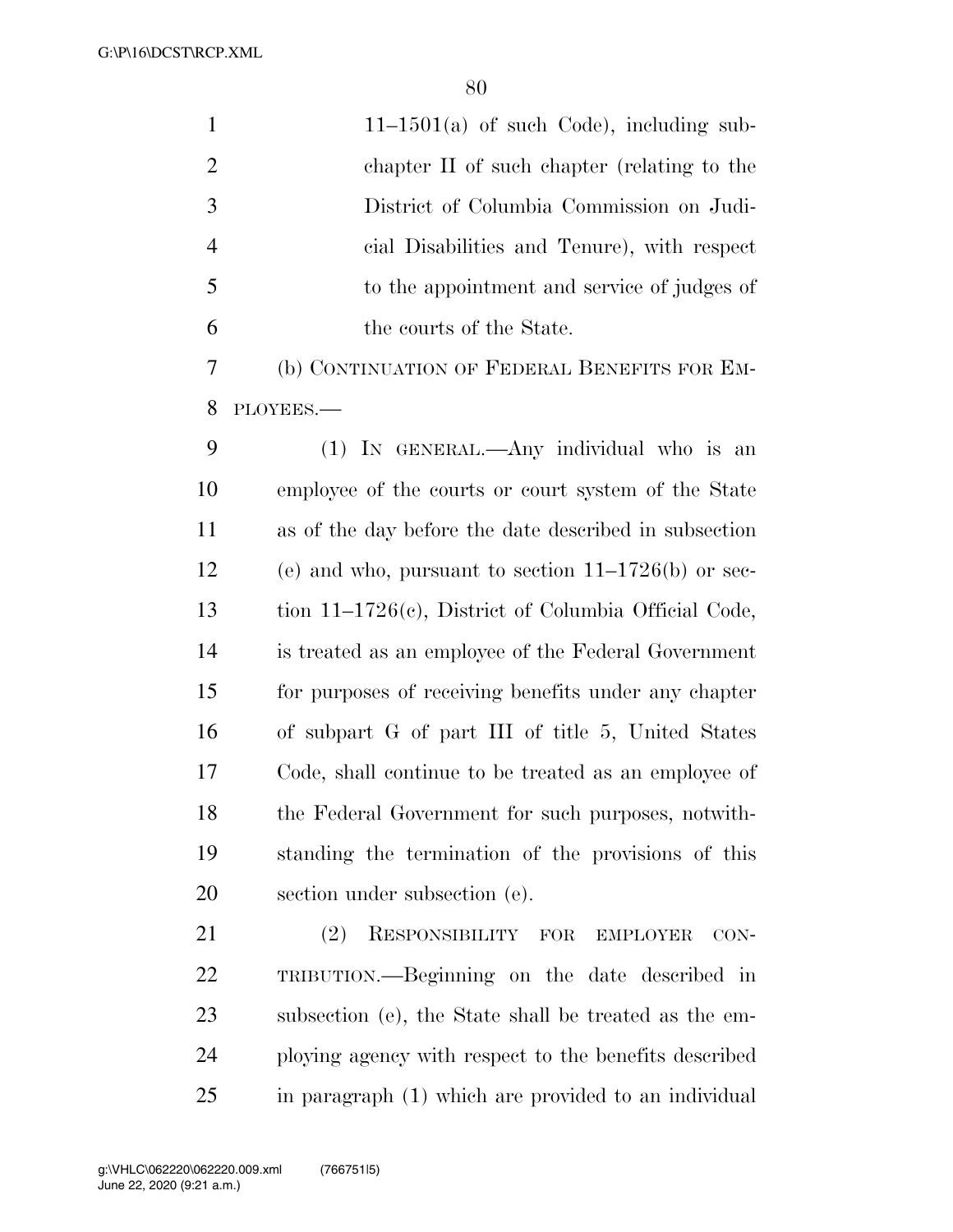who, for purposes of receiving such benefits, is con- tinued to be treated as an employee of the Federal Government under such paragraph.

 (c) CONTINUATION OF FUNDING.—Section 11241 of the National Capital Revitalization and Self-Government Improvement Act of 1997 (section 11–1743 note, District of Columbia Official Code) shall apply with respect to the State and the courts and court system of the State after the date of the admission of the State into the Union in the same manner and to the same extent as such section applied with respect to the Joint Committee on Judicial Administration in the District of Columbia and the courts and court system of the District of Columbia as of the day before the date of the admission of the State into the Union.

16 (d) TREATMENT OF COURT RECEIPTS.

17 (1) DEPOSIT OF RECEIPTS INTO TREASURY.— Except as provided in paragraph (2), all money re- ceived by the courts and court system of the State shall be deposited in the Treasury of the United States.

22 (2) CRIME VICTIMS COMPENSATION FUND. Section 16 of the Victims of Violent Crime Com- pensation Act of 1996 (sec. 4–515, D.C. Official Code), relating to the Crime Victims Compensation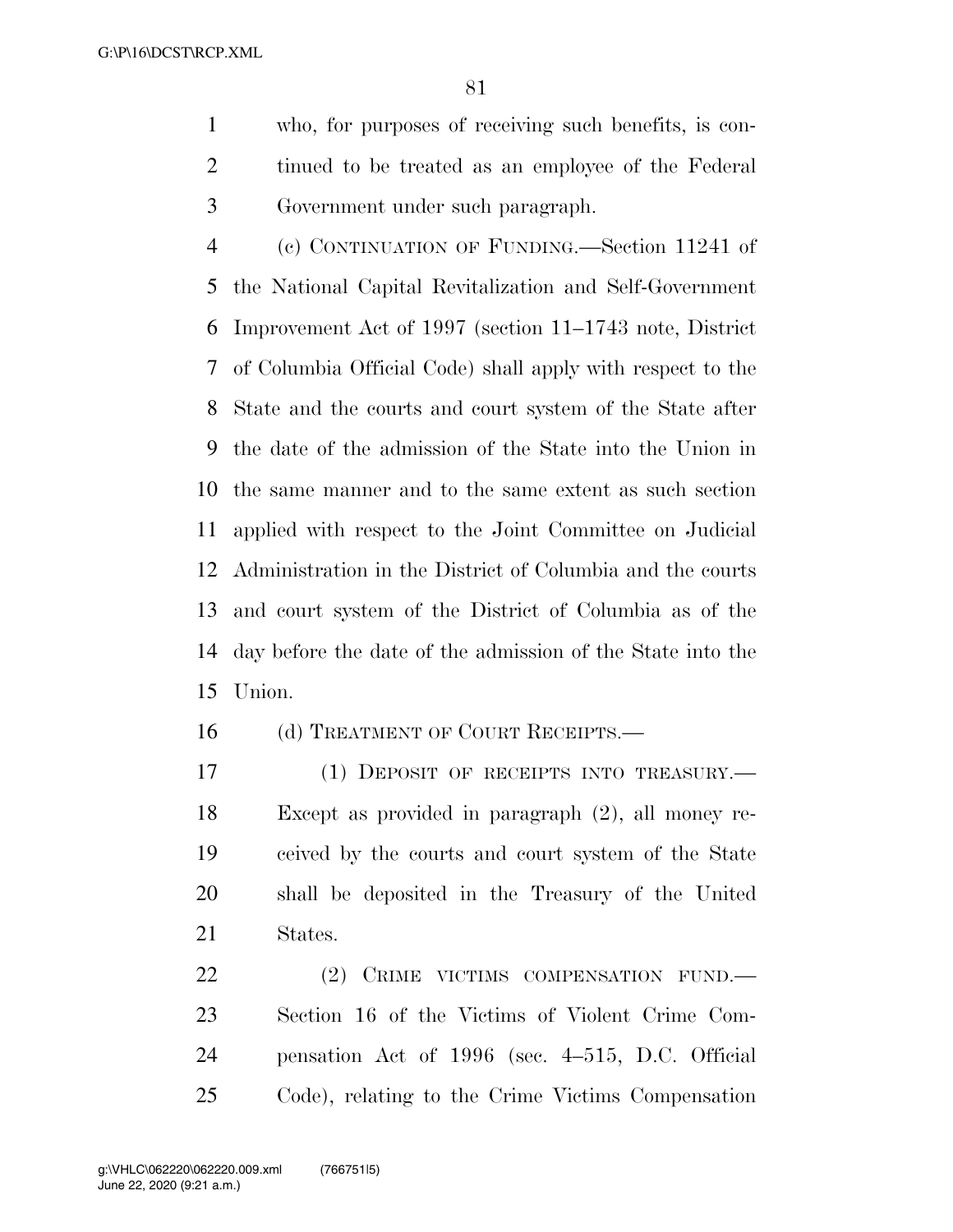Fund, shall apply with respect to the courts and court system of the State in the same manner and to the same extent as such section applied to the courts and court system of the District of Columbia as of the day before the date of the admission of the State into the Union.

 (e) TERMINATION.—The provisions of this section, other than paragraph (3) of subsection (a) and except as provided under subsection (b), shall terminate on the date on which the State provides written certification to the President that the State has in effect laws requiring the State to appropriate and make available funds for the op-eration of the courts and court system of the State.

# **Subtitle C—Other Programs and Authorities**

#### **SEC. 321. APPLICATION OF THE COLLEGE ACCESS ACT.**

 (a) CONTINUATION.—The District of Columbia Col- lege Access Act of 1999 (Public Law 106–98; sec. 38– 2701 et seq., D.C. Official Code) shall apply with respect to the State, and to the public institution of higher edu- cation designated by the State as the successor to the Uni- versity of the District of Columbia, after the date of the admission of the State into the Union in the same manner and to the same extent as such Act applied with respect to the District of Columbia and the University of the Dis-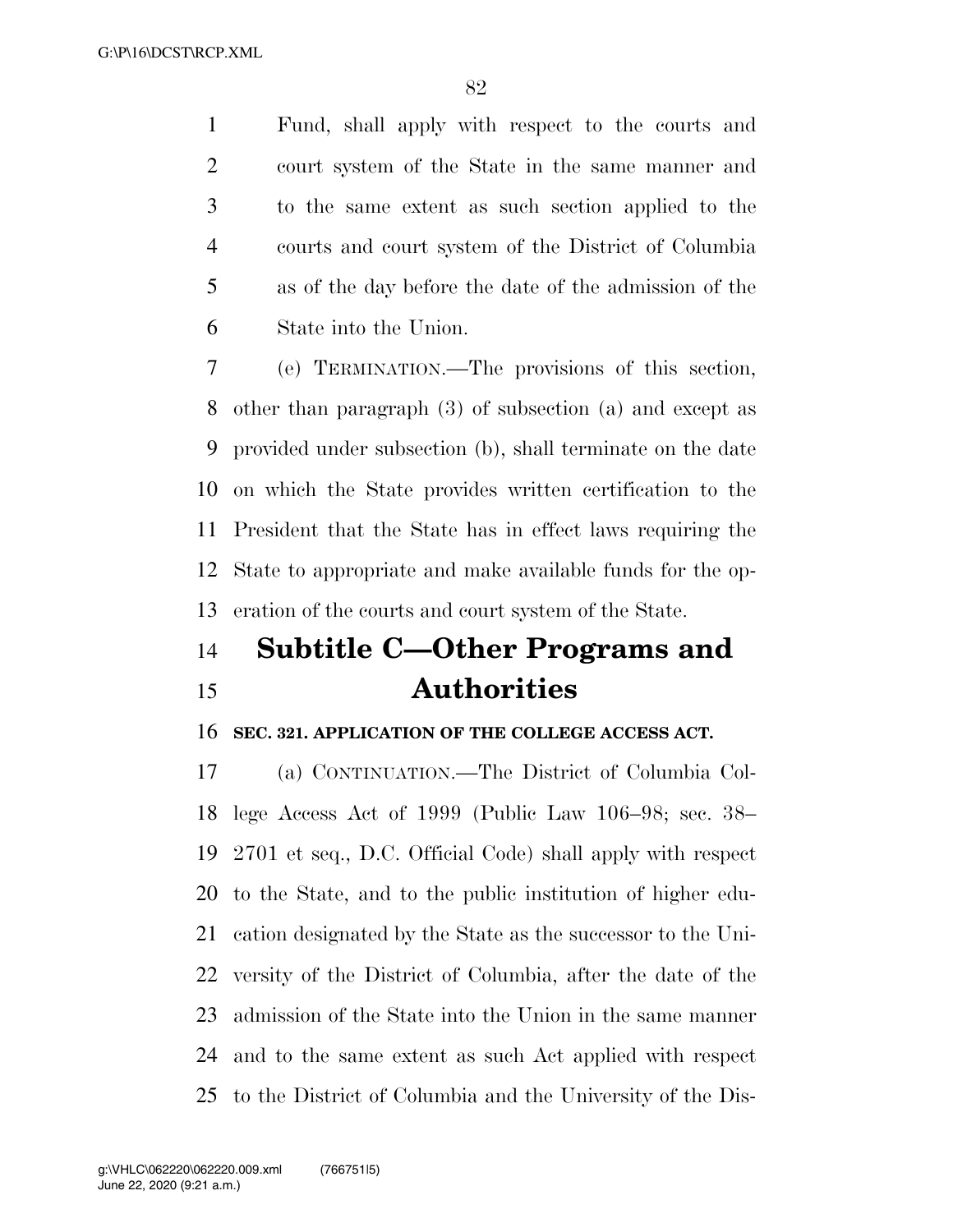trict of Columbia as of the day before the date of the ad-mission of the State into the Union.

 (b) TERMINATION.—The provisions of this section, other than with respect to the public institution of higher education designated by the State as the successor to the University of the District of Columbia, shall terminate upon written certification by the State to the President that the State has in effect laws requiring the State to provide tuition assistance substantially similar to the as- sistance provided under the District of Columbia College Access Act of 1999.

### **SEC. 322. APPLICATION OF THE SCHOLARSHIPS FOR OP-PORTUNITY AND RESULTS ACT.**

 (a) CONTINUATION.—The Scholarships for Oppor- tunity and Results Act (division C of Public Law 112– 10; sec. 38–1853.01 et seq., D.C. Official Code) shall apply with respect to the State after the date of the admis- sion of the State into the Union in the same manner and to the same extent as such Act applied with respect to the District of Columbia as of the day before the date of the admission of the State into the Union.

 (b) TERMINATION.—The provisions of this section shall terminate upon written certification by the State to the President that the State has in effect laws requiring the State—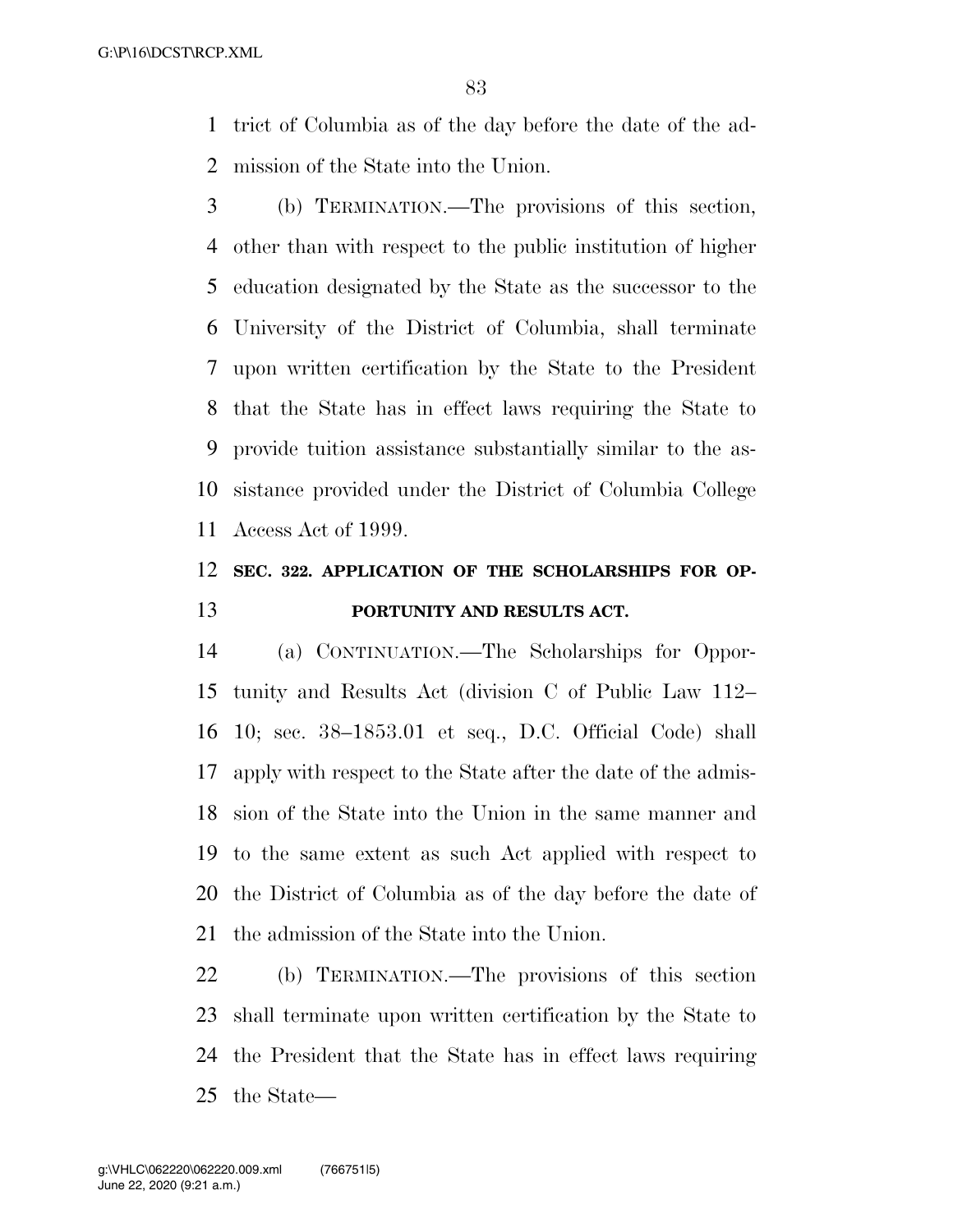| $\mathbf{1}$   | (1) to provide tuition assistance substantially             |
|----------------|-------------------------------------------------------------|
| $\overline{2}$ | similar to the assistance provided under the Scholar-       |
| 3              | ships for Opportunity and Results Act; and                  |
| $\overline{4}$ | $(2)$ to provide supplemental funds to the public           |
| 5              | schools and public charter schools of the State in the      |
| 6              | amounts provided in the most recent fiscal year for         |
| 7              | public schools and public charter schools of the State      |
| 8              | or the District of Columbia (as the case may be)            |
| 9              | under such Act.                                             |
| 10             | SEC. 323. MEDICAID FEDERAL MEDICAL ASSISTANCE PER-          |
| 11             | CENTAGE.                                                    |
| 12             | CONTINUATION.—Notwithstanding<br>section<br>(a)             |
| 13             | $1905(b)$ of the Social Security Act (42 U.S.C. 1396d(b)),  |
| 14             | during the period beginning on the date of the admission    |
| 15             | of the State into the Union and ending on September 30      |
| 16             | of the fiscal year during which the State submits the cer-  |
| 17             | tification described in subsection (b), the Federal medical |
|                | 18 assistance percentage for the State under title XIX of   |
| 19             | such Act shall be the Federal medical assistance percent-   |
| 20             | age for the District of Columbia under such title as of     |
| 21             | the day before the date of the admission of the State into  |
| 22             | the Union.                                                  |
| 23             |                                                             |

 this subsection is a written certification by the State to the President that, during each of the first 5 fiscal years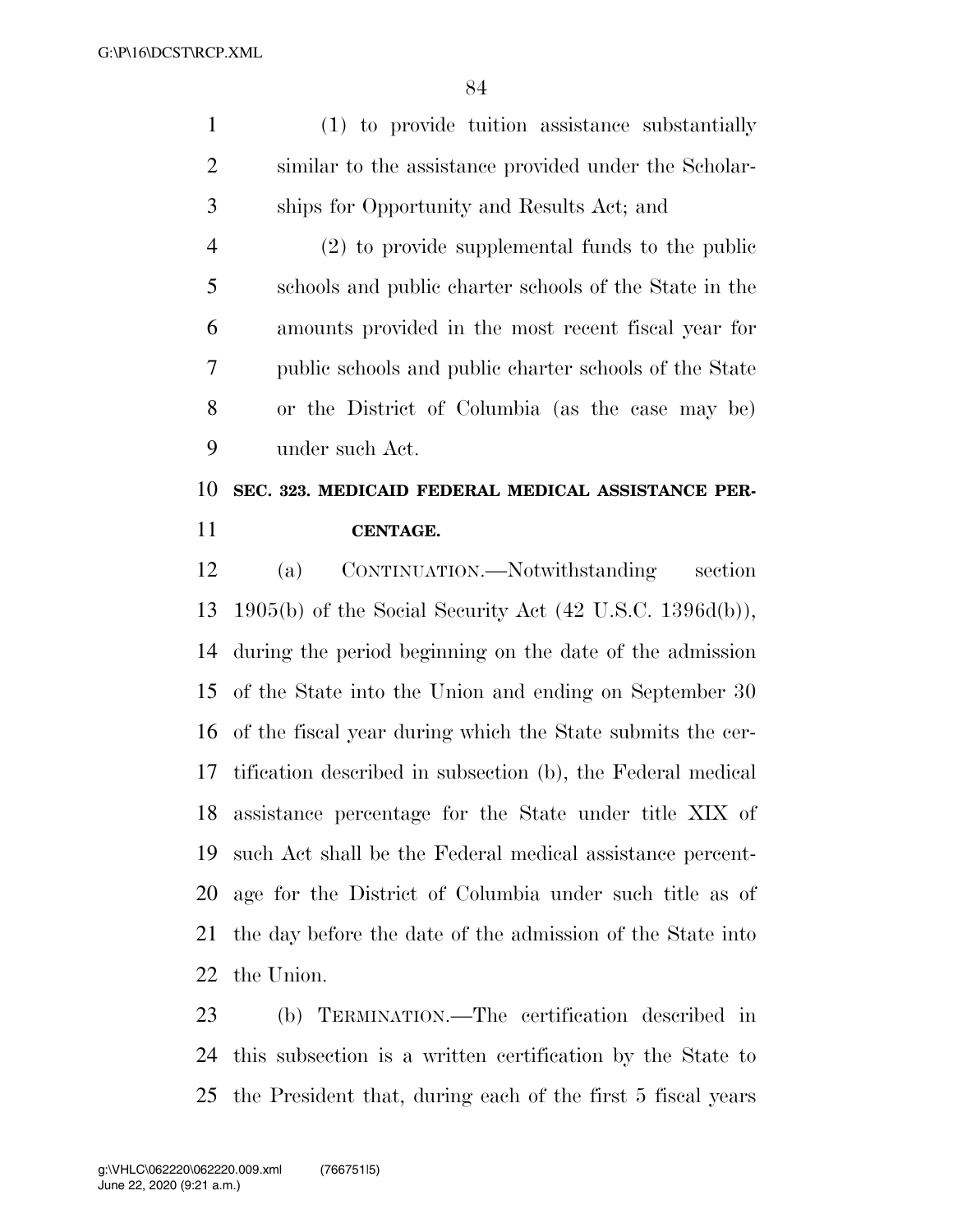beginning after the date of the certification, the estimated revenues of the State will be sufficient to cover any reduc- tion in revenues which may result from the termination of the provisions of this section.

### **SEC. 324. FEDERAL PLANNING COMMISSIONS.**

(a) NATIONAL CAPITAL PLANNING COMMISSION.—

 (1) CONTINUING APPLICATION.—Subject to the amendments made by paragraphs (2) and (3), upon the admission of the State into the Union, chapter 87 of title 40, United States Code, shall apply as follows:

 (A) Such chapter shall apply with respect to the Capital in the same manner and to the same extent as such chapter applied with re- spect to the District of Columbia as of the day before the date of the admission of the State into the Union.

 (B) Such chapter shall apply with respect to the State in the same manner and to the same extent as such chapter applied with re- spect to the State of Maryland and the Com- monwealth of Virginia as of the day before the date of the admission of the State into the Union.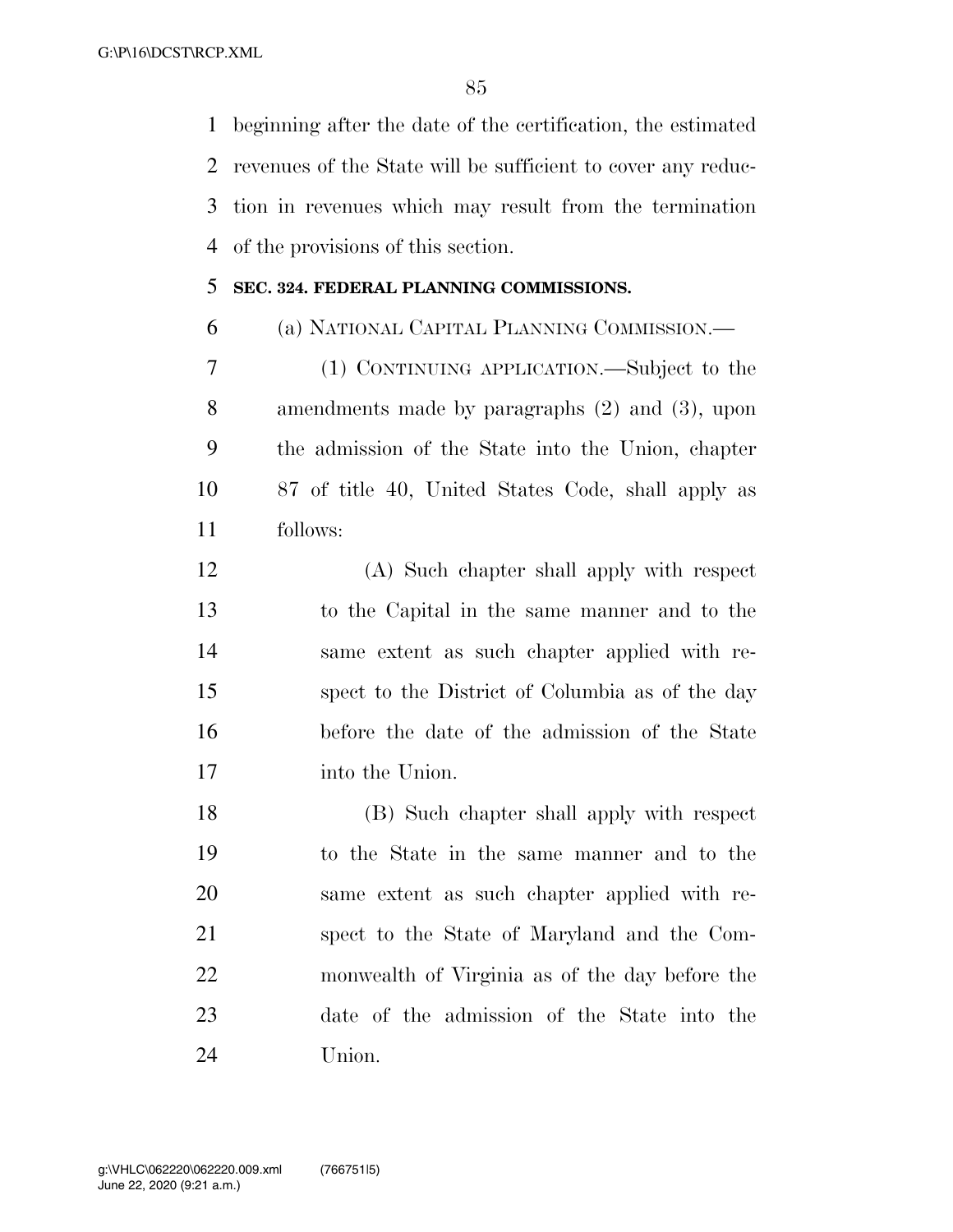| $\mathbf{1}$   | (2) COMPOSITION OF NATIONAL CAPITAL PLAN-             |
|----------------|-------------------------------------------------------|
| $\overline{2}$ | NING COMMISSION.—Section $8711(b)$ of title 40,       |
| 3              | United States Code, is amended—                       |
| $\overline{4}$ | $(A)$ by amending subparagraph $(B)$ of               |
| 5              | paragraph $(1)$ to read as follows:                   |
| 6              | $\lq\lq$ four citizens with experience in city        |
| 7              | or regional planning, who shall be appointed by       |
| 8              | the President."; and                                  |
| 9              | $(B)$ by amending paragraph $(2)$ to read as          |
| 10             | follows:                                              |
| 11             | "(2) RESIDENCY REQUIREMENT.—Of the four               |
| 12             | citizen members, one shall be a resident of Virginia, |
| 13             | one shall be a resident of Maryland, and one shall    |
| 14             | be a resident of Washington, Douglass Common-         |
| 15             | wealth.".                                             |
| 16             | (3) CONFORMING AMENDMENTS TO DEFINI-                  |
| 17             | TIONS OF TERMS.-                                      |
| 18             | $(A)$ ENVIRONS.—Paragraph $(1)$ of section            |
| 19             | 8702 of such title is amended by striking "the        |
| 20             | territory surrounding the District of Columbia"       |
| 21             | and inserting "the territory surrounding the          |
| 22             | National Capital".                                    |
| 23             | (B) NATIONAL CAPITAL.—Paragraph (2)                   |
| 24             | of section 8702 of such title is amended to read      |
| 25             | as follows:                                           |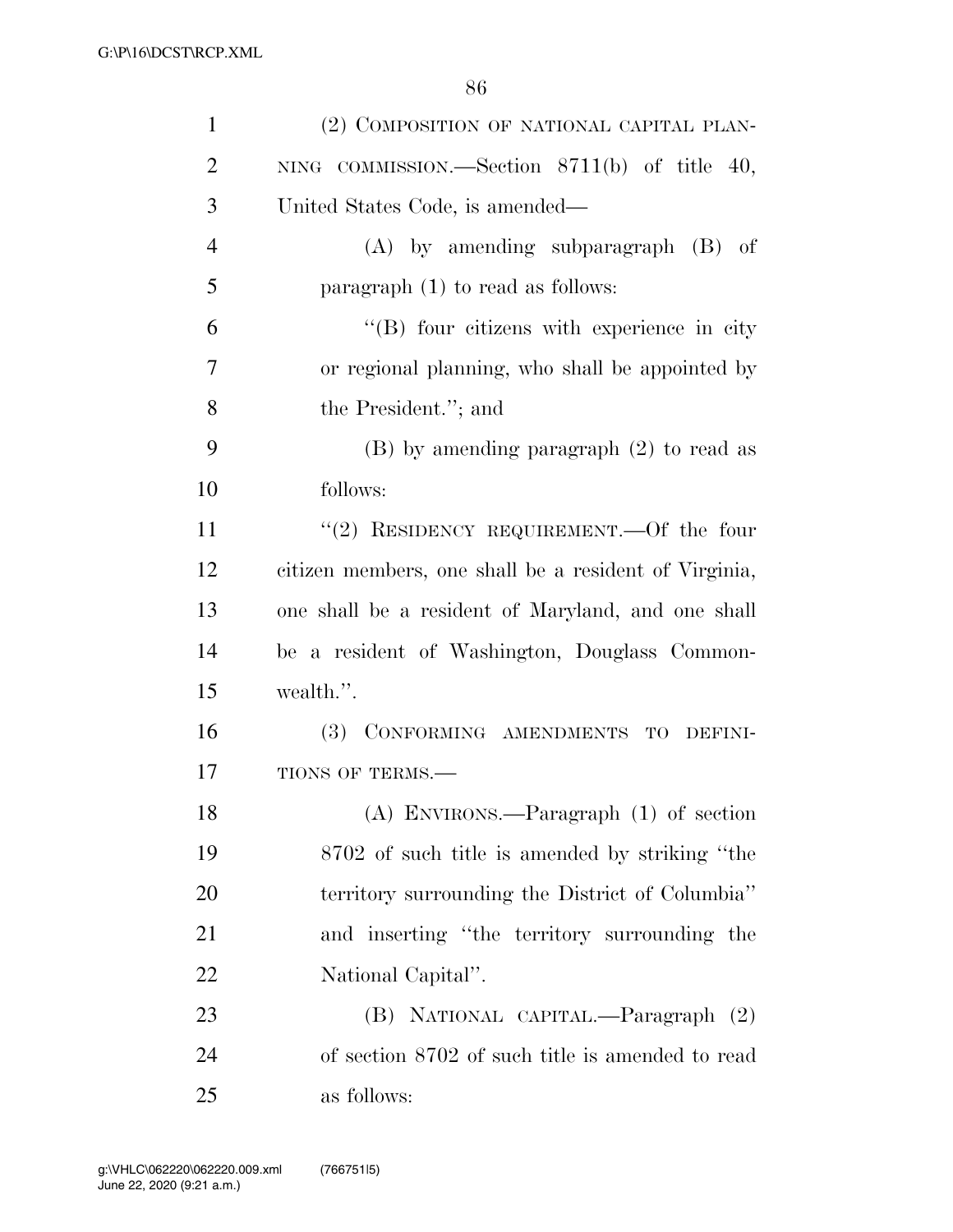| $\mathbf{1}$   | "(2) NATIONAL CAPITAL.—The term 'National                  |
|----------------|------------------------------------------------------------|
| $\overline{2}$ | Capital' means the area serving as the seat of the         |
| 3              | Government of the United States, as described in           |
| $\overline{4}$ | section 112 of the Washington, D.C. Admission Act,         |
| 5              | and the territory the Federal Government owns in           |
| 6              | the environs.".                                            |
| 7              | (C) NATIONAL CAPITAL REGION.—Sub-                          |
| 8              | paragraph $(A)$ of paragraph $(3)$ of section $8702$       |
| 9              | of such title is amended to read as follows:               |
| 10             | "(A) the National Capital and the State of                 |
| 11             | Washington, Douglass Commonwealth;".                       |
| 12             | (b) COMMISSION OF FINE ARTS.—                              |
| 13             | (1) LIMITING APPLICATION TO THE CAPITAL.—                  |
| 14             | Section $9102(a)(1)$ of title 40, United States Code,      |
| 15             | is amended by striking "the District of Columbia"          |
| 16             | and inserting "the Capital".                               |
| 17             | $(2)$ DEFINITION.—Section 9102 of such title is            |
| 18             | amended by adding at the end the following new             |
| 19             | subsection:                                                |
| 20             | "(d) DEFINITION.—In this chapter, the term 'Cap-           |
| 21             | ital' means the area serving as the seat of the Government |
| 22             | of the United States, as described in section 112 of the   |
| 23             | Washington, D.C. Admission Act.".                          |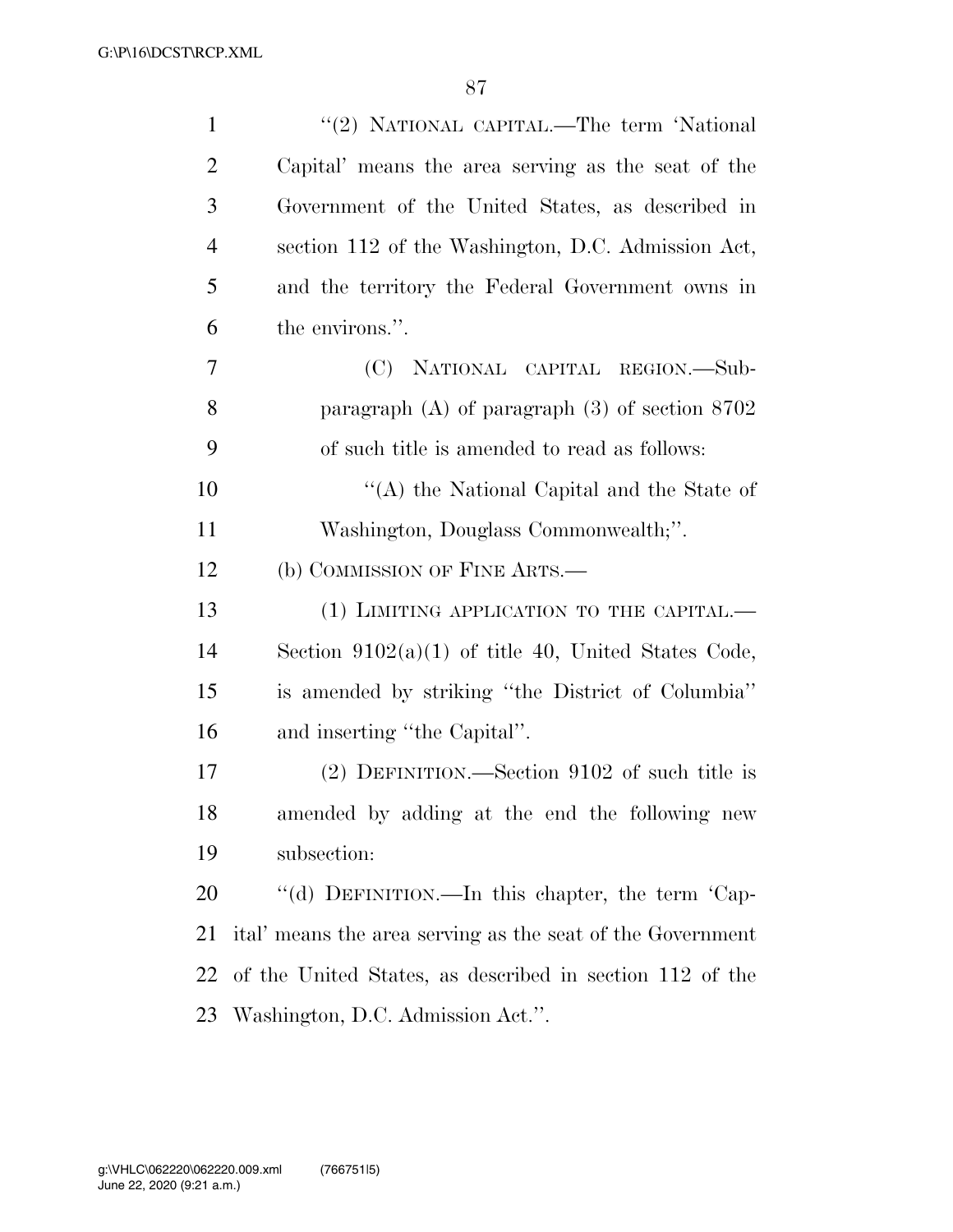| $\mathbf{1}$   | <b>(3)</b><br>CONFORMING AMENDMENT.-Section              |
|----------------|----------------------------------------------------------|
| $\overline{2}$ | $9101(d)$ of such title is amended by striking "the      |
| 3              | District of Columbia" and inserting "the Capital".       |
| $\overline{4}$ | (c) COMMEMORATIVE WORKS ACT.—                            |
| 5              | (1) LIMITING APPLICATION TO CAPITAL.-Sec-                |
| 6              | tion 8902 of title 40, United States Code, is amend-     |
| 7              | ed by adding at the end the following new sub-           |
| 8              | section:                                                 |
| 9              | "(c) LIMITING APPLICATION TO CAPITAL.-This               |
| 10             | chapter applies only with respect to commemorative works |
| 11             | in the Capital and its environs.".                       |
| 12             | (2) DEFINITION.—Paragraph (2) of section                 |
| 13             | $8902(a)$ of such title is amended to read as follows:   |
| 14             | "(2) CAPITAL AND ITS ENVIRONS.—The term                  |
| 15             | 'Capital and its environs' means—                        |
| 16             | "(A) the area serving as the seat of the                 |
| 17             | Government of the United States, as described            |
| 18             | in section 112 of the Washington, D.C. Admis-            |
| 19             | sion Act; and                                            |
| 20             | $\cdot$ (B) those lands and properties adminis-          |
| 21             | tered by the National Park Service and the               |
| 22             | General Services Administration located in the           |
| 23             | Reserve, Area I, and Area II as depicted on the          |
| 24             | map entitled 'Commemorative Areas Wash-                  |
| 25             | ington, DC and Environs', numbered 869/                  |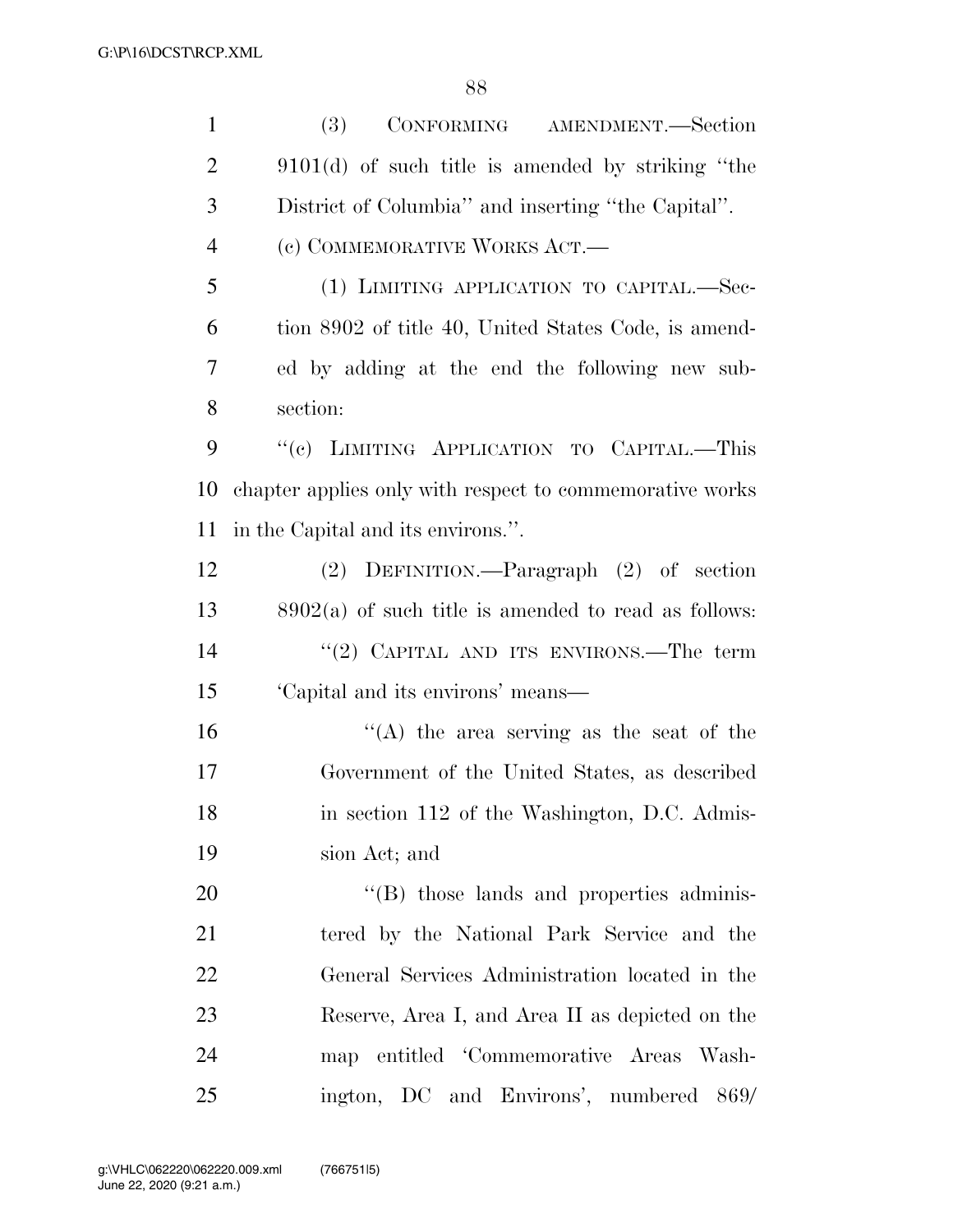| $\mathbf{1}$   | $86501$ B, and dated June 24, 2003, that are lo-       |
|----------------|--------------------------------------------------------|
| $\overline{2}$ | cated outside of the State of Washington,              |
| 3              | Douglass Commonwealth.".                               |
| $\overline{4}$ | (3) TEMPORARY SITE DESIGNATION.—Section                |
| 5              | $8907(a)$ of such title is amended by striking "the    |
| 6              | District of Columbia" and inserting "the Capital       |
| 7              | and its environs".                                     |
| 8              | (4) GENERAL CONFORMING AMENDMENTS.-                    |
| 9              | Chapter 89 of such title is amended by striking "the   |
| 10             | District of Columbia and its environs" each place it   |
| 11             | appears in the following sections and inserting "the   |
| 12             | Capital and its environs":                             |
| 13             | (A) Section $8901(2)$ and $8901(4)$ .                  |
| 14             | (B) Section $8902(a)(4)$ .                             |
| 15             | $(C)$ Section 8903 $(d)$ .                             |
| 16             | (D) Section $8904(c)$ .                                |
| 17             | $(E)$ Section 8905(a).                                 |
| 18             | $(F)$ Section 8906(a).                                 |
| 19             | (G) Section $8909(a)$ and $8909(b)$ .                  |
| 20             | (5) ADDITIONAL CONFORMING AMENDMENT.                   |
| 21             | Section $8901(2)$ of such title is amended by striking |
| 22             | "the urban fabric of the District of Columbia" and     |
| 23             | inserting "the urban fabric of the area serving as     |
| 24             | the seat of the Government of the United States, as    |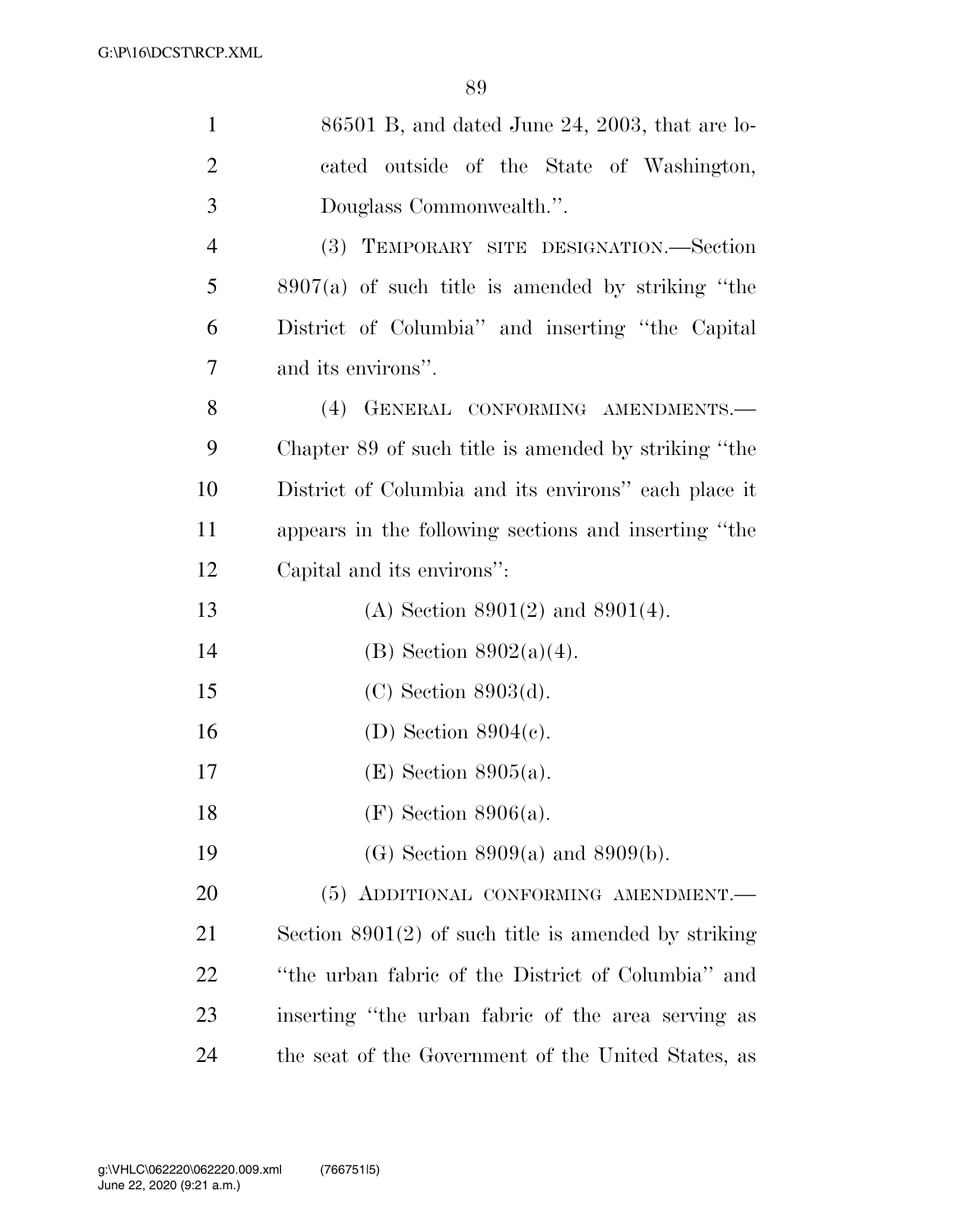described in section 112 of the Washington, D.C. Admission Act''.

 (d) EFFECTIVE DATE.—This section and the amend- ments made by this section shall take effect on the date of the admission of the State into the Union.

## **SEC. 325. ROLE OF ARMY CORPS OF ENGINEERS IN SUP-PLYING WATER.**

 (a) CONTINUATION OF ROLE.—Chapter 95 of title 40, United States Code, is amended by adding at the end the following new section:

## **''§ 9508. Applicability to Capital and State of Wash-ington, Douglass Commonwealth**

13 "(a) IN GENERAL.—Effective upon the admission of the State of Washington, Douglass Commonwealth into the Union, any reference in this chapter to the District of Columbia shall be deemed to refer to the Capital or the State of Washington, Douglass Commonwealth, as the case may be.

 ''(b) DEFINITION.—In this section, the term 'Capital' means the area serving as the seat of the Government of the United States, as described in section 112 of the Washington, D.C. Admission Act.''.

 (b) CLERICAL AMENDMENT.—The table of sections of chapter 95 of such title is amended by adding at the end the following: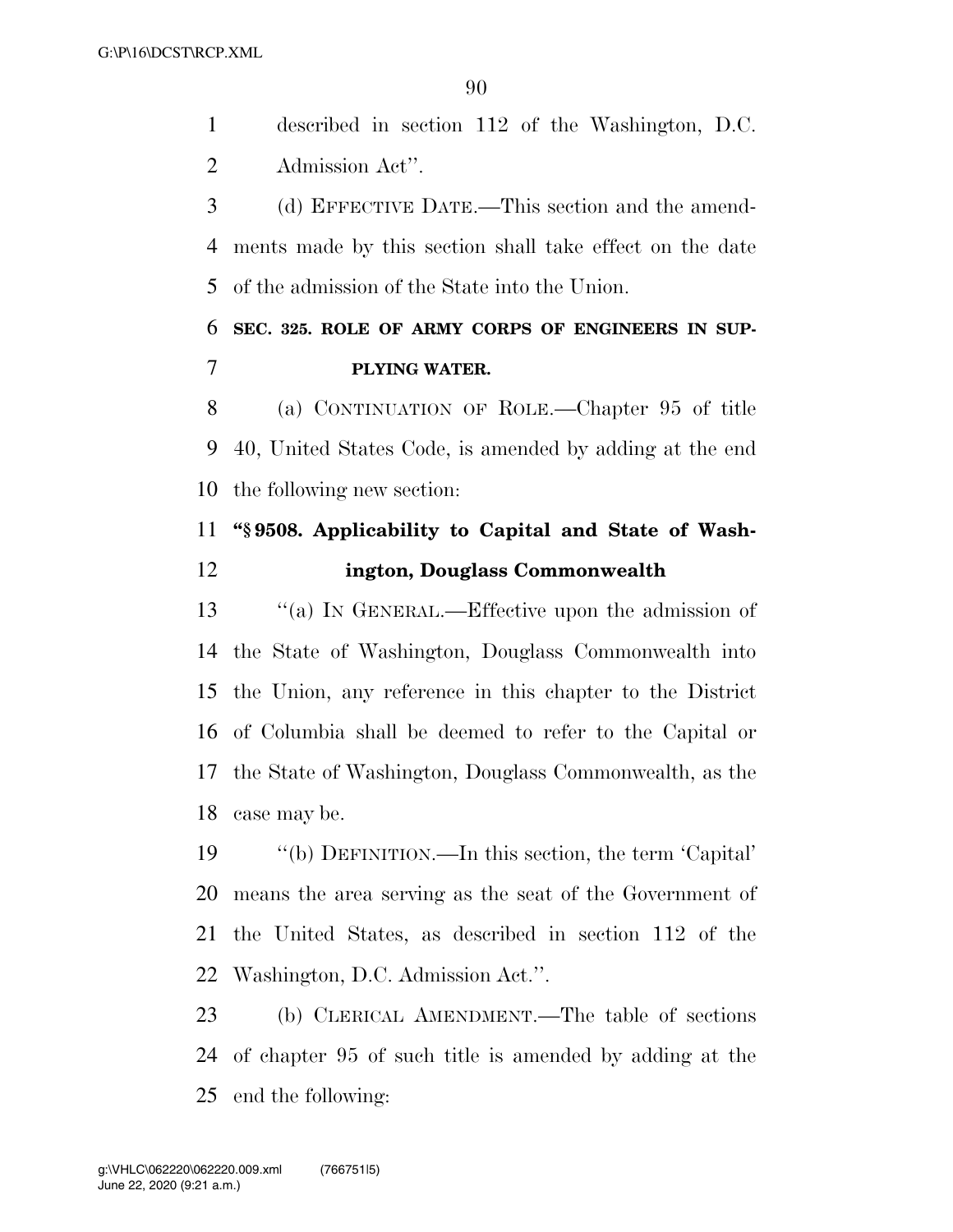''9508. Applicability to Capital and State of Washington, Douglass Commonwealth.''.

## **SEC. 326. REQUIREMENTS TO BE LOCATED IN DISTRICT OF COLUMBIA.**

 The location of any person in the Capital or Wash- ington, Douglass Commonwealth on the day after the date of the admission of the State into the Union shall be deemed to satisfy any requirement under any law in effect as of the day before the date of the admission of the State into the Union that the person be located in the District of Columbia, including the requirements of section 72 of title 4, United States Code (relating to offices of the seat of the Government of the United States), and title 36, United States Code (relating to patriotic and national or-ganizations).

# **TITLE IV—GENERAL PROVISIONS**

**SEC. 401. GENERAL DEFINITIONS.** 

In this Act, the following definitions shall apply:

18 (1) The term "Capital" means the area serving as the seat of the Government of the United States, as described in section 112.

 (2) The term ''Council'' means the Council of the District of Columbia.

 (3) The term ''Mayor'' means the Mayor of the District of Columbia.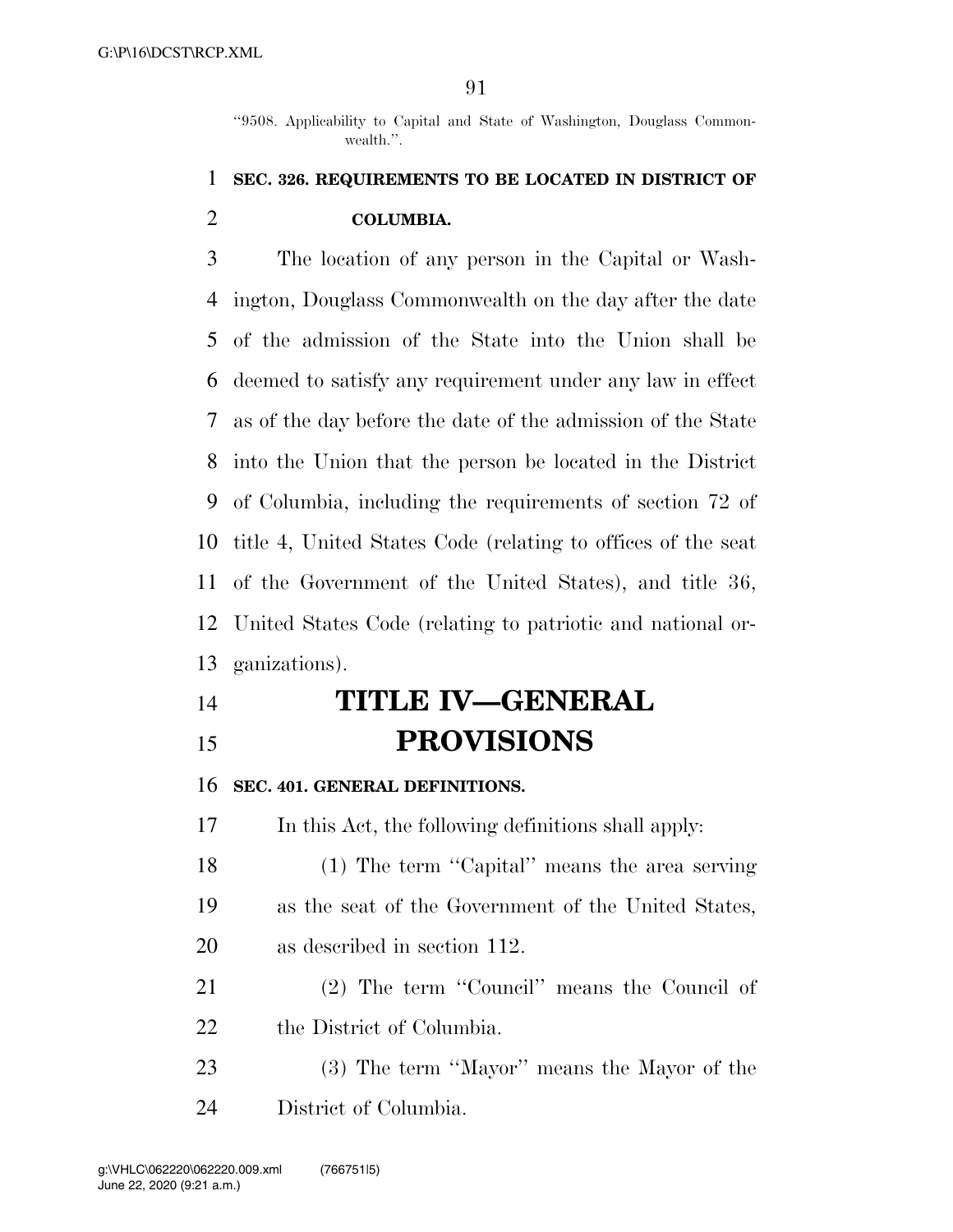| $\mathbf{1}$   | (4) Except as otherwise provided, the term              |
|----------------|---------------------------------------------------------|
| $\overline{2}$ | "State" means the State of Washington, Douglass         |
| 3              | Commonwealth.                                           |
| 4              | (5) The term "State Constitution" means the             |
| 5              | proposed Constitution of the State of Washington,       |
| 6              | D.C., as approved by the Council on October 18,         |
| 7              | 2016, pursuant to the Constitution and Boundaries       |
| 8              | for the State of Washington, D.C. Approval Resolu-      |
| 9              | tion of 2016 (D.C. Resolution $R21-621$ ), ratified by  |
| 10             | District of Columbia voters in Advisory Referendum      |
| 11             | B approved on November 8, 2016, and certified by        |
| 12             | the District of Columbia Board of Elections on No-      |
| 13             | vember 18, 2016.                                        |
| 14             | SEC. 402. STATEHOOD TRANSITION COMMISSION.              |
| 15             | ESTABLISHMENT.—There is established<br>the<br>(a)       |
| 16             | Statehood Transition Commission (hereafter in this sec- |
| 17             | tion referred to as the "Commission".                   |
| 18             | (b) COMPOSITION.                                        |
| 19             | (1) IN GENERAL.—The Commission shall be                 |
| 20             | composed of 18 members as follows:                      |
| 21             | $(A)$ 3 members appointed by the President.             |
| 22             | (B) 2 members appointed by the Speaker                  |
| 23             | of the House of Representatives.                        |
| 24             | (C) 2 members appointed by the Minority                 |
| 25             | Leader of the House of Representatives.                 |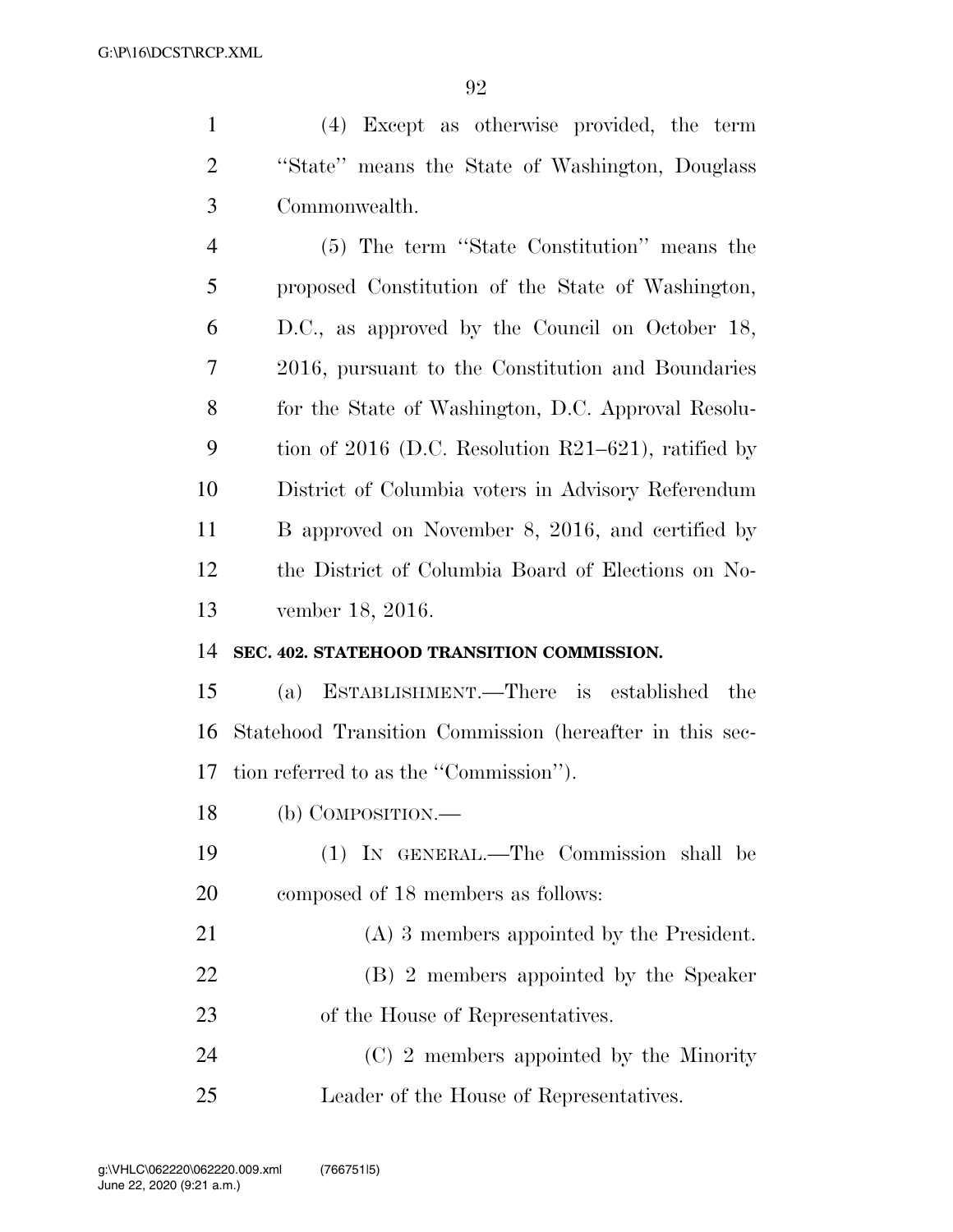| $\mathbf{1}$   | (D) 2 members appointed by the Majority            |
|----------------|----------------------------------------------------|
| $\overline{2}$ | Leader of the Senate.                              |
| 3              | $(E)$ 2 members appointed by the Minority          |
| $\overline{4}$ | Leader of the Senate.                              |
| 5              | (F) 3 members appointed by the Mayor.              |
| 6              | (G) 3 members appointed by the Council.            |
| 7              | (H) The Chief Financial Officer of the             |
| 8              | District of Columbia.                              |
| 9              | $(2)$ APPOINTMENT DATE.—                           |
| 10             | (A) IN GENERAL.—The appointments of                |
| 11             | the members of the Commission shall be made        |
| 12             | not later than 90 days after the date of the en-   |
| 13             | actment of this Act.                               |
| 14             | (B) EFFECT OF LACK OF APPOINTMENT                  |
| 15             | BY APPOINTMENT DATE.—If one or more ap-            |
| 16             | pointments under any of the subparagraphs of       |
| 17             | paragraph $(1)$ is not made by the appointment     |
| 18             | date specified in subparagraph $(A)$ , the author- |
| 19             | ity to make such appointment or appointments       |
| 20             | shall expire, and the number of members of the     |
| 21             | Commission shall be reduced by the number          |
| 22             | equal to the number of appointments so not         |
| 23             | made.                                              |
| 24             | (3) TERM OF SERVICE.—Each member shall be          |
|                |                                                    |

appointed for the life of the Commission.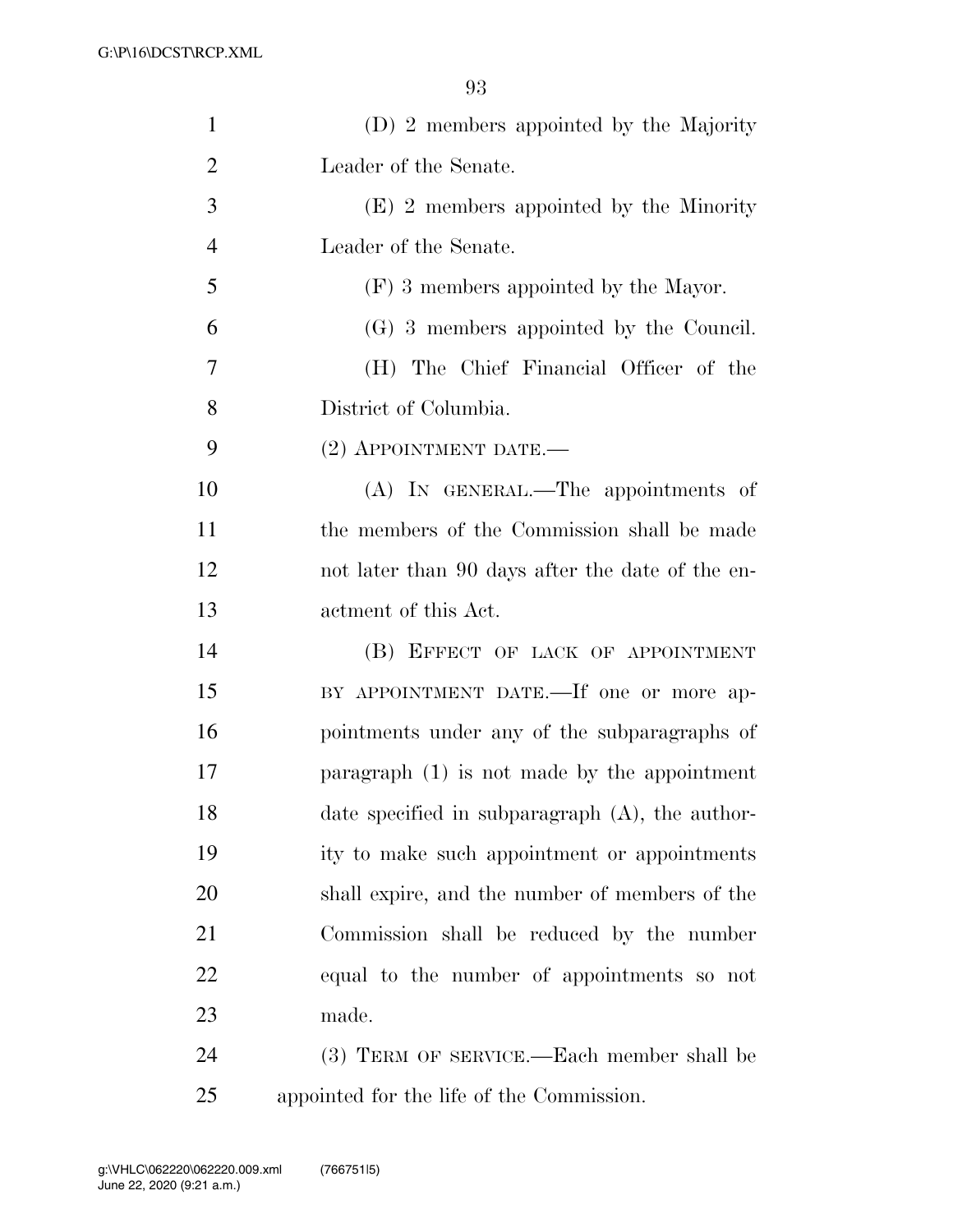| 1              | (4) VACANCY.—A vacancy in the Commission             |
|----------------|------------------------------------------------------|
| $\overline{2}$ | shall be filled in the manner in which the original  |
| 3              | appointment was made.                                |
| $\overline{4}$ | (5) NO COMPENSATION.—Members shall serve             |
| 5              | without pay, but shall receive travel expenses, in-  |
| 6              | cluding per diem in lieu of subsistence, in accord-  |
| 7              | ance with applicable provisions under subchapter I   |
| 8              | of chapter 57 of title 5, United States Code.        |
| 9              | (6) CHAIR AND VICE CHAIR.—The Chair and              |
| 10             | Vice Chair of the Commission shall be elected by the |
| 11             | members of the Commission—                           |
| 12             | (A) with respect to the Chair, from among            |
| 13             | the members described in subparagraphs (A)           |
| 14             | through $(E)$ of paragraph $(1)$ ; and               |
| 15             | (B) with respect to the Vice Chair, from             |
| 16             | among the members described in subparagraphs         |
| 17             | $(F)$ and $(G)$ of paragraph $(1)$ .                 |
| 18             | $(c)$ STAFF.—                                        |
| 19             | (1) DIRECTOR.—The Commission shall have a            |
| 20             | Director, who shall be appointed by the Chair.       |
| 21             | (2) OTHER STAFF.—The Director may appoint            |
| 22             | and fix the pay of such additional personnel as the  |
| 23             | Director considers appropriate.                      |
| 24             | (3) NON-APPLICABILITY OF CERTAIN<br><b>CIVIL</b>     |
| 25             | SERVICE LAWS.—The Director and staff of the Com-     |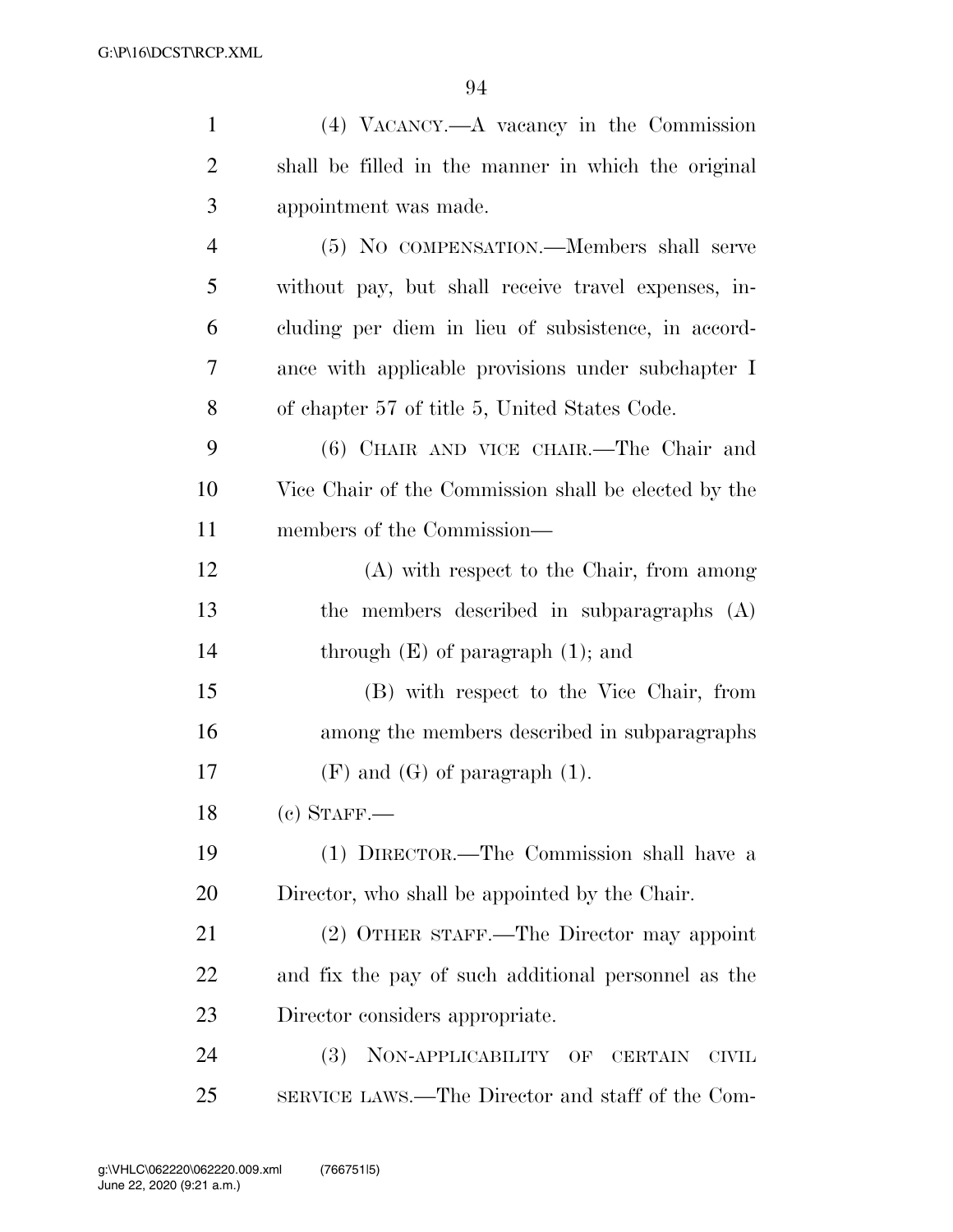mission may be appointed without regard to the pro- visions of title 5, United States Code, governing ap- pointments in the competitive service, and may be paid without regard to the provisions of chapter 51 and subchapter III of chapter 53 of that title relat- ing to classification and General Schedule pay rates, except that an individual so appointed may not re- ceive pay in excess of the rate payable for level V of the Executive Schedule under section 5316 of such title.

 (4) EXPERTS AND CONSULTANTS.—The Com- mission may procure temporary and intermittent services under section 3109(b) of title 5, United States Code, at rates for individuals not to exceed the daily equivalent of the rate payable for level V of the Executive Schedule under section 5316 of such title.

 (d) DUTIES.—The Commission shall advise the Presi- dent, Congress, the Mayor (or, upon the admission of the State into the Union, the chief executive officer of the State), and the Council (or, upon the admission of the State into the Union, the legislature of the State) con- cerning an orderly transition to statehood for the District of Columbia or the State (as the case may be) and to a reduced geographical size of the seat of the Government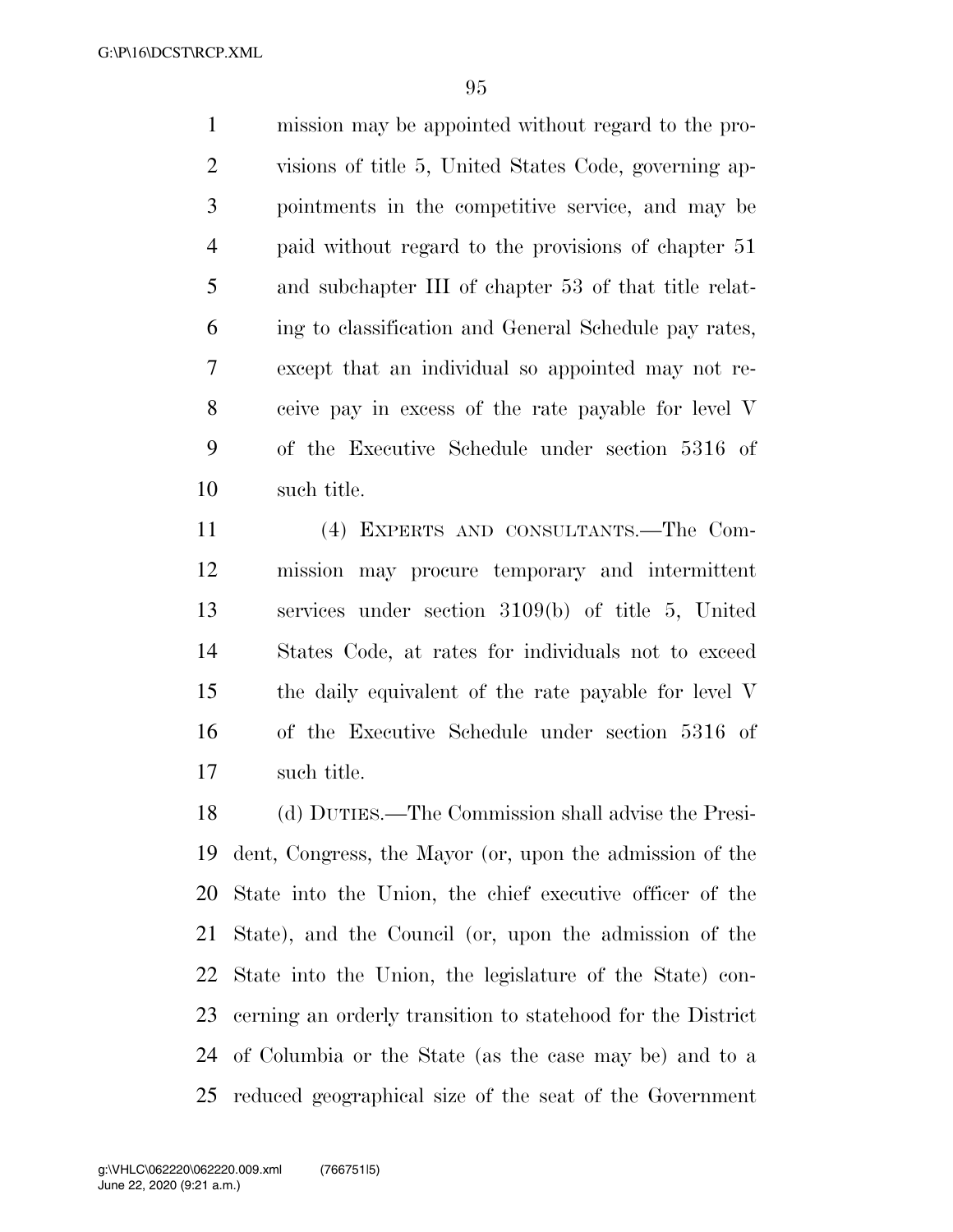of the United States, including with respect to property, funding, programs, projects, and activities.

(e) POWERS.—

 (1) HEARINGS AND SESSIONS.—The Commis- sion may, for the purpose of carrying out this Act, hold hearings, sit and act at times and places, take testimony, and receive evidence as the Commission considers appropriate.

 (2) OBTAINING OFFICIAL DATA.—The Commis- sion may secure directly from any department or agency of the United States information necessary to enable it to carry out this Act. Upon request of the Chair of the Commission, the head of that de- partment or agency shall furnish that information to the Commission.

 (3) MAILS.—The Commission may use the United States mails in the same manner and under the same conditions as other departments and agen-cies of the United States.

 (4) ADMINISTRATIVE SUPPORT SERVICES.— Upon the request of the Commission, the Adminis- trator of General Services shall provide to the Com- mission the administrative support services nec- essary for the Commission to carry out its respon-sibilities under this Act.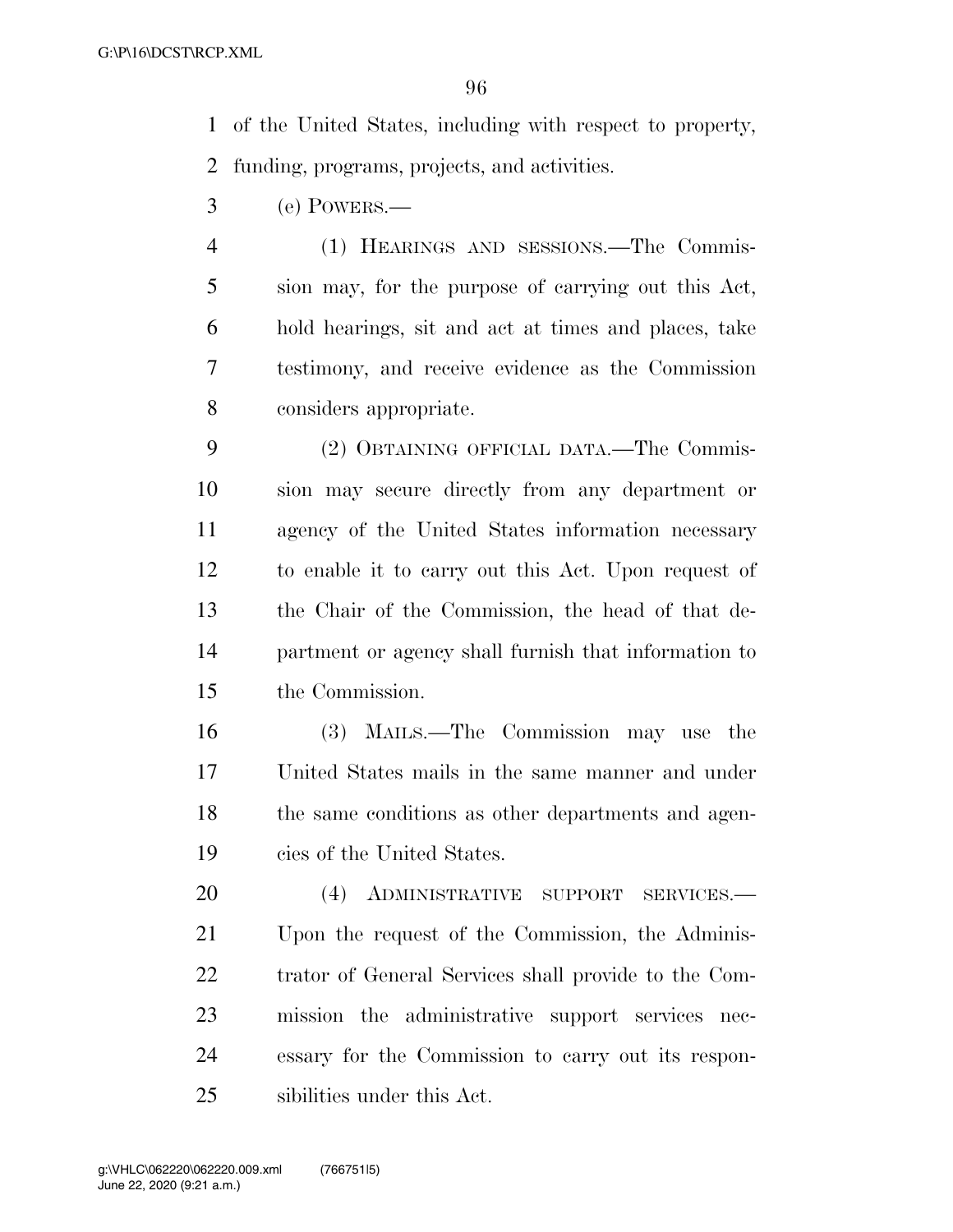| $\mathbf{1}$   | (f) MEETINGS.—                                              |
|----------------|-------------------------------------------------------------|
| $\overline{2}$ | (1) IN GENERAL.—The Commission shall meet                   |
| 3              | at the call of the Chair.                                   |
| $\overline{4}$ | (2) INITIAL MEETING.—The Commission shall                   |
| 5              | hold its first meeting not later than the earlier of—       |
| 6              | $(A)$ 30 days after the date on which all                   |
| 7              | members of the Commission have been ap-                     |
| 8              | pointed; or                                                 |
| 9              | (B) if the number of members of the Com-                    |
| 10             | mission is reduced under subsection $(b)(2)(B)$ ,           |
| 11             | 90 days after the date of the enactment of this             |
| 12             | Act.                                                        |
| 13             | $(3)$ QUORUM.—A majority of the members of                  |
| 14             | the Commission shall constitute a quorum, but a             |
| 15             | lesser number of members may hold hearings.                 |
| 16             | (g) REPORTS.—The Commission shall submit such               |
| 17             | reports as the Commission considers appropriate or as       |
| 18             | may be requested by the President, Congress, or the Dis-    |
| 19             | trict of Columbia (or, upon the admission of the State into |
| 20             | the Union, the State).                                      |
| 21             | (h) TERMINATION.—The Commission shall cease to              |
| 22             | exist 2 years after the date of the admission of the State  |
|                |                                                             |

into the Union.